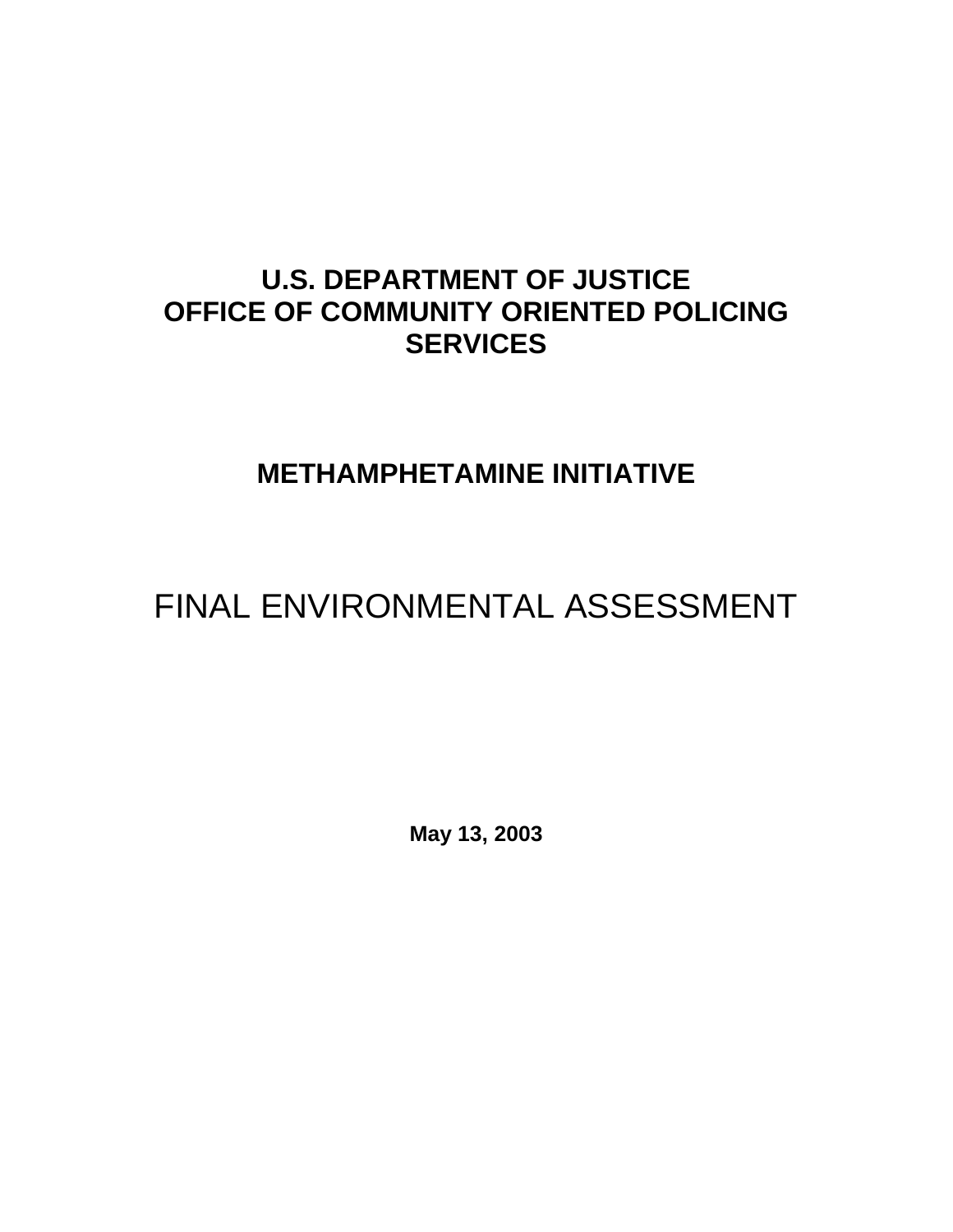# **Table of Contents**

| 1.0 |                                                                      |  |
|-----|----------------------------------------------------------------------|--|
| 2.0 |                                                                      |  |
| 2.1 |                                                                      |  |
| 2.2 |                                                                      |  |
| 2.3 |                                                                      |  |
| 3.0 |                                                                      |  |
| 4.0 |                                                                      |  |
| 4.1 |                                                                      |  |
| 4.2 |                                                                      |  |
| 5.0 | Hazardous Waste Removal, Transportation, and Storage Requirements 19 |  |
| 5.1 |                                                                      |  |
| 5.2 |                                                                      |  |
| 5.3 |                                                                      |  |
| 5.4 | DOJ COPS Office Methamphetamine Initiative Policies and Procedures37 |  |
| 6.0 |                                                                      |  |
| 6.1 |                                                                      |  |
| 6.2 | Hazardous Waste Management Scenarios Development Approach38          |  |
| 6.3 |                                                                      |  |
|     | Clandestine Drug Laboratory Hazardous Waste Quantity Data39<br>6.3.1 |  |
|     | 6.3.2                                                                |  |
|     | 6.3.3                                                                |  |
|     | 6.3.4<br>Multi-unit Residential Property Removal Action Scenario44   |  |
|     | 6.3.5                                                                |  |
| 6.4 |                                                                      |  |
|     | 6.4.1<br>6.4.2                                                       |  |
|     |                                                                      |  |
| 6.5 | 6.5.1                                                                |  |
|     | 6.5.2                                                                |  |
| 6.6 |                                                                      |  |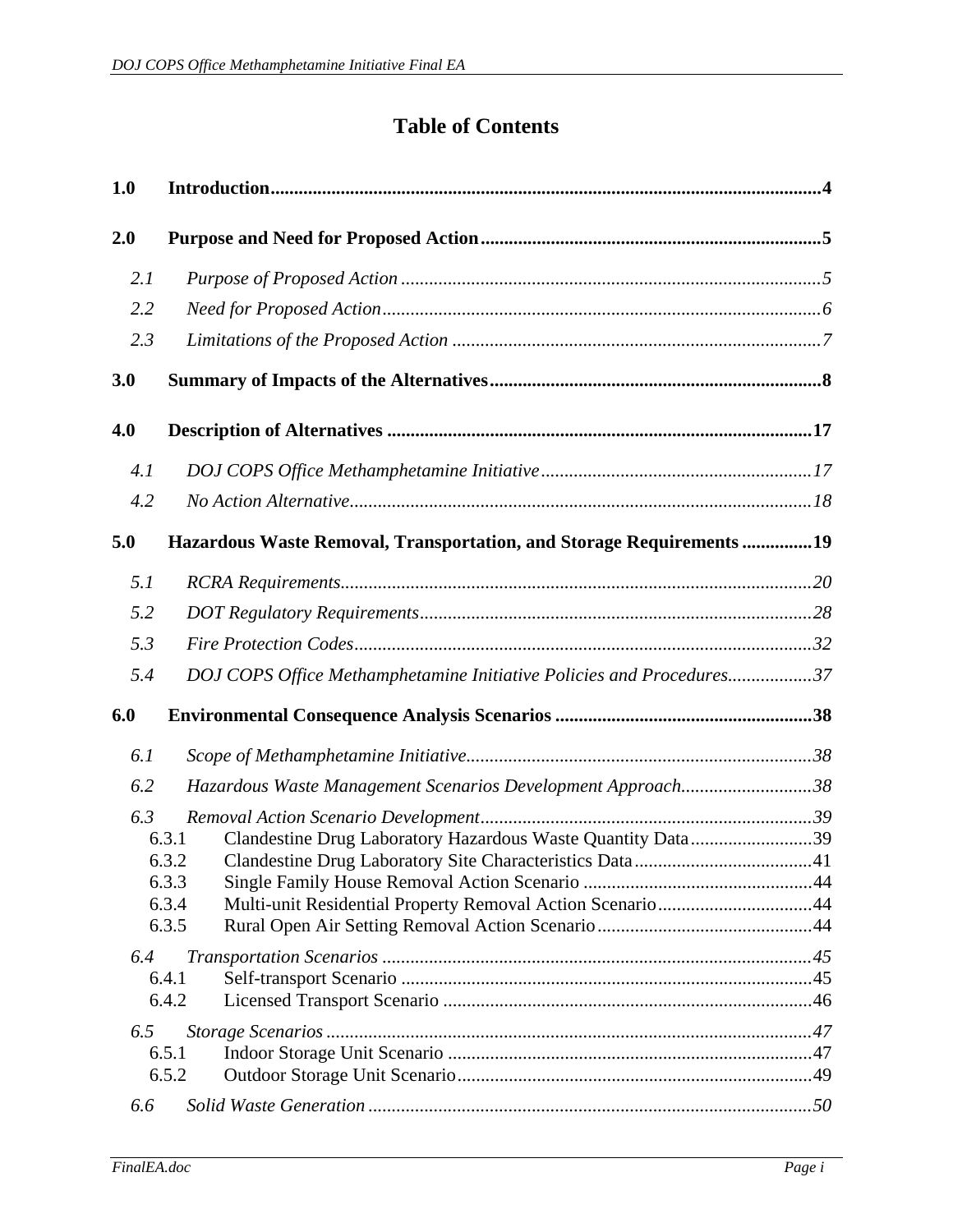| 6.7  |                                                                              |  |
|------|------------------------------------------------------------------------------|--|
| 7.0  |                                                                              |  |
| 7.1  |                                                                              |  |
| 7.2  |                                                                              |  |
| 7.3  |                                                                              |  |
| 7.4  |                                                                              |  |
|      | 7.4.1                                                                        |  |
|      | 7.4.2                                                                        |  |
| 8.0  |                                                                              |  |
| 8.1  |                                                                              |  |
|      | 8.1.1                                                                        |  |
|      | 8.1.2                                                                        |  |
|      | 8.1.3                                                                        |  |
|      | 8.1.4                                                                        |  |
|      | 8.1.6                                                                        |  |
| 8.2  |                                                                              |  |
|      | 8.2.1                                                                        |  |
|      | 8.2.2                                                                        |  |
|      | 8.2.3<br>8.2.5                                                               |  |
|      |                                                                              |  |
| 9.0  |                                                                              |  |
| 10.0 | Energy Impacts and Irreversible and Irretrievable Commitment of Resources 84 |  |
| 11.0 |                                                                              |  |
| 12.0 |                                                                              |  |
| 13.0 |                                                                              |  |
| 14.0 |                                                                              |  |
| 15.0 |                                                                              |  |
| 16.0 |                                                                              |  |
| 17.0 |                                                                              |  |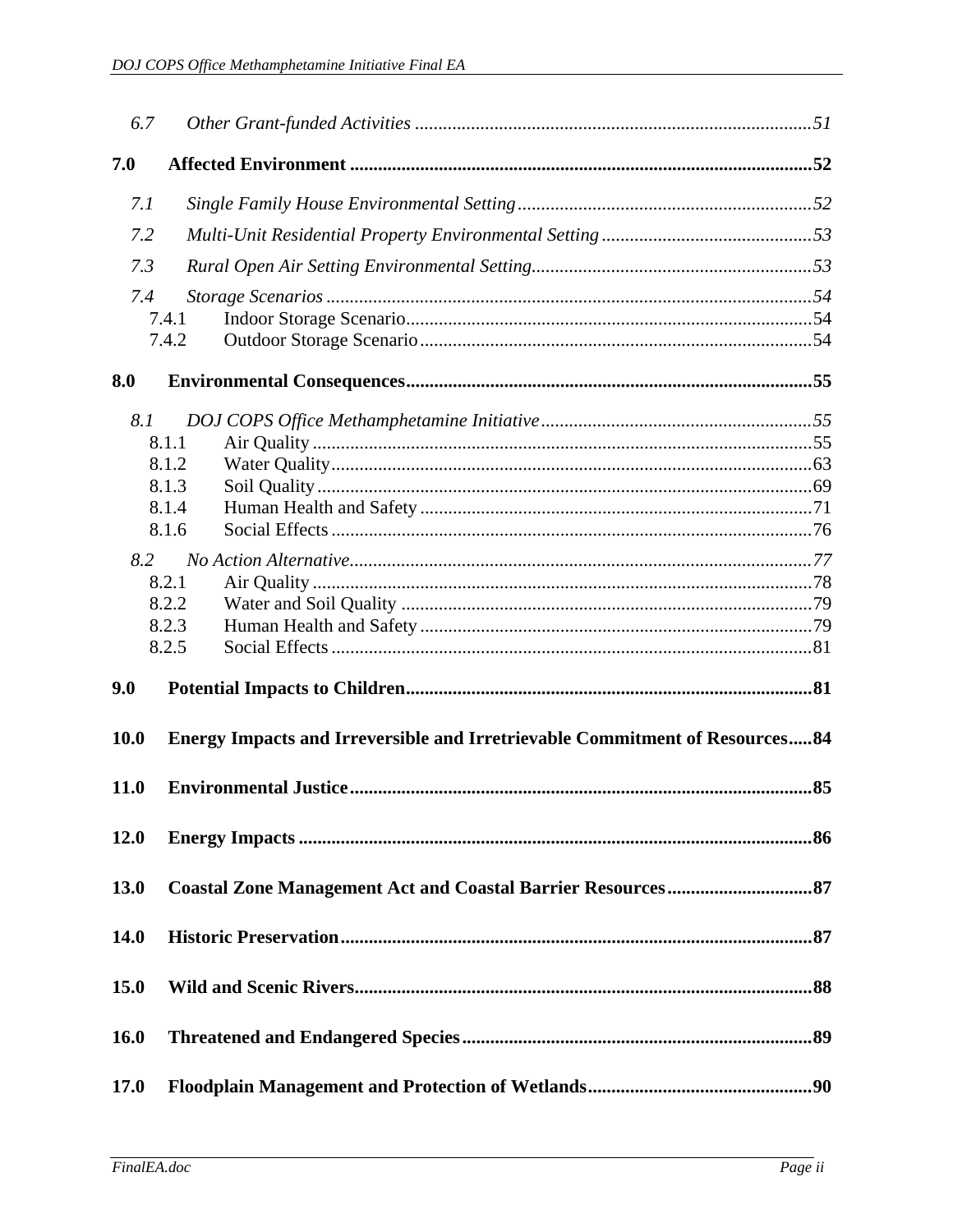| <b>18.0</b> |                                                                                                     |
|-------------|-----------------------------------------------------------------------------------------------------|
| <b>19.0</b> |                                                                                                     |
| <b>20.0</b> |                                                                                                     |
|             | Appendix A. Types of Equipment Requested in the Past: Earmarked Grants, FY2001 and<br><b>FY2002</b> |
|             | Appendix B. Types of Equipment Requested in the Past: Discretionary Grants, FY2001<br>and FY2002    |
|             | <b>Appendix C. Conditions of Grant Award</b>                                                        |
|             | Appendix D. Special Condition for Methamphetamine Initiative: Mitigation of Health,                 |
|             | <b>Safety, and Environmental Risks</b>                                                              |
|             | Appendix E. Certification of Clean up of Clandestine Drug Laboratories                              |
|             | Appendix F. FY 2002 Methamphetamine Initiative List of Allowable Costs                              |
|             | Appendix G. FY 2002 Methamphetamine Initiative List of Unallowable Costs                            |
|             | <b>Appendix H. Types of Activities and Associated Equipment Requests</b>                            |
|             | <b>Appendix I. Selected State Methamphetamine Initiative Descriptions</b>                           |
|             | Appendix J. Health Hazards of Chemicals Used in Methamphetamine Production                          |
|             | Appendix K. Methodology for Assessing Potential Consequences of Hazardous Waste Air                 |
|             | <b>Releases</b>                                                                                     |
|             | <b>Appendix L. Water Quality Impact Analysis</b>                                                    |
|             | <b>Appendix M. Methodology for Assessing Soil Quality Impacts</b>                                   |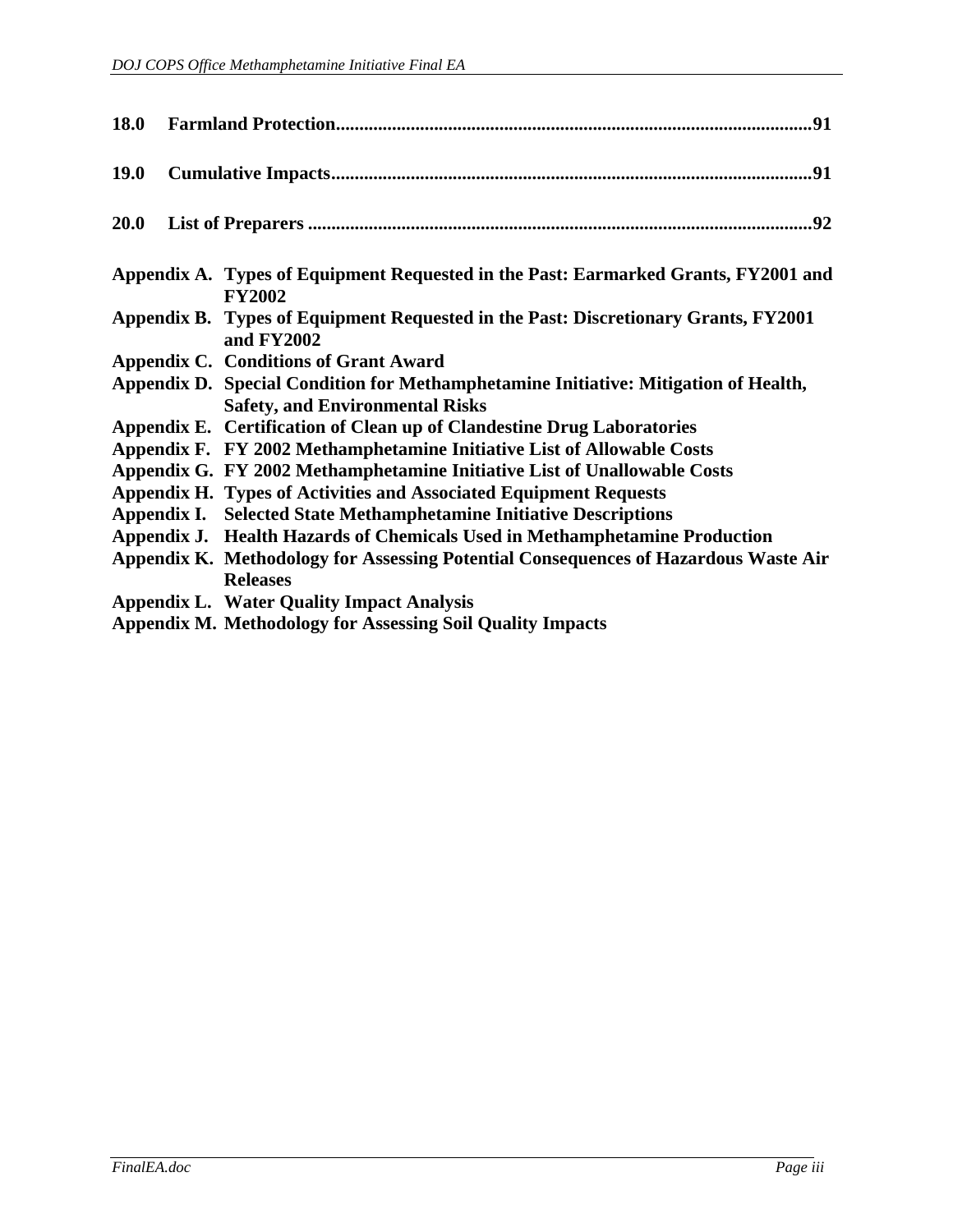# **1.0 Introduction**

Clandestine drug laboratories are used in the illicit production of illegal drugs, most often methamphetamine, but also other types of illegal drugs. The Department of Justice (DOJ) Community Oriented Policing Services (COPS) Office Methamphetamine Initiative provides grant funding to state, local, Tribal, and other public (not Federal) law enforcement entities (referred to throughout this document as "state and local law enforcement agencies) for their methamphetamine initiatives. The state and local law enforcement agencies receive grant funding to purchase equipment, administer training, and fund law enforcement and technical and administrative personnel to investigate and identify the locations of clandestine drug laboratories and conduct law enforcement actions to apprehend suspects and remove illegal drugs and other evidence. Grant-funded personnel may include, but are not limited to, sworn law enforcement personnel, analytical laboratory chemists, computer programmers, analysts, administrative staff, and specialized staff to administer specific methamphetamine initiatives, including but not limited to Drug Endangered Children and Small Rural Community programs. The DOJ COPS Office may also provide supplemental grants to previously funded agencies under the supplemental funding program.

Grant-funded equipment may include, but is not limited to, vehicles; surveillance equipment; health and safety equipment including personal protective equipment, environmental monitoring equipment, personnel decontamination equipment, and chemical analytical laboratory equipment and supplies, computer equipment (hardware and software), and office supplies. Grant funding may also be applied to administration of law enforcement, health and safety training, and other training.

After law enforcement actions are completed at a clandestine drug laboratory site, the site generally contains hazardous materials that were used in the production of illegal drugs, articles and fixtures that are contaminated with drug residues or hazardous materials, and/or drugs and drug precursors. Illicit production of methamphetamine may involve hazardous materials that are toxic, corrosive, flammable, or explosive. Such materials include anhydrous ammonia, sulfuric acid, hydrochloric acid, red phosphorous, lithium metal, sodium metal, iodine, and toluene. Upon discovery, the hazardous materials contained at clandestine drug laboratory locations are classified and managed as hazardous wastes. Under the DOJ COPS Methamphetamine Initiative grant award criteria and in accordance with Resource Conservation and Recovery Act (RCRA) regulations, the grantee becomes the legal "generator" of any hazardous waste that is identified in the conduct of grant-funded activities. Removal of the hazardous wastes from the discovered site therefore becomes the responsibility of the state or local law enforcement agency that discovers the materials. The state or local law enforcement agencies may either perform the removal action themselves using qualified law enforcement personnel or other qualified government personnel (referred to throughout this document as "qualified law enforcement personnel); Drug Enforcement Administration (DEA) hazardous waste management contractors; or other qualified contractors. State and local law enforcement agencies may also use grant funding to pay commercial hazardous waste disposal fees. The entity performing the hazardous waste removal action may package and transport the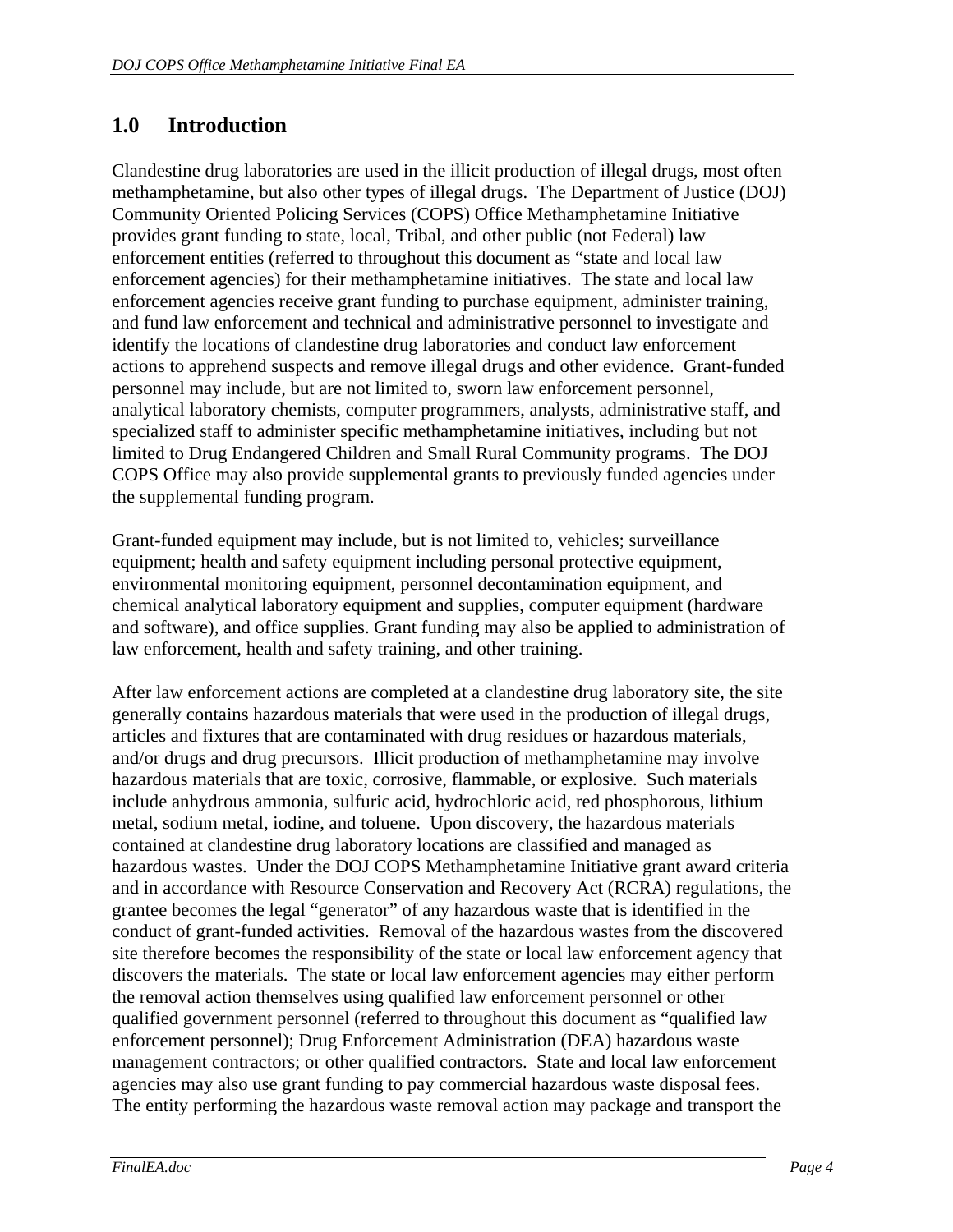hazardous waste from the discovered clandestine laboratory to a temporary storage location. They also may repackage the hazardous wastes and/or consolidate the hazardous wastes into larger containers for transport, and then transport the hazardous wastes from the temporary storage unit to a permitted hazardous waste treatment and disposal facility. Under the Proposed Action, any hazardous waste management activity associated with clandestine laboratory seizures may be grant funded including hazardous waste removal, transportation, and storage, and payment of hazardous waste disposal fees. Grantees may theoretically be any non-Federal law enforcement agency. The DOJ COPS Office receives funding for the Methamphetamine Initiative from the Congressional annual appropriations cycle. Congress appropriates both "discretionary" and "earmarked" monies to the DOJ COPS Office Methamphetamine Initiative. Earmarked funds are designated for specific state and local law enforcement agencies and locations and are identified explicitly in the Federal budget appropriation language for the DOJ. Discretionary funds make up any remaining funding provided to the DOJ COPS Office, after earmarked funds are dispersed. All earmarked and discretionary grantees must comply with DOJ COPS Office Methamphetamine Initiative grant award conditions. The earmarked and discretionary grants for fiscal years 2001 and 2002 are presented in Appendix A and Appendix B respectively. The DOJ COPS Office Methamphetamine Initiative special grant award conditions are presented in Appendix C, Conditions of Grant Award; Appendix D, Special Condition for Methamphetamine Initiative: Mitigation of Health, Safety, and Environmental Risks and in Appendix E; Certification of Clean up of Clandestine Drug Laboratories. These conditions include meeting Federal, state, and local environmental laws and regulations. Environmental regulations that apply to grant-funded activities are discussed in Chapter 5.

The Proposed Action is the Current DOJ COPS Office Methamphetamine Initiative as described above. The only proposed alternative is the "No Action" Alternative, which is required to be assessed in accordance with Federal NEPA regulations. The No Action Alternative assumes that no Federal funding is provided to the DOJ COPS Office for the Methamphetamine Initiative and that no grant funding is awarded to prospective grantees. Under the No Action Alternative, state and local law enforcement entities would either have to find alternative funding for the activities for which grant funding is requested, or forego conducting such activities. The No Action Alternative assumes that no grantfunded clandestine drug laboratory seizures or other grant-funded activities are conducted. The Federally-funded DOJ COPS Office Methamphetamine Initiative and the proposed No Action Alternative constitute a major Federal action that is subject to the National Environmental Policy Act (NEPA) codified at 42 U.S.C. 4321, *et seq*. This Environmental Assessment was prepared in accordance with NEPA.

# **2.0 Purpose and Need for Proposed Action**

### *2.1 Purpose of Proposed Action*

The purpose of the Proposed Action is to implement the existing DOJ COPS Office Methamphetamine Initiative to provide grant funding to state, local, Tribal, and other public (not Federal) law enforcement entities to address clandestine methamphetamine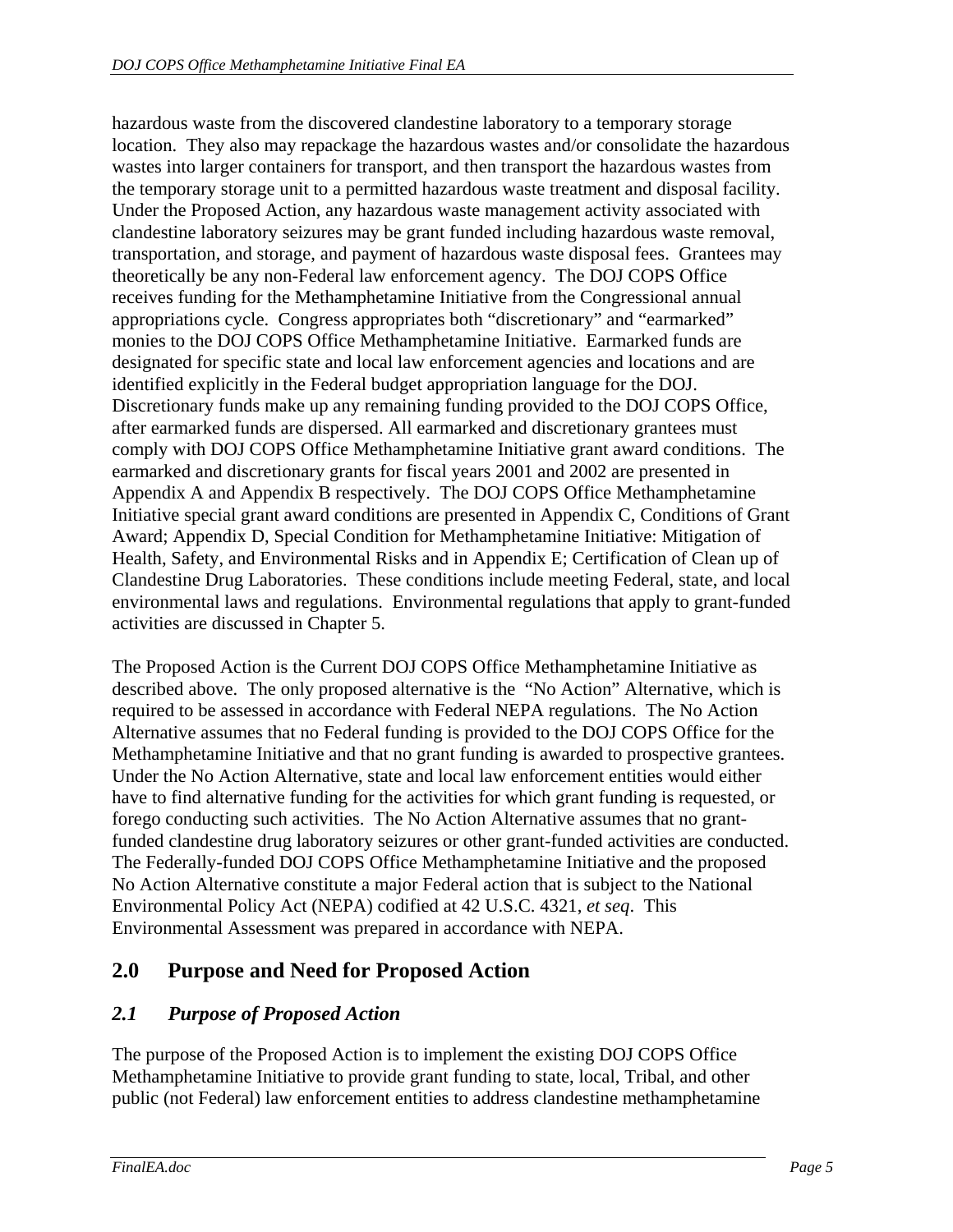laboratories and illicit methamphetamine use in their local and surrounding jurisdictions. Law enforcement agencies may apply grant funding to investigate and identify the locations of clandestine drug laboratories and conduct law enforcement actions to apprehend suspects and remove illegal drugs and other evidence, and equip and administer other programs related to methamphetamine, including Drug Endangered Children and Small Rural Community programs. The DOJ COPS Office may also provide supplemental grant funding to previously funded agencies. Grant-funded activities are classified for the purposes of this environmental assessment as hazardous waste management activities and other grant-funded activities. Grant-funded hazardous waste management activities may include removal of hazardous waste from seized clandestine drug laboratories (i.e., the removal action,) transportation and storage of such hazardous wastes, and the subsequent transport of such wastes to hazardous waste treatment and disposal facilities for disposal<sup>1</sup>.

### *2.2 Need for Proposed Action*

The Proposed Action is needed to supplement state and local methamphetamine initiative budgets because they cannot meet the entire burden of state and local-level clandestine drug laboratory initiative activities that are needed to combat the illicit production and distribution of methamphetamine. The incidence of clandestine drug laboratories has grown dramatically in the past 10 years. For example, in Fiscal Year 1992, the DEA's National Clandestine Laboratory Cleanup Program funded approximately 400 removal actions and by fiscal year 2001, the DEA Program funded more than 6,400 removal actions. The DOJ COPS Office has also found that the number of grant-funded seizures has increased sharply in recent years. The DOJ COPS Office anticipates that there may be a similar increase in the number of clandestine drug laboratory seizures conducted by state methamphetamine initiatives.

Grant-funded activities may include funding of personnel and overtime for sworn law enforcement officers and investigative, technical and administrative personnel, and funding for administration of law enforcement and health and safety training, and administration of Drug Endangered Children and Small Rural Community programs. Grant-funded activities may include community outreach and chemical and drug diversion investigation programs. Grants may be used to purchase law enforcement equipment including surveillance equipment, environmental monitoring equipment, personal protective equipment and other safety equipment used in clandestine drug laboratory seizures and hazardous waste removal actions, vehicles used to transport law enforcement personnel, law enforcement and safety equipment, evidence, or hazardous waste; chemical analytical laboratory equipment and supplies; and administrative and office supplies. A review of recent grant applications indicates that grantees use the funding for equipment and activities that they would otherwise not be able to fund themselves, and the funding enabled grantees to conduct more effective law enforcement activities, locate and seize clandestine drug laboratories, and reduce illicit production and use of methamphetamine. Clandestine drug laboratory seizure operations present unique hazards to law enforcement

<sup>&</sup>lt;sup>1</sup> The term "removal" encompasses the characterization, packaging, labeling, marking, and physical removal of the hazardous wastes from the clandestine drug laboratory location.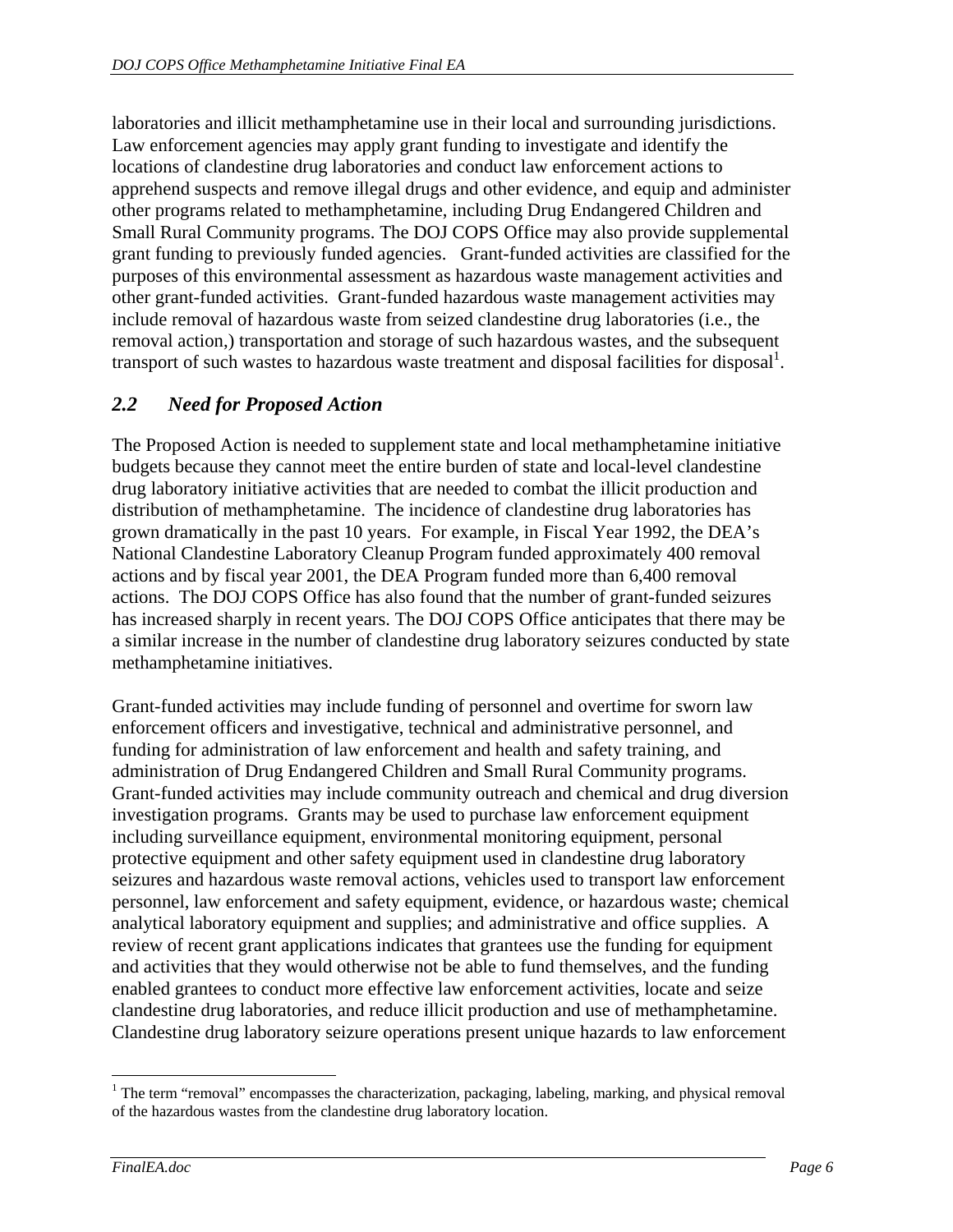personnel and the public. Hazardous materials contained at clandestine drug laboratory locations include drugs, drug precursors, other raw materials used for and byproducts of the manufacture of illegal drugs. These materials are toxic, corrosive, flammable, and/or explosive. According to statistics provided by the El Paso Intelligence Center (EPIC) NCLSS Reports, the DEA has estimated that 5 pounds of hazardous waste may be generated for every one pound of methamphetamine produced in a clandestine drug laboratory. These materials present health and safety hazards to law enforcement personnel entering the situation. Upon discovery of a clandestine laboratory, hazardous materials and booby traps pose health and safety hazards to the personnel performing the seizure and removal action. Availability of grant-funded personal protective equipment and other safety equipment has enabled law enforcement personnel to conduct seizures and removal actions safely. After seizure of suspects and evidence, hazardous materials left at a laboratory would pose a health and safety hazard to residents and the environment. In addition, the materials could be diverted and reused for illegal drug manufacture or other illicit purposes. Transporting and storing hazardous waste may also pose a hazard to the environment and human health and safety if not conducted properly. Grant funding has improved the capability and effectiveness of law enforcement agencies to conduct these activities.

### *2.3 Limitations of the Proposed Action*

The environmental consequences analysis in the Environmental Assessment is limited to grant-funded activities. The DOJ COPS Office Methamphetamine Initiative does not provide funding for every aspect of state and local methamphetamine initiatives. The list of fiscal year 2002 Unallowable Costs and fiscal year 2002 Allowable Costs for the DOJ COPS Office Methamphetamine Initiative are provided in Appendix F and Appendix G. The DOJ COPS Office Methamphetamine Initiative will not fund salaries for existing personnel, but will fund overtime for existing personnel and salaries and benefits for new hire personnel. Funding for training is limited to topics that are directly linked to the Methamphetamine Initiative, such as health and safety training.

The term "removal action," for the purposes of this document, refers to the removal of bottles, cans, jugs, and other containers of hazardous waste and also to the removal of contaminated apparatus (e.g., glassware) and inextricably contaminated articles from a clandestine drug laboratory location. The DOJ COPS Office does not fund, and the Proposed Action does not include, further "cleanup" (i.e., environmental remediation) of residual hazardous wastes that may remain at clandestine drug laboratory sites after the removal action is completed. The term "environmental remediation," for the purposes of this document, refers to the cleanup of residual hazardous wastes that may remain in contaminated structures, soil, or water systems after the removal action is completed. The property owner, state or local health department, or state and local environmental agency would address any residual contamination that may remain at the site after removal actions are completed.<sup>2</sup>

<sup>1</sup>  $2^{2}$  Based on the State and local governments that were contacted, law enforcement agencies typically notify the property owner concerning discovery of clandestine drug laboratories and the potential need for environmental remediation to be conducted after the removal action is completed. However, depending on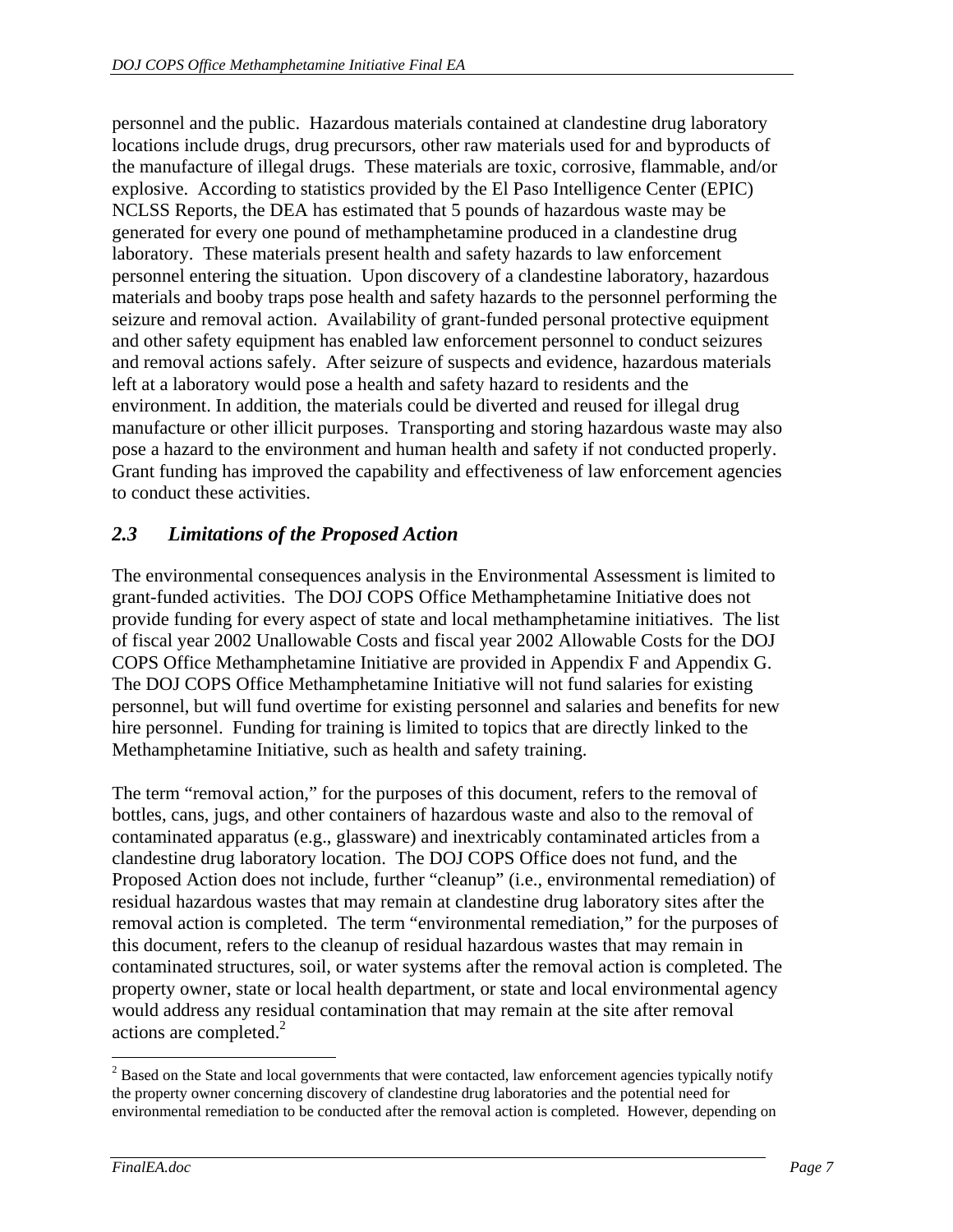The Proposed Action also does not include any physical construction or modification of buildings or structures that would require site-specific environmental review under NEPA. In the event that any grant-funded construction or modification of buildings or structures is proposed, the DOJ COPS Office and/or the prospective grantee would conduct sitespecific environmental review in accordance with Federal NEPA regulations and state environmental review regulations. Any proposed grant-funded construction or modification of buildings and structures is outside of the scope of this Environmental Assessment.

## **3.0 Summary of Impacts of the Alternatives**

The Proposed Action evaluated in this Environmental Assessment include:

- 1) Continue the DOJ COPS Office Methamphetamine Initiative under which state and local agencies receive grant funding to investigate and seize clandestine drug laboratories and conduct related activities for their methamphetamine initiatives. This Alternative is referred to as the DOJ COPS Office Methamphetamine Initiative;
- 2) Discontinue the DOJ COPS Office Methamphetamine Initiative. Under this Alternative, the DOJ COPS Office would not receive federal funding for the Methamphetamine Initiative. In the event that the DOJ COPS Office does not receive Federal funding for the Methamphetamine Initiative, prospective grantees would be responsible for finding alternative funding to fund requested activities or forgo activities for which the grant funding was requested. This Alternative is referred to as the No Action Alternative.

The CEQ NEPA regulations require a comparison of the potential impacts of each Alternative. Table 3.0-1 summarizes the impacts for each Alternative across each of the impact areas.

 the state or local jurisdiction, there may or may not be regulations requiring agencies to notify the property owner. Neither the DOJ COPS Office nor state or local law enforcement authorities are responsible for remediating residual contamination that may remain at the location after the removal action is completed. Similarly, there are not necessarily any regulations requiring a property owner to remediate a clandestine drug laboratory found inside a private residence. Some individual municipalities have passed laws allowing a law enforcement agency to recover costs from property owners after remediation.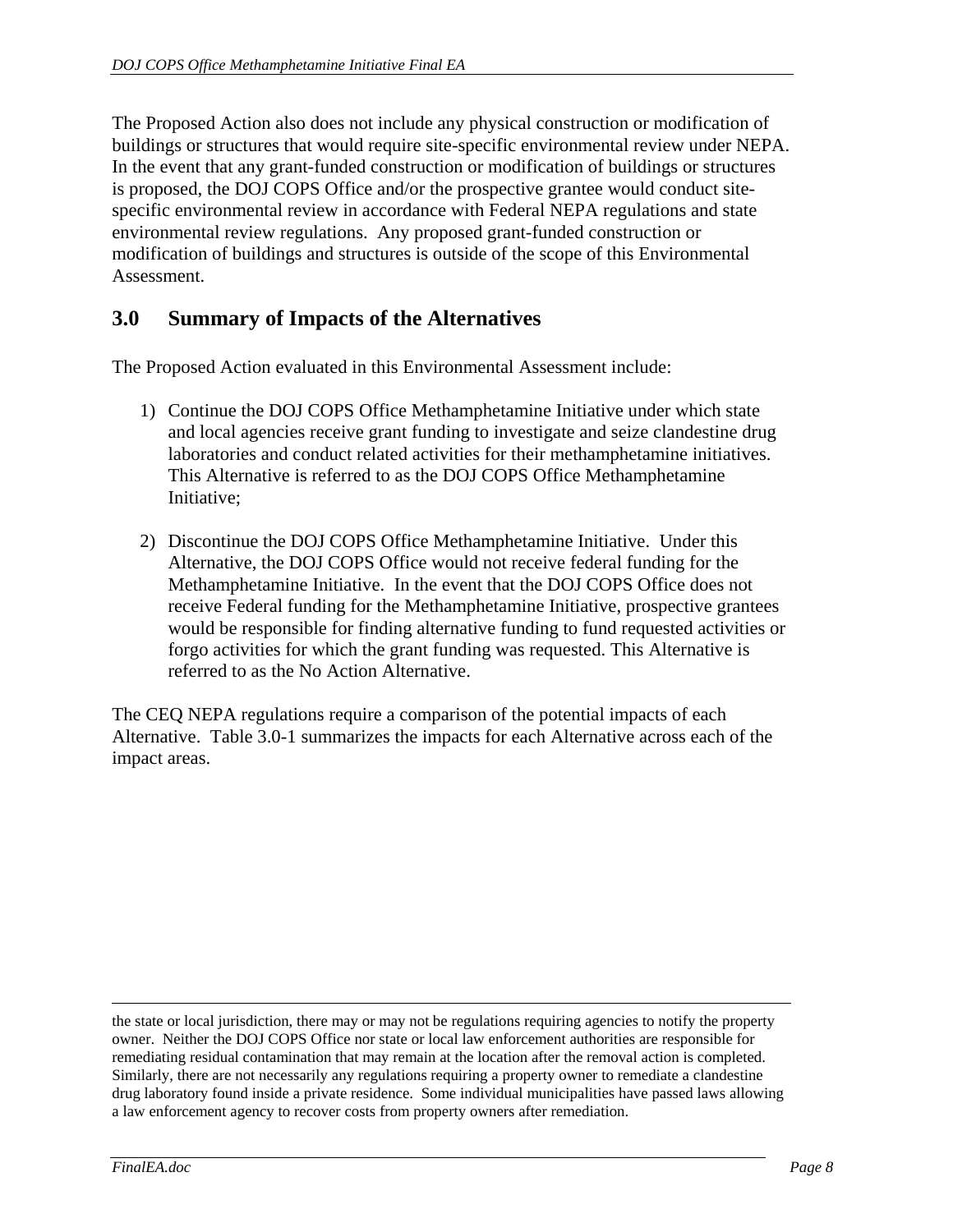|                                                       | No Action Alternative <sup>3</sup>                                                                                                                                                                                                                                                                                                                                                                                                                                                                                                                                                                                                                                                                                                                                                                                                                                                                             | <b>DOJ COPS Office Methamphetamine Initiative</b> <sup>4</sup>                                                                                                                                                                                                                                                                                                                                                                                                                                                                                                                                                                                                                                                                                                                                                                                                                                                                                  |
|-------------------------------------------------------|----------------------------------------------------------------------------------------------------------------------------------------------------------------------------------------------------------------------------------------------------------------------------------------------------------------------------------------------------------------------------------------------------------------------------------------------------------------------------------------------------------------------------------------------------------------------------------------------------------------------------------------------------------------------------------------------------------------------------------------------------------------------------------------------------------------------------------------------------------------------------------------------------------------|-------------------------------------------------------------------------------------------------------------------------------------------------------------------------------------------------------------------------------------------------------------------------------------------------------------------------------------------------------------------------------------------------------------------------------------------------------------------------------------------------------------------------------------------------------------------------------------------------------------------------------------------------------------------------------------------------------------------------------------------------------------------------------------------------------------------------------------------------------------------------------------------------------------------------------------------------|
| <b>Air Quality</b>                                    |                                                                                                                                                                                                                                                                                                                                                                                                                                                                                                                                                                                                                                                                                                                                                                                                                                                                                                                |                                                                                                                                                                                                                                                                                                                                                                                                                                                                                                                                                                                                                                                                                                                                                                                                                                                                                                                                                 |
| <b>Clandestine Drug</b><br><b>Laboratory Seizures</b> | No grant-funded seizures or removal actions would be<br>conducted under the No Action Alternative. Clandestine drug<br>laboratories that are not seized because of resource limitations                                                                                                                                                                                                                                                                                                                                                                                                                                                                                                                                                                                                                                                                                                                        | Grant funded clandestine drug laboratory seizures would reduce<br>sources of illicit drug manufacture and air emissions. Air emissions<br>from the normal conduct of clandestine drug laboratory seizures and                                                                                                                                                                                                                                                                                                                                                                                                                                                                                                                                                                                                                                                                                                                                   |
|                                                       | and continue to operate would represent a continuing source of<br>illicit drug production and air releases. Hazardous waste                                                                                                                                                                                                                                                                                                                                                                                                                                                                                                                                                                                                                                                                                                                                                                                    | associated hazardous waste removal actions are anticipated to be<br>minimal.                                                                                                                                                                                                                                                                                                                                                                                                                                                                                                                                                                                                                                                                                                                                                                                                                                                                    |
|                                                       | remaining in place would result in ongoing and future air<br>releases as a result of fugitive emissions from containers and<br>contaminated articles and fixtures.                                                                                                                                                                                                                                                                                                                                                                                                                                                                                                                                                                                                                                                                                                                                             |                                                                                                                                                                                                                                                                                                                                                                                                                                                                                                                                                                                                                                                                                                                                                                                                                                                                                                                                                 |
| <b>Accidental Releases</b>                            | No grant-funded removal actions would be conducted under the<br>No Action Alternative. The potential for release of hazardous<br>waste remaining in place is high. Releases could result from<br>catastrophic release from or intentional breach of containers.<br>Release of 100 kg of ammonia would result in an indoor<br>concentration of 160,000 to 320,000 parts per million, resulting<br>in fatality for persons exposed. Concentrations of ammonia in<br>an adjacent apartment would be 6,400 ppm, resulting in severe<br>health effects to exposed persons and impaired ability to take<br>protective action. Concentrations in houses 50 feet from the<br>point of release would equal the ERPG-2 of 150 ppm. Exposed<br>persons would experience health effects, but not irreversible or<br>other serious health effects or symptoms that would impair<br>their ability to take protective action. | Releases of hazardous waste could result from breach of containers<br>during removal action. However, the potential for such releases is<br>much lower than if the hazardous waste were to remain in place.<br>Release of 100 kg of ammonia would result in an indoor<br>concentration of 160,000 to 320,000 parts per million, resulting in<br>potential fatality for persons exposed unless personal protective<br>equipment or rescue operations were employed. Concentrations of<br>ammonia in an adjacent apartment would be 6,400 ppm, resulting in<br>severe health effects to exposed persons and impaired ability to take<br>protective action. Concentrations in houses 50 feet from the point of<br>release would equal the ERPG-2 of 150 ppm. Exposed persons<br>would experience health effects, but not irreversible or other serious<br>health effects or symptoms that would impair their ability to take<br>protective action. |

### **Table 3.0-1 Summary of Impacts of Alternatives**

 $3$  The No Action Alternative is based on the assumption that no grant-funded activities are conducted, and that the elimination of the Methamphetamine Initiative funding results in a reduction in the number of clandestine drug laboratory seizures as compared to the DOJ COPS Office Methamphetamine Initiative. Under the No Action Alternative, DEA contractors would cease conducting hazardous waste removal actions, and no grant funded hazardous waste transportation or storage activities would be conducted.

 $4$  The DOJ COPS Office Methamphetamine Initiative is based on the assumption that hazardous waste removal activities and transportation and storage activities associated with grant funded clandestine drug laboratory seizures would be conducted by qualified law enforcement personnel or other government personnel, DEA contractors, or other qualified grant-funded contractors.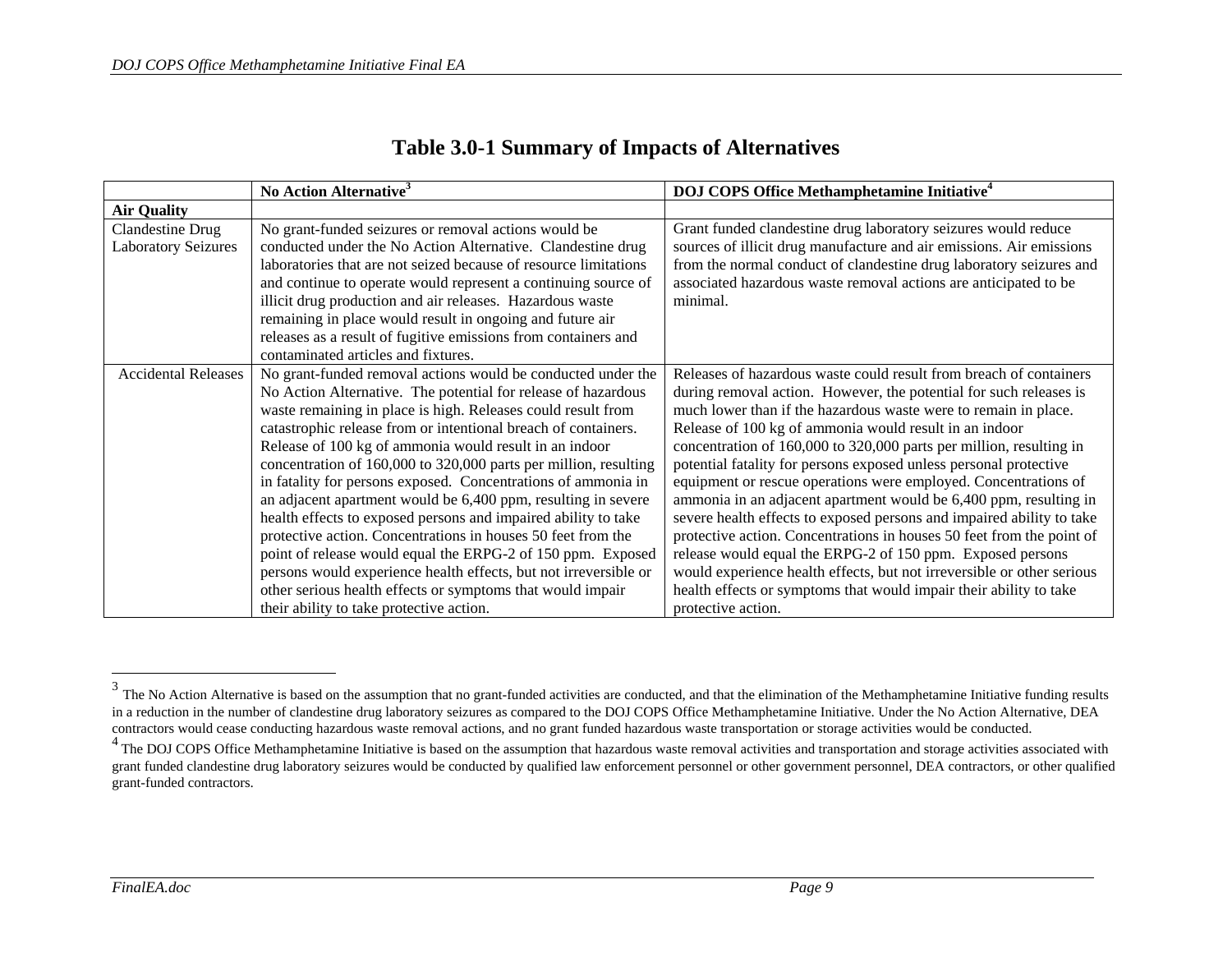| <b>Normal Operations</b><br>Hazardous Waste<br>Transportation and<br>Storage   | No grant-funded hazardous waste transportation or storage<br>activities would be conducted under the No Action Alternative.                                                                                                                                                                                                                                                                                                                                                                                                                                      | Fugitive air emissions from hazardous waste stored in storage units<br>would be negligible under normal operations, assuming that the<br>hazardous wastes are handled, packaged, transported and stored in<br>accordance with regulatory requirements and grant award conditions.<br>Vehicle emissions from hazardous waste transportation and other<br>vehicle operations associated with grant-funded activities would be<br>minimal as compared to overall agency vehicle operations.                                                                                                                                                                                                                                                                                                                                                                              |
|--------------------------------------------------------------------------------|------------------------------------------------------------------------------------------------------------------------------------------------------------------------------------------------------------------------------------------------------------------------------------------------------------------------------------------------------------------------------------------------------------------------------------------------------------------------------------------------------------------------------------------------------------------|-----------------------------------------------------------------------------------------------------------------------------------------------------------------------------------------------------------------------------------------------------------------------------------------------------------------------------------------------------------------------------------------------------------------------------------------------------------------------------------------------------------------------------------------------------------------------------------------------------------------------------------------------------------------------------------------------------------------------------------------------------------------------------------------------------------------------------------------------------------------------|
| <b>Accidental Releases</b><br>Hazardous Waste<br>Transportation and<br>Storage | No grant-funded hazardous waste transportation or storage<br>activities would be conducted under the No Action Alternative.                                                                                                                                                                                                                                                                                                                                                                                                                                      | Releases could result from transportation or materials handling<br>accident at a storage unit. Release of 100 kg of ammonia from a<br>transportation accident would result in a concentration of 150 ppm in<br>houses 75 feet from the point of release. Exposed persons would<br>experience health effects, but not irreversible or other serious health<br>effects or impaired ability to take protective action. A release from<br>an indoor storage unit would result in an indoor concentration of<br>80,000 ppm. Building occupants would suffer health effects unless<br>they had personal protective equipment. Concentrations in houses<br>50 feet from the storage unit would exceed the ERPG-2. Exposed<br>persons would experience health effects, but not irreversible or other<br>serious health effects or impaired ability to take protective action. |
| <b>Water Quality</b>                                                           |                                                                                                                                                                                                                                                                                                                                                                                                                                                                                                                                                                  |                                                                                                                                                                                                                                                                                                                                                                                                                                                                                                                                                                                                                                                                                                                                                                                                                                                                       |
| <b>Clandestine Drug</b><br><b>Laboratory Seizures</b>                          | Clandestine drug laboratories that are not seized because of<br>resource limitations and continue to operate would represent a<br>continuing source of illicit drug production and releases to<br>surface water. Hazardous waste remaining in place would<br>result in ongoing and future releases of hazardous waste to<br>surface water as a result of releases from containers. Such<br>releases could contribute to exceedances of water quality<br>standards and aquatic toxicity criteria, and result in exposure to<br>hazardous wastes in surface water. | Grant funded clandestine drug laboratory seizures would reduce<br>potential sources of releases to surface water. Surface water<br>discharges from the normal conduct of clandestine drug laboratory<br>seizures and associated removal actions are anticipated to be<br>minimal, assuming that the hazardous wastes are handled, packaged,<br>transported and stored in accordance with regulatory requirements<br>and grant award conditions.                                                                                                                                                                                                                                                                                                                                                                                                                       |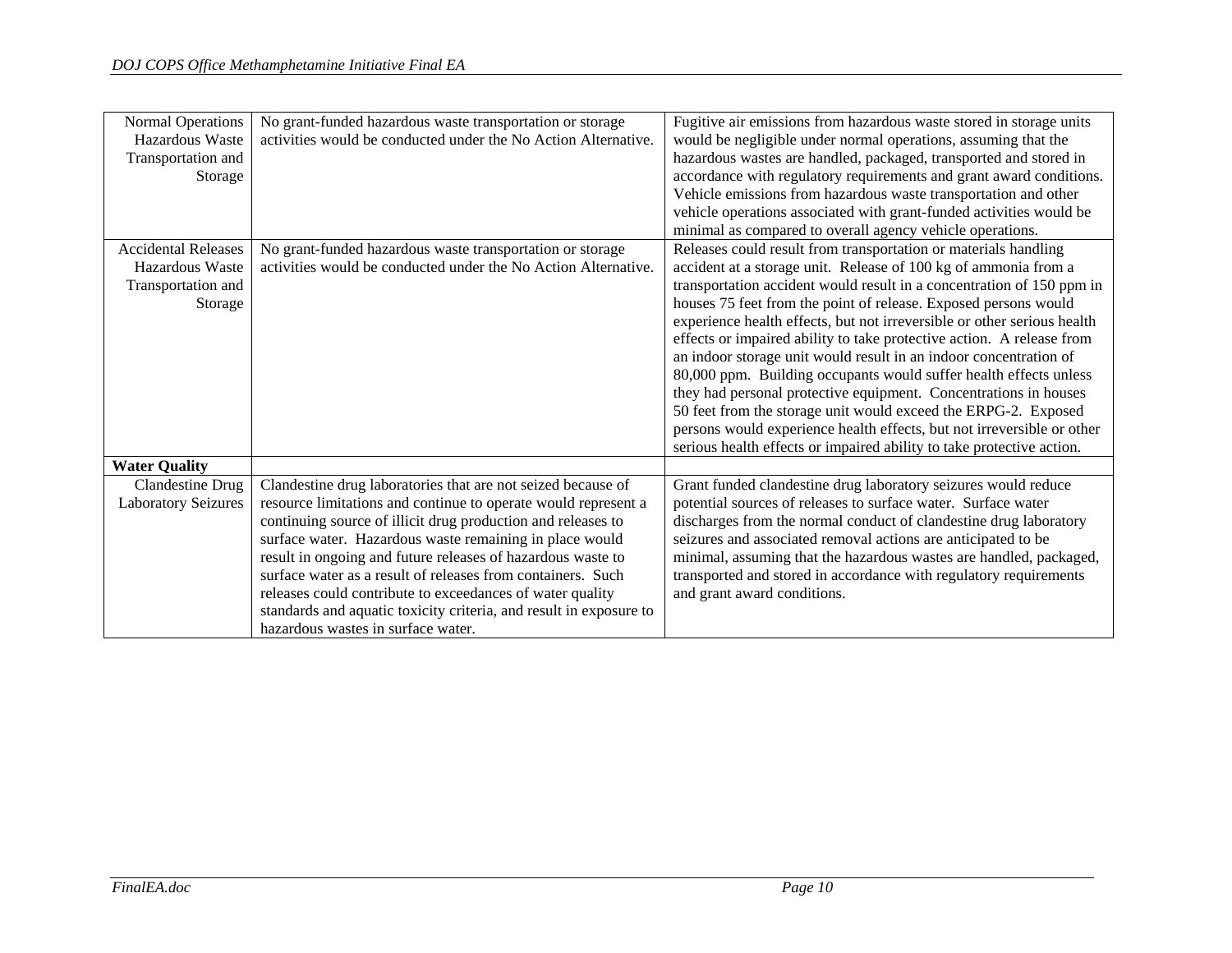| <b>Accidental Releases</b><br>Hazardous Waste<br>Transportation and<br>Storage | No grant-funded hazardous waste transportation or storage<br>activities would be conducted under the No Action Alternative.                                                                                                                                                                                                                                                                                                                                                                                                   | Release of hazardous waste to surface water could result from<br>transportation or materials handling accident at a storage unit. The<br>potential for such release may be higher for activities conducted by<br>qualified law enforcement personnel than by DEA or other qualified<br>contractors. Surface water quality and aquatic toxicity criteria could<br>be exceeded in rivers or streams in the event of an uncontrolled 100-<br>kilogram release of toluene or iodine to surface water. Releases from<br>transportation accidents would be remediated by personnel<br>conducting the transportation activity in accordance with regulatory<br>requirements, minimizing the consequences of any release.                                                |
|--------------------------------------------------------------------------------|-------------------------------------------------------------------------------------------------------------------------------------------------------------------------------------------------------------------------------------------------------------------------------------------------------------------------------------------------------------------------------------------------------------------------------------------------------------------------------------------------------------------------------|------------------------------------------------------------------------------------------------------------------------------------------------------------------------------------------------------------------------------------------------------------------------------------------------------------------------------------------------------------------------------------------------------------------------------------------------------------------------------------------------------------------------------------------------------------------------------------------------------------------------------------------------------------------------------------------------------------------------------------------------------------------|
| <b>Accidental Releases</b><br>Hazardous waste<br>Transportation and<br>Storage | No grant-funded hazardous waste transportation or storage<br>activities would be conducted under the No Action Alternative.                                                                                                                                                                                                                                                                                                                                                                                                   | Vehicles operated by qualified law enforcement personnel or other<br>qualified contractors would not necessarily be placarded and<br>hazardous waste manifests would not necessarily be prepared. Some<br>grantees may be exempt due to Conditionally Exempt Small<br>Quantity Generator's (CESQG) low-quantity exemption. DEA<br>contractors are required to comply with RCRA SQG regulations for<br>use of vehicle placards, manifests, and container markings, which<br>could improve the timeliness of the response to a transportation<br>accident release. Potential consequences for such release may<br>therefore be higher for transport conducted by qualified law<br>enforcement personnel or other qualified contractors than by DEA<br>contractors. |
| <b>Normal Operations</b><br>Hazardous Waste<br>Storage                         | No grant-funded hazardous waste transportation or storage<br>activities would be conducted under the No Action Alternative                                                                                                                                                                                                                                                                                                                                                                                                    | Releases to surface water from hazardous waste stored in storage<br>units would be minimal, assuming that the hazardous wastes are<br>handled, packaged, transported and stored in accordance with<br>regulatory requirements and grant award conditions.                                                                                                                                                                                                                                                                                                                                                                                                                                                                                                        |
| <b>Soil Quality</b>                                                            |                                                                                                                                                                                                                                                                                                                                                                                                                                                                                                                               |                                                                                                                                                                                                                                                                                                                                                                                                                                                                                                                                                                                                                                                                                                                                                                  |
| <b>Clandestine Drug</b><br><b>Laboratory Seizures</b>                          | Clandestine drug laboratories that are not seized because of<br>resource limitations and continue to operate would represent a<br>continuing source of illicit drug production and releases to<br>surface soils. Hazardous waste remaining in place would result<br>in ongoing and future releases of hazardous waste to surface<br>soils as a result of releases from containers. Such releases<br>could contribute to exceedances of soil quality criteria, and<br>result in exposure to hazardous wastes in surface soils. | Grant funded clandestine drug laboratory seizures would reduce<br>potential sources of releases to surface soils. Releases to surface soils<br>from the normal conduct of clandestine drug laboratory seizures and<br>associated removal actions are anticipated to be minimal.                                                                                                                                                                                                                                                                                                                                                                                                                                                                                  |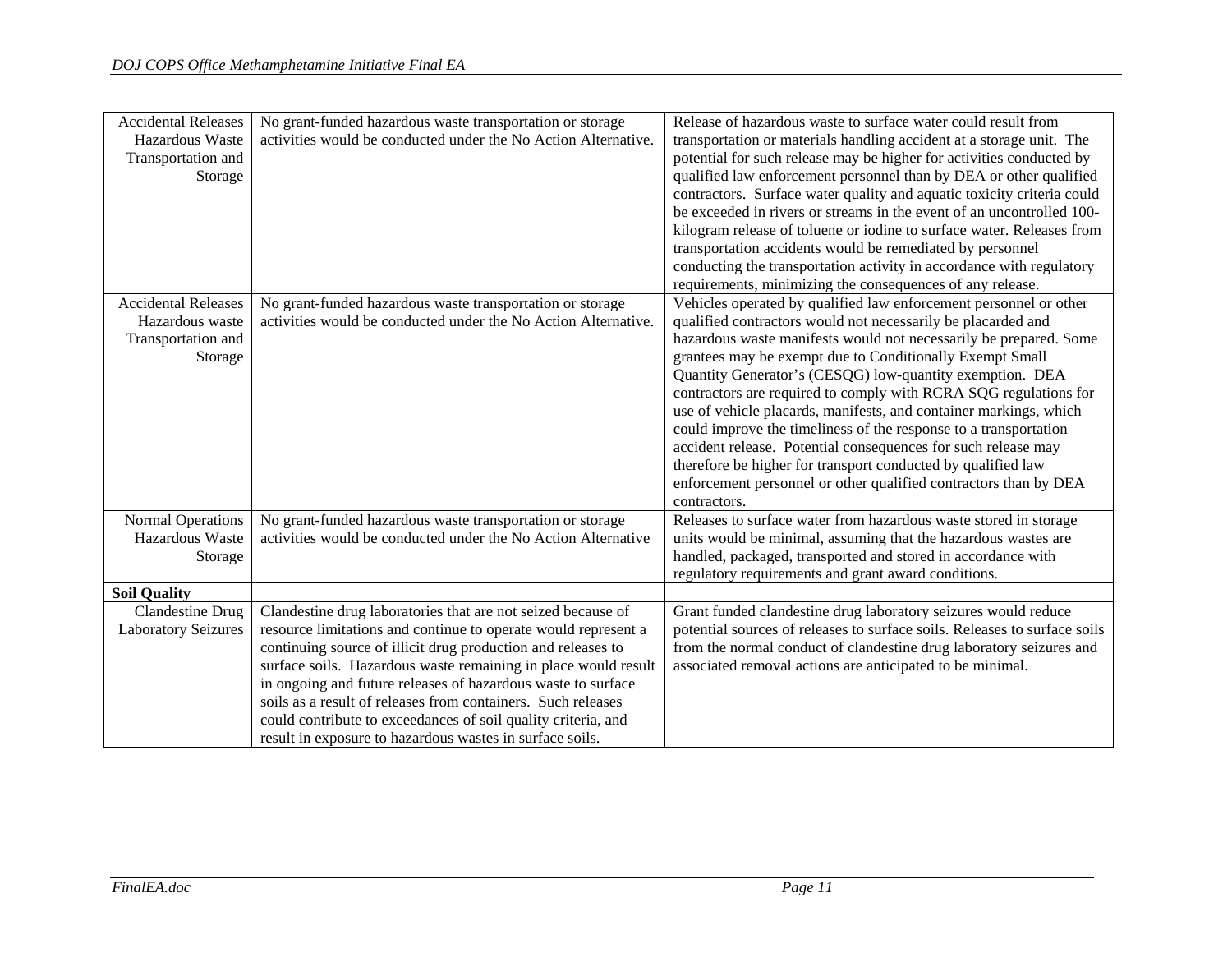| Normal Operations          | No grant-funded hazardous waste transportation or storage         | Releases to surface soils from hazardous waste stored in storage       |
|----------------------------|-------------------------------------------------------------------|------------------------------------------------------------------------|
| Hazardous Waste            | activities would be conducted under the No Action Alternative     | units would be negligible, assuming that the hazardous wastes are      |
| Storage                    |                                                                   | handled, packaged, transported and stored in accordance with           |
|                            |                                                                   | regulatory requirements and grant award conditions.                    |
| <b>Accidental Releases</b> | No grant-funded hazardous waste transportation or storage         | Release of hazardous waste to surface soils could result from a        |
| Hazardous Waste            | activities would be conducted under the No Action Alternative     | transportation accident or a materials handling accident at a storage  |
| Transportation and         |                                                                   | unit. The potential for such release may be higher for activities      |
| Storage                    |                                                                   | conducted by qualified law enforcement personnel than by DEA or        |
|                            |                                                                   | other qualified contractors. Release of 100 kg of toluene or acetone   |
|                            |                                                                   | to surface soils could exceed the generic soil screening level (SSL)   |
|                            |                                                                   | concentrations levels for human ingestion of contaminated soils.       |
|                            |                                                                   | Releases from transportation or materials handling accidents would     |
|                            |                                                                   | be remediated by personnel conducting the activity in accordance       |
|                            |                                                                   | with regulatory requirements, minimizing the consequences of any       |
|                            |                                                                   | release.                                                               |
| <b>Human Health and</b>    |                                                                   |                                                                        |
| <b>Safety</b>              |                                                                   |                                                                        |
| Clandestine Drug           | Clandestine drug laboratories that are not seized because of      | Grant funded clandestine drug laboratory seizures would reduce         |
| <b>Laboratory Seizures</b> | resource limitations and continue to operate would represent a    | health and safety hazards associated with the seized laboratories. The |
|                            | continuing source of illicit drug production and hazards to       | potential for health and safety impacts due to normal conduct of       |
|                            | occupants of the clandestine drug laboratories and neighboring    | clandestine drug laboratory seizures and associated removal actions    |
|                            | persons. Hazardous waste remaining in place would result in       | would be minimized given adherence with regulatory requirements        |
|                            | ongoing and future releases of hazardous waste to air, water,     | and grant award conditions and through application of grant funded     |
|                            | and soils as a result of fugitive releases from containers. Long- | law enforcement and safety equipment and administration of grant       |
|                            | term exposure to releases could result in chronic health effects  | funded health and safety training.                                     |
| Normal Operations          | No grant-funded hazardous waste removal actions would be          | There is some potential for occupational exposure to hazardous         |
| Hazardous Waste            | conducted under the No Action Alternative                         | wastes from removal actions, however such exposure would be            |
| <b>Removal Actions</b>     |                                                                   | minimized through training of qualified law enforcement personnel      |
|                            |                                                                   | or qualified contractors conducting these activities. Occupational     |
|                            |                                                                   | training provided to DEA contractors exceeds regulatory                |
|                            |                                                                   | requirements for CESQGs. Qualified law enforcement personnel           |
|                            |                                                                   | conducting removal actions would generally operate as CESQGs and       |
|                            |                                                                   | receive only the training required for CESQGs. The potential for       |
|                            |                                                                   | occupational exposure may therefore be higher for activities           |
|                            |                                                                   | conducted by qualified law enforcement personnel than by DEA or        |
|                            |                                                                   | other qualified contractors.                                           |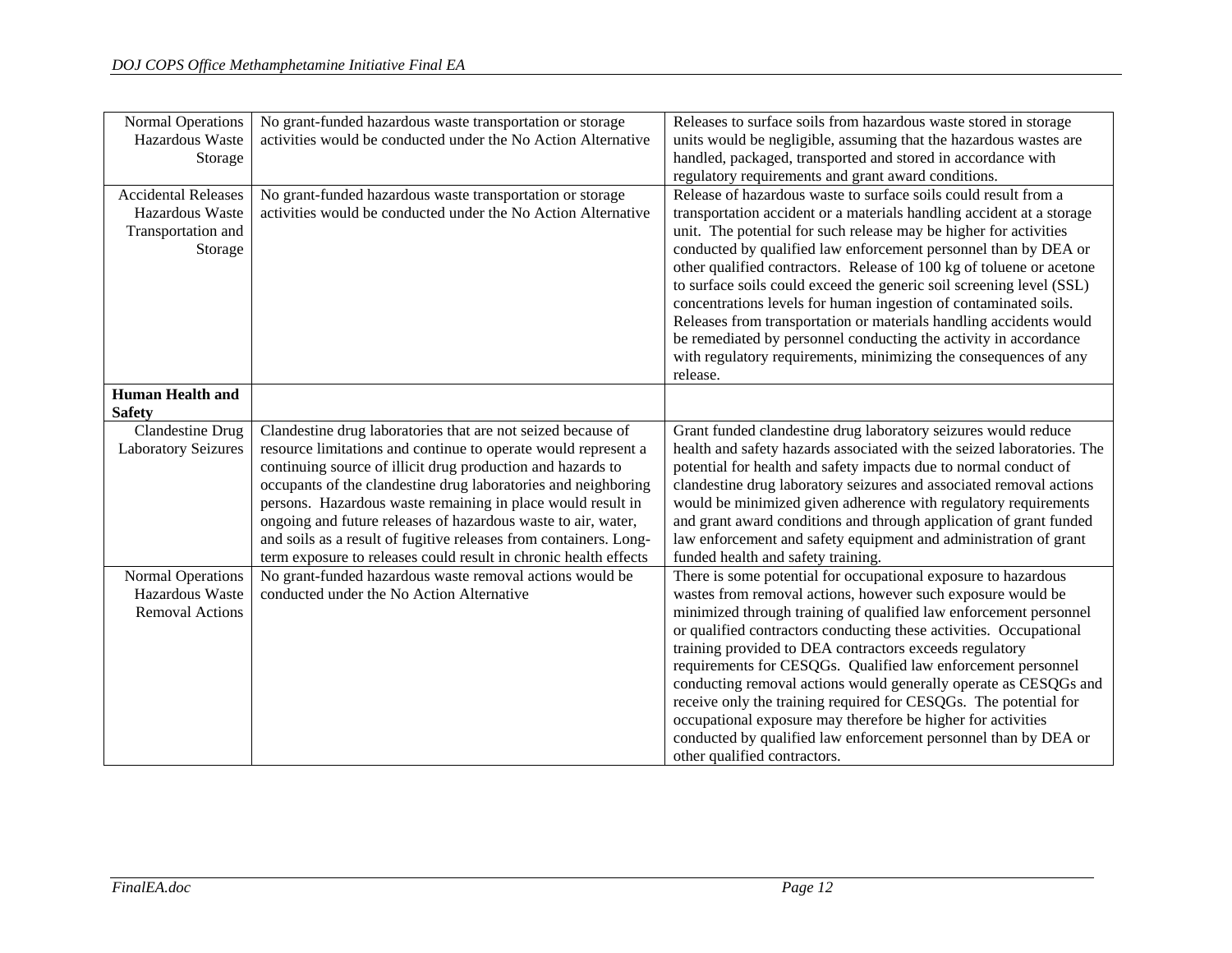| <b>Normal Operations</b>   | No grant-funded hazardous waste transportation or storage         | Public health and safety impacts would be negligible for normal      |
|----------------------------|-------------------------------------------------------------------|----------------------------------------------------------------------|
| Hazardous Waste            | activities would be conducted under the No Action Alternative     | operation of the storage units, assuming that the hazardous wastes   |
| Transportation and         |                                                                   | are handled, packaged, transported and stored in accordance with     |
| Storage                    |                                                                   | regulatory requirements. The potential for releases and occupational |
|                            |                                                                   | exposure to such releases may be lower for activities conducted by   |
|                            |                                                                   | DEA contractors and other qualified contractors than for similar     |
|                            |                                                                   | activities conducted by qualified law enforcement personnel.         |
|                            |                                                                   | Qualified law enforcement personnel may conduct such activities      |
|                            |                                                                   | less frequently than DEA contractors and then only as required for   |
|                            |                                                                   | the grant-funded initiative. The lower frequency of conduct of       |
|                            |                                                                   | activities for law enforcement personnel may increase the potential  |
|                            |                                                                   | for releases and occupational exposure.                              |
| <b>Accidental Releases</b> | No grant-funded hazardous waste transportation or storage         | Vehicles operated by qualified law enforcement personnel would not   |
| Hazardous Waste            | activities would be conducted under the No Action Alternative.    | necessarily be placarded and manifests and container markings        |
| Transportation             |                                                                   | would not necessarily be prepared. Some grantees would be exempt     |
|                            |                                                                   | due to CESQG's low-quantity exemption. The potential                 |
|                            |                                                                   | consequences of such releases may be higher for transport conducted  |
|                            |                                                                   | by qualified law enforcement personnel than by DEA contractors. In   |
|                            |                                                                   | the event that an unplacarded vehicle is involved in an accident or  |
|                            |                                                                   | that hazardous wastes are released into the vehicle (e.g., through   |
|                            |                                                                   | container seal failure), the driver and any passengers could be      |
|                            |                                                                   | injured or disabled by the release. Such accident and resulting      |
|                            |                                                                   | release could endanger response workers who do not know that the     |
|                            |                                                                   | accident or release involves hazardous waste, and could also affect  |
|                            |                                                                   | response time, as responders may not be able to determine what       |
|                            |                                                                   | substances the occupants of the vehicle have been exposed to.        |
| <b>Other Grant Funded</b>  | Under the No Action Alternative, no grant-funded activities       | Grant funded initiatives, including initiatives related to theft and |
| Activities                 | would be conducted. Established grant-funded initiatives,         | diversion of anhydrous ammonia and other raw materials for           |
|                            | including initiatives related to theft and diversion of anhydrous | methamphetamine production, would reduce the production of           |
|                            | ammonia and other raw materials for methamphetamine               | methamphetamine and reduce health and safety hazards related to      |
|                            | production, would not be conducted, and no new initiatives        | theft and mishandling of anhydrous ammonia and other                 |
|                            | would be established.                                             | methamphetamine raw materials.                                       |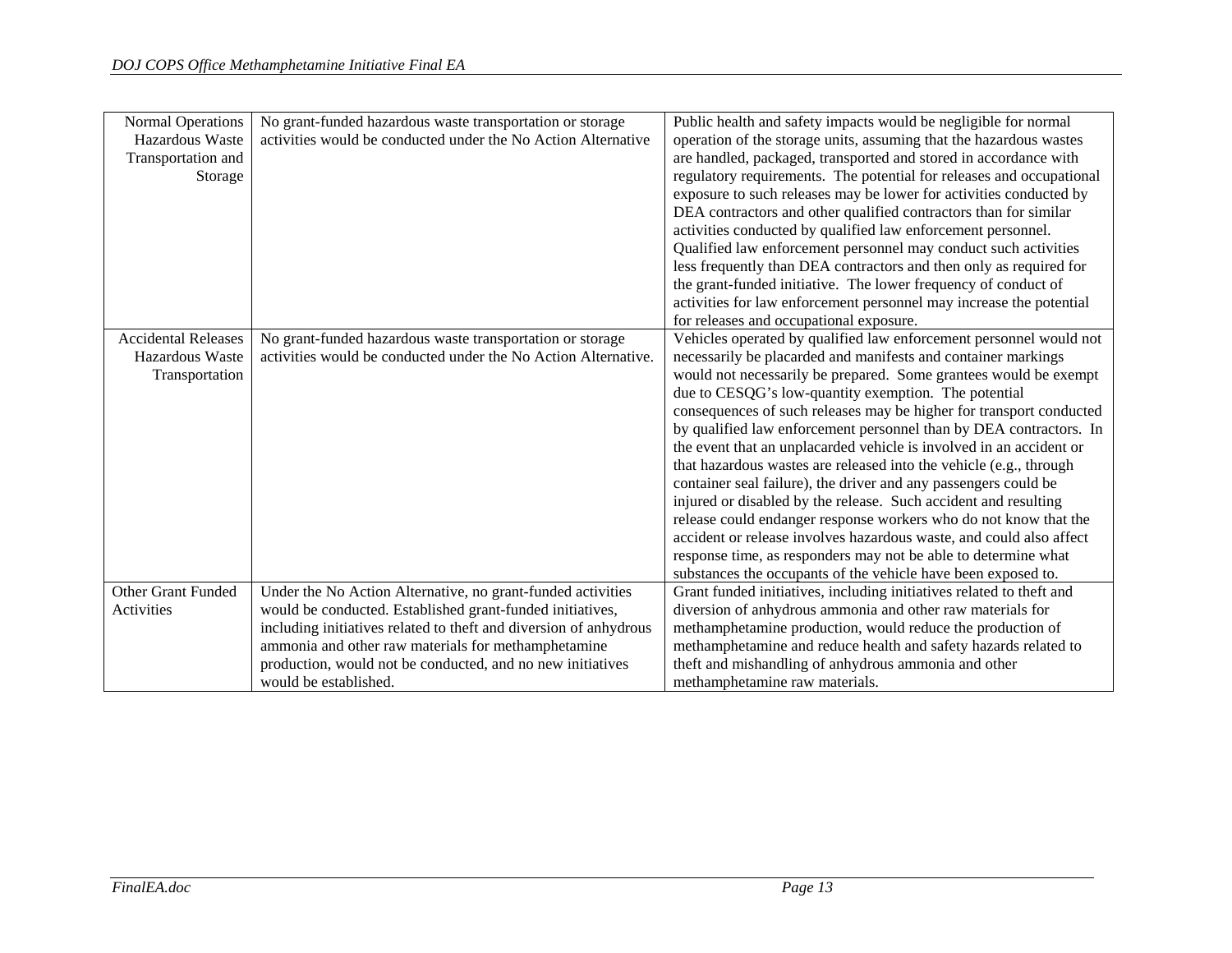| Other Grant-Funded<br>Activities | Elimination of availability of grant-funded law enforcement<br>and safety equipment and administration of grant funded health<br>and safety training may increase the potential for health and<br>safety impacts, including occupational exposure, during<br>clandestine drug laboratory seizure and associated hazardous<br>waste management operations. | Application of grant-funded law enforcement and safety equipment<br>and administration of grant funded health and safety training would<br>reduce the potential for health and safety impacts, including<br>occupational exposure, during clandestine drug laboratory seizure<br>and associated hazardous waste management operations.                                                                                                                                                                                                                                                                                                                                                                                                                                                                                                                                                                                                                                                                                                                                                                                                                                                                                                                                                                                                                                                  |
|----------------------------------|-----------------------------------------------------------------------------------------------------------------------------------------------------------------------------------------------------------------------------------------------------------------------------------------------------------------------------------------------------------|-----------------------------------------------------------------------------------------------------------------------------------------------------------------------------------------------------------------------------------------------------------------------------------------------------------------------------------------------------------------------------------------------------------------------------------------------------------------------------------------------------------------------------------------------------------------------------------------------------------------------------------------------------------------------------------------------------------------------------------------------------------------------------------------------------------------------------------------------------------------------------------------------------------------------------------------------------------------------------------------------------------------------------------------------------------------------------------------------------------------------------------------------------------------------------------------------------------------------------------------------------------------------------------------------------------------------------------------------------------------------------------------|
| <b>Social Effects</b>            |                                                                                                                                                                                                                                                                                                                                                           |                                                                                                                                                                                                                                                                                                                                                                                                                                                                                                                                                                                                                                                                                                                                                                                                                                                                                                                                                                                                                                                                                                                                                                                                                                                                                                                                                                                         |
| Hazardous Waste<br>Storage       | No grant-funded hazardous waste transportation or storage<br>activities would be conducted under the No Action Alternative.                                                                                                                                                                                                                               | The potential for diversion of hazardous wastes from storage units,<br>and associated social effects of such a diversion, could be somewhat<br>lower for transfer stations operated by DEA contractors (that require<br>RCRA and SQG regulation) than for other storage units operated<br>under this Alternative that meet regulatory requirements and grant<br>award conditions. Although it is not anticipated that grant program<br>personnel would present a risk of diversion, the locations where<br>storage units may be situated (e.g., police stations, fire stations)<br>could be accessible by non-program persons, including non-<br>government personnel and members of the public, which could<br>increase the risk of diversion. DEA's site security requirements for<br>DEA contractors exceed RCRA regulatory requirements. Site<br>security at transfer stations operated by qualified law enforcement<br>personnel or other qualified contractors would meet, but not exceed<br>RCRA regulatory requirements. Because DEA contractors would<br>exceed RCRA and SQG regulations, the DOJ COPS Office<br>anticipates that site security implemented at transfer stations by DEA<br>contractors may be more stringent than site security implemented at<br>other storage units operated under this Alternative, in particular with<br>respect to outdoor storage units. |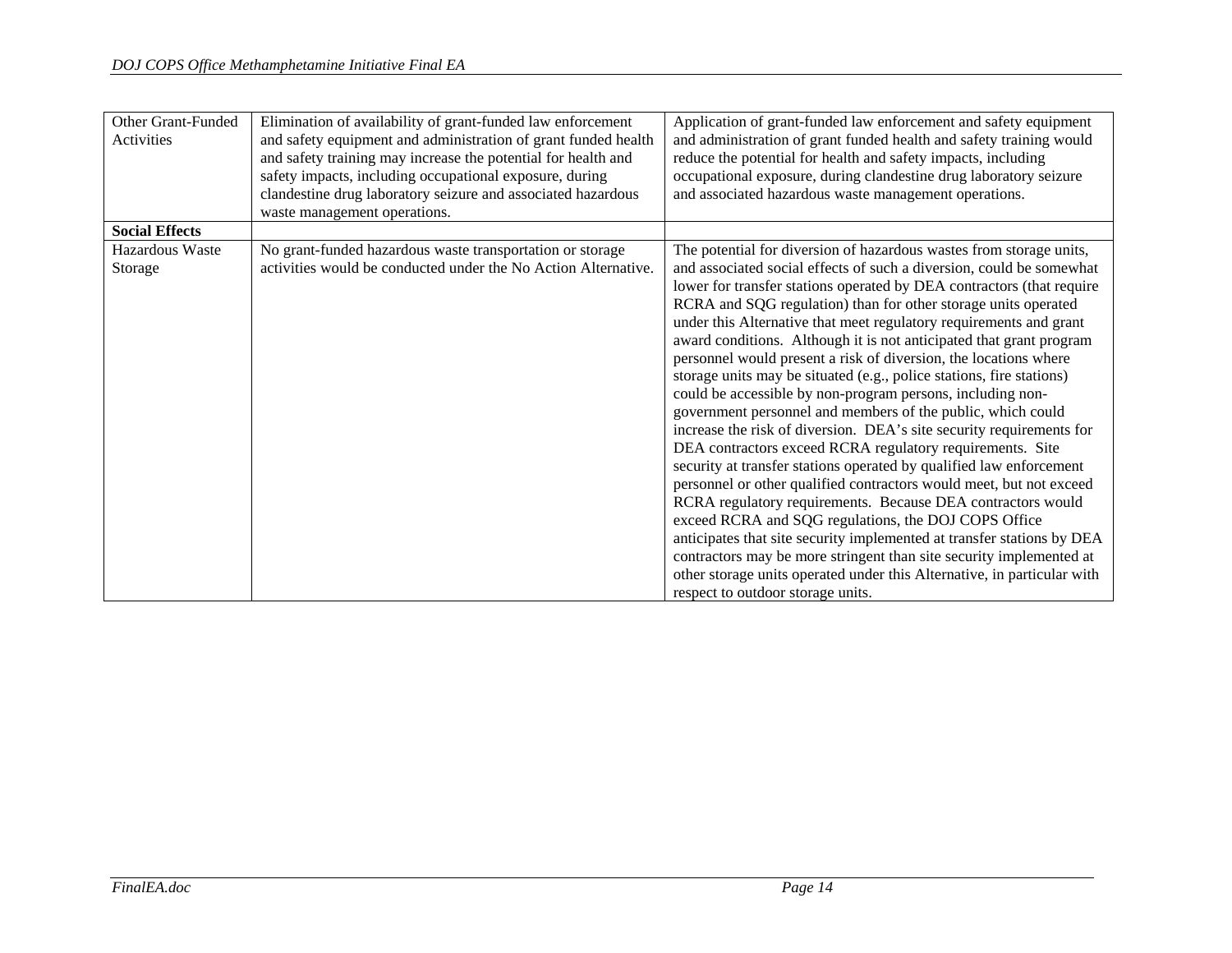| <b>Impacts to</b>        | A significant potential for disproportionate impacts to children | Grant-funded clandestine drug laboratory seizures would reduce            |
|--------------------------|------------------------------------------------------------------|---------------------------------------------------------------------------|
| <b>Children</b>          | exists for the No Action Alternative. Clandestine drug           | potential exposure pathways for children. Grant-funded Drug               |
|                          | laboratories that are not seized and continue to operate would   | Endangered Children programs have been established by grantees            |
|                          | represent a potential exposure pathway for children. Hazardous   | that provide medial monitoring and child protection services for          |
|                          | wastes are assumed to remain unattended and unsecured in         | children found in clandestine drug laboratory sites.                      |
|                          | either indoor locations or outdoor locations. In either case     |                                                                           |
|                          | these unattended hazardous wastes, or contaminated soil          |                                                                           |
|                          | resulting from release of such wastes, would represent a         |                                                                           |
|                          | potential exposure pathway for children. Also, grant-funded      |                                                                           |
|                          | Drug Endangered Children programs that have been                 |                                                                           |
|                          | established by grantees may not continue in operation, and no    |                                                                           |
|                          | new grant-funded programs would be established.                  |                                                                           |
| <b>Irreversible and</b>  | Under the No Action Alternative, no grant-funded activities      | Under the DOJ COPS Office Methamphetamine Initiative, resources           |
| <b>Irretrievable</b>     | would be conducted and no grant resources would be               | would be expended in conducting grant-funded activities, including        |
| <b>Commitment of</b>     | consumed.                                                        | but not limited to the purchase of equipment, supplies, and               |
| <b>Resources</b>         |                                                                  | consumables.                                                              |
| <b>Environmental</b>     | The No Action Alternative raises potential environmental         | The DOJ COPS Office Methamphetamine Initiative does not raise             |
| <b>Justice</b>           | justice concerns with respect to potential for disproportionate  | potential environmental justice concerns.                                 |
|                          | high and adverse impacts on minority and low-income              |                                                                           |
|                          | populations. Laboratories may be located disproportionately in   |                                                                           |
|                          | areas of minority or low-income population. Laboratories that    |                                                                           |
|                          | not seized and hazardous waste remaining in place may            |                                                                           |
|                          | disproportionately impact such populations.                      |                                                                           |
| <b>Energy Impacts</b>    | Under the No Action Alternative, no grant-funded activities      | Energy consumption for grant-funded activities would be                   |
|                          | would be conducted and no energy would be consumed               | insignificant as compared to the total amount of energy consumed by       |
|                          | conducting grant-funded activities.                              | participating state and local government agencies as a whole.             |
| <b>Coastal Zone</b>      | Clandestine drug laboratories that are not seized may represent  | Hazardous waste removal actions would result in reduction of              |
| <b>Management Act</b>    | a continued potential impact to coastal zone resources.          | potential for hazardous waste release to surface water and associated     |
| and Coastal              |                                                                  | water quality impacts and ecological impacts to Coastal Zone              |
| <b>Barrier Resources</b> |                                                                  | Management Areas or Coastal Barrier Areas.                                |
| <b>Historic</b>          | Clandestine drug laboratories are unlikely to be found in        | Clandestine drug laboratories are unlikely to be found in properties      |
| <b>Preservation</b>      | properties listed under or eligible for listing on the National  | listed under or eligible for listing on the National Register of Historic |
|                          | Register of Historic Places. Therefore, the DOJ COPS Office      | Places. Therefore, the DOJ COPS Office does not anticipate impacts        |
|                          | does not anticipate impacts related to historic preservation.    | related to historic preservation.                                         |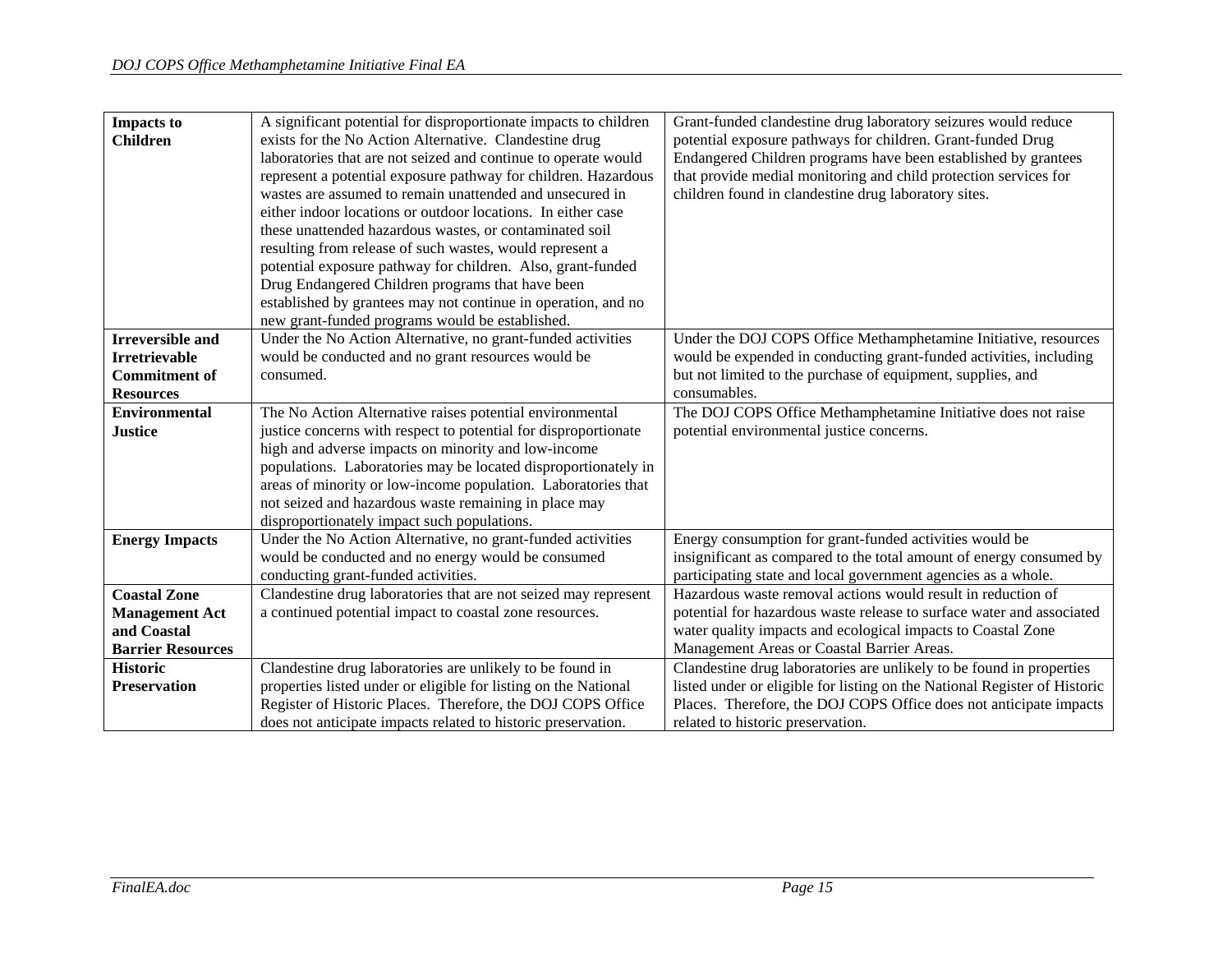| <b>Wild and Scenic</b> | Continued operation of clandestine drug laboratories and         | Hazardous waste removal actions would result in reduction of          |
|------------------------|------------------------------------------------------------------|-----------------------------------------------------------------------|
| <b>Rivers</b>          | hazardous waste remaining in place would result in ongoing       | potential for hazardous waste release to surface water and associated |
|                        | and potential future hazardous waste releases to surface water   | water quality impacts and ecological impacts to Wild and Scenic       |
|                        | and associated water quality impacts and ecological impacts for  | Rivers.                                                               |
|                        | any laboratories in the vicinity of a Wild and Scenic River.     |                                                                       |
| <b>Threatened and</b>  | Continued operation of clandestine drug laboratories and         | Hazardous waste removal actions would result in reduction of          |
| <b>Endangered</b>      | hazardous waste remaining in place would result in ongoing       | potential for hazardous waste releases to air, water, and soils, and  |
| <b>Species</b>         | and potential future hazardous waste releases to air, water, and | associated ecological impacts to any threatened and endangered        |
|                        | soils and associated ecological impacts for any laboratories in  | species habitat.                                                      |
|                        | the vicinity of a threatened and endangered species habitat.     |                                                                       |
| Floodplain             | The No Action Alternative would not result in any conversion     | The Proposed Action would not result in any conversion of             |
| <b>Management</b> and  | of floodplains or wetlands. Continued operation of clandestine   | floodplains or wetlands. Hazardous waste removal actions would        |
| <b>Protection of</b>   | drug laboratories and hazardous waste remaining in place         | result in reduction of potential for hazardous waste release to       |
| Wetlands               | would result in ongoing and potential future releases to surface | wetlands and associated water quality impacts and ecological          |
|                        | water and associated water quality impacts and ecological        | impacts.                                                              |
|                        | impacts for any laboratories in the vicinity of a wetland.       |                                                                       |
| Farmland               | The No Action Alternative would not result in any conversion     | The Proposed Action would not result in any conversion of farmland.   |
| <b>Protection</b>      | of farmland.                                                     |                                                                       |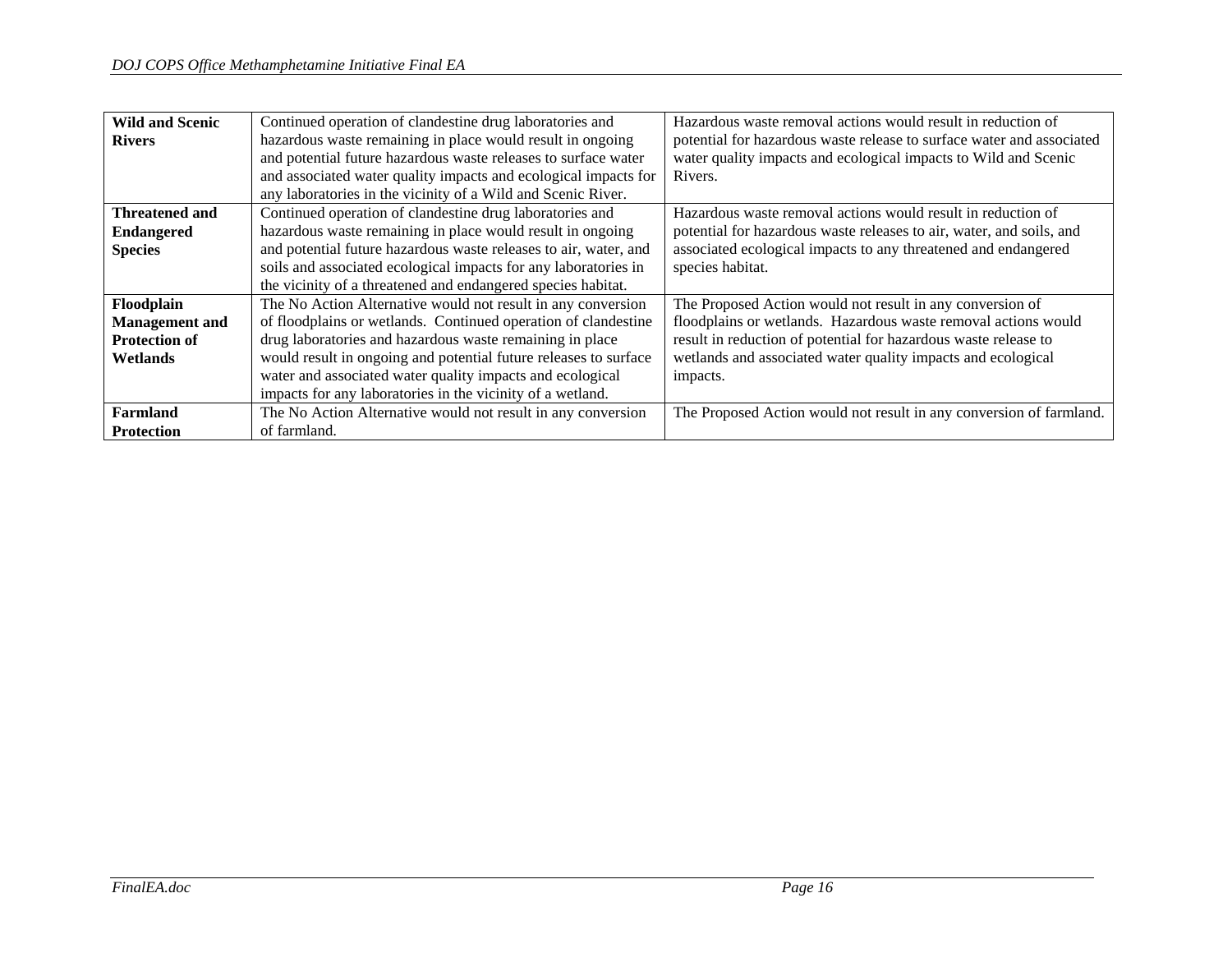# **4.0 Description of Alternatives**

This section describes the two Alternatives: the DOJ COPS Office Methamphetamine Initiative and the No Action Alternative.

#### *4.1 DOJ COPS Office Methamphetamine Initiative*

This alternative assumes the continued funding and implementation of the DOJ COPS Office Methamphetamine Initiative without any changes to the program. Under this alternative, Congress would continue to fund the DOJ COPS Office Methamphetamine Initiative. Since fiscal year 1998, the Methamphetamine Initiative has provided approximately \$223 million to state and local agencies to fund personnel, purchase equipment, administer training, establish and administer special programs, and manage hazardous wastes recovered from clandestine drug laboratories. Congress funds the Methamphetamine Initiative through the annual appropriations process for "earmarked" and "discretionary" projects at state or local agencies. Earmarked projects and their funding levels appear explicitly in the Federal budget appropriation for the DOJ. Discretionary funds make up the rest of the total Federal funding provide to the DOJ COPS Office Methamphetamine Initiative. The DOJ COPS Office is aware that the ratio of earmarked to discretionary funding changes each year; some fiscal years there may be no discretionary funds. Total funding for fiscal year 2002 was \$70 million.

The DOJ COPS Office assumes that grant funding would be requested for similar types of activities from one year to the next, and has based the environmental consequence analyses in this Environmental Assessment on discretionary and earmarked funding and grant applications for fiscal years 2001, 2002, and 2003. However, the DOJ COPS Office cannot predict what prospective grantees will request grant funding for in future years, or what earmarked funds may appear in Congressional budget authorizations in future years. The DOJ COPS Office anticipates that the activities identified in this Environmental Assessment and the associated environmental consequence analyses will bound the environmental impacts of future grant-funded activities.

Under the Proposed Action the DOJ COPS Office would continue to solicit applications for discretionary grants. The DOJ COPS Office reviews and approves applications and then issues an "award package" for the grantee to sign. Conditions of Grant Award and Special Condition for Methamphetamine Initiative: Mitigation of Health, Safety, and Environmental Risks in Appendix C and D respectively. Both earmarked and discretionary grantees are required as a condition of the grant award to comply with Federal, State, and local environmental, health, and safety laws and regulations applicable to their grant-funded activities, including activities relate to the investigation and seizure of clandestine methamphetamine laboratories and the removal, storage, transportation, and disposal of the chemicals, equipment, and solid and hazardous wastes recovered from or resulting from seizure of these laboratories. Appendix E, Certification of Cleanup of Clandestine Drug Laboratories, explains the requirements for removal actions performed at clandestine drug laboratories.

Grantees may use grant funding to perform their own removal actions and associated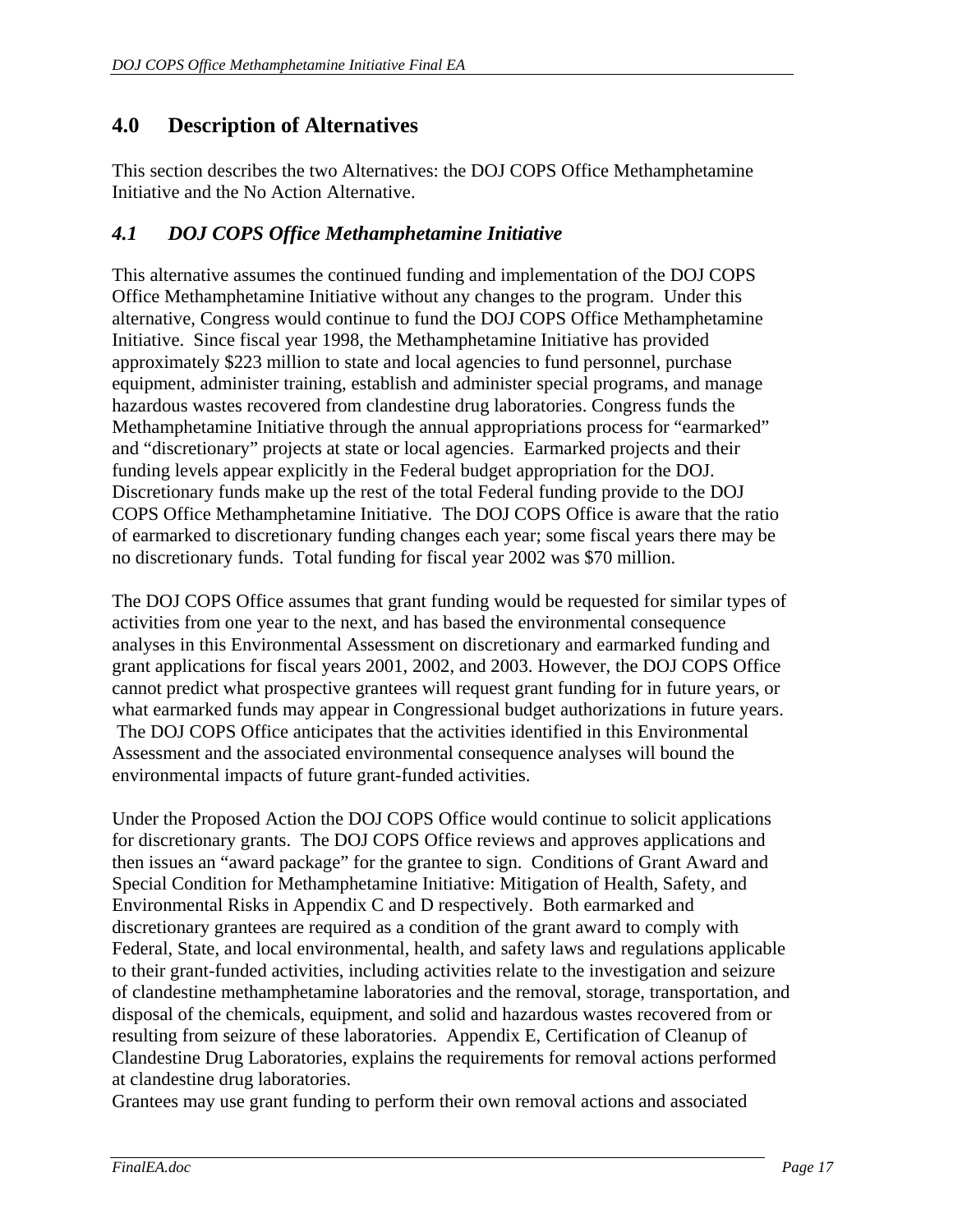hazardous waste transportation and storage using qualified law enforcement or other qualified government personnel, or use grant funding to hire qualified contractors to remove hazardous wastes from clandestine drug laboratory sites and subsequently transport, store, and dispose of the removed hazardous wastes. Grantees may also use DEA or state-funded contractors whose services are provided to state and local agencies. Non-grant funded hazardous waste management activities conducted for grant-funded clandestine drug laboratory seizures are not included as part of the Proposed Action.

The DOJ COPS Office Methamphetamine Initiative has in the past funded the purchase of hazardous waste transportation vehicles using earmarked funding and is anticipated to continue to fund the purchase, maintenance, and operation of hazardous waste transportation vehicles in the future. Therefore, the transportation of hazardous waste recovered from clandestine methamphetamine laboratories is included in the Proposed Action. Transportation includes conveying the hazardous waste from the clandestine drug laboratory location to a hazardous waste storage unit location and subsequently conveying the hazardous waste to a disposal facility, typically a treatment, storage and disposal facility (TSDF) as defined under the Resource Conservation and Recovery Act (RCRA). In most states, hazardous waste must not remain at the storage unit for more than 10 days if the storage unit is to be classified under RCRA as a "transfer station." If hazardous waste were stored at a storage unit location for more than 10 days, the storage unit would require a RCRA hazardous waste storage permit. Transfer stations used by licensed transporters to store hazardous waste for less than 10 days are covered under the hazardous waste transporter's license and are not required to be permitted under RCRA.

The DOJ COPS Office Methamphetamine Initiative also may also fund the purchase of hazardous waste storage units to be used as transfer stations. Grant funding may be used by some grantees to fund commercial hazardous waste facility disposal fees and therefore hazardous waste transportation, storage, and disposal are considered to be part of the Proposed Action.

The DOJ COPS Office also funds law enforcement and health and safety training of law enforcement personnel, salaries and benefits of sworn law enforcement personnel and civilians. Grant-funded law enforcement activities include surveillance and investigation, apprehension of suspects, seizure of clandestine laboratories, and collection and processing of evidence. Grants also fund the purchase of supplies and equipment. Appendix H shows the general types of equipment, supplies and training requested by grantees.

### *4.2 No Action Alternative*

The No Action Alternative assumes loss of Federal funding and termination of the DOJ COPS Office Methamphetamine Initiative. Under the No Action Alternative, state and local law enforcement agencies that request funding for specific line items in their methamphetamine initiative budgets would be responsible for finding alternative funding for requested activities or forgoing conduct of such activities. Grantees are aware that funding is provided by Congress for the DOJ COPS Office Methamphetamine Initiative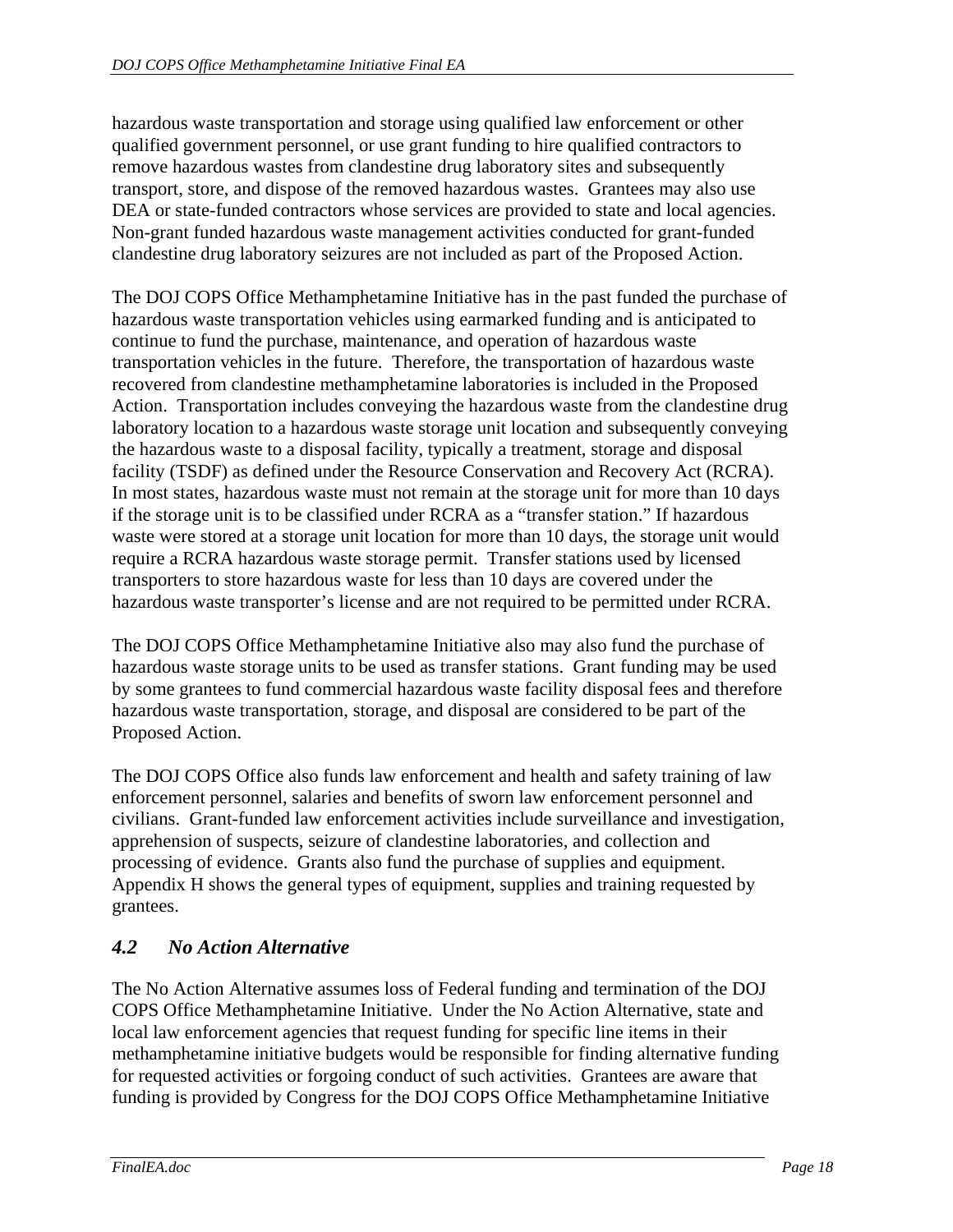by Congressional appropriation, and that in the event that Congress does not appropriate funding no grant money would be dispersed to prospective grantees. The DOJ COPS Office recognizes that in some cases grantees may reprogram non-grant funding to enable them to conduct activities for which they requested grant funding, but this would not be possible for all activities for which grantees requested funding. The DOJ COPS Office Grant Award Conditions require that grant funding not be used to supplant existing funding. The DOJ COPS Office does not anticipate that prospective grantees would be able to replace a significant portion of the funding that would be eliminated if the No Action Alternative were implemented.

## **5.0 Hazardous Waste Removal, Transportation, and Storage Requirements**

Hazardous materials discovered at clandestine drug laboratory locations may be classified as hazardous waste and may be required to be managed as hazardous waste. Removal actions require the management of hazardous waste, which is regulated under RCRA Subtitle C (42 USC 6901 *et seq*.). Grantees that use DOJ COPS Office Methamphetamine Initiative monies to perform removal actions at clandestine drug laboratory sites become classified as the legal "generator" of the hazardous waste recovered from the sites for the purposes of Federal, state, and local hazardous waste management requirements. Grantees performing their own removal actions or hiring contractors to conduct removal actions are required by the DOJ COPS Office to comply with the provisions of the RCRA regulations for hazardous waste generators (40 CFR 261 and 40 CFR 262) and related state and local hazardous waste management regulations. RCRA regulatory requirements are discussed in detail in Section 5.1.

DEA's requirements for DEA contractors exceed RCRA regulatory requirements. The DEA requires its hazardous waste management contractors to manage all hazardous materials recovered from clandestine drug laboratories as hazardous waste, regardless of whether the specific material is classified as a hazardous waste, and requires its contractors to dispose of such wastes in RCRA permitted TSDFs. This exceeds the minimum requirement set forth in RCRA. Qualified law enforcement personnel and other qualified contractors are required to meet federal, state and local regulations. The DOJ COPS Office does not require grantees conducting removal actions to manage all wastes removed from the sites as hazardous waste, and such wastes may be segregated from and managed separately from non-hazardous wastes recovered from the laboratory sites. The DOJ COPS Office requires grantees to meet federal state and local regulations and therefore it does not require that hazardous wastes generated from removal actions be disposed of at RCRA-permitted TSDFs. Certain states allow hazardous wastes generated by Conditionally Exempt Small Quantity Generators (CESQG) to be disposed of at non RCRA-permitted (generally state-permitted) disposal facilities.

Grantees that use DOJ COPS Office funding to purchase and operate vehicles to convey hazardous wastes from clandestine laboratory sites to a hazardous waste storage unit at another location are subject to hazardous waste transportation regulations. Transportation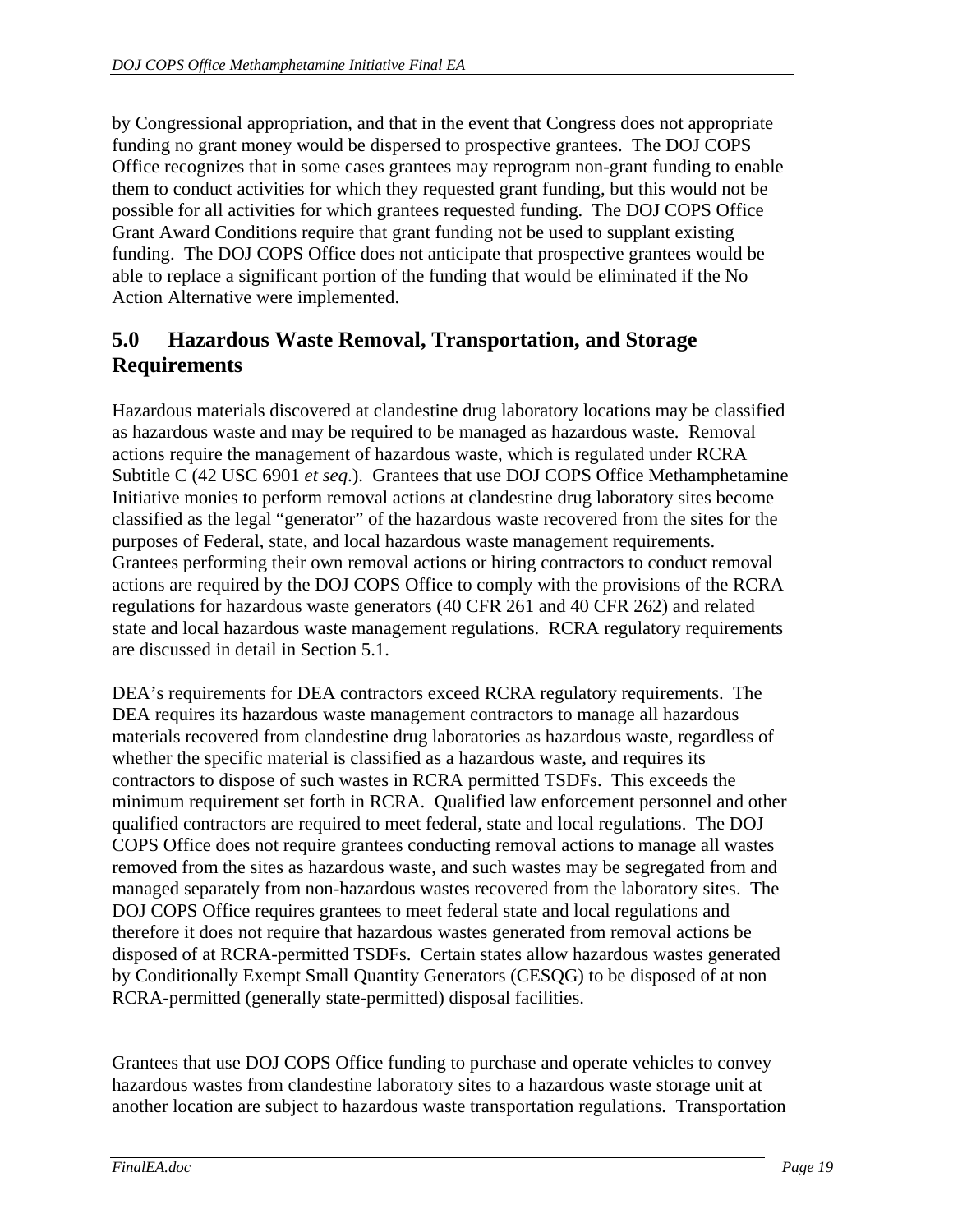of hazardous waste is regulated by both the U.S. Environmental Protection Agency (EPA), under 40 CFR 263, and the U.S. Department of Transportation (DOT), under 49 CFR 171- 179. Unless exempt from such requirements as a CESQG under RCRA, a transporter of hazardous waste must obtain an EPA identification number, comply with the hazardous waste manifest system to track hazardous waste shipments, and properly handle any hazardous waste discharges that may occur. Hazardous waste transportation regulatory requirements are discussed in Section 5.2

Under RCRA Subtitle C, a transporter of hazardous waste may store the waste for up to ten days at a transfer station. If hazardous waste were stored for more than ten days, the facility would be classified as a storage facility and would be subject to regulatory requirements for RCRA Treatment, Storage, and Disposal Facilities (TSDFs), which include RCRA permitting. The requirements for RCRA-permitted TSDFs (40 CFR 264- 265) include general facility design and operating standards, standards for the various types of units in which hazardous waste is stored and managed, and personnel training. Grantees storing any quantity of hazardous waste for any length of time in a storage unit must meet certain National Fire Prevention Authority (NFPA) codes for storage of combustible and flammable materials. NFPA Codes have been codified as state regulations in 34 states. Regulatory requirements for hazardous waste storage and for combustible and flammable materials storage are discussed in Section 5.3.

### *5.1 RCRA Requirements*

The responsibilities of any particular hazardous waste generator facility are based on the amount of hazardous waste being generated in any one calendar month. EPA Publication *Protocol for Conducting Environmental Compliance Audits for Hazardous Waste Generators under RCRA* (EPA 2001) summarizes federal regulations for hazardous waste generators<sup>5</sup>. Under federal regulations there are three classifications of hazardous waste generators:

*Conditionally Exempt Small Quantity Generator (CESQG):* A CESQG generates no more than 100 kg (220.46 lb.) of hazardous waste or no more than 1 kg (2.20 lb.) of acutely hazardous waste in a calendar month.<sup>6</sup> Under the provisions of 40 CFR 261.5, *Special Requirements for Hazardous Waste Generated by Conditionally Exempt Small Quantity Generators*, CESQGs are not subject to RCRA requirements for hazardous waste generators under 40 CFR 262 and are not subject to RCRA requirements for hazardous waste transportation under 40 CFR 263.<sup>7</sup> CESQGs may not accumulate on-site more than

<sup>5</sup> EPA 2001. *Protocol for Conducting Environmental Compliance Audits for Hazardous Waste Generators under RCRA*. United States Environmental Protection Agency, Enforcement and Compliance Assurance (2224-A), EPA 305-B-01-003, June 2001.

 $6$  None of the more than 7,500 clandestine drug laboratory removal actions for which hazardous waste quantity data were reported through EPIC in 2000, 2001, and 2002 involved the removal of wastes listed as acutely hazardous under RCRA.

 $7$  Note that certain state and local regulations differ from Federal RCRA regulations applicable to CESQGs. The State of Rhode Island does not recognize federal exemptions for small quantity generators, and the small quantity generator provisions of 40 CFR 261.5 do not apply in Rhode Island (RIR #DEM OWM-HW09-01, Rule 5.0.) The State of Kansas defines a "Kansas Generator" as generating 25 kilograms (55 pounds) or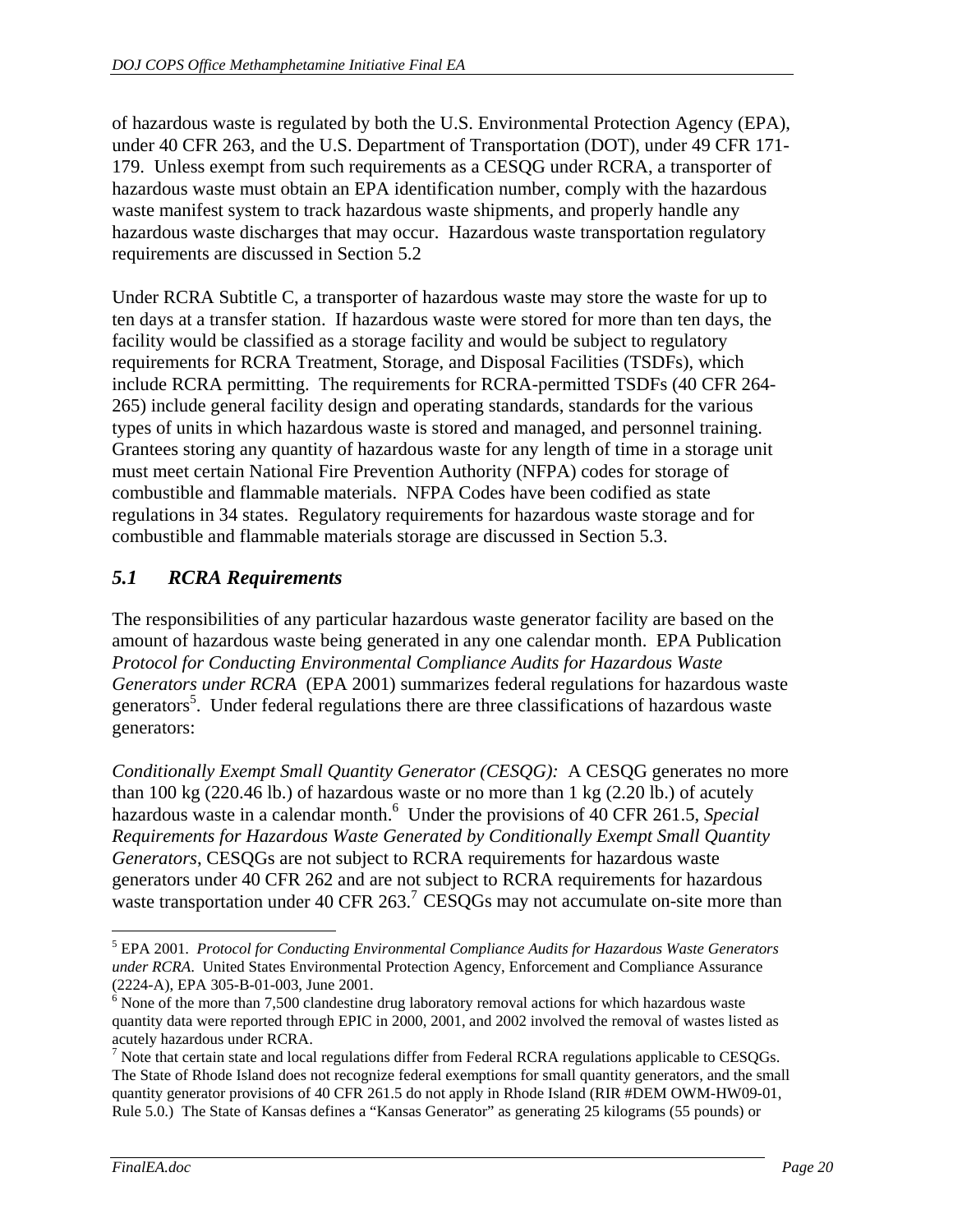1,000 kg (2,204.62 lb.) of hazardous waste at any one time. In the event that either the amount of hazardous waste generated in one calendar month exceeds 100 kg (220.46 lb.) or more than 1,000 kg (2,204.62 lb.) of hazardous waste have accumulated on-site, the facility is required to comply with the more stringent standards applicable to Small Quantity Generators (SQG). In the event that the amount of acutely hazardous waste generated in a calendar month exceeds 1 kg or the amount of waste generated from the cleanup of acutely hazardous waste exceeds 100 kg, then the waste is subject to standards applicable to large quantity generators (LQGs).

*Small Quantity Generator (SQG):* A SQG generates between 100 kg (220.46 lb.) and 1,000 kg (2,204.62 lb.) of hazardous waste in a calendar month. An SQG cannot accumulate hazardous waste on-site for more than 180 days unless the waste is transported more than 200 miles (321.87 km) to a treatment, storage and disposal facility (TSDF), in which case the hazardous waste may accumulate for up to 270 days. At no time may there be more than 6,000 kg (13,227.73 lb.) of hazardous waste accumulated at the facility. In the event that the amount of hazardous waste generated in a calendar month exceeds 1,000 kg (2,204.62 lb.) of non-acutely hazardous waste or 1 kg (2.20 lb.) of acutely hazardous waste, or the accumulation time limit is exceeded, the facility is required to comply with the standards applicable to LQGs. In the event that more than 6,000 kg (13,227.73 lbs) of hazardous waste is stored on-site, a SQG is required to obtain a RCRA hazardous waste storage permit and comply with the requirements applicable to hazardous waste storage facilities.

*Large Quantity Generator (LQG):* A LQG generates more than 1,000 kg (2,204.62 lb.) of hazardous waste or more than 1 kg (2.20 lb.) of acutely hazardous waste in a calendar month.<sup>8</sup>

Table 5.1-1 compares elements of the RCRA hazardous waste generator regulations applicable to  $CESQGs$ , SQGs, and LQGs. $^{9}$ 

 $\overline{a}$ more and less than 1,000 kilograms (2,200 pounds) of hazardous waste in any calendar month (KAR Article 31 §28-31-2(d)). The federal regulatory threshold for a CESQG is 100 kilograms in any calendar month. The State of Arkansas requires CESQGs to manifest hazardous waste and transport the waste via a

transporter permitted by the State of Arkansas (A.C.A. §§ 8-7-301, Regulation 23, §§ 262.35, 262.13). <sup>8</sup> Water weighs approximately 8.34 lbs./gal (3.78 kg/gal or 1 kg/L). Using water as a basis of measurement, 100 kg (220.46 lb.) would equal about 26.4 gallons (100 L), or almost one-half of a 55-gallon (208.2 L) drum; 1,000 kg (2,204.62 lb.) would equal about 264 gallons (1000 L), or almost five 55-gallon drums. EPA 2001. *Protocol for Conducting Environmental Compliance Audits for Hazardous Waste Generators under RCRA*. United States Environmental Protection Agency, Enforcement and Compliance Assurance

<sup>(2224-</sup>A), EPA 305-B-01-003, June 2001.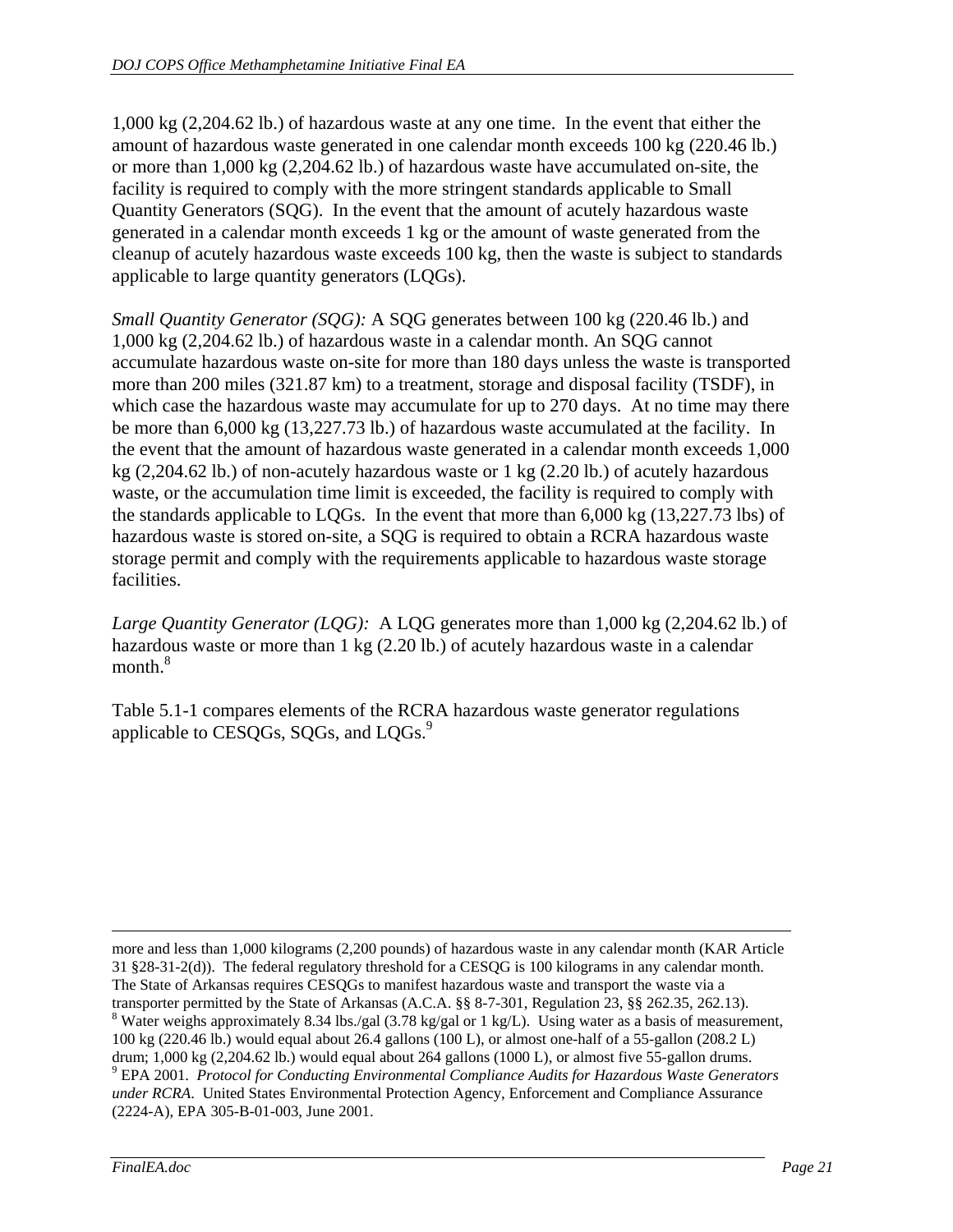| <b>Table 5.1-1</b>                                            |
|---------------------------------------------------------------|
| <b>Comparison of Elements of Federal RCRA Hazardous Waste</b> |
| <b>Generator Requirements for CESQGs, SQGs, and LQGs</b>      |

| Requirement                                                                 | <b>CESQG</b>          | <b>SQG</b>                                                                                                                                                                                                                     | <b>LQG</b>                                                                                                                                                                                                                                    |
|-----------------------------------------------------------------------------|-----------------------|--------------------------------------------------------------------------------------------------------------------------------------------------------------------------------------------------------------------------------|-----------------------------------------------------------------------------------------------------------------------------------------------------------------------------------------------------------------------------------------------|
| <b>Calendar Month Hazardous</b>                                             | <100 kilograms/month  | 100 - 1,000 kilograms / month                                                                                                                                                                                                  | $>1,000$ kilograms / month                                                                                                                                                                                                                    |
| <b>Waste Generation Limit</b>                                               | $(<220.46$ lbs/month) |                                                                                                                                                                                                                                | $(>2,204.6$ lbs./month)                                                                                                                                                                                                                       |
| <b>Calendar Month Acutely</b><br>Hazardous Waste<br><b>Generation Limit</b> | $<$ 1 kg              | $\overline{a}$                                                                                                                                                                                                                 | $>1$ kg                                                                                                                                                                                                                                       |
| On site Accumulation Limit                                                  | 1,000 kilograms       | 6,000 kilograms                                                                                                                                                                                                                | No Limit                                                                                                                                                                                                                                      |
| <b>Accumulation Time Limit</b>                                              | None.                 | 180 days, or 270 days if waste is transported more<br>than 200 miles to disposal                                                                                                                                               | 90 days, unless the facility obtains a RCRA<br>storage facility permit.                                                                                                                                                                       |
| <b>RCRA</b> Personnel Training<br>Required?                                 | No.                   | Yes. SQG personnel are required to be thoroughly<br>familiar with proper waste handling and emergency<br>procedures. (40 CFR 262.34(d)(5)(iii).                                                                                | Yes. LQG personnel are required to obtain<br>RCRA training.<br>$(40 \text{ CFR } 262.34(a)(4) \text{ and } 40 \text{ CFR } 265.16(a) \text{ to }$<br>(c).                                                                                     |
| <b>Container Requirements for</b><br><b>Accumulated Hazardous</b><br>Waste  | None Applicable.      | Containers used at SQGs must be compatible with<br>the wastes stored in them. Handling of incompatible<br>wastes must comply with safe handling practices<br>(40 CFR 262.34(d)(2) and 40 CFR 265.172,<br>265.173, and 265.177) | Containers used at LQGs must be compatible<br>with the wastes stored in them. Handling of<br>incompatible wastes must comply with safe<br>handling practices. $(40 \text{ CFR } 262.34(a)(1)(i)$ and<br>40 CFR 265.172, 265.173, and 265.177) |
| <b>Facility Design</b><br>Requirements?                                     | No.                   | SQG storage areas must be designed, constructed,<br>maintained, and operated to minimize possibility of<br>a fire, explosion, or unplanned release.<br>(40 CFR 34(d)(4) and 40 CFR 265.30 to 265.37)                           | LQG storage areas must be designed,<br>constructed, maintained, and operated to<br>minimize possibility of a fire, explosion, or<br>unplanned release.<br>(40 CFR 34(a)(4) and 40 CFR 265.30 to 265.37)                                       |
| <b>Container Design</b><br>Requirements?                                    | No.                   | No.                                                                                                                                                                                                                            | Containers $>$ ~26 gallons used at LQGs must<br>meet design standards. $(40 \text{ CFR } 262.34 \text{ (a)}(1)(i),$<br>265,178, 265.1087(a) through $(b)(1)(i)$ and $(c)$                                                                     |
| Use Of Hazardous Waste<br>Manifests Required for<br>Transportation?         | No.                   | Yes. (40 CFR 262.20, 262.42(b), and 262.44)                                                                                                                                                                                    | Yes. $(40 \text{ CFR } 262.20, 262.40, \text{ and } 262.42(a))$                                                                                                                                                                               |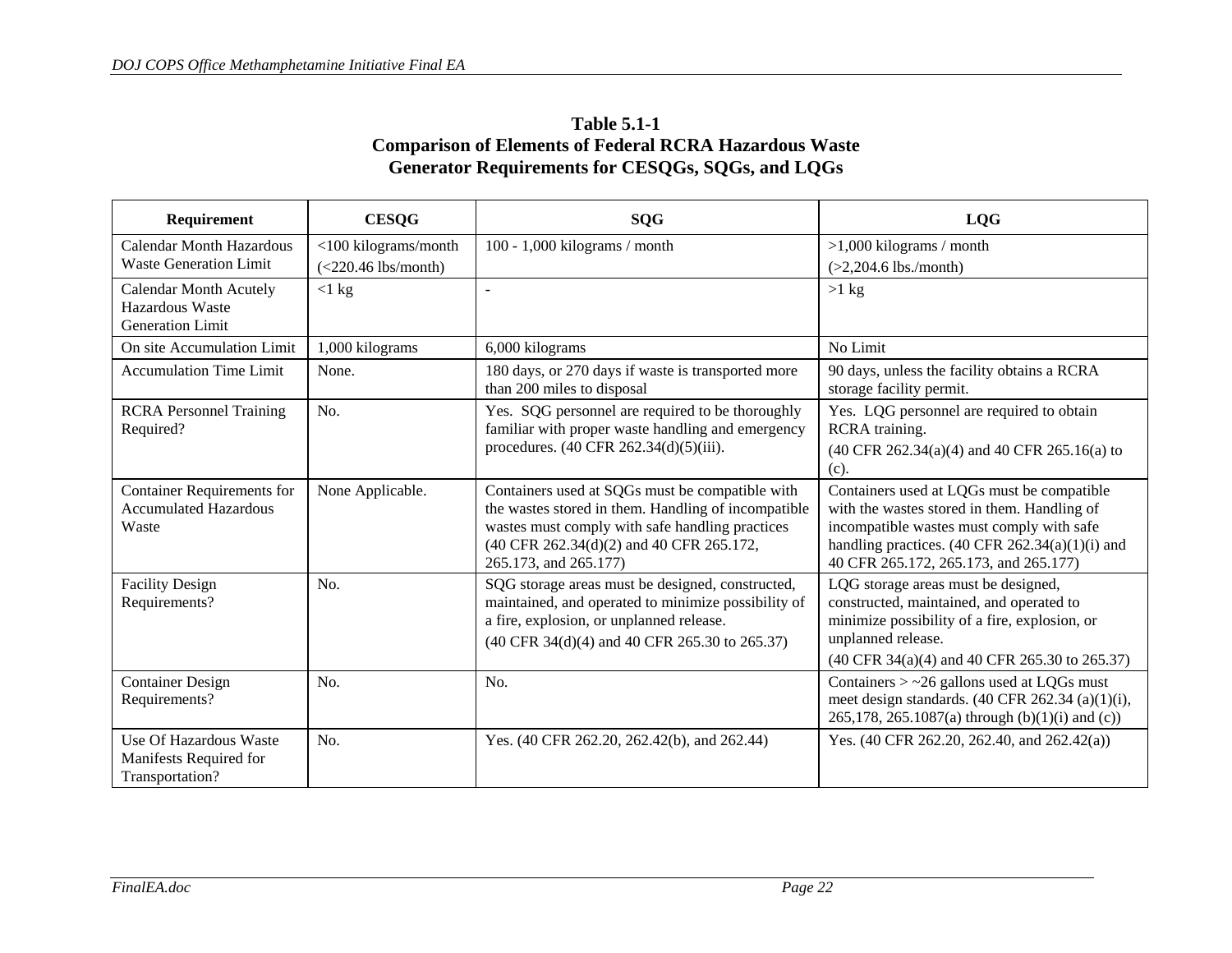| Requirement                                                                                                       | <b>CESQG</b>       | <b>SQG</b>                                                                                  | <b>LQG</b>                                                                                      |
|-------------------------------------------------------------------------------------------------------------------|--------------------|---------------------------------------------------------------------------------------------|-------------------------------------------------------------------------------------------------|
| <b>DOT Hazardous Materials</b><br><b>Transport Requirements</b><br>applicable to Waste<br>Transportation?         | No.                | Yes. (49 CFR 171.8 and 40 CFR 262.20, 262.42(b),<br>and 262.44)                             | Yes. (49 CFR 171.8 and 40 CFR 262.20, 262.40,<br>and $262.42(a)$ )                              |
| "Self-Transportation" of<br>waste by generator to<br>another location allowed?                                    | Yes. <sup>10</sup> | No. Licensed hazardous waste transporters must be<br>used. (40 CFR 262.12(c))               | No. Licensed hazardous waste transporters must<br>be used. $(40 \text{ CFR } 262.12(c))$        |
| <b>Emergency Response</b><br>Coordinator Required?                                                                | No.                | Yes. $(40 \text{ CFR } 262.34(d)(5))$                                                       | Yes. (40 CFR 262.34(a)(4) and 40 CFR 265.55)                                                    |
| <b>Inspection Required?</b>                                                                                       | No.                | Yes. Storage areas must be inspected each week.<br>(40 CFR 262.34(d)(2) and 40 CFR 265.174) | Yes. Facility must have written Inspection Plan<br>(40 CFR 262.34(a)(1)(i) and 40 CFR 265.178.) |
| Facility Contingency Plan<br>Required?                                                                            | No.                | No.                                                                                         | Yes. (40 CFR 262.34(a)(4), 40 CFR 265.50 to<br>265.54)                                          |
| <b>Generator EPA</b><br><b>Identification Number</b><br>Required?                                                 | No.                | Yes. (40 CFR 262.12(a) (b) and 40 CFR 265.11)                                               | Yes. $(40 \text{ CFR } 262.12(a)$ (b))                                                          |
| Permitted or Interim Status<br>Facilities must be used for<br>waste disposal?                                     | No. <sup>11</sup>  | Yes. $(40 \text{ CFR } 262.12(c))$                                                          | Yes. $(40 \text{ CFR } 262.12(c))$                                                              |
| Maintain Waste Analyses,<br><b>Tests and Determination</b><br>records for 3 years since<br>waste was sent to TSDF | No.                | Yes. $(40 \text{ CFR } 262.40 \text{ (c)}).$                                                | Yes. $(40 \text{ CFR } 262.40 \text{ (c)}).$                                                    |
| Storage Area Fire<br><b>Prevention Design</b><br>Requirements?                                                    | No.                | Yes. (40 CFR 262.34(d)(4) and 40 CFR 265.3 –<br>265.37)                                     | Yes. (40 CFR 262.34(d)(4) and 40 CFR 265.3 –<br>265.37)                                         |

<sup>&</sup>lt;sup>10</sup> Some States, including Arkansas, Minnesota and Wisconsin, require licensed transporters for CESQG waste.

 $11$  Some state regulations require disposal of CESQG waste in permitted disposal facilities.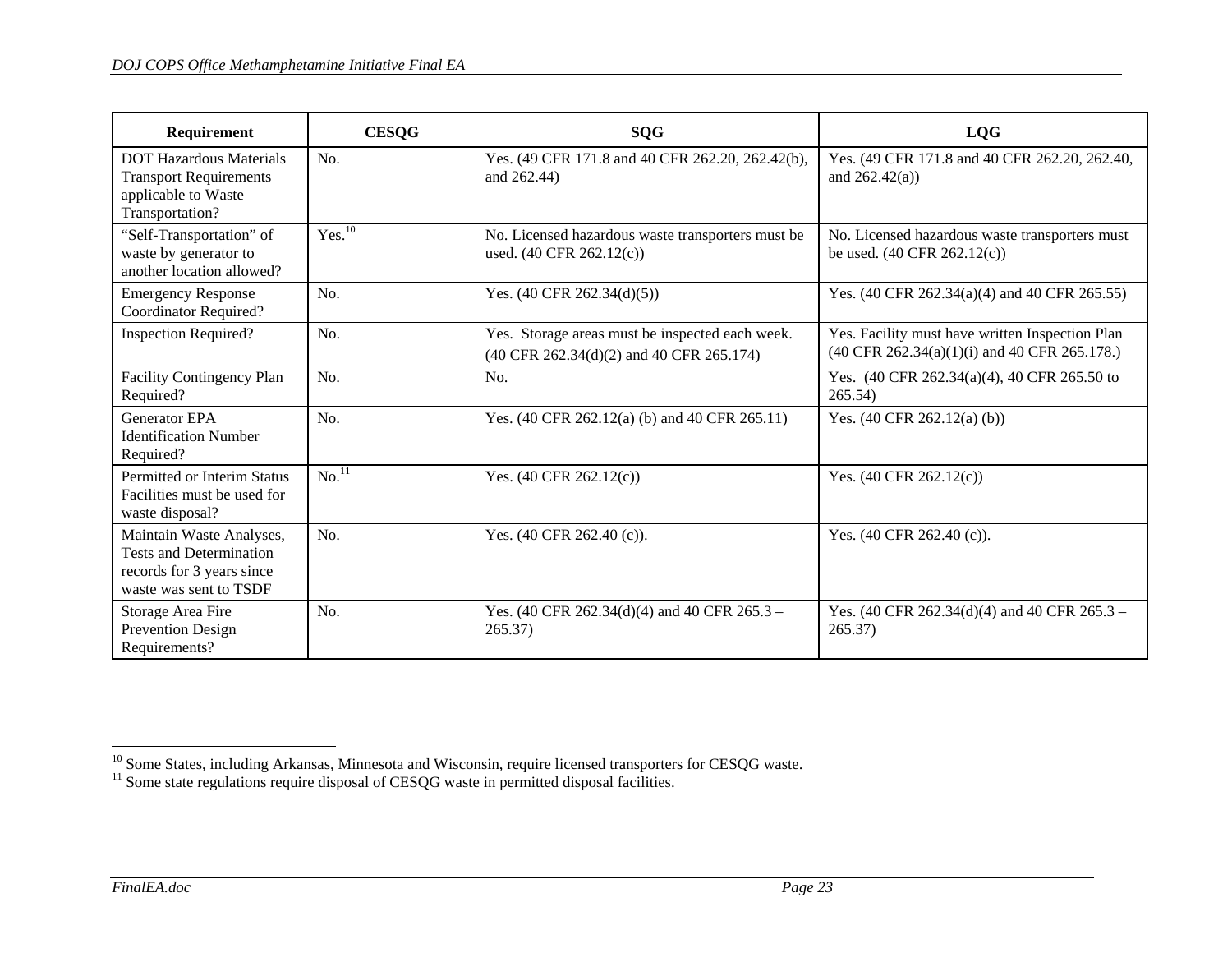| Requirement                                                                                                  | <b>CESQG</b> | <b>SQG</b>                                                                                                                                                             | <b>LQG</b>                                                                                                                                         |
|--------------------------------------------------------------------------------------------------------------|--------------|------------------------------------------------------------------------------------------------------------------------------------------------------------------------|----------------------------------------------------------------------------------------------------------------------------------------------------|
| Determine if Waste<br><b>Requires Treatment Before</b><br>Land Disposal (Restricted<br>Waste)?               | No.          | Yes. $(40 \text{ CFR } 268.7(a)(1))$                                                                                                                                   | Yes. $(40 \text{ CFR } 268.7(a)(1))$                                                                                                               |
| Satellite Accumulation<br>Points?                                                                            | No.          | Yes, as much as 55 gallons of hazardous waste or 1<br>qt. of acutely hazardous waste at or near initial<br>point of generation. $(40 \text{ CFR } 262.34(c))$          | Yes, as much as 55 gallons of hazardous waste or<br>1 qt. of acutely hazardous waste at or near initial<br>point of generation. (40 CFR 262.34(c)) |
| Containment Building<br><b>Operating Requirements?</b>                                                       | No.          | Yes.                                                                                                                                                                   | Yes. $(40 \text{ CFR } 262.34(a)(1)(iv), 40 \text{ CFR } 262.34(a)(1)(iv),$<br>$265.1101(a)(3)$ , (c)(1), and (c)(4))                              |
| Packaging and Labeling<br>Requirements for Off-site<br>Transport (Complying with<br><b>DOT</b> Regulations)? | No.          | No.                                                                                                                                                                    | Yes. (40 CFR 262.30 through 262.33)                                                                                                                |
| Ten-day storage limit at<br>transfer facility in DOT<br>approved containers?                                 | Yes.         | Yes. In the event that the ten-day limit is exceeded,<br>the site would be classified as a hazardous waste<br>storage facility subject to RCRA permit<br>requirements. | Yes. (40 CFR 263.12)                                                                                                                               |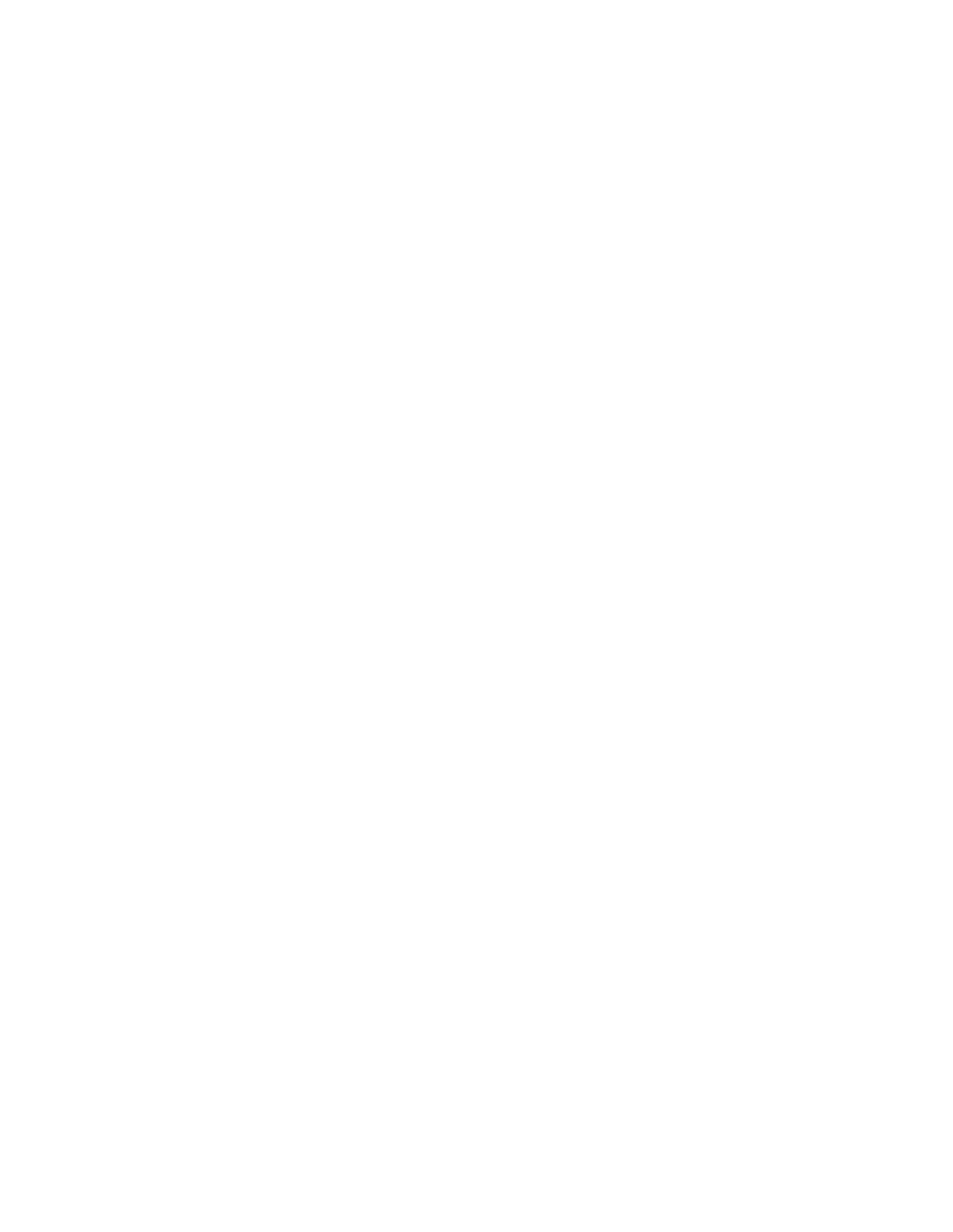State, local, and Tribal entities using grant funding to conduct hazardous waste removal actions would become classified as hazardous waste generators.Approximately 97 percent of hazardous waste removal actions reported by DEA in 2000, 2001, and 2002 involved less than 100 kilograms of hazardous waste, the threshold for classification as a CESQG. Occasionally, law enforcement agencies encounter more than 100 kilograms, or more than 1,000 kilograms, of hazardous waste to be removed from clandestine drug laboratories. DEA reported that 3 percent of removal actions involved more than 100 kilograms of hazardous waste and approximately 0.5 percent of removal actions involved more than 1,000 kilograms of hazardous waste.

The DOJ COPS Office Methamphetamine Initiative will not limit the quantity of hazardous waste that a grantee may handle in a single grant-funded removal action. If qualified personnel conduct removal actions involving more than 100 kilograms, or more than 1000 kilograms, of hazardous waste, the removal action would be subject to RCRA regulations for small quantity generators (SQG), or large quantity generators (LQG) respectively.The DOJ COPS Office will neither limit the period of time that hazardous waste may be stored in a hazardous waste storage unit. Therefore in some cases storage units may store hazardous waste for more than 10 days, and thereby require a RCRA permit to operate as a hazardous waste storage facility. It may also be the case that a grantee may accumulate more than 100 kilograms of hazardous waste at a temporary storage location, even if individual removal actions are limited to 100 kilograms or less (i.e., the grant-funded agency discovers more than one laboratory in the same week, or month.) However, some states (e.g., California, Nebraska) regulate the amount of hazardous waste that may be self-transported and limit the period of time that the waste could be stored in a storage unit.

According to statistics provided by the El Paso Intelligence Center (EPIC) NCLSS Reports from 2000, 2001, and 2002 (to date) the average amount of hazardous waste removed from clandestine drug laboratory sites is approximately 20 kilograms (44 pounds) of hazardous waste per site. A summary of the reported data for hazardous waste removal actions for 2000, 2001, and 2002 is included in Table 5.1-2. More than 50 percent of the 7,572 removal actions for which data were reported involved the removal of less than 3.5 kilograms (7.7 pounds) of hazardous waste, and more than 97 percent of the removal actions involved the removal of less than 100 kilograms (220 pounds) of hazardous waste. These data do not include all removal actions conducted by state or local law enforcement agencies, but only those removal actions reported to EPIC. The DOJ COPS Office anticipates that the characteristics of grant-funded removal actions would be similar to the characteristics of removal actions reported to EPIC.

The average amount of 20 kilograms of hazardous waste recovered at a clandestine drug laboratory location, and attributed to a single hazardous waste generator and generated within any calendar month, would be under the RCRA threshold for classification as a CESQG. As discussed above, the DOJ COPS Office Methamphetamine Initiative will not limit the quantity of hazardous waste removed, transported or stored by a grantee.

**Table 5.1-2**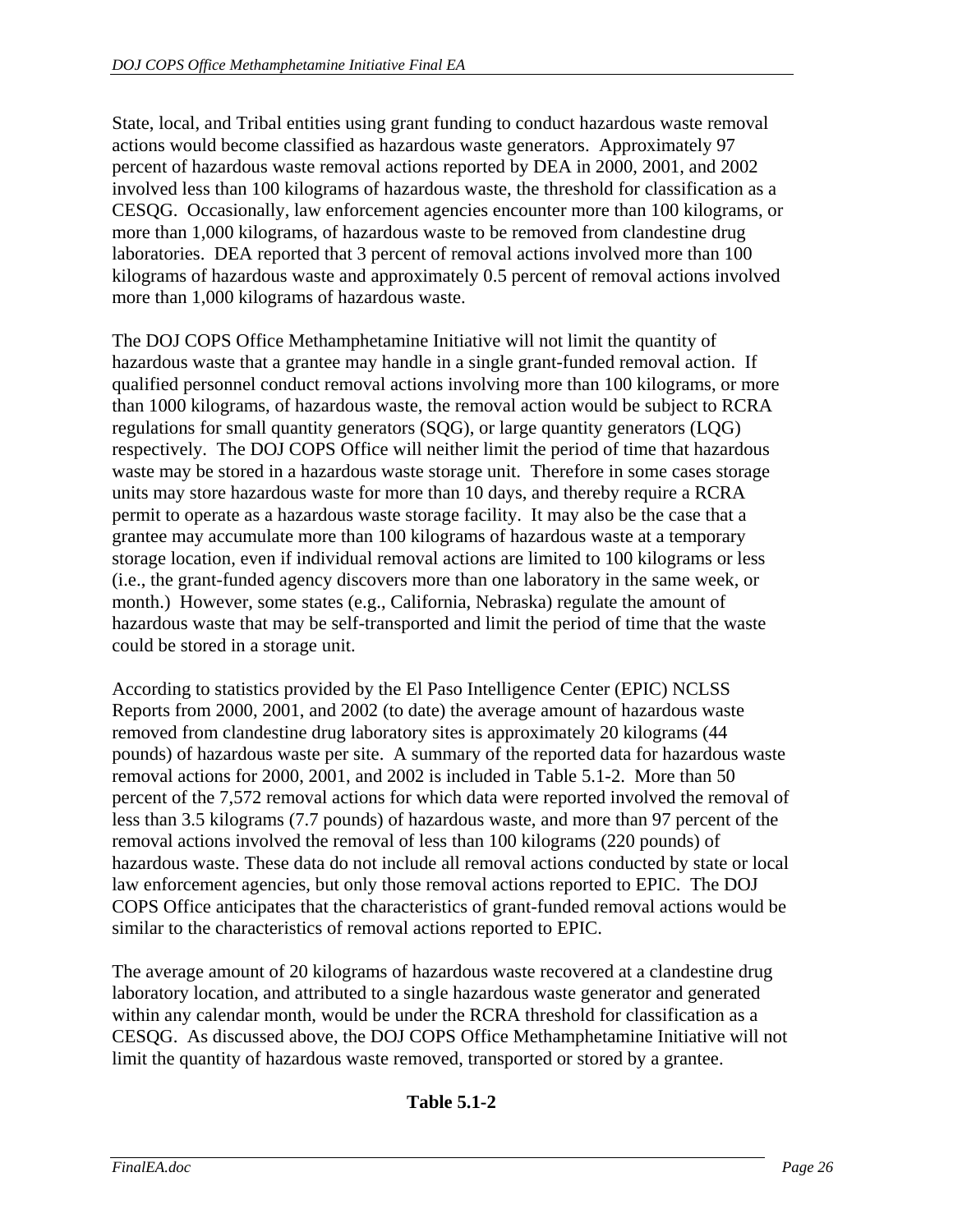|                                                      |          |          |          | <b>Total/Averag</b> |
|------------------------------------------------------|----------|----------|----------|---------------------|
| <b>Reporting Calendar Year</b>                       | 2000     | 2001     | 2002     |                     |
| Total all hazardous waste reported recovered<br>(kg) | 31,139.6 | 86,232.0 | 33,243.6 | 150,615.2           |
| Total reported removal actions (Job Numbers)         | 1,896    | 3,554    | 2,122    | 7,572               |
| Average quantity per Job Number (kg)                 | 16.4     | 24.3     | 15.7     | 19.9                |
| $\mu$ Job Numbers with quantity > 100 kilograms      | 47       | 124      | 60       | $231(3.0\%)$        |
| <b>Job Numbers with quantity &gt; 1000 kilograms</b> |          |          |          | 13 $(0.2\%)$        |

#### **Average Amount of Hazardous Waste Removed from Clandestine Drug Laboratory Sites**

Note: Data are reported for calendar years 2000 and 2001 and for January – August 2002 Source: El Paso Intelligence Center (EPIC) NCLSS Reports from 2000, 2001, and 2002 (to date)

Because the grantees become the legal generators of hazardous waste found and removed from clandestine methamphetamine laboratories, grantees would be responsible for meeting the requirements for the quantities of waste recovered, transported, and stored. The DOJ COPS Office anticipates that most agencies conducting removal actions would operate as CESQGs. However, in some cases grantees may operate as SQGs or LQGs, or operate a RCRA-permitted hazardous waste storage facility. Note that some state regulations limit the quantity of hazardous waste that may be removed, transported, or stored without a RCRA permit.<sup>12</sup> In the event that a grantee does not wish to obtain a RCRA permit for managing quantities of waste greater than 100 kilograms or greater than the threshold amount set by state regulations, (or any amount of acutely hazardous waste,) the grantee may contact a DEA contractor, or in some states a state-funded contractor (e.g., California), to conduct the removal action, and transport, store, and dispose of the hazardous waste. In either case the state and local law enforcement agency conducting clandestine drug laboratory seizures becomes the legal hazardous waste generator for any hazardous waste encountered at the laboratory location. In the event that Federal funding is not available for the conduct of removal actions (e.g., under the No Action Alternative) the state or local agency remains responsible for managing the hazardous wastes encountered.

Although most clandestine drug laboratory removal actions involve quantities of hazardous waste that would be classified under the CESQG threshold, the DEA National Clandestine Laboratory Cleanup Program (which may conduct grant-funded removal actions under the Proposed Action) is structured to meet the more stringent requirements applicable to SQGs, including training of hazardous waste management personnel and preparation of hazardous waste manifests. DEA contractors are required to implement additional security requirements for removal, transportation, and storage of the hazardous waste, and are required to classify all hazardous materials recovered from clandestine drug

 $\overline{a}$  $12$  Some states limit the amount of hazardous waste that a CEQSG generator can transport without obtaining a hazardous waste transportation license. For example, the State of California restricts CEQSG generators to transporting 23 kilograms of hazardous waste. The State of Kansas limits CESQGs to generate no more than 20 kgs. of hazardous waste in a calendar month, while the federal RCRA threshold for CESQGs is 100 kgs.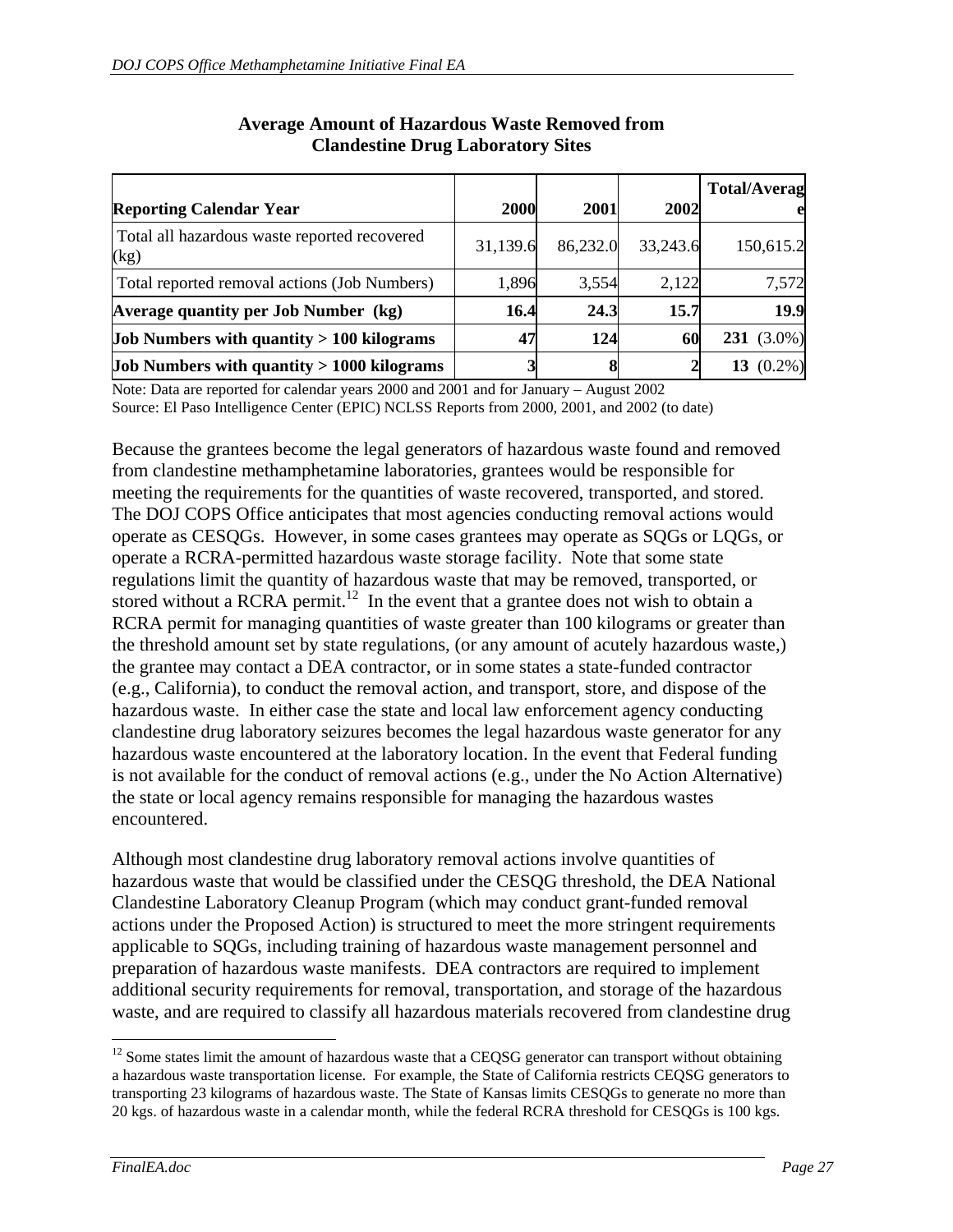laboratories as hazardous waste.

## *5.2 DOT Regulatory Requirements*

In addition to RCRA requirements, the shipment of hazardous waste from clandestine laboratory sites to temporary storage units is also subject to DOT regulations for the transport of hazardous waste (49 CFR 171-179). DOT defines hazardous waste as any hazardous material for which RCRA provisions require a Hazardous Waste Manifest. Therefore the applicability of DOT regulations depends on the EPA's definition of hazardous waste under RCRA and on the exemptions from manifesting requirements as specified in RCRA. In particular, waste that qualifies for a CESQG exemption is not required to conform to DOT regulations for transport of hazardous waste.

The DOT regulations for the transport of hazardous waste include general provisions governing approved containers and packaging methods, labeling and marking of containers and packages, use of identification numbers to classify specific hazards, placarding of transport vehicles, use of shipping papers, incident reporting, emergency response information, training, and procedural requirements when using motor vehicles on public highways. The DOT general provisions and exemptions for limited quantities and small quantities are shown in Table 5.2-1 and described below.

#### **General Provisions**

Unless a hazard-specific quantity exemption is provided for, the DOT provisions prescribe rigorous design standards for the packages and containers that are used to transport all types of hazardous waste. Specific labels are required for all portable containers and nonbulk packages containing hazardous materials that are listed in the DOT Hazardous Materials Table (i.e., 49 CFR 172.101). Generators and transporters must mark each package, freight container, and transport vehicle containing hazardous waste with the shipping name, material identification number, technical names, and other information as specified in 49 CFR 172.300 *et seq*. For shipments of over 1,000 pounds (454 kilograms) of hazardous waste, placards specific to the relevant hazard class must be affixed to the transport vehicles. Hazardous waste shipments must be accompanied by readily accessible shipping papers that contain all relevant information needed to identify and safely handle the waste, and to respond appropriately in the event of an emergency.

The general provisions also require certain reporting measures in the event of a hazardous waste release. For example, transporters must contact the National Response Center in the case of a major incident. To help reduce the probability of an incident, Hazmat employees must receive training in materials identification, safety, accident prevention, emergency response measures, and issues specific to the mode of transport in which they are engaged. For example, the regulations require certain loading, unloading and materials segregation procedures when motor vehicles are used to transport hazardous waste on public highways.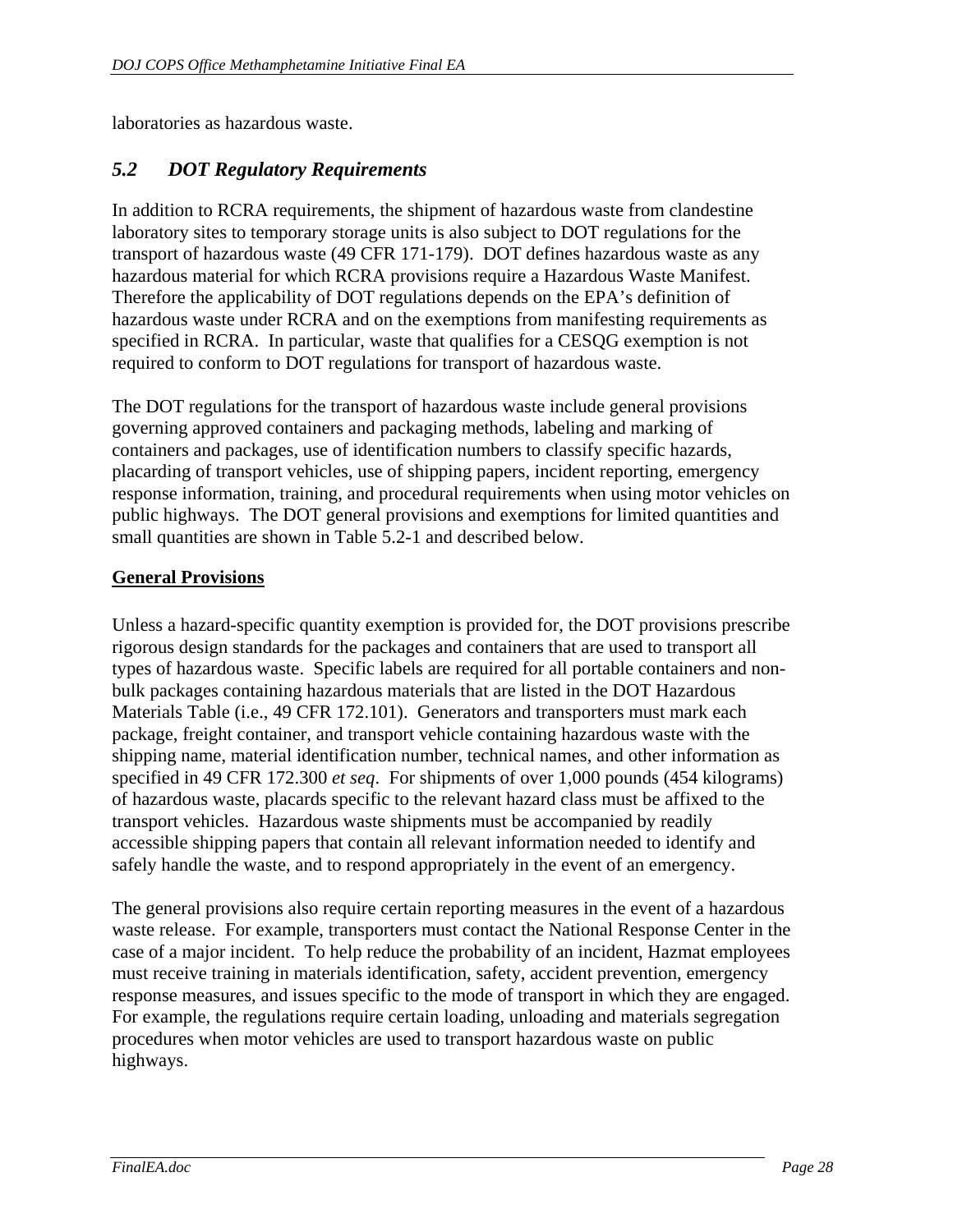**Table 5.2-1 Federal DOT Requirements for the Transport of Hazardous Waste13,14**

| Requirement              | General <sup>15</sup>                                                                                                                                                                                                     | <b>Limited Quantities</b>                                                                                                                                                              | <b>Small Quantities</b>                                                                                                                                                    |
|--------------------------|---------------------------------------------------------------------------------------------------------------------------------------------------------------------------------------------------------------------------|----------------------------------------------------------------------------------------------------------------------------------------------------------------------------------------|----------------------------------------------------------------------------------------------------------------------------------------------------------------------------|
| Packaging                | Specific approved packages and containers are required for<br>each type of hazardous material, as specified in Section 173.<br>Methods of packing and storage that affect transport safety<br>must be open to inspection. | Up to 30 kg (gross weight) of certain<br>hazardous materials (e.g., oxidizers<br>and corrosives) are exempted from<br>these DOT-specification packaging<br>requirements when placed in | Up to one ounce of certain<br>hazardous liquids, solids and<br>compressed gases are exempted<br>from these specific packaging<br>requirements. <sup>18</sup> Packages must |
|                          |                                                                                                                                                                                                                           | combination packages in conformance<br>with hazard-specific requirements. <sup>16,17</sup>                                                                                             | conform to the broad guidelines<br>provided in 49 CFR 173.4.                                                                                                               |
| Labeling<br>requirements | Specific labels are required for all portable containers and<br>non-bulk packages that contain hazardous materials listed in<br>the Hazardous Materials Table. <sup>19</sup>                                              | Not required.                                                                                                                                                                          | Not required. (See 49 CFR<br>172.400a)                                                                                                                                     |

<sup>&</sup>lt;sup>13</sup> CESOGs are not required under RCRA regulations to transport hazardous wastes in accordance with EPA and DOT regulations. DEA contractors are required to comply with RCRA regulations for SQGs, including utilization of hazardous waste manifests, container markings, and vehicle placards, regardless of the quantity transported. The DOJ COPS Office does not anticipate that vehicles used to transport hazardous wastes generated from CESQGs would be equipped with DOT-regulation placards or that hazardous wastes being transported would be accompanied by manifests, unless required by state regulation.

<sup>&</sup>lt;sup>14</sup> Iodine, an solid oxidizer and a corrosive that has been found in large quantities at clandestine drug laboratories, does not appear to be regulated by DOT and is therefore not subject to DOT packaging or transportation regulations. This may represent a potential environmental hazard with respect to the Proposed Action because iodine is incompatible with and reacts with, among other hazardous materials, ammonia, which has also been found in large quantities at clandestine drug laboratories. <sup>15</sup> Applies to each person who transports (or offers for transport), a hazardous material that is not otherwise exempted.

 $^{16}$  See, for example, 49 CFR 173.152 and 49 CFR 173.154 for limited quantity specifications for oxidizers and corrosives, respectively. Combination packages are large packages that contain smaller, separate units of specified capacity, with intermediate packaging.

<sup>&</sup>lt;sup>17</sup> State hazardous materials transportation regulations also regulate packaging of hazardous materials, including anhydrous ammonia. For example, Illinois Public Act 91-0889 prohibits transport of anhydrous ammonia in a portable container if the container is not a package authorized for anhydrous ammonia transportation as defined in rules adopted under the Illinois Hazardous Materials Transportation Act. Other states, including Washington, have similar laws. <sup>18</sup> These quantities are far lower than the quantities of hazardous waste to which the CESQG exemption applies. Therefore materials in these quantities are also

exempt from DOT regulations for the transport of hazardous waste under RCRA regulations. See 49 CFR 173.4 and 173.306.

<sup>&</sup>lt;sup>19</sup> See 49 CFR 172.101 and 49 CFR 172.411 through 172.450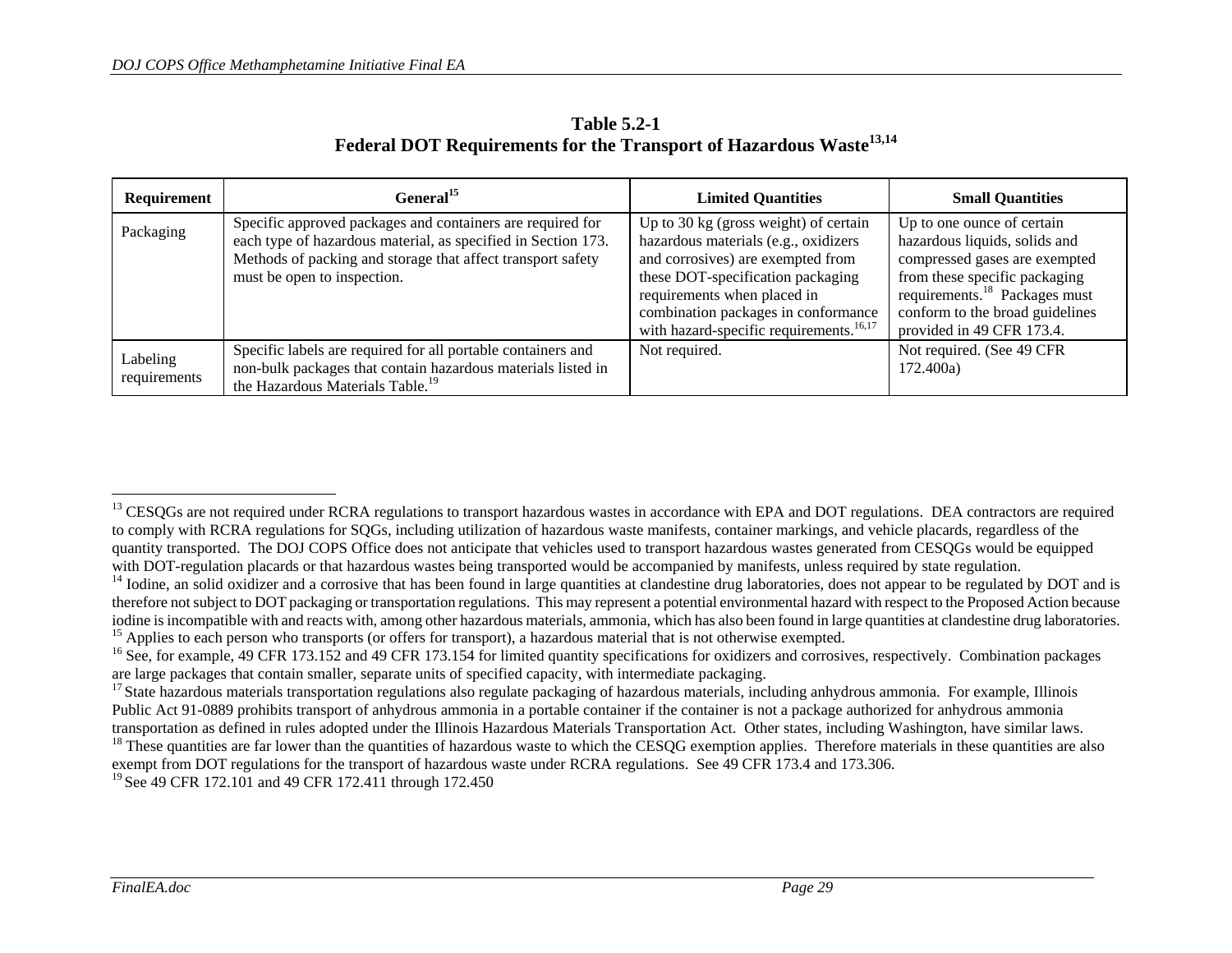| <b>Requirement</b>                               | General <sup>15</sup>                                                                                                                                                                                                                                                                                           | <b>Limited Quantities</b>                                                                                                                         | <b>Small Quantities</b>                                                                                                                                  |
|--------------------------------------------------|-----------------------------------------------------------------------------------------------------------------------------------------------------------------------------------------------------------------------------------------------------------------------------------------------------------------|---------------------------------------------------------------------------------------------------------------------------------------------------|----------------------------------------------------------------------------------------------------------------------------------------------------------|
| Marking<br>requirements                          | Generators and transporters must mark each container and<br>transport vehicle containing a hazardous material according to<br>specifications in 49 CFR 172.300 <i>et seq.</i> <sup>20</sup> (including shipping<br>name, material identification number, and technical names).                                  | Same as general unless specified<br>otherwise below (e.g., specific<br>exemptions for identification<br>numbers).                                 | Packages must be marked as<br>follows: "This package conforms<br>to 49 CFR 173.4"                                                                        |
| Identification<br>numbers                        | The DOT ID number of each hazardous material must be<br>marked on its packaging. (See 49 CFR 172.334)                                                                                                                                                                                                           | Not required.                                                                                                                                     | Not required.                                                                                                                                            |
| Placarding of<br>Vehicles                        | Hazard-specific placards must be affixed to vehicles used to<br>transport hazardous waste.                                                                                                                                                                                                                      | Placards are not required when the<br>transported waste consists of less than<br>1000lbs (454kg) of certain hazardous<br>materials. <sup>21</sup> | Not required. These general<br>requirements also do not apply to<br>non-bulk packaging that contains<br>only residue of certain materials. <sup>22</sup> |
| Shipping<br>papers                               | Hazardous waste must be accompanied by shipping papers<br>that identify and describe the waste, hazard class, ID number,<br>packaging group, capacity, emergency contact information,<br>and signed certification from the waste generator. <sup>23</sup>                                                       | Same as general. Limited quantity<br>materials must also be identified as<br>such on the shipping papers. $^{24}$                                 | Not required.                                                                                                                                            |
| Reporting                                        | In the case of an incident while transport is underway, the<br>driver must contact the carrier. <sup>25</sup> In the case of a major<br>incident, transporters must contact National Response Center.                                                                                                           | Same as general.                                                                                                                                  | Not required.                                                                                                                                            |
| Required<br>Emergency<br>Response<br>Information | The shipping paper must contain the name and description of<br>the material, immediate hazards to health, risks of fire or<br>explosion, immediate actions to be taken, first aid<br>information, and the telephone number of someone to provide<br>comprehensive emergency response information. <sup>26</sup> | Same as general.                                                                                                                                  | Not required.                                                                                                                                            |

 $20$  As specified in 49 CFR 172.300

<sup>&</sup>lt;sup>21</sup> See 49 CFR 172.504. The pertinent wastes include all of those typically found at clandestine laboratories, e.g. flammable and non-flammable liquids, flammable and non-flammable gases, flammable solids, oxidizers and corrosives.

 $^{22}$  These include several classes of explosives, as well as flammable gas, non-flammable gas, poison gas, flammable liquid, flammable solid, spontaneously combustible materials, oxidizers, and corrosives. Together these exemptions comprise all the types of materials that have been found in significant quantities at clandestine drug laboratories by the DEA over the past three years.

<sup>&</sup>lt;sup>23</sup> See 49 CFR 172.204

<sup>&</sup>lt;sup>24</sup> See 49 CFR 172.500.

<sup>&</sup>lt;sup>25</sup> See 49 CFR 172.606

<sup>&</sup>lt;sup>26</sup> See 49 CFR 172.602.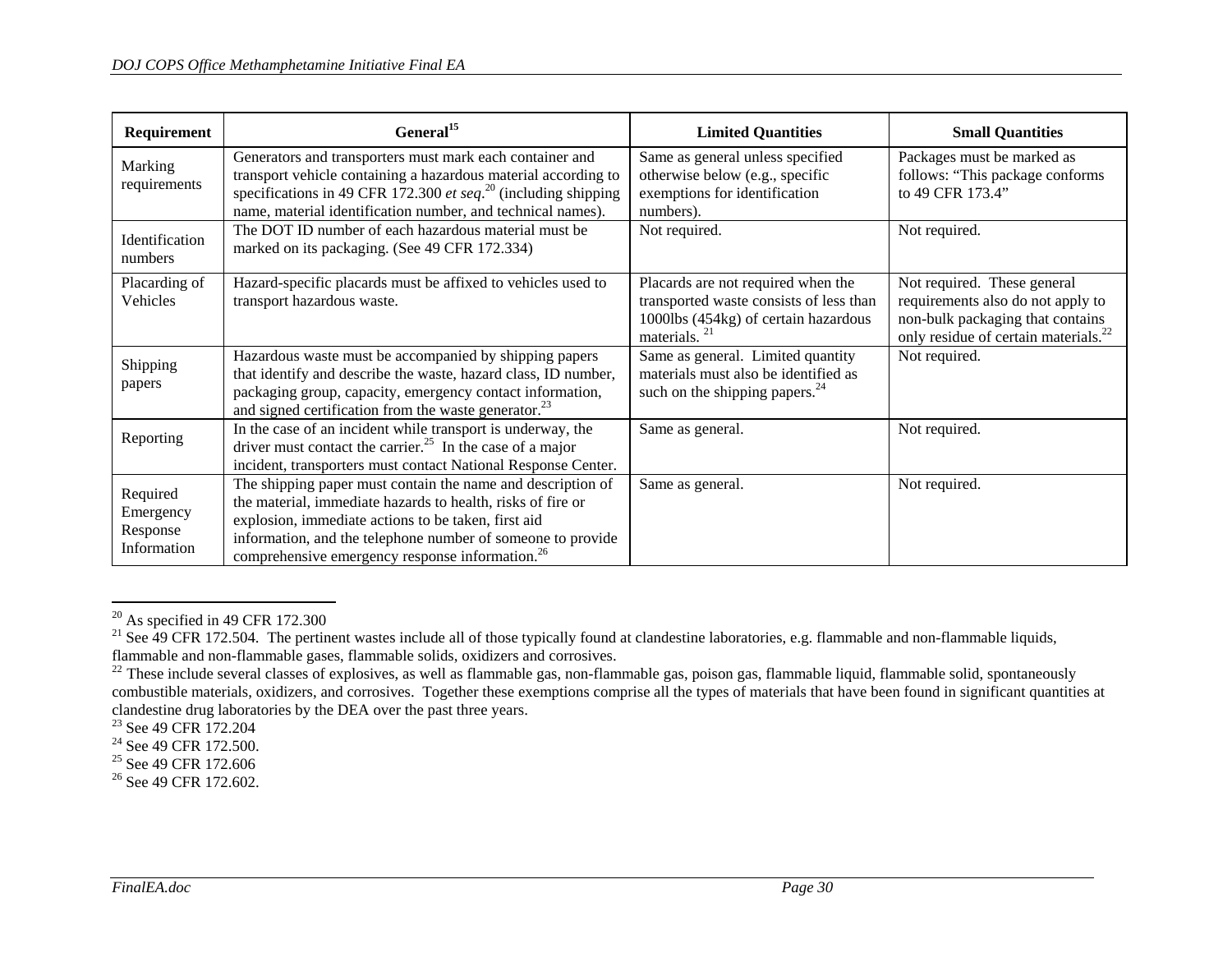| Requirement                                             | General <sup>15</sup>                                                                                                                                                                                                                                                                                                                                                                                      | <b>Limited Quantities</b>                                                                                                                                                     | <b>Small Quantities</b> |
|---------------------------------------------------------|------------------------------------------------------------------------------------------------------------------------------------------------------------------------------------------------------------------------------------------------------------------------------------------------------------------------------------------------------------------------------------------------------------|-------------------------------------------------------------------------------------------------------------------------------------------------------------------------------|-------------------------|
| Availability of<br>Emergency<br>Response<br>Information | Must be immediately accessible at all times to hazmat<br>employees, including drivers, at any facility where a<br>hazardous material is received, stored or handled during<br>transportation, and any government employee responding to<br>or investigating an incident. $27$                                                                                                                              | Same as general.                                                                                                                                                              | Not Applicable.         |
| Hazardous<br>Waste<br>Manifests                         | Waste shipments must be accompanied by manifests<br>developed jointly by EPA and DOT for this purpose.<br>Manifests may replace shipping papers.                                                                                                                                                                                                                                                           | Not required based on CESQG<br>exemption in RCRA regulations.<br>State regulations may require use of<br>hazardous waste manifests for<br>transport of CESQG hazardous waste. | Not Applicable.         |
| Hazardous<br>Materials<br>Training<br>Requirements      | Hazmat employers <sup>28</sup> must ensure that hazmat employees <sup>29</sup> are<br>trained in material identification, safety, accident prevention,<br>and emergency response. <sup>30</sup> States may require more stringent<br>requirements. OSHA/EPA training may be used to avoid<br>duplication. In addition, carriers must ensure that drivers<br>receive modal-specific training. <sup>31</sup> | Same as general.                                                                                                                                                              | Not Applicable.         |
| Use of Motor<br>Vehicles and<br>Public<br>Highways      | Procedures for loading/unloading hazardous materials<br>into/from a motor vehicle for highway travel must adhere to<br>requirements particular to each type of material. <sup>32</sup> In<br>addition, during loading/unloading, intermediate storage and<br>transport, materials must be segregated according to specified<br>safety standards. <sup>33</sup>                                             | Same as general.                                                                                                                                                              | Not Applicable.         |

<sup>27 49</sup> CFR 172**.**600, 172.602 and 49 CFR 172.604

<sup>&</sup>lt;sup>28</sup> Includes any private or public sector individual who uses employees to help transport hazardous materials.

<sup>&</sup>lt;sup>29</sup> Includes any private or public sector employee, including a driver, who directly affects hazardous materials transportation safety.

<sup>30 49</sup> CFR 172.700 and 49 CFR 172**.**702

 $31$  This includes training specific to the transport of hazardous materials by motor vehicle as well as standard motor vehicle operation training as specified in 49 CFR parts 390 through 397.

<sup>&</sup>lt;sup>32</sup> 49 CFR 173.30 and 49 CFR 177.834 and 49 CFR 177.835 through 177.841.

<sup>&</sup>lt;sup>33</sup> 49 CFR 177.848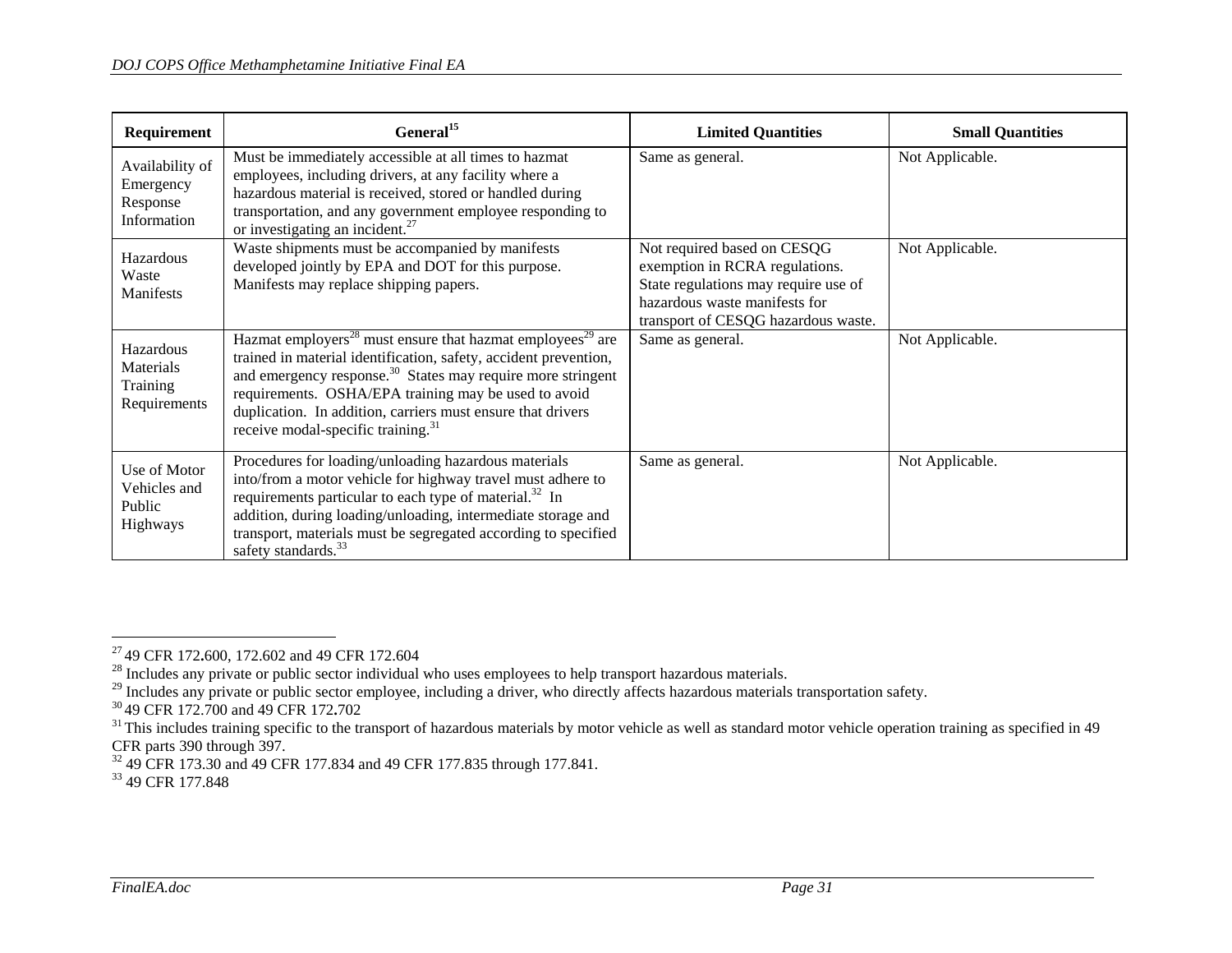#### **Limited Quantities**

Up to 30 kg of certain hazardous materials (e.g., oxidizers and corrosives) qualify for a limited quantity exemption from the general packaging specifications, provided they are packed according to certain guidelines in containers that meet a list of performance standards. These guidelines and standards require the sub-packaging of wastes in small quantities (e.g., 1 liter of liquid), which may be placed together with other units in combination packages in conformance with hazard-specific requirements. Limited quantity shipments under this exemption are not required to follow the labeling requirements, and are not required to use material-specific identification numbers.

Generators and transporters of limited quantities must follow the marking requirements specified in the general provisions, or may use a special exemption marking if the broad packaging guidelines contained in 49 CFR 173.13 are used. Placards are not required on vehicles transporting limited quantities of hazardous waste. Shipments of limited quantities must, however, be accompanied by shipping papers, which must additionally specify that the shipment contains hazardous wastes transported as a limited quantity. Finally, limited quantity shipments must conform to the general provisions for reporting release incidents, HAZMAT employee training, and procedures specific to the use of motor vehicles for the transport of hazardous waste on public highways.

#### **Small Quantities**

Certain very small quantities of specific hazardous wastes are exempted from all DOT general provisions, as long as they are packaged according to the broad guidelines provided in 49 CFR 173.4, and marked with a label stating this to be the case. The allowable small quantities are 1 ounce for both liquid and solid wastes that belong to certain waste classes, e.g. corrosives, oxidizers, and flammable liquids and solids.

#### **DOT Regulations and the CESQG Exemption Under RCRA**

As discussed above, waste generators are not required under RCRA to use a hazardous waste manifest for the transport of CESQG wastes. The required use of the hazardous waste manifest determines the applicability of DOT regulations for the transport of hazardous waste. Since virtually all of the grant-funded removal actions are expected to involve the removal of less than 100 kilograms (220 pounds) of hazardous waste, the DOJ COPS Office expects nearly all grant-funded removal actions to be carried out using the CESQG exemption. Hence the DOT regulations for the transport of hazardous waste would not apply to the vast majority of removal actions.

#### *5.3 Fire Protection Codes*

Fire protection codes and regulations are applicable to the storage of hazardous wastes at storage units under the Proposed Action. Grantees must consider the National Fire Protection Association (NFPA) Code 30, Flammable and Combustible Liquids Code, and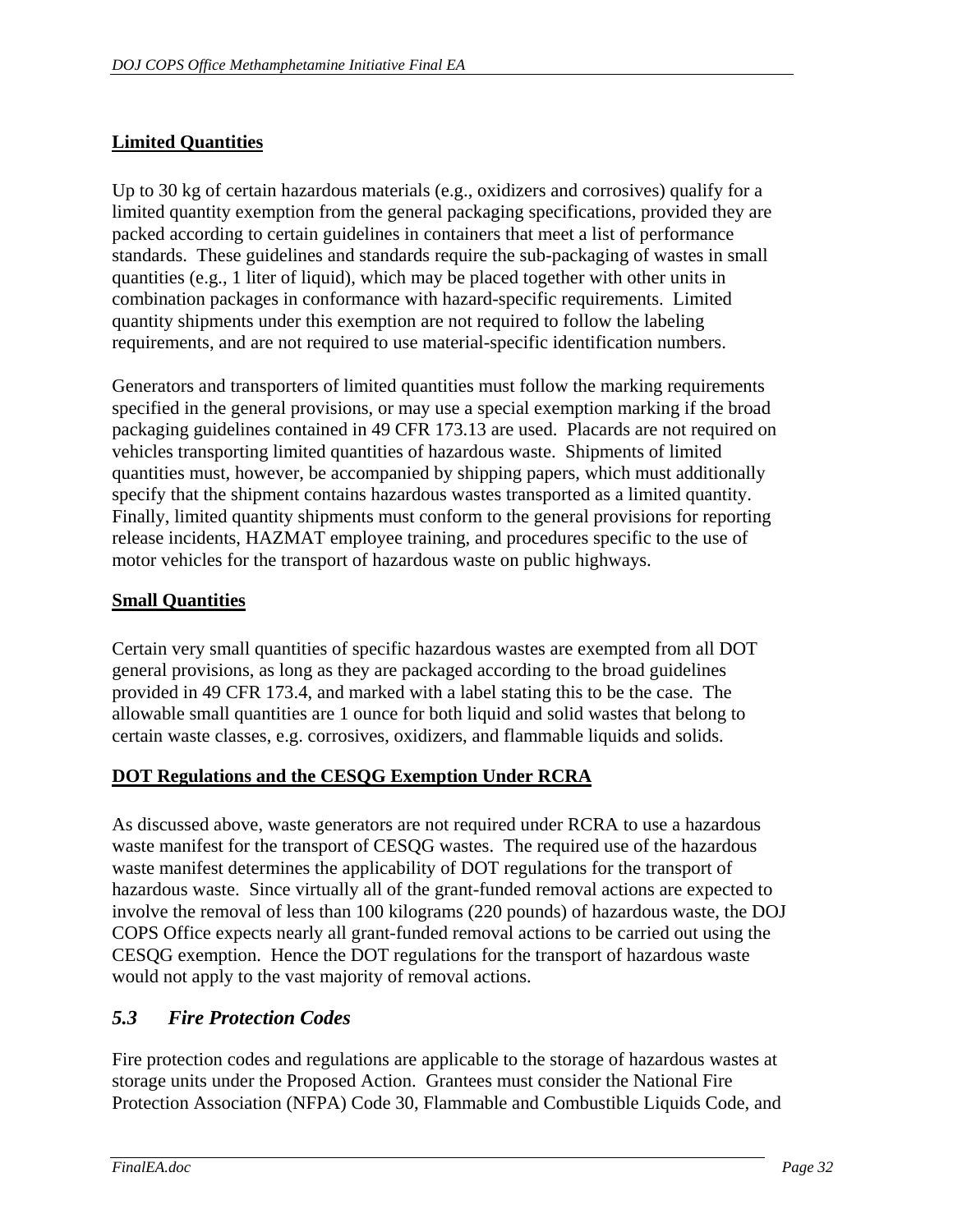NFPA Code 230, Standard for Fire Protection of Storage when storing hazardous wastes removed from clandestine methamphetamine drug laboratories.<sup>34 35</sup> The NFPA Code 30 has been adopted as statewide fire protection regulations in 34 states, including Arkansas, Iowa, Kansas, Louisiana, Missouri, Nebraska, New Mexico, North Dakota, Texas, Utah, and all states east of the Mississippi River except Indiana and Pennsylvania.<sup>36</sup> The hazardous materials found in clandestine methamphetamine laboratories may be classified as flammable, combustible, toxic, reactive, caustic, and as incompatible with other materials. For example, NFPA Code 30 divides liquids by properties and classes. Flammable liquids, known as Class I liquids, are defined as having a flash point less than 100 degrees F. Combustible liquids are known as Class II liquids and are defined as a liquid having a flash point of 100 degrees F or higher.

For flammable and combustible liquids, many of the NFPA Codes for storage of have been adopted in OSHA Regulation 29 CFR 1910.106, Occupational Safety and Health Standards: Flammables and Combustible Liquids.<sup>37</sup> RCRA regulations also address fire protection requirements for the generation, transportation, and storage of hazardous wastes. Grantees storing hazardous waste for more than a 10 day period are required to obtain a RCRA hazardous waste storage facility permit and must meet RCRA requirements for hazardous waste storage, including safety and fire protection standards. NFPA Codes and OSHA regulations also apply to permitted hazardous waste storage. These regulations are intended to prevent unauthorized persons from physical contact with the waste or equipment and are intended to prevent ignition or reaction of ignitable or reactive waste. Warning signs are obligatory, as are emergency communication equipment, firefighting equipment, and water or foam supplies. Grantees must provide space for movement of personnel and fire/spill control equipment. In the event of a spill, the operator of a RCRA permitted facility must be able to contain any flow and clean up any release of hazardous wastes. Regulations for Storage of Flammable and Combustible Materials are summarized in Table 5.3-1.

<sup>&</sup>lt;sup>34</sup> NFPA, 2000. National Fire Protection Association, NFPA Code 30, Flammable and Combustible Liquids Code, 2000 Edition.

<sup>&</sup>lt;sup>35</sup> NFPA, 1999. National Fire Protection Association, NFPA Code 230, Standard for Fire Protection of Storage, 1999 Edition.

<sup>&</sup>lt;sup>36</sup> NFPA, 2002. Comprehensive Consensus Codes<sup>™</sup> NFPA 30, Flammable and Combustible Liquids Code, http://www.nfpa.org/BuildingCode/aboutc3/nfpa\_30/nfpa\_30.asp<br><sup>37</sup> OSHA requirements apply only to the storage of flammable or combustible liquids in drums or other

containers (including flammable aerosols) not exceeding 60 gallons individual capacity and those portable tanks not exceeding 660 gallons individual capacity.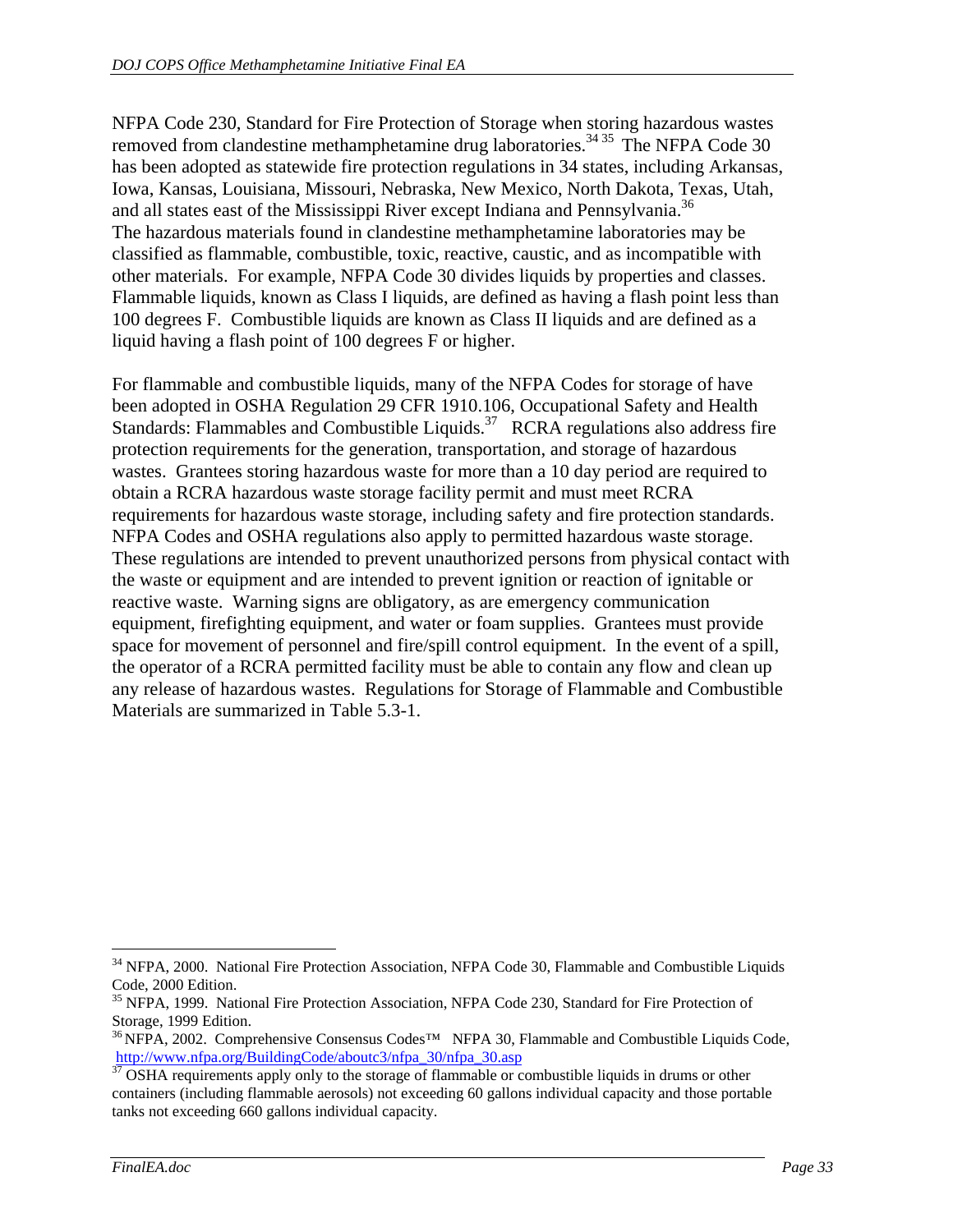| Requirement                        | <b>Description</b>                          | <b>Location</b>          |  |
|------------------------------------|---------------------------------------------|--------------------------|--|
| <b>Container and Portable Tank</b> | Storage of flammable and combustible        | 29 CFR 1910.106(d)       |  |
| Storage                            | liquids in containers and design of storage |                          |  |
|                                    | units                                       |                          |  |
| Storage of flammable and           | Types and quantities                        | NFPA Code 30 and         |  |
| combustive hazardous wastes        |                                             | 20 CFR 1910.106(d)       |  |
| Fire protection requirements       | Generation, transportation, and storage of  | 40 CFR 262.34(d)(4),     |  |
|                                    | hazardous wastes                            | 264.14 - 264.37, and     |  |
|                                    |                                             | 265.3 to 265.37          |  |
| Storage and handling of            | Storing anhydrous ammonia away from         | American National        |  |
| anhydrous ammonia                  | ignitable materials and fire hazards either | Standard for the Storage |  |
|                                    | in a separate building areas or section of  | and Handling of          |  |
|                                    | the building                                | Anhydrous Ammonia,       |  |
|                                    |                                             | K61.1, OSHA 1910.111     |  |
| Storage cabinets for flammable     | Design, construction and capacity           | OSHA regulations,        |  |
| liquids                            | requirements                                | 29 CFR 1910.106(d)(3).   |  |

**Table 5.3-1 Regulations for Storage of Flammable and Combustible Materials** 

The DOJ COPS Office anticipates that grantees performing their own removal actions using qualified law enforcement personnel would store the hazardous waste in storage units either inside or outside a building. In either case, flammable liquids may be stored in a "storage cabinet" whereas flammable liquids and other hazardous materials may be stored in a hazardous materials "storage locker." Storage cabinets are usually indoor storage units. Storage lockers are prefabricated structures designed to meet local, state, and federal requirements for outside storage of hazardous materials. The lockers are primarily for outdoor storage, but may also be used inside a building.

Storage cabinets for flammable liquids must meet design, construction and capacity requirements. Storage cabinets may be constructed of metal or wood and must be designed and constructed to withstand certain fire tests. These flammable liquids storage cabinets are not required to have exhaust ventilation systems under NFPA Code 30. However, NFPA does indicate that most cabinets are designed to be equipped with such ventilation systems. Flammable liquids storage cabinets that are located indoors also do not need to be vented. However, if the cabinet is vented, it must be vented outside the building from the bottom with make-up air supplied from the top.

Safety regulations for storage of hazardous waste also limit the quantities of waste than may be stored in a cabinet or locker. For example, not more than 60 gallons (approximately 200 kilograms) of Class I or Class II flammable liquids and not more than 120 gallons of Class III liquids may be stored in a single storage cabinet according to OSHA. However, quantities above 200 kilograms of Class I or II flammable liquids would require multiple storage cabinets under OSHA.

Restrictions on quantities of flammable materials stored either inside or outside are dependent on "fire area" ratings. A "fire area" is defined as an area of a building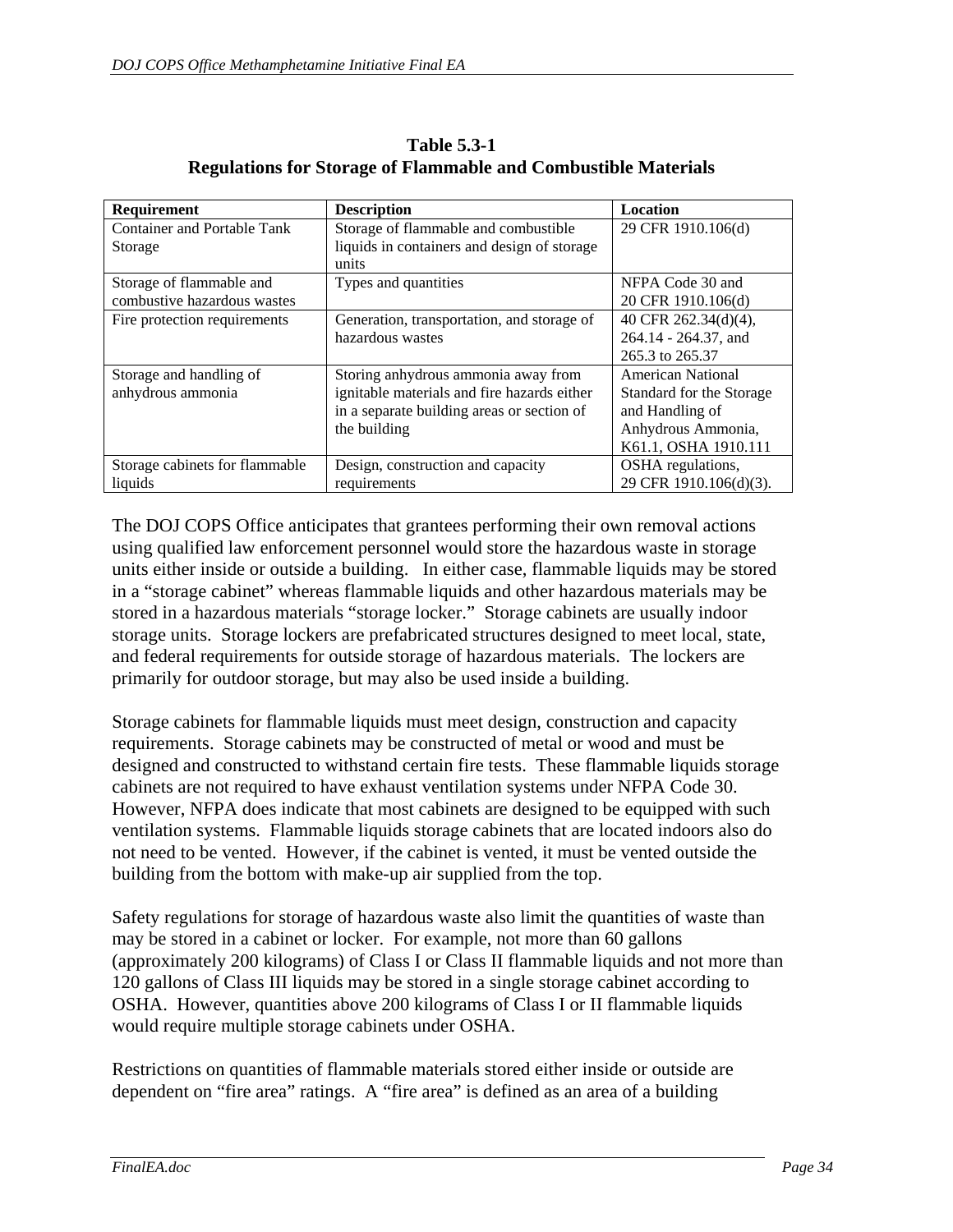separated by the rest of the building by some construction that has a fire resistance of at least one hour. All "communication openings" (e.g., doors) also must have the same fire resistance of at least one hour.<sup>38</sup> Both OSHA regulations (29 CFR 1910.106(d)(4)) and NFPA Code 30 allow up to approximately 1,000 kilograms (300 gallons) in one 150 square foot area with a one-hour fire resistance.

#### **Indoor Storage**

For indoor storage, NFPA Code 30 allows up to three 60-gallon storage cabinets in one fire area. Under OSHA and NFPA, any quantities above 1,000 kilograms and below 2,000 kilograms would require fire protection in the form of sprinkler, water spray, carbon dioxide or other system. Further, quantities above 2,000 kilograms would also require a 2-hour fire resistance for inside rooms. NFPA Code 30 provides requirements for automatic fire protection based on the type of container (e.g., metal, fiberboard, glass), and the type, quantity, and storage style (e.g., pile, rack) of the flammable liquid. According to OSHA, the inside storage room would have to have a gravity or mechanical exhaust ventilation system. Also, both OSHA regulations (29 CFR 1910.106(d)(5)) and NFPA Code 30 specify that Class I flammable liquids may not be stored in the basement of a building.

OSHA and RCRA regulations and NFPA Codes specify acceptable storage conditions and locations permitted for indoor storage of flammable materials. Storage cabinets are not to be located near exit doorways, stairways, or means of egress, and are not to be located near ignition sources. Indoor windows should be protected as specified in OSHA regulations and in NFPA Code 251-1969 Standard Methods of Fire Tests of Building Construction and Materials.Also, according to NFPA Codes for inside storage rooms, all electrical wiring must meet Class I, Division 2 requirements for Class I flammable liquid storage.

#### **Outdoor Storage**

If hazardous materials or flammable liquids are stored outside, they may be stored in hazardous materials lockers, piles, or pallets. However, they must meet a variety of OSHA regulations and NFPA Code 30 requirements including minimum distance to access way. Flammable liquids may be storage in piles of containers, but cannot exceed certain quantities. Examples of these quantities per pile are given in Table 5.3-2.

| <b>Pile Size for Flammable Liquids</b>       |                 |  |  |
|----------------------------------------------|-----------------|--|--|
| <b>Pile Size</b><br><b>Flammable Liquids</b> |                 |  |  |
| Class IA                                     | $1,100$ gallons |  |  |
| Class IB                                     | $2,200$ gallons |  |  |

**Table 5.3-2** 

<sup>&</sup>lt;sup>38</sup> Resistance rates may be more than one hour depending on whether the room is an inside room, cutoff room, or liquid warehouse. Inside room is a room totally enclosed in a building without exterior walls; cutoff room has at least one exterior wall, and liquid warehouse is separate detached building for warehousing liquids.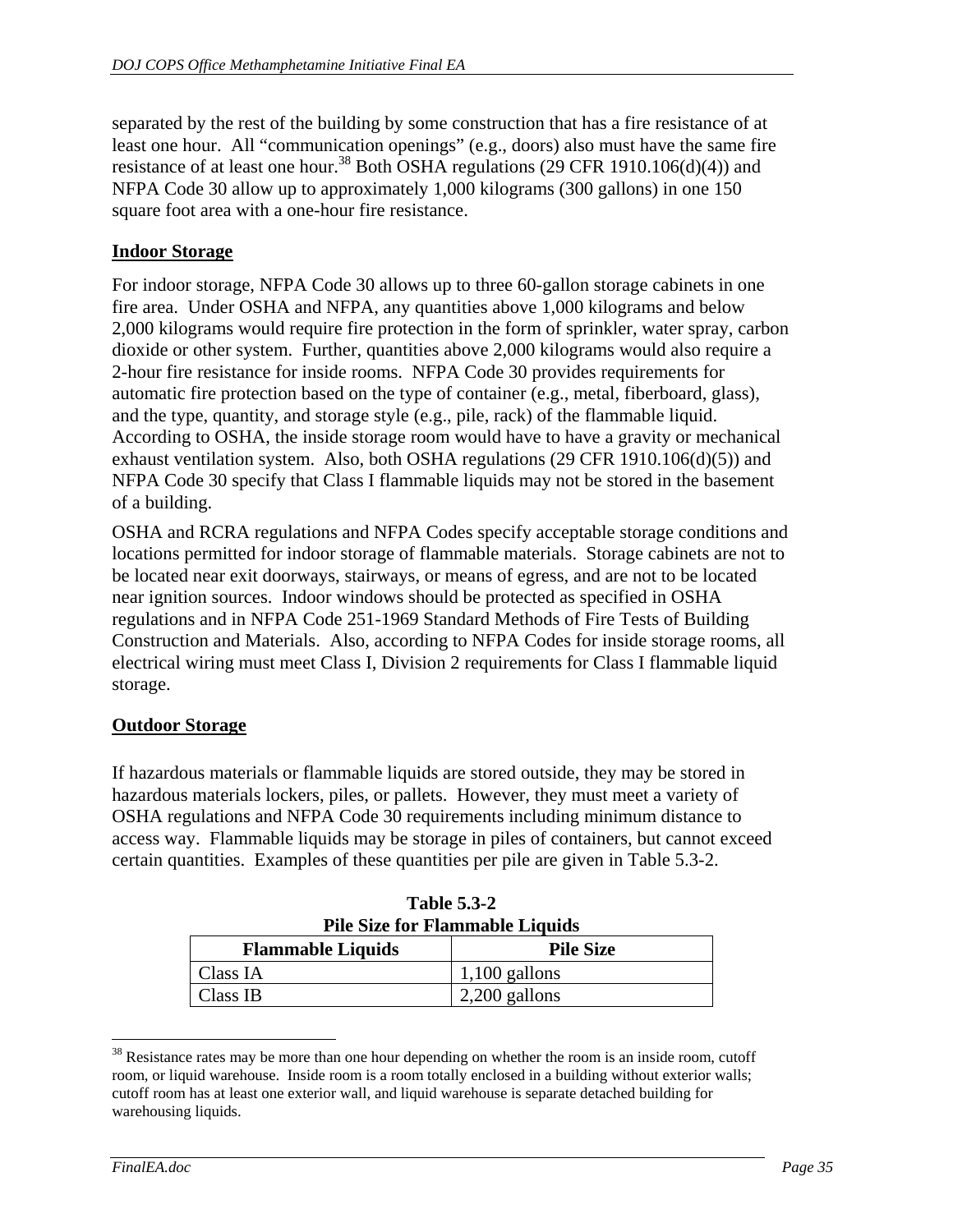| Class IC                      | 400 gallons |
|-------------------------------|-------------|
| Source: NFPA Code 30 and OSHA |             |

The smallest size pile is sufficiently more than 1,000 kilograms such that the DOJ COPS Office anticipates that only a single pile would be needed for most storage activities. Distances between piles and distances between the pile and the property line or street are also provided in NFPA Code 30 and OSHA. For example, according to OSHA, for Class IA liquids, the distance between a pile and a property line must be at least 20 feet and between a pile and a street or alley must be at least 10 feet. Further, there are requirements for the pile adjacent to a nearby building. The storage area must be graded to divert possible spills away from buildings to drain such spills in contained locations. The storage areas must be protected against tampering or trespassers.

In addition to flammable liquids, there may be toxic, reactive, caustic, and other types of hazardous materials found in clandestine methamphetamine laboratories. A range of toxic, explosive materials including flammables and combustibles liquids are included hazardous materials definitions in 40 CFR 1910 and OSHA. According to NFPA Codes, hazardous materials present hazards beyond the fire problems related to flash point and boiling point. The hazards may arise from a materials' toxicity, reactivity, instability, or corrosivity.

In accordance with NFPA Code 30, these toxic, reactive, unstable, and corrosive materials may be stored in hazardous materials storage lockers that may be placed inside or outside a building. If stored inside a building, the same limitations as described for storage cabinets apply. If stored outside a building, the lockers must meet regulatory requirements such that lockers shall not exceed 1,500 square feet of floor area.Lockers should have spill containment to prevent flow of liquids from the structure during an emergency and there should be appropriate distances between the lockers (e.g., five feet) and between the locker and the property line. Unpackaged materials (not in original packaging) should only be stored in shelves or on the floor of the locker. Containers over 30 gallons storing Class I or Class II liquids should not be stored more than two containers high. Additionally, all placarding or warning signs for lockers should be in accordance with all federal, state, and local regulatory requirements and in accordance with NFPA 704 Standard System for the Identification of the Hazards of Materials for Emergency Response.

It should be noted that both EPA and individual states (e.g., California) have regulations and guidelines related to storage of incompatible hazardous wastes (e.g., corrosive materials and flammable materials.)<sup>39</sup> Incompatible materials may be required to be stored in different cabinets, or to be separated by barriers if stored within the same cabinet. In that case, grantees may be required to have specially designed storage units that incorporate such barriers, or may be required to have more than one storage unit, in order to store the various types of hazardous waste that are anticipated to be recovered at clandestine drug laboratory sites, depending upon the specific types of hazardous wastes

<sup>&</sup>lt;sup>39</sup> California Code of Regulations CCR Title 24, Part 8, Section 7902; California Fire Code, Section 8001.11.8.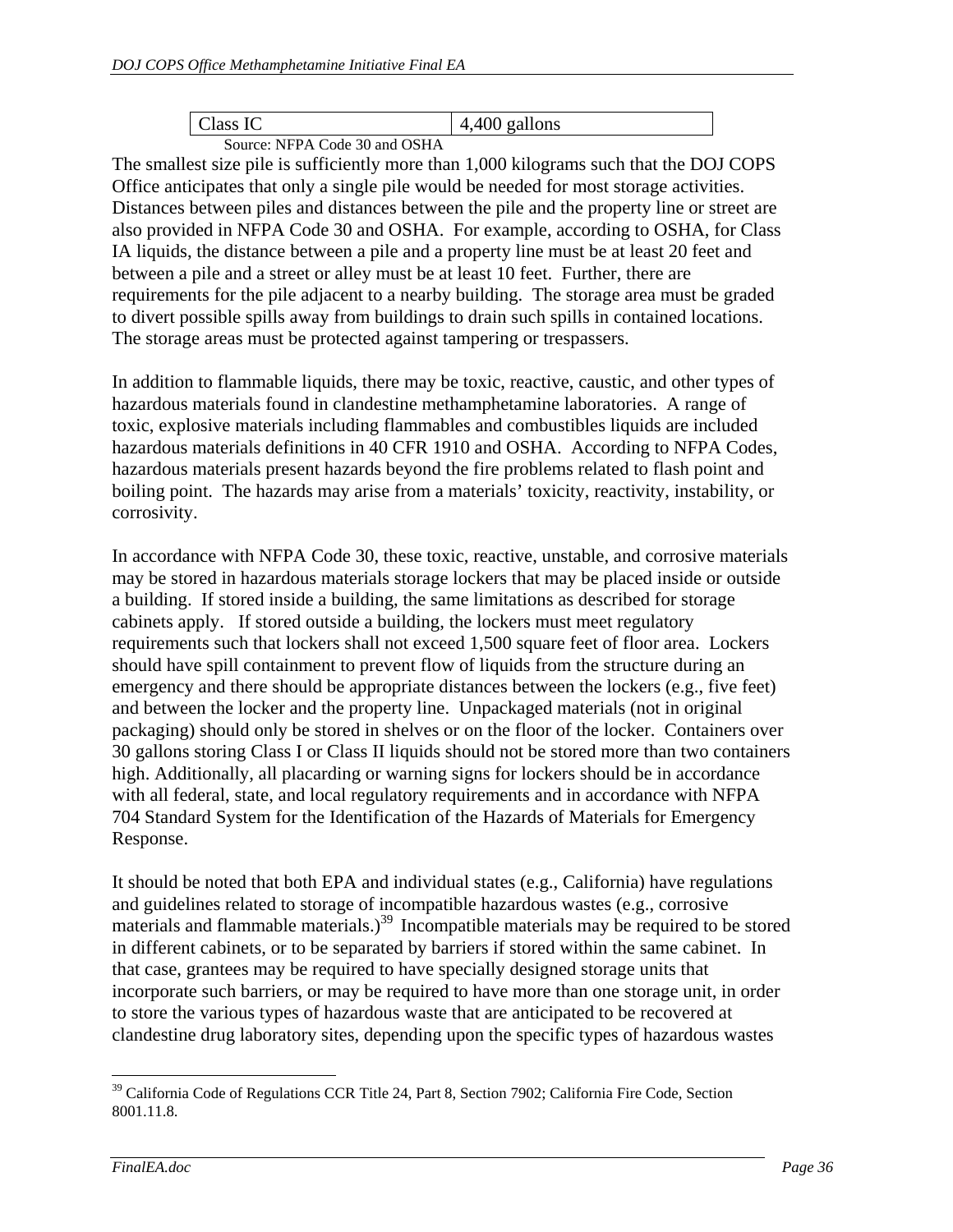recovered from removal actions.

## *5.4 DOJ COPS Office Methamphetamine Initiative Policies and Procedures*

The DOJ COPS Office Methamphetamine Initiative Policies are outlined in the *Methamphetamine Initiative Grant Owner's Manual.* Grant conditions are established within the Public Safety Partnership and Community Policing Act of 1994, under which the COPS office was established. Other policies are applicable as issued by the DOJ, the Office of Management and Budget (OMB), the General Accounting Office, the US Treasury, the EPA, OSHA and DOT. Personnel who remove hazardous wastes and contaminated materials from a clandestine laboratory site must be "qualified" to do so. In order to be considered "qualified," an individual must comply with all Federal, State, and local environmental, health and safety laws and regulations applicable to the removal of all hazardous wastes and contaminated materials from a clandestine laboratories. These include, but are not limited to RCRA (40 CFR 260, et seq.,) OSHA regulations (29 CFR 1910.120 and Part 1200), and DOT regulations on the labeling and transportation of hazardous wastes (49 CFR 171, et seq. and Parts 350-399.)

The grant conditions establish policies to which grantees agree. Procurement requirements are addressed regarding competitive bids for contractors. Allowable costs are outlined with the intention to help policing agencies develop infrastructure to institutionalize and sustain policing practices. Allowable costs include but are not limited to salaries and benefits, overtime, training, travel, consultants, and equipment. It is the intention of the DOJ COPS Office to supplement, not supplant funds for activities that would not have take place in the absence of the grant.

The DOJ COPS Office seeks to document on a continuing basis the proper use of federal funds by grantees. The DOJ COPS Office conducts evaluations and requires periodic progress and quarterly financial status reports. Grantees must confirm that they are in compliance with federal audit requirements and OMB regulations. The reports must contain information on the status of funded activities, updates on hiring activities, updates on the purchase and installation of any grant-funded equipment and technology, and any progress the agency has made with respect to law enforcement as a result of its involvement in the Methamphetamine Initiative. The DOJ COPS Office requires that grantees operating inter-jurisdictional criminal intelligence systems (a system that receives, stores, analyzes and exchanges data regarding ongoing criminal activities) comply with operating principles in 28 CFR Part 23. Grantee activities may be further monitored through telephone calls and/or site visits from representatives of the DOJ COPS Office. In FY 2003, grantees will be required to file reports to the DOJ COPS Office. The report forms are currently being reviewed and approved by OMB. In FY 2003, grantees will also have to report clandestine drug laboratory seizure activities to EPIC and RiskNet.

Grantees must also agree to any special conditions as determined by the DOJ COPS Office. One such special condition is the Special Condition for Methamphetamine Initiative: Mitigation of Health, Safety, and Environmental Risks (Appendix D). The DOJ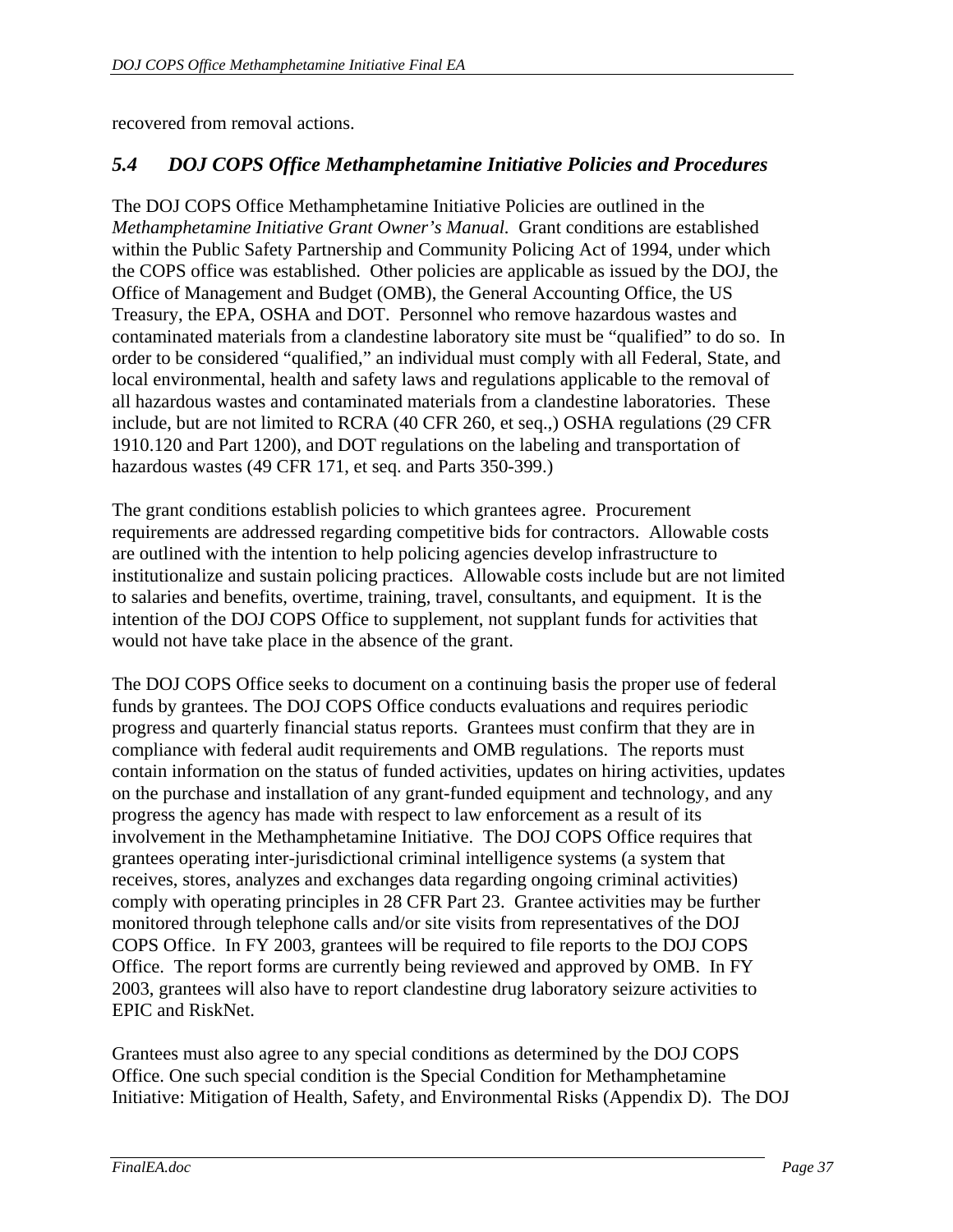COPS Office expects grantees to comply with all federal, state, and local environmental health, and safety laws and regulations during all aspects of grant funded activities. Specific federal regulations are discussed in Sections 5.1, 5.2 and 5.3 of this Environmental Assessment. Grantees are responsible for complying with any state and local regulations, which may be more stringent than some federal requirements.

## **6.0 Environmental Consequence Analysis Scenarios**

## *6.1 Scope of Methamphetamine Initiative*

The incidence of clandestine drug laboratories has grown dramatically in the past 10 years. For example, in Fiscal Year 1992, the DEA funded approximately 400 removal actions at clandestine drug laboratory locations. In fiscal year 2001, the DEA funded removal actions at more than 6,400 locations, and DEA anticipates funding approximately 7,255 removal actions in fiscal year 2002. Clandestine drug laboratories are still most prevalent in the West, Midwest, and Southwest, but are becoming more prevalent in the Southeast. There are at present relatively few clandestine drug laboratories discovered in the Northeast. More than 500 DEA-funded removal actions were conducted in Arkansas, Oklahoma, Tennessee, and Texas in fiscal year 2001, and between 200 and 500 DEAfunded removal actions were conducted in Alabama, Arizona, Colorado, Georgia, Illinois, Iowa, Minnesota, Mississippi, and Washington. These statistics do not include all clandestine drug laboratory seizures conducted by state methamphetamine initiatives. The DOJ COPS Office does not have comprehensive statistics concerning the number of grant-funded clandestine drug laboratory seizures conducted, however, the number of grant-funded seizures has increased sharply in recent years.

The increasing rates of removal actions and recent grant application project summaries indicate that states are dependent upon DOJ COPS Office Methamphetamine Initiative funding to support and supplement their methamphetamine initiatives. Several state initiatives have been receiving a significant amount of funding through the DOJ COPS Office Methamphetamine Initiative, and several states, including Missouri, have received funding for several initiatives operating in different geographic areas of the state. The state initiatives discussed in detail in Appendix I are California, Hawaii, Missouri, Washington, Iowa, Wisconsin, Arkansas and Mississippi.

## *6.2 Hazardous Waste Management Scenarios Development Approach*

The environmental consequence analyses are based on analysis of scenarios for the two principal activities associated with the Proposed Action: grant-funded hazardous waste management activities at clandestine drug laboratory locations, and other grant-funded activities. Hazardous waste management activities include the seizure of laboratories, removal, transportation and the temporary storage of hazardous waste recovered from laboratory seizures. The scenario development methodology for the hazardous waste management scenarios focused on the types of clandestine drug laboratory structures and the types of neighborhoods in which the clandestine drug laboratories were discovered, and on the characteristics of the transportation equipment and storage units that may be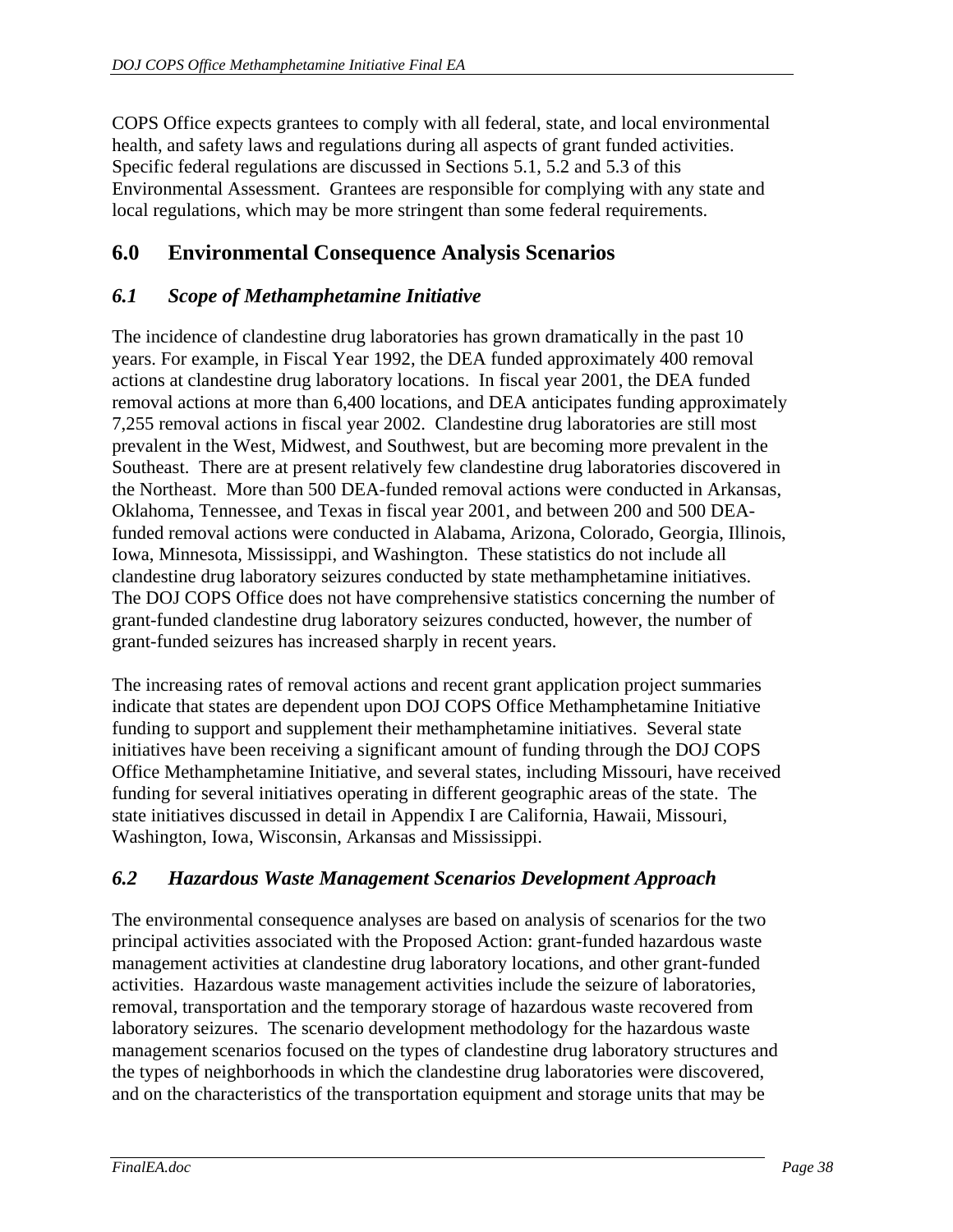used to the manage hazardous wastes recovered in the removal actions.

For the purposes of the quantitative environmental consequences analysis, the DOJ COPS Office assumed an accidental release scenario of 100 kilograms of hazardous waste. This release scenario was applied to the air, water and soil quality analyses. The quantitative analysis is based on a release quantity of 100 kilograms because an anticipated 97 percent of removal actions would involve less than 100 kilograms of hazardous waste, and because the DOJ COPS Office anticipates that for most grant-funded removal actions the largest single container of hazardous waste handled, transported, or stored would contain 100 kilograms. The DOJ COPS Office does not require grantees to restrict grant-funded removal actions to less than 100 kilograms quantity, and therefore Section 8.0 includes a qualitative discussion of handling, transportation, and storage of quantities of hazardous waste greater than 100 kilograms. For the qualitative analysis of the fire scenario the DOJ COPS Office assumed that more than 100 kilograms of flammable material may be stored at a single location and involved in the fire. Individual hazardous waste storage units may contain more than 100 kilograms of hazardous waste.

### *6.3 Removal Action Scenario Development*

The removal action scenarios were developed to reflect the most common characteristics of clandestine drug laboratory locations. The DEA administers the National Clandestine Laboratory Cleanup Program, for which it maintains a database of clandestine drug laboratory seizures reported through the National Clandestine Laboratory Seizure System (NCLSS) at the El Paso Intelligence Center (EPIC). As of Fiscal Year 2003, grantees will be required to report seizure operations to EPIC and RiskNet, however, detailed data for state and locally conducted laboratory seizures for 2000, 2001, and 2002 are not available. In the absence of such data, DEA data were used. The reporting system characterizes clandestine drug laboratory seizures with respect to laboratory structure (e.g., single family house), laboratory neighborhood (e.g., urban), and the types and amounts of hazardous wastes seized at the location. The types and quantities of hazardous wastes discovered at clandestine drug laboratory locations vary depending on the types and quantities of illegal drugs being produced.

#### **6.3.1 Clandestine Drug Laboratory Hazardous Waste Quantity Data**

NCLSS data for clandestine drug laboratory hazardous waste removals for 2000, 2001, and 2002 are summarized in Table 6.3-1. Table 6.3-1 illustrates the hazardous wastes (chemical names) removed from clandestine drug laboratory sites and the number of sites where removal of that specific hazardous waste was reported. Relevant physical and chemical characteristics of these wastes are summarized in Appendix J, Health Hazards of Chemicals Used in Methamphetamine Production. Based on data for 2000, 2001, and 2002 (to date) the average amount of hazardous waste removed from clandestine drug laboratory sites was 20 kilograms (44 pounds), and 97 percent of removal actions for which data were reported involved removal of less than 100 kilograms of hazardous waste.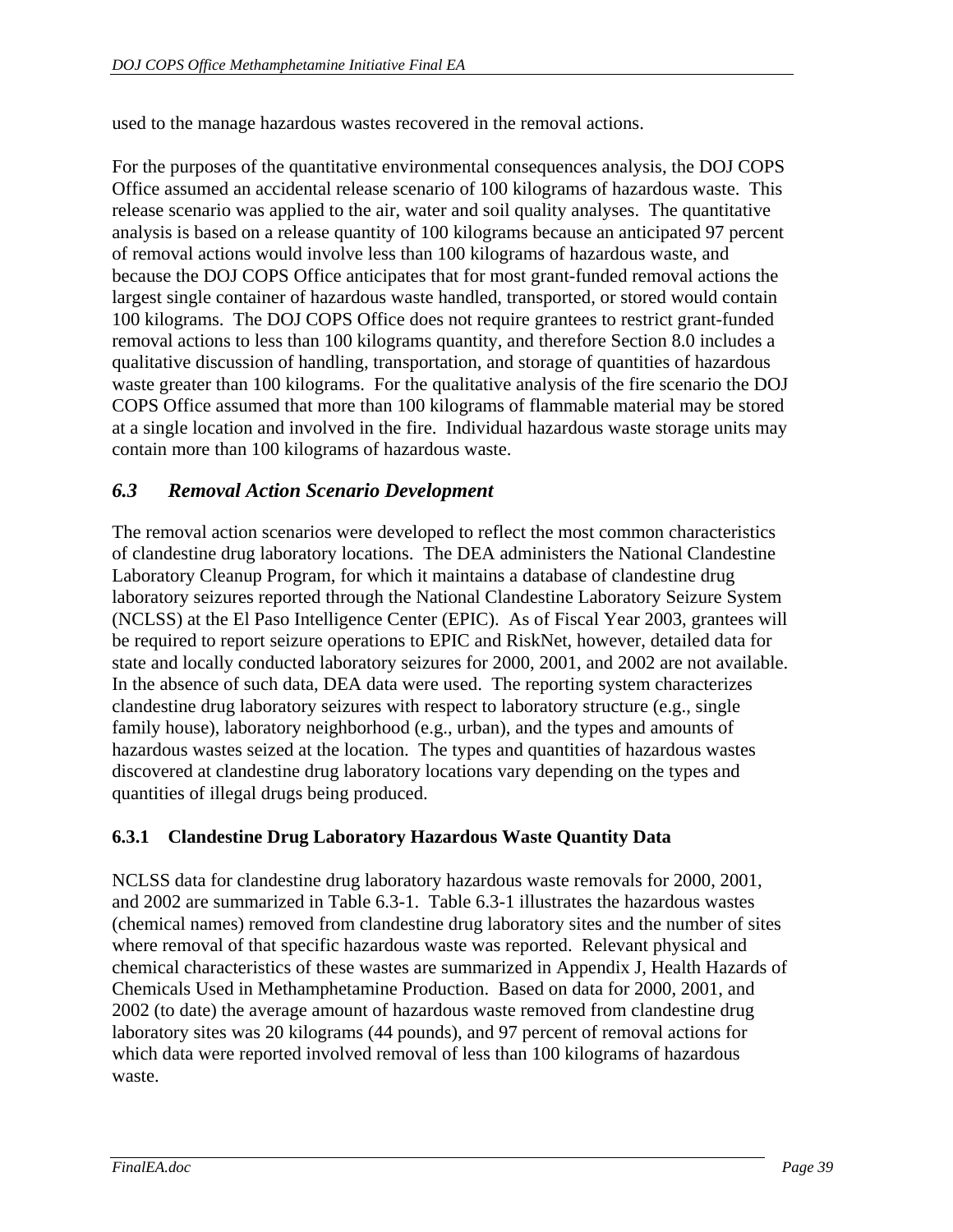|                           |                  | Total quantity recovered from all<br>sites (kg) |                | <b>Maximum</b><br>recovered from |
|---------------------------|------------------|-------------------------------------------------|----------------|----------------------------------|
| <b>Chemical Name</b>      | 2000             | 2001                                            | 2002           | any site (kg)                    |
| 2,5-DIMETHOXYBENZALDEHYDE | 340.69           | $\theta$                                        | $\Omega$       | 340.69                           |
| <b>ACETIC ANHYDRIDE</b>   | 19.03            | 25.77                                           | 4.91           | 17.28                            |
| <b>ACETONE</b>            | 1,827.76         | 5,012.79                                        | 1,713.67       | 1,001.69                         |
| AMMONIA GAS (COMPRESSED)  | 5,842.27         | 26,447.38                                       | 12,510.18      | 2,305.04                         |
| <b>ANTHRANILIC ACID</b>   | $\Omega$         | 801.65                                          | 0.10           | 801.65                           |
| <b>BUTYLAMINE</b>         | 21.39            | $\mathbf{0}$                                    | $\overline{0}$ | 21.39                            |
| <b>CYCLOHEXANONE</b>      | $\Omega$         | 75.76                                           | 0.10           | 75.76                            |
| <b>EPHEDRINE</b>          | 265.41           | 1,238.33                                        | 215.56         | 429.68                           |
| <b>ERGOMETRINE</b>        | $\mathbf{0}$     | 1.5                                             | $\overline{0}$ | 1.50                             |
| ETHYL ACETATE             | 14.81            | 18.52                                           | 2.54           | 17.77                            |
| ETHYL ETHER               | 969.05           | 1,574.59                                        | 348.05         | 369.68                           |
| <b>ETHYLAMINE</b>         | $\overline{0}$   | $\overline{0}$                                  | 0.38           | 0.38                             |
| <b>FORMAMIDE</b>          | $\mathbf{0}$     | 2.27                                            | $\mathbf{0}$   | 2.27                             |
| <b>FORMIC ACID</b>        | 94.60            | $\overline{0}$                                  | $\overline{0}$ | 91.60                            |
| <b>HYDRIODIC ACID</b>     | 185.69           | 595.35                                          | 93.09          | 387.90                           |
| <b>HYDROCHLORIC ACID</b>  | 1,292.88         | 1,900.79                                        | 1,100.92       | 136.33                           |
| <b>IODINE</b>             | 4,337.46         | 17,068.34                                       | 10,756.72      | 1,732.22                         |
| <b>IODINE (CRYSTALS)</b>  | 4,898.43         | 2,718.41                                        | 1,571.45       | 1,866.21                         |
| LITHIUM METAL             | 2.25             | 210.59                                          | 44.54          | 28.30                            |
| METHAMPHETAMINE LIQUID    | 3.47             | 0.45                                            | 8.99           | 3.78                             |
| METHYL ETHYL KETONE       | 53.56            | 23.58                                           | 17.59          | 15.24                            |
| <b>METHYLAMINE</b>        | 20.58            | 19.63                                           | $\overline{0}$ | 17.07                            |
| N-ACETYLANTHRANILIC ACID  | 12.49            | 0.50                                            | $\mathbf{0}$   | 12.49                            |
| N-ETHYLEPHEDRINE          | $\overline{0}$   | 1.89                                            | 0.11           | 1.89                             |
| <b>NITROETHANE</b>        | 0.79             | $\mathbf{0}$                                    | $\overline{0}$ | 0.79                             |
| O-TOLUIDINE               | $\boldsymbol{0}$ | $\overline{0}$                                  | 0.05           | 0.05                             |
| PHENETHYLAMINE            | $\overline{0}$   | 2.40                                            | 28.35          | 28.35                            |
| PHENYL-2-PROPANONE(P2P)   | $\overline{0}$   | 0.96                                            | $\overline{0}$ | 0.96                             |
| PHENYLACETIC ACID         | 11.69            | 5.11                                            | $\overline{0}$ | 11.69                            |
| POTASSIUM PERMANGANATE    | 4,506.97         | 0.81                                            | 517.60         | 4,476.49                         |
| <b>PSEUDOEPHEDRINE</b>    | 5.93             | 52.13                                           | 12.15          | 28.35                            |
| <b>RED PHOSPHORUS</b>     | 1,858.23         | 20,619.61                                       | 855.56         | 6,930.45                         |
| <b>SAFROLE</b>            | $\boldsymbol{0}$ | $\boldsymbol{0}$                                | 1.58           | 1.04                             |
| SODIUM DICHROMATE         | 1.19             | 2.50                                            | 1.02           | 2.50                             |
| SODIUM METAL              | 10.20            | 0.94                                            | 0.45           | 8.52                             |
| <b>SULFURIC ACID</b>      | 1,925.06         | 4,086.83                                        | 1,631.78       | 210.67                           |
| THIONYL CHLORIDE          | $\Omega$         | 40.90                                           | $\Omega$       | 15.43                            |
| <b>TOLUENE</b>            | 2,617.76         | 3,681.68                                        | 1,806.16       | 623.57                           |

**Table 6.3-1 Hazardous Wastes Recovered from DEA-funded Removal Actions at Clandestine Drug Laboratory Sites**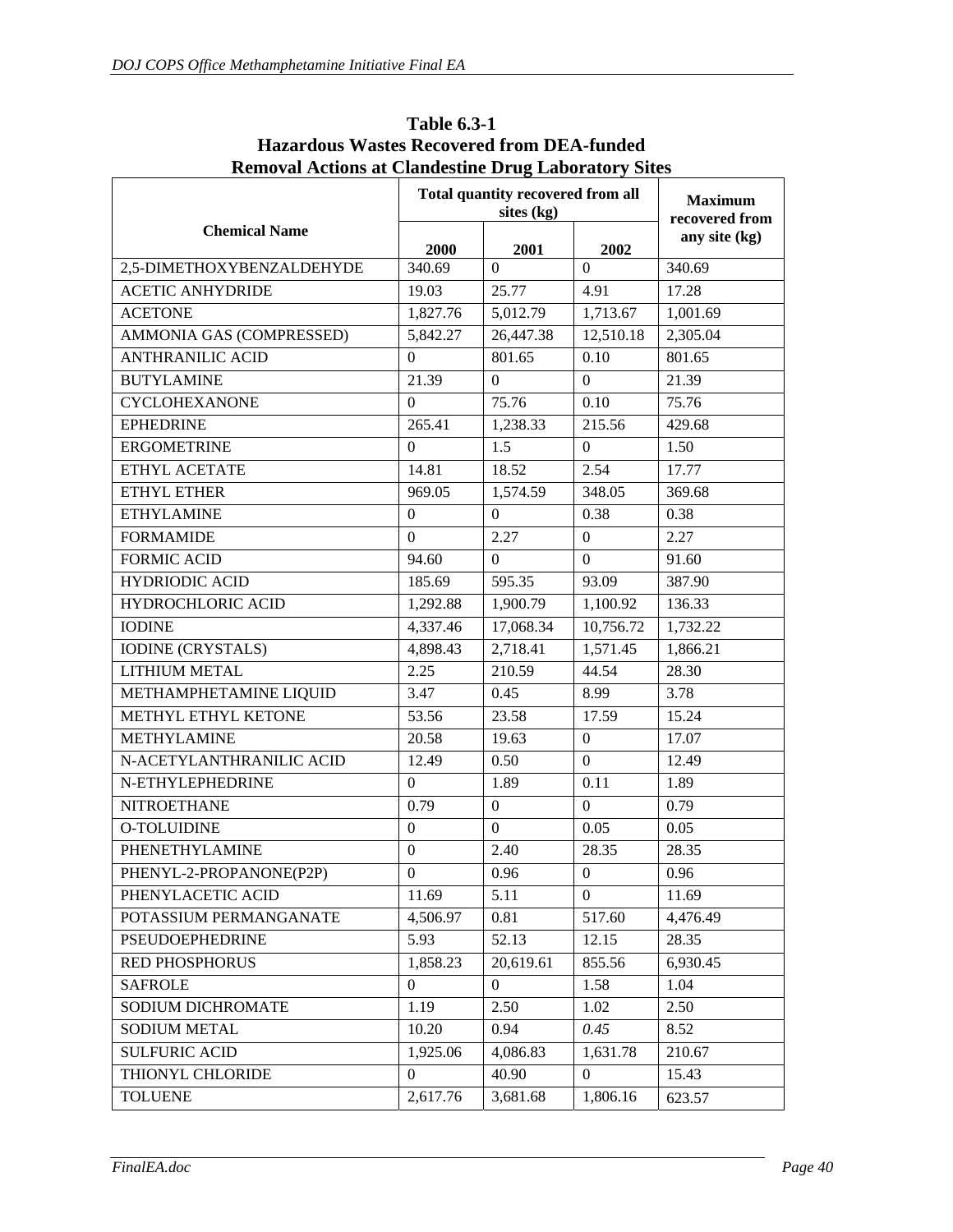The specific hazardous wastes examined in the removal action and storage scenarios and release scenarios include the toxic and flammable chemicals that were found at clandestine drug laboratories. Data for removal actions are shown in Table 6.3-1. One of the most common hazardous wastes recovered is anhydrous ammonia. Thus, the quantitative analysis of environmental consequences related to air quality impacts for the removal action and storage scenarios focuses on the environmental effects of releases of 100 kilograms of ammonia. The quantitative analysis of potential impacts to soil quality is based on releases of acetone and toluene, and also on releases of sodium dichromate, which was included in the analysis based on the toxicity of the substance. The quantitative analysis of impacts to potential water quality is based on releases of toluene and iodine.

Based on historical data, DEA estimates that the number of clandestine drug laboratory seizures could increase by as much as 35 percent per year over the next five years. The DOJ COPS Office anticipates that there may be a similar increase in the number of clandestine drug laboratory seizures conducted by state methamphetamine initiatives. The environmental consequence analyses assume that the types and quantities of hazardous wastes that are recovered from each individual removal action will remain relatively constant for the next five years, but that the total number of sites and the total amount of hazardous wastes recovered from all sites will increase by 35 percent per year over the next five years.

### **6.3.2 Clandestine Drug Laboratory Site Characteristics Data**

Clandestine drug laboratories have been discovered in diverse structures, including vehicles, single-family houses, hotel/motel rooms, apartments, condominiums, mobile homes, businesses, storage lockers, and in open space areas (*i.e.,* no structure). NCLSS data for clandestine drug laboratory structures for 2000, 2001, and 2002 are summarized in Table 6.3-2. Neighborhoods where clandestine drug laboratories have been discovered include commercial, industrial, rural, suburban, and urban locations. NCLSS data for 2000, 2001, and 2002 are summarized in Table 6.3-3. The DOJ COPS Office has assumed for the purposes of the environmental consequence analyses that characteristics would be similar to those reported by the DEA.

| <b>Laboratory Structure</b> | <b>2000</b> | 2001 | 2002 | <b>TOTAL</b> |
|-----------------------------|-------------|------|------|--------------|
| Apartment                   | 588         | 701  | 334  | 1623         |
| <b>Business</b>             |             | 103  | 70   | 177          |
| Condominium                 | 28          | 34   | 11   | 73           |
| Hotel/Motel                 | 341         | 444  | 205  | 990          |
| Mobile Home                 | 847         | 1268 | 569  | 2684         |
| Not Identified              | 270         | 496  | 617  | 1383         |
| Open Air/No Structure       | 965         | 2531 | 1199 | 4695         |
| Other                       | 1256        | 1485 | 505  | 3246         |

**Table 6.3-2 Clandestine Drug Laboratory Site Characteristics – Laboratory Structure**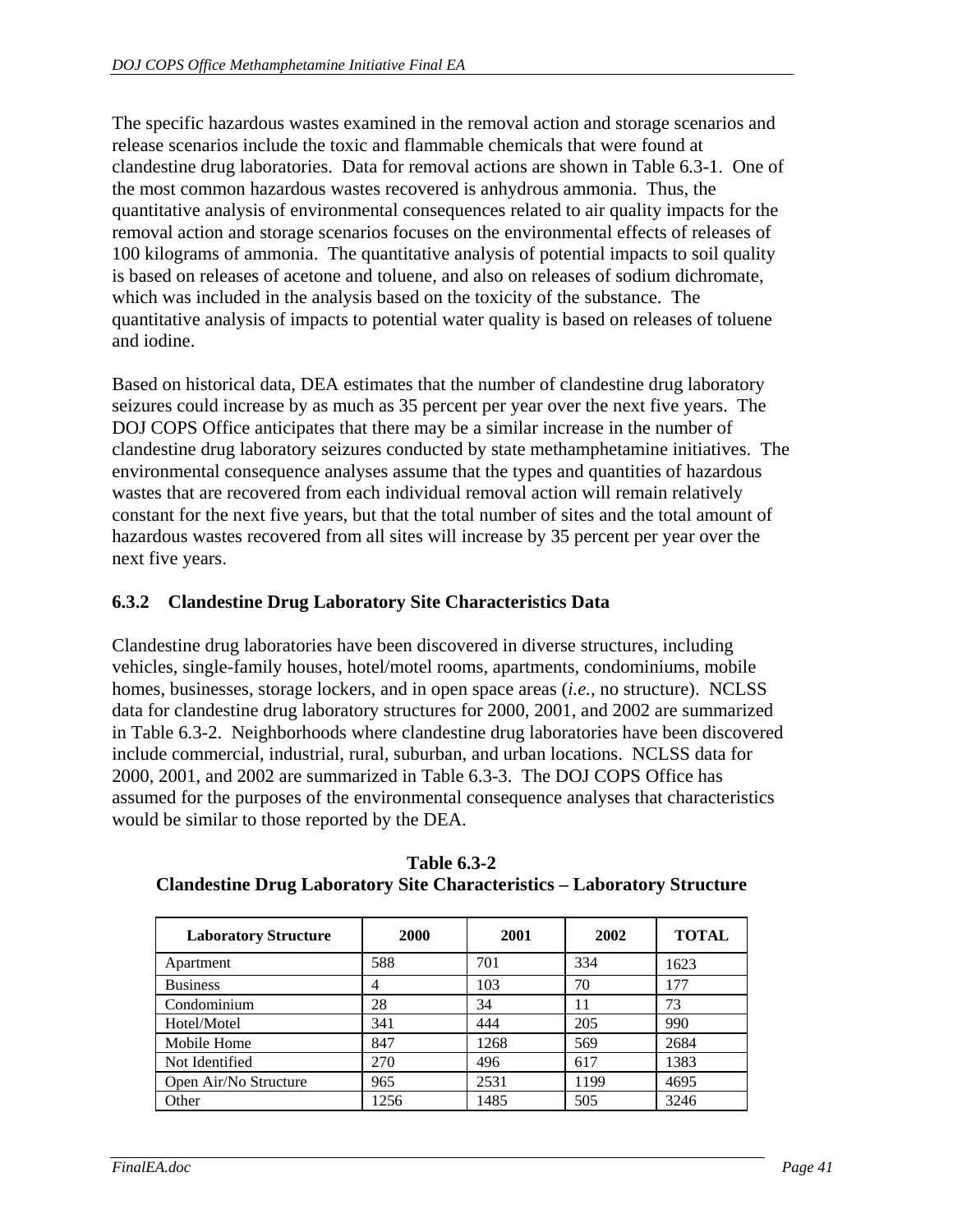| Public Land                |      |       |      |       |
|----------------------------|------|-------|------|-------|
| <b>Single Family House</b> | 3356 | 4204  | 1745 | 9305  |
| Storage Locker             | 158  | 77    | 64   | 399   |
| Vehicle                    | 1453 | 2035  | 1022 | 4510  |
| <b>TOTAL</b>               | 9266 | 13478 | 6342 | 29086 |

**Table 6.3-3** 

#### **Clandestine Drug Laboratory Site Characteristics – Laboratory Neighborhood**

| <b>Laboratory Neighborhood</b> | 2000 | 2001     | 2002 | <b>TOTAL</b> |
|--------------------------------|------|----------|------|--------------|
| Commercial                     | 379  | 461      | 282  | 1122         |
| Industrial                     | 156  | 174      | 79   | 409          |
| Other                          | 250  | 137      | 67   | 454          |
| Public Land                    | 0    | $\Omega$ | 11   | 11           |
| Rural                          | 3363 | 5833     | 2812 | 12008        |
| Suburban                       | 2367 | 3359     | 1043 | 6769         |
| Urban                          | 1847 | 2530     | 1141 | 5518         |
| Unknown                        | 914  | 1048     | 978  | 2940         |
| <b>TOTAL</b>                   | 9276 | 13542    | 6413 | 29231        |

Note: Data for 2002 include seizures reported for January–August 2002

The potential environmental consequences of hazardous waste removal actions may differ significantly based on the characteristics of the laboratory structure and neighborhood where the laboratory is discovered, as well as on the types and quantities of hazardous waste discovered. Because clandestine drug laboratory structures and neighborhoods are diverse, three generic scenarios have been developed for the environmental consequence analyses in this Environmental Assessment. These scenarios are anticipated to reflect the range of potential environmental consequences associated with the Proposed Action.

In developing the removal action scenarios, NCLSS Report data from 2000, 2001, and 2002 (to date) was used to characterize the types of clandestine drug laboratory structures and the types of neighborhoods where they were discovered. The data indicate that the major portion of the clandestine drug laboratories discovered in the past three years were located in rural, urban, or suburban neighborhoods, as opposed to commercial or industrial areas. The removal action scenarios for the Proposed Action are based on rural, urban, and suburban locations because of greater incidence of human and ecological receptors in those areas than in commercial or industrial areas.

Examination of the NCLSS data revealed that the four largest categories of structure types for clandestine drug laboratories are single-family houses, open air/no structure, mobile homes, and apartments. For the purposes of analyses, single-family homes and mobile homes are aggregated into a single category, *single-family house*, and apartments and condominiums are aggregated into a single category, *multi-unit residential property*. The open air/no structure category has characteristics that are significantly different than categories that involve structures. Therefore *open air/no structure* is considered a separate category for the environmental consequence analyses. Other clandestine drug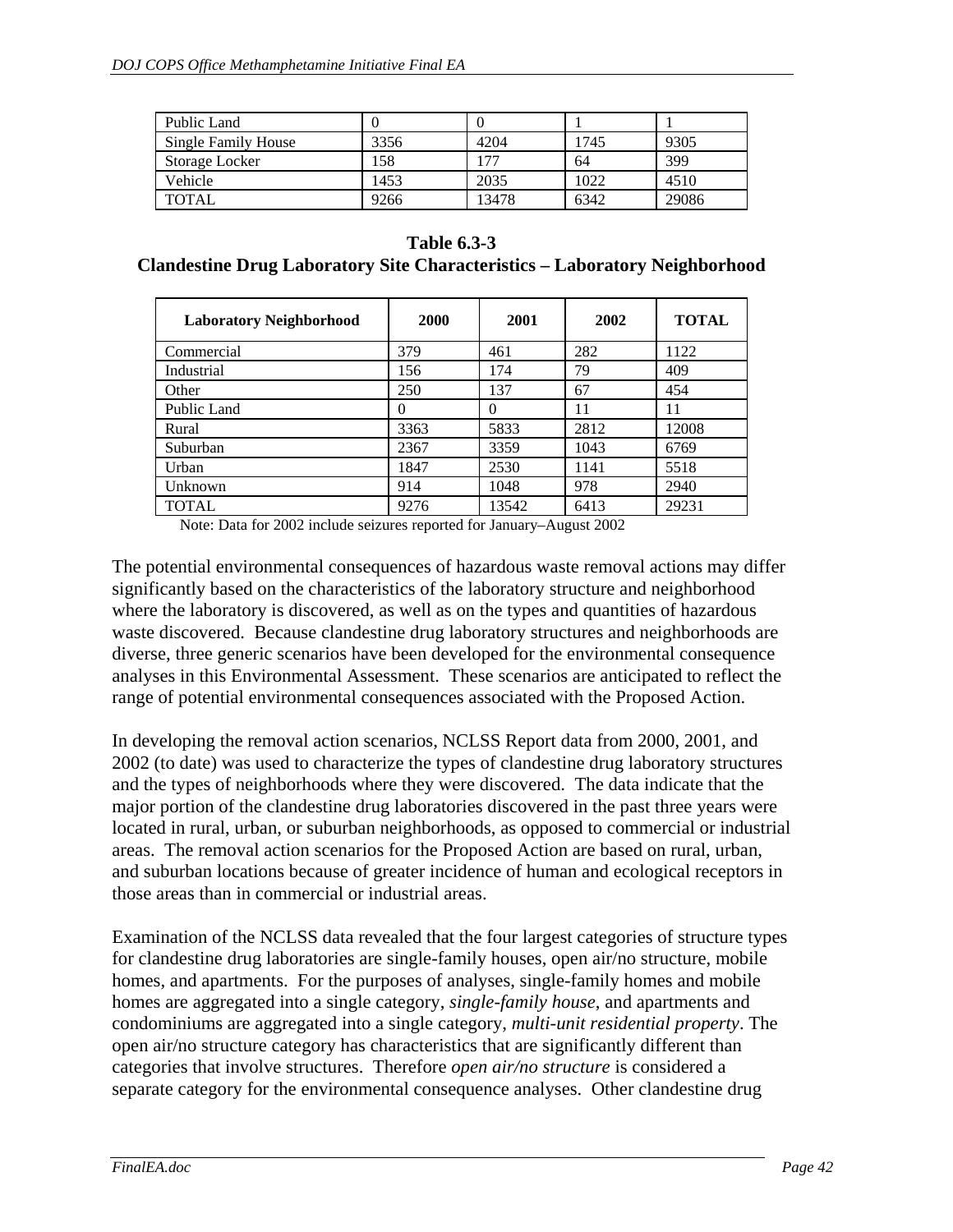laboratory structure categories (*i.e.,* hotel/motel, vehicle, storage locker, business) included in the NCLSS Reports are anticipated to have environmental settings and characteristics that are within the boundaries of the single-family house, multi-unit residential property, and open air/no structure categories. Therefore the environmental consequences analyses in this Environmental Assessment do not analyze all categories but focus on the most prevalent three categories.

However, the DOJ COPS Office cannot determine from the NCLSS data for example, the number of single-family houses reported and number of rural neighborhoods reported, or the number of single-family houses located in rural neighborhoods or the number of apartments located in urban neighborhoods. Therefore, the structure category and neighborhood category data were combined into three scenarios:

- Single Family House (Urban, Suburban, Rural)
- Multi-unit Residential Property (Urban, Suburban); and
- Open Air/No Structure (Rural)

The basis for these scenarios is that single family houses (including mobile homes) may occur in urban, suburban, or rural neighborhoods, while multi-unit residential properties (apartments, condominiums) are somewhat more likely to occur in urban and suburban neighborhoods than in rural neighborhoods. Open air/no structure clandestine drug laboratories are somewhat more likely to occur in rural neighborhoods. Also, for the purposes of the environmental consequences analyses, an open air/no structure clandestine drug laboratory located in a rural neighborhood would have potentially greater consequences with respect to ecological receptors than if located in an urban or suburban neighborhood. The scenarios used for the environmental consequences analyses are described in the following section.

Clandestine drug laboratories discovered by DEA and by state and local law enforcement authorities have contained booby traps. These are constructed by suspects to deter law enforcement authorities, and may be chemical, mechanical, or explosive in nature. Table 6.3-4 summarizes data from the NCLSS Reports concerning booby traps. Booby traps may be detected and disarmed by law enforcement authorities in the function of their law enforcement activities, however in some cases an undetected booby trap may remain at a clandestine drug laboratory site after law enforcement activities are completed.

| <b>Booby Traps Discovered</b> | 2000 | 2001 | 2002 | <b>TOTAL</b> |
|-------------------------------|------|------|------|--------------|
| Chemical                      | 20   |      |      | 30           |
| Mechanical                    |      |      |      | n            |
| Explosive                     | δ    |      |      | 10           |
| Type Not Identified           |      | 37   |      | 46           |
| <b>TOTAL</b>                  | 36   | 49   |      | 92           |

**Table 6.3-4 Clandestine Drug Laboratory Site Characteristics – Booby Traps Discovered**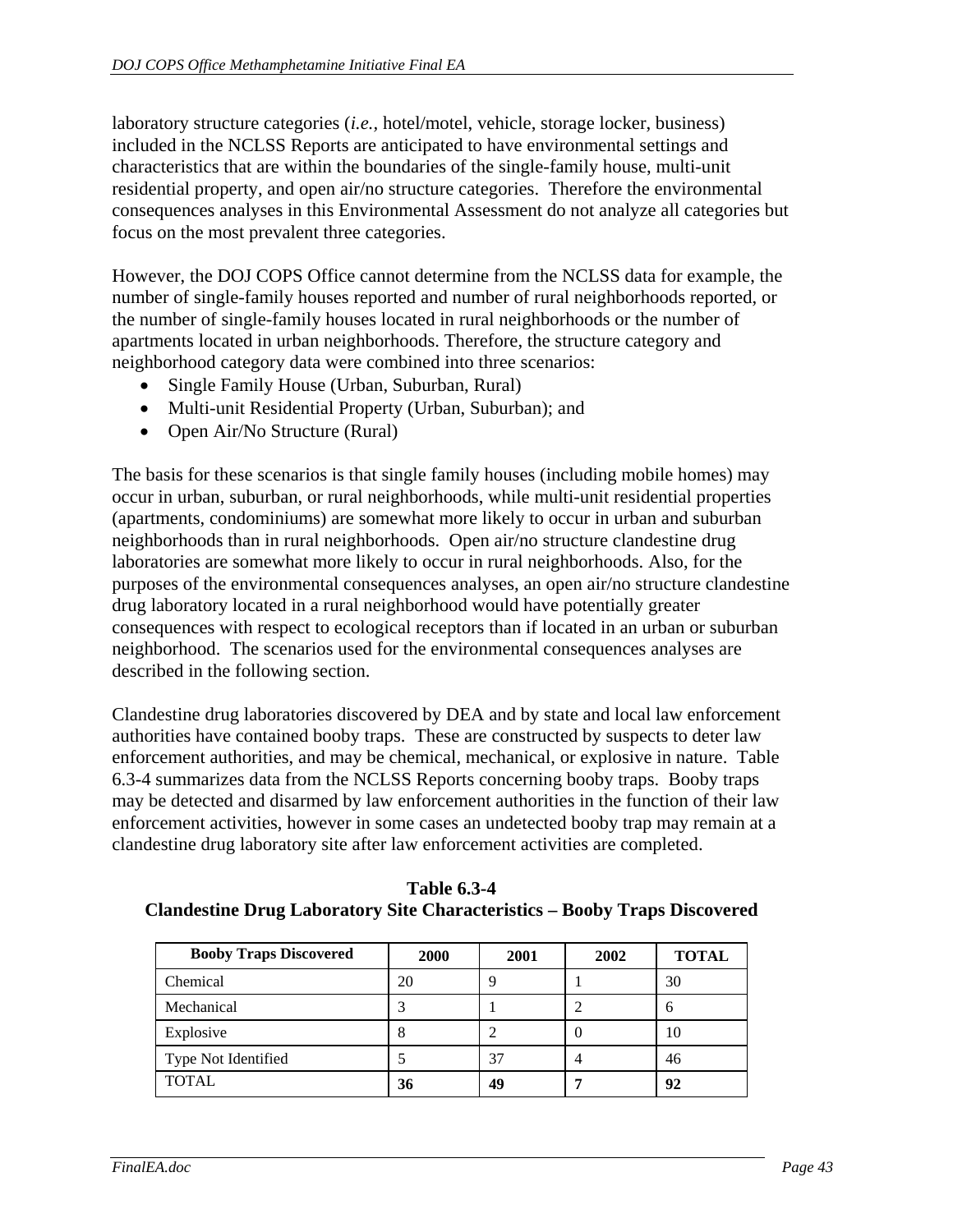### **6.3.3 Single Family House Removal Action Scenario**

The Single Family House Removal Action Scenario reflects the characteristics of clandestine drug laboratory locations that are reported in the NCLSS Reports as "Single Family House" in the *Laboratory Structure* category and reported as "Urban," or "Suburban," in the *Laboratory Neighborhood* category. This scenario is intended to reflect locations where the laboratory and hazardous wastes are located in a single family house where a release of hazardous wastes could contaminate the structure and/or soil, or result in exposure of residents, and where a hazardous waste fire, explosion, or booby trap could cause injury or ignite a structural fire.

In this scenario, a clandestine drug laboratory is situated in the basement and or ground floor of a wood-frame single-family house. The single-family house is assumed to be a two-story house with a basement and with bedrooms on the second floor. The house has a backyard and the backyard area may also have been used as a storage area for hazardous wastes. The house and backyard area are assumed to be adjacent to other single-family houses on three sides (the fourth side being the street) and the backyard is fenced. It is also assumed that neighboring single-family houses remain occupied by adults and children during conduct of removal actions.

#### **6.3.4 Multi-unit Residential Property Removal Action Scenario**

The Multi-unit Residential Property Scenario reflects the characteristics of clandestine drug laboratory locations that are reported in the NCLSS Report as "Apartment" or "Condominium" in the *Laboratory Structure* category and reported as "Urban," or "Suburban" in the *Laboratory Neighborhood* category. This scenario is intended to reflect locations where the clandestine drug laboratory and associated hazardous wastes are in a multi-unit dwelling and where a release could result in exposure of adjacent dwelling residents or where a hazardous waste fire, explosion or booby trap could cause injury to adjacent dwelling residents or ignite a structural fire that could affect adjacent dwelling units. The Multi-unit Residential Property Scenario represents a multi-unit dwelling in which a clandestine drug laboratory and associated hazardous wastes are situated in one dwelling unit of a multi-story, multi-unit dwelling. It is also assumed that neighboring dwelling units remain occupied by adults and children during conduct of removal actions.

#### **6.3.5 Rural Open Air Setting Removal Action Scenario**

The Rural Open Air Setting Scenario reflects the characteristics of clandestine drug laboratory locations that are reported in the NCLSS Report as "Open Air/No Structure" in the *Laboratory Structure* category and that are reported as "Rural" in the *Laboratory Neighborhood* category. This scenario is intended to reflect clandestine drug laboratory locations where hazardous wastes are not contained by any building or other permanent structure and are exposed to the elements, and where the clandestine drug laboratory is located in the vicinity of surface water, wetlands, vegetation and species habitat. A release of hazardous wastes in such an environmental setting could directly contaminate soil or surface water. A hazardous waste fire, explosion, or booby trap in such an environmental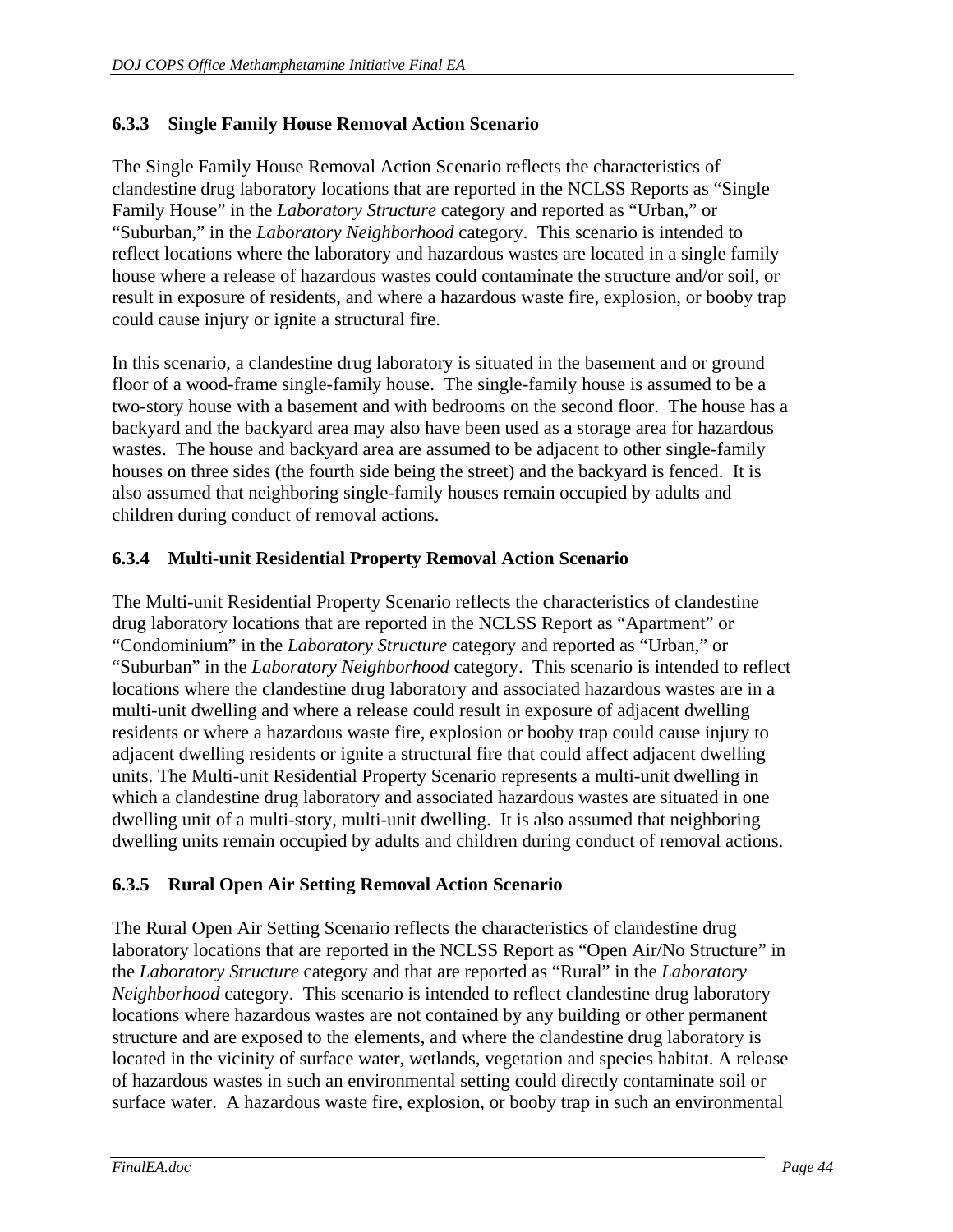setting could ignite an outdoor fire. Unsecured hazardous waste containers could be relatively easily removed from the clandestine drug laboratory location and diverted to other locations, if not subject to removal action. It is assumed that suspects or other persons do not occupy the location, and that there are no residential or commercial structures in the vicinity. It is also assumed that the topography of the site is such that storm water runoff (and any entrained hazardous wastes) would flow towards a nearby surface water body including wetlands areas.

### *6.4 Transportation Scenarios*

After removal from a clandestine drug laboratory, hazardous wastes would be packaged at the site into containers appropriate for hazardous waste transportation, and transported to storage locations, where the wastes would be stored temporarily prior to transportation to a permitted facility for treatment and disposal. Grantees may utilize qualified law enforcement personnel or other qualified government personnel to self-transport hazardous waste, or utilize DEA contractors or other qualified contractors to transport hazardous wastes generated from removal actions. Grantees would need to obtain a hazardous waste transporter license to self-transport waste that is not CESQG waste.<sup>40</sup>

### **6.4.1 Self-transport Scenario**

The DOJ COPS Office anticipates that hazardous wastes that are self-transported by grantees would be transported in small to medium-sized trucks or trailers and would generally be transported in 5-gallon, 20-gallon, or 55-gallon containers. The DOJ COPS Office anticipates that for most removal actions the grantee transporting the hazardous waste would be operating as a CESQG (i.e., generating less than 100 kilograms of hazardous waste in a calendar month), and therefore the CESQG exemptions from RCRA and DOT regulations for hazardous waste shipments would apply.

According to DOJ COPS Office grant award criteria, grantee personnel who would be involved in the seizure or closure of clandestine laboratories must be equipped with OSHA-required personal protective equipment and safety equipment as appropriate for the site conditions, and receive OSHA initial health and safety and annual refresher training. The DOJ COPS Office award criteria require that grantees that conduct hazardous waste management activities receive training in accordance with RCRA regulatory requirements for hazardous waste generators. Due to the wide applicability of the CESQG exemption to grant-funded removal actions, the DOJ COPS Office anticipates that personnel conducting removal actions and hazardous waste transportation would receive only a limited amount of training in the management and transport of CESQG hazardous wastes. Specifically, the CESQG exemption allows the transport of less than 100 kilograms of CESQG waste to proceed without adherence to RCRA and DOT regulations pertaining to:

<sup>&</sup>lt;sup>40</sup> It should also be noted that, while self-transport of CESQG wastes are permitted under RCRA, at least eleven States, including Arkansas and Wisconsin, require CESQG wastes to be transported by a licensed hazardous waste hauler, or require the CESQG to obtain a hazardous waste transport license to self transport the CESQG hazardous waste. Other states, including Missouri, allow CESQGs to self transport hazardous wastes without obtaining a hazardous waste transport license.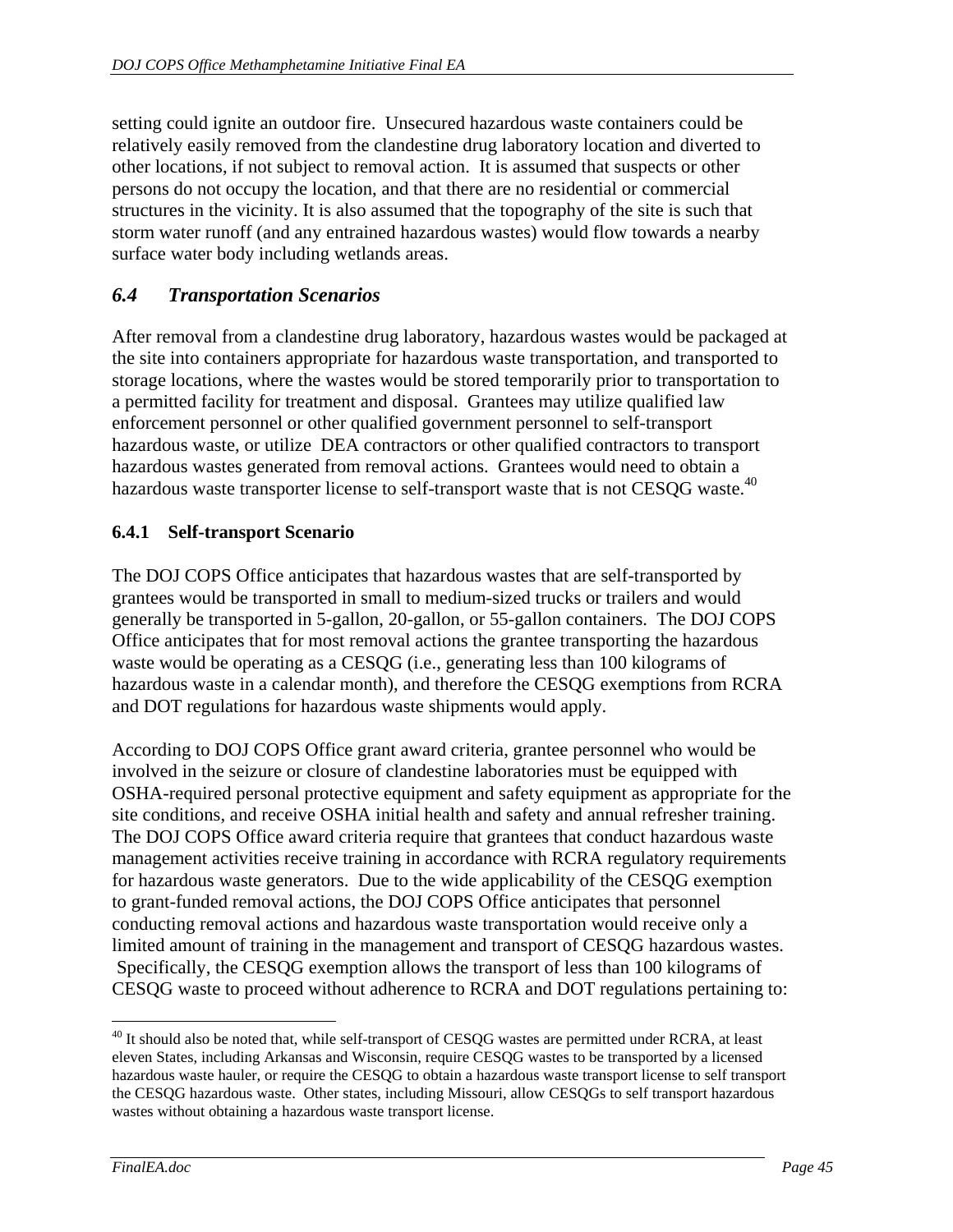- Container design / packaging (RCRA/ DOT)
- RCRA Personnel Training and DOT Hazmat training<sup>41</sup>
- Hazardous waste manifest / shipping papers (RCRA/DOT)
- Containment building operating requirements (RCRA)
- Facility contingency plans (RCRA)
- Markings and labeling (DOT)
- Placarding of vehicles (DOT)
- Emergency response information (DOT)
- Procedures for loading/unloading into trucks traveling on highways (DOT)
- Segregation of incompatible materials (DOT)

DEA contractors are required to comply with RCRA and DOT regulatory requirements pertaining to SQGs, including regulations pertaining to utilization of hazardous waste manifests, hazardous waste container labels, and vehicle placards, regardless of the quantity transported. The DOJ COPS Office assumes that hazardous waste manifests, container labels, and vehicle placards would not be utilized in conduct of self-transport of CESQG waste, unless required by state regulation, and that self-transporters of CESQG waste would not comply with Federal RCRA and DOT regulations for which CESQGs are exempt, except if such Federal regulations are superceded by state regulations. The DOJ COPS Office also assumes that self transport of CESQG wastes would be conducted by grantees only on an as needed basis, and that grantees would not accumulate day to day experience in conducting hazardous waste transportation activities, as would a qualified commercial hazardous waste contractor. This would be the case even in states, such as Arkansas and Wisconsin, where CESQGs are required to obtain hazardous waste transport licenses to self- transport CESQG waste. RCRA regulations do not permit self-transport of hazardous waste that is not CESQG waste. Therefore, grantees that conduct removal actions that generate more than 100 kilograms of waste would be required to use qualified hazardous waste transporters or obtain transporter license themselves.

#### **6.4.2 Licensed Transport Scenario**

Grantees may not self-transport CESQG waste in certain states without obtaining a hazardous waste transport license, and non-CESQG hazardous waste cannot be self transported. Although the CESQG exemption from RCRA and DOT regulations for the transport of hazardous materials would apply to the licensed transport scenario, the DOJ COPS Office has assumed for the purposes of the environmental consequences analysis in the environmental assessment that in the event that a grantee chooses to, or is required to, transport CESQG waste using a licensed hazardous waste transporter, that the licensed transporter is likely to meet the requirements for the transport of larger amounts of hazardous waste. Some grantees (e.g., Arizona, Hawaii) have provided grant funding to DEA contractors to perform hazardous waste management activities that are outside the scope of the National Clandestine Laboratory Cleanup Program. DEA contractors are

 $41$  Certain states have their own requirements for the training of hazardous waste transporters.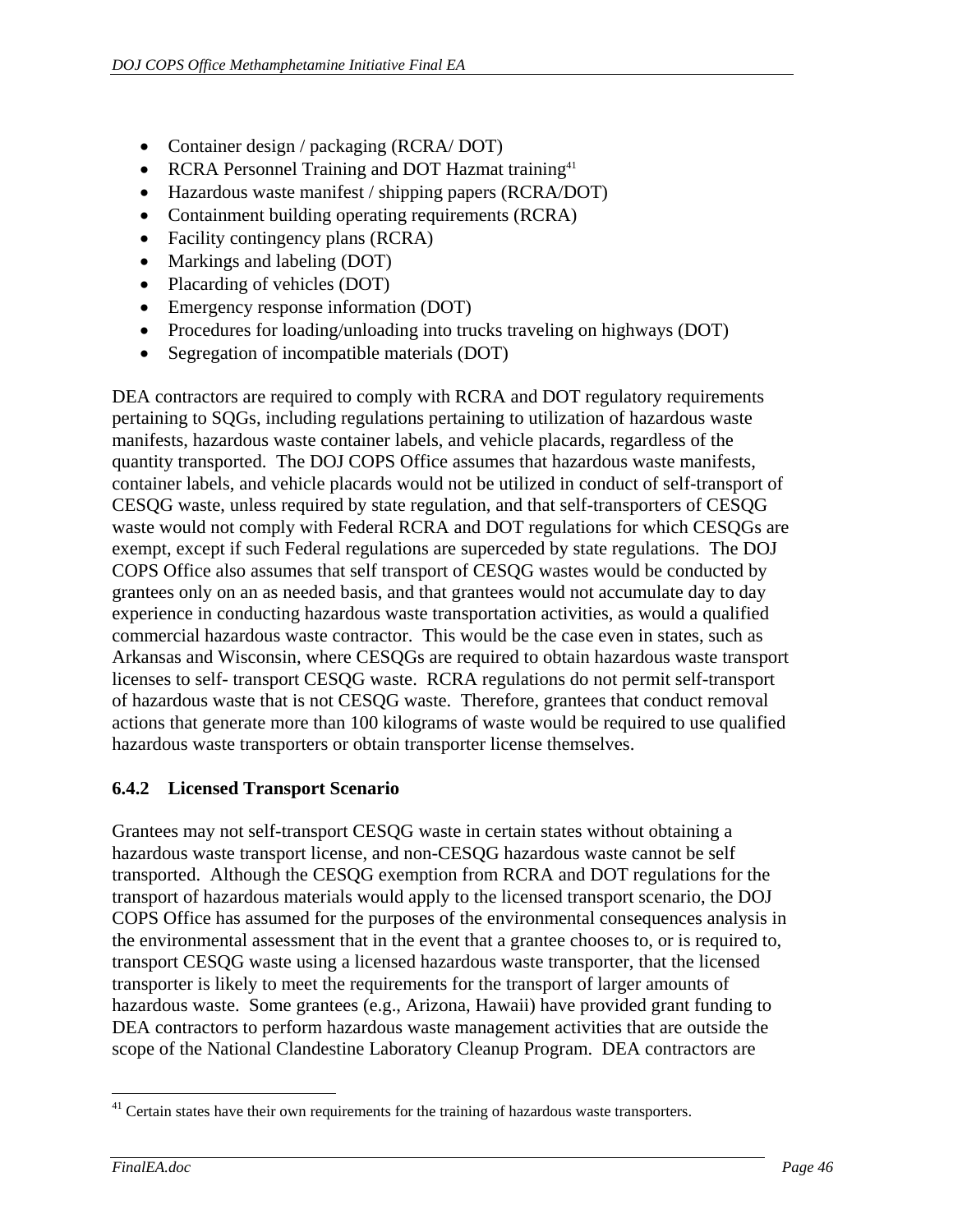required to comply with RCRA and DOT regulations applicable to SQGs concerning use of hazardous waste manifests, hazardous waste container markings, and vehicle placards.

The DOJ COPS Office assumes that licensed transporters of hazardous waste, including DEA contractors and other qualified contractors, would accumulate day-to-day experience with and knowledge of appropriate procedures for the safe handling and transport of hazardous materials. In addition, licensed hazardous waste transporters are subject to more extensive training requirements that pertain to transport of larger volumes of waste (e.g. SQG and LQG) and conduct of emergency response in the event of a transportation accident or other hazardous waste release. These factors may affect the timeliness and effectiveness of emergency response in the event of an incident.

### *6.5 Storage Scenarios*

Under the Proposed Action, the DOJ COPS Office assumes that hazardous wastes recovered from clandestine drug laboratories would be stored temporarily in either indoor or outdoor storage units. The DOJ COPS Office has assumed for the purposes of the environmental consequences analysis that storage units would be located either indoors or outdoors at a police station or fire station. As noted above, the DOJ COPS Office has not restricted the quantity of hazardous waste that a grantee may temporarily store, provided that the grantee meets RCRA and DOT requirements and DOJ COPS Office grant award conditions. Specific locations of proposed future storage units cannot be anticipated. Therefore, the environmental consequence analyses for the transportation and storage scenarios are not location-specific*.* 

The security measures at DEA contractor-owned and operated transfer stations exceed the requirements of Federal and state hazardous waste management regulations, and may therefore exceed security measures implemented at other storage unit locations. Qualified and trained DEA contractor personnel permanently staff the transfer stations and are subject to security investigation and clearances from the DEA. In terms of physical security, the transfer stations are surrounded by six foot, three strand barbed wire fences and generally have additional security measures such as video surveillance cameras. Hazardous wastes generated from clandestine drug laboratory removal actions are required to be segregated from other types of hazardous waste that are being managed at the DEA contractor transfer stations, and are stored in accordance with NFPA Code 30, NFPA Code 230 and other fire protection codes and building codes.

### **6.5.1 Indoor Storage Unit Scenario**

Under the DOJ COPS Office Methamphetamine Initiative, storage units are anticipated to be situated at indoor locations in government-owned buildings (e.g., fire stations, police stations.) The DOJ COPS Office **a**ssumes that indoor storage units would be enclosed areas constructed inside an existing government-owned permanent structure, specifically for the purpose of storing hazardous waste recovered from clandestine drug laboratory sites. The DOJ COPS Office also assumes that other hazardous materials used at the facility (e.g., paint, solvents) would not be stored in the same enclosure or immediately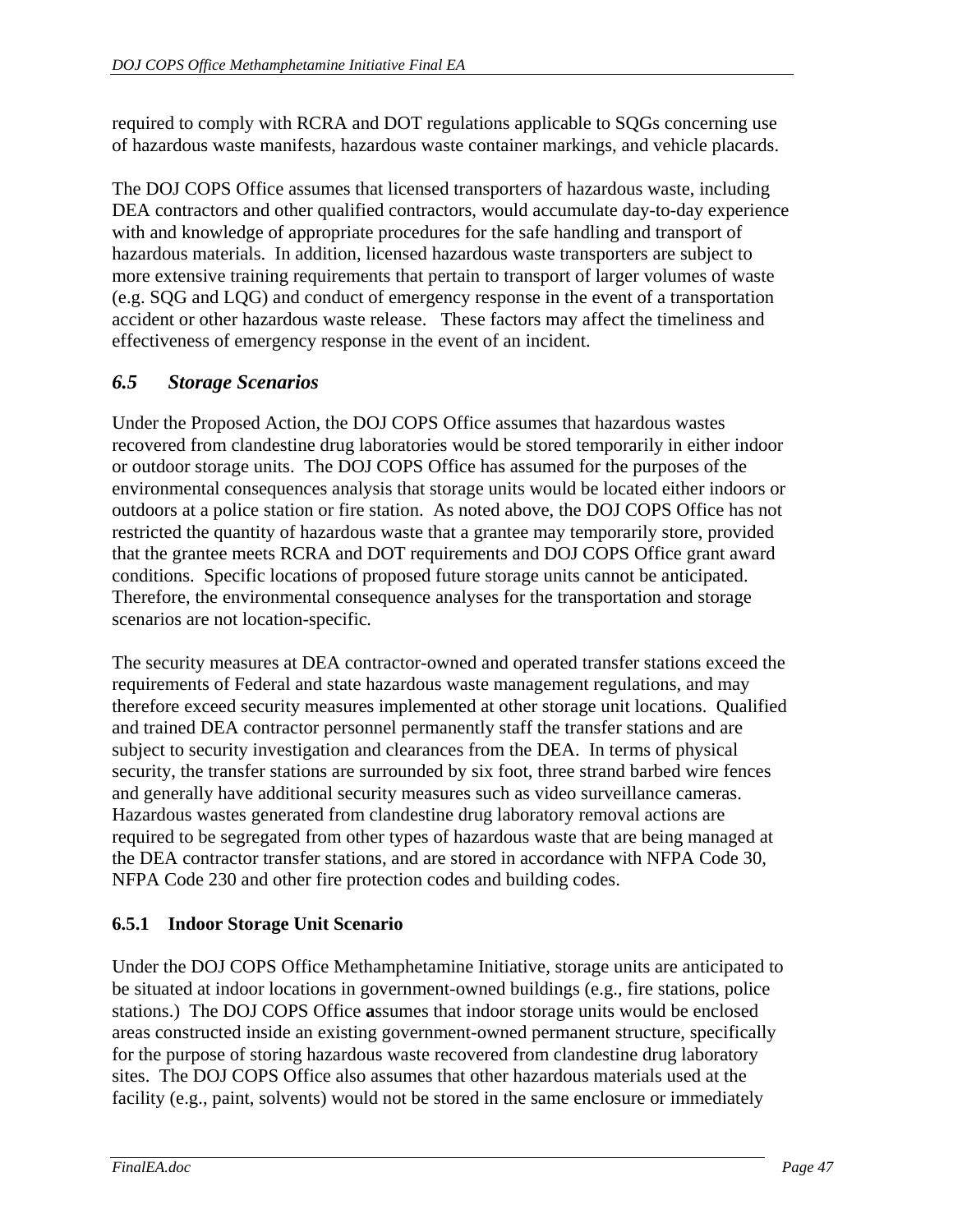adjacent to the enclosed area<sup> $42$ </sup>. The DOJ COPS Office anticipates that the indoor enclosed area in which the storage unit is situated would be segregated and secured from other areas of the building by permanent fixtures (e.g., doors, gates) and that only authorized and qualified personnel would have access to the enclosed area. Indoor storage units would be equipped with spill containment and fire protection systems in accordance with grant award conditions and in accordance with fire protection and building codes. Fire protection codes applicable to indoor storage of flammable and hazardous materials are summarized in Section 5.3.

For indoor storage of flammable and hazardous materials (including hazardous wastes), the materials may be stored in a building that is not primarily used for chemical storage. The indoor storage unit may be situated in a corner of a large room or perhaps a separate room (and separate fire area) designed for chemical storage. A separate room may be needed for indoor storage of larger quantities of materials, such as greater than 1,000 kilograms (300 gallons). An inside storage room would have to have a mechanical or gravity exhaust ventilation system. The indoor storage scenario can be broken down into storage of flammables (e.g., class I and class II liquids) and the storage of hazardous materials (e.g., ammonia, acids). It is anticipated that small quantities of flammables would be stored in a storage cabinet that can store a maximum of 60 gallons (equivalent to more than 100 kilograms). Flammable liquids storage cabinets that are located indoors do not need to be vented, however, if venting is used, the unit must be vented to outside the building. If vented, the storage cabinet must be vented from the bottom with make-up air supplied from the top. Hazardous materials lockers would be used to store larger quantities of flammable and other hazardous materials.

For indoor storage of quantities of 100 kilograms or less of Class I flammable and hazardous materials, it is anticipated that at least two storage cabinets or at least two hazardous materials lockers would be sufficient. At least two storage units would be needed so that incompatible substances will not be commingled. The DOJ COPS Office assumes that the fire protection areas would be 200 square feet in area to accommodate the storage units. With this size fire protection area, the walls, ceiling, and floors would need the typical 1-hour fire resistance for this size rooms/fire area. No additional special fire protection such as sprinklers or water sprays would be needed other than those needed for the building in general for indoor storage of less than 100 kilograms of Class I materials. The indoor storage rooms should have approved self-closing fire doors and protected windows as described in OSHA regulations.

For indoor storage of quantities of between 100 and 1,000 kilograms of Class I flammable liquids, it is anticipated that from one to five storage cabinets would be needed. For indoor storage of the same quantities of hazardous materials, there could be one or multiple lockers. The only restriction is that lockers cannot exceed 1,500 square feet of gross floor area. A maximum of three storage cabinets are permitted in one fire area (likely a

 $42$  Note that this assumption is made solely for the purposes of the environmental consequences analysis. The DOJ COPS Office is not precluding any specific storage unit configuration. Specific limitations applicable to storage units depend upon the types and amounts of hazardous waste stored in the units and the length of time that the hazardous wastes are stored in the units.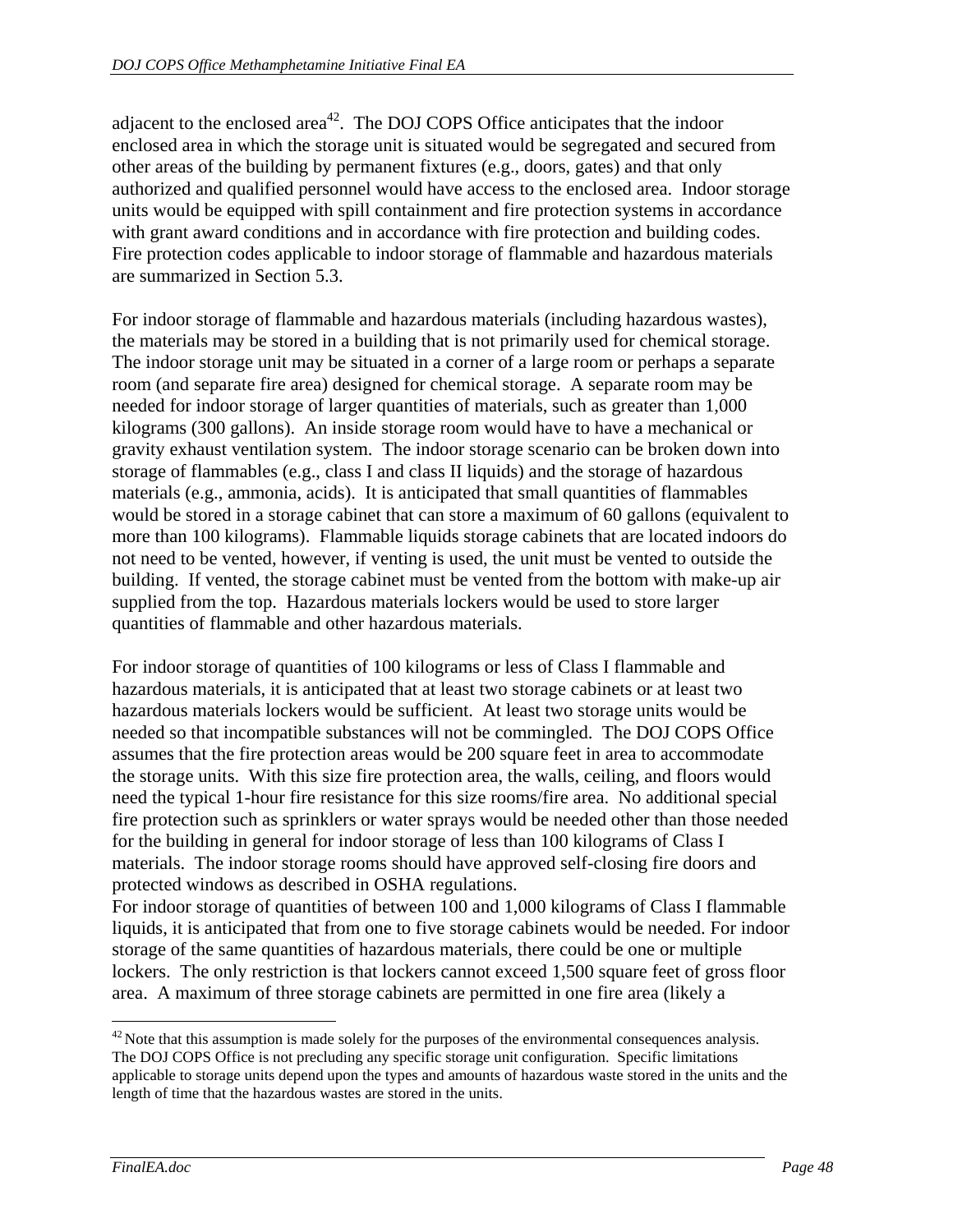separate room) which is defined as a building area separated from the rest of the building by construction having a fire resistance of at least one hour*.* For example, for indoor storage of 500 kilograms of flammables and 500 kilograms of hazardous materials (a total of 1,000 kilograms), the storage scenario would be one fire area containing 3 storage cabinets (total 600 kilogram capacity for the 3 cabinets) and another fire area containing sufficient hazardous materials lockers (depending on size of each locker) to accommodate 500 kilograms capacity. The DOJ COPS Office assumes that the fire areas would be 400 square feet in area to accommodate the storage units. With this size fire area, the walls, ceiling, and floors would need to have a 2-hour fire resistance instead of the usual 1-hour fire resistance for smaller rooms. In this case, for indoor storage of less than 1,000 kilograms, no additional special fire protection such as sprinklers or water sprays would be needed other than those needed for the building in general.

The indoor storage area could also have quantities greater than 1,000 kilograms, for a grantee operating as a large quantity generator. For this scenario, the DOJ COPS Office assumes that 1,500 kilograms of storage capacity would be needed. For indoor storage of 1,500 kilograms of Class I flammable liquids, it is anticipated that seven storage cabinets would be sufficient. For the same quantity of hazardous materials, there could be one or multiple lockers. The only restriction is that lockers cannot exceed 1,500 square feet of gross floor area. A maximum of three storage cabinets are permitted in one fire area. If both flammable and hazardous materials were present, the cabinets and lockers would need to be located in separate fire areas. For example, for 750 kilograms of flammables and 750 kilograms of hazardous materials (total of 1,500 kilograms), the storage scenario would be two fire areas containing 3 and 2 storage cabinets respectively, (total 1,000 kilogram capacity for the 5 cabinets) and another fire area containing sufficient hazardous materials lockers (depending on size of locker) to accommodate the 750 kilograms capacity and potential incompatibilities of some of the hazardous materials*.* The DOJ COPS Office assumes in this case that the fire areas would be 400 square feet in area to accommodate the storage units. With this size fire area, the walls, ceiling, and floors would need to have 2-hour fire resistance instead of the usual 1-hour fire resistance for smaller rooms. In this case, for more than 1,000 kilograms, no additional special fire protection such as sprinklers or water sprays would be needed other than those needed for the building in general.

### **6.5.2 Outdoor Storage Unit Scenario**

Storage units may also be situated at outdoor locations on existing government-owned facility property (e.g., fire stations, police stations.) The DOJ COPS Office has assumed that the outdoor storage units would be prefabricated hazardous materials storage cabinets purchased and shipped to the facility and situated on paved areas (e.g., parking areas, loading docks). The DOJ COPS Office anticipates that the storage units would be dedicated to storage of hazardous waste, and that other hazardous materials used at the facility (e.g., paint, solvents) would not be stored in the same enclosure or adjacent to the enclosed area.43 The DOJ COPS Office assumes that outdoor storage units would be

 $\overline{a}$ <sup>43</sup> Note that this assumption is made solely for the purposes of the environmental consequences analysis.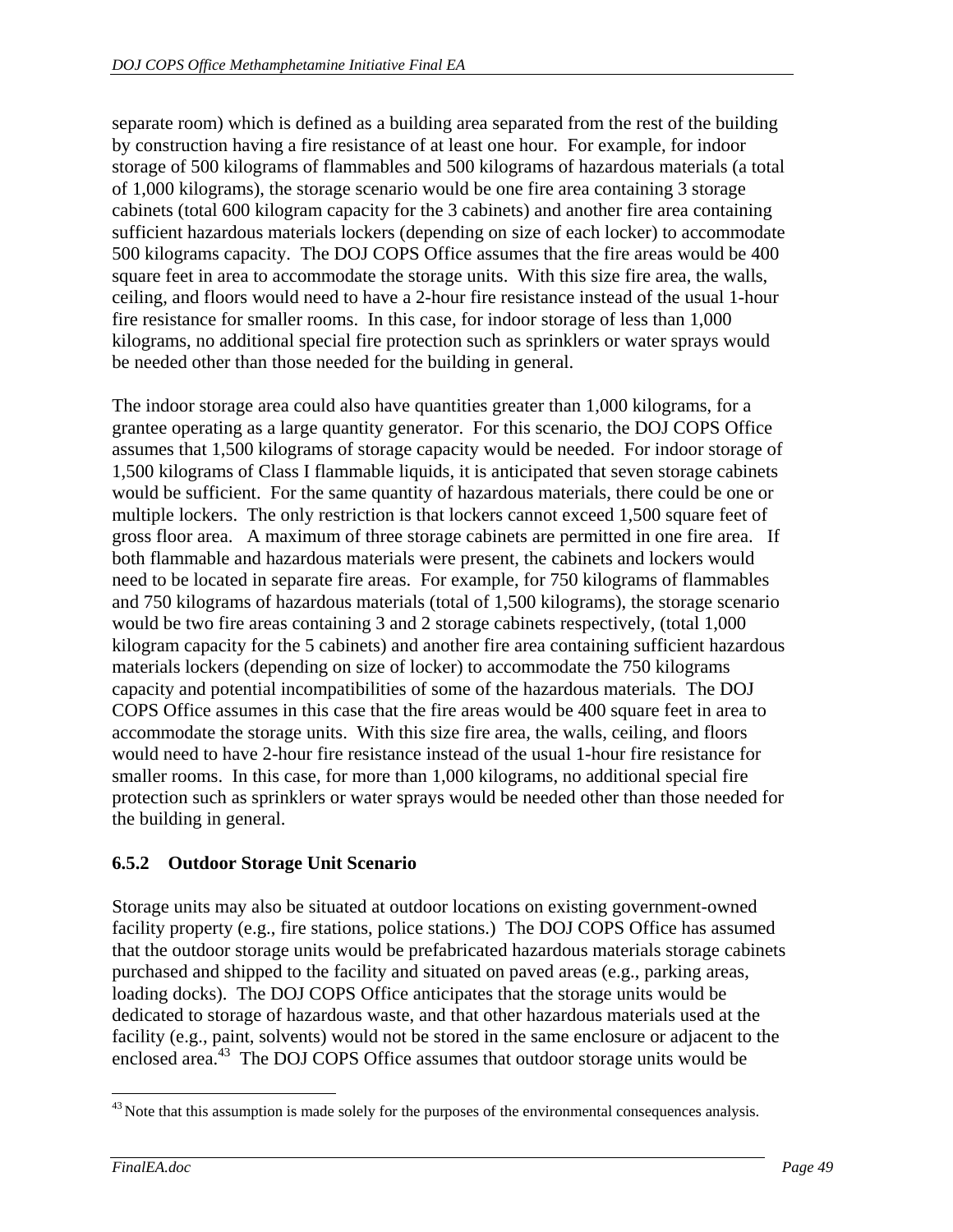segregated and secured from other outdoor areas of the facility by permanent fixtures (e.g., fences, gates) with required signage indicating the presence of hazardous materials, and that only authorized and qualified personnel would have access to the storage units. Outdoor units would be equipped with fire protection and spill containment systems in accordance with grant award conditions and fire protection and building codes. Fire protection codes applicable to outdoor storage of flammable and hazardous materials (including hazardous wastes) are summarized in Section 5.3.

For outdoor storage of less than 100 kilograms of flammable and hazardous materials, there would likely be two hazardous materials lockers to address potential material incompatibilities. For a small area where the hazardous wastes are stored (less than and equal to 100 square feet) to accommodate small amounts of hazardous wastes, distances between lockers would be a minimum of 5 feet, the distance to the property line would be a minimum of 10 feet and the distance to a public street would be a minimum of 5 feet.

For outdoor storage of between 100 and 1000 kilograms, there would likely be three hazardous materials lockers (depending on the locker size) to accommodate the greater quantities and the potential material incompatibilities. For quantities much greater than 1,000 kilograms, there might be 3-5 hazardous materials lockers (depending on the size of the locker). For a large area where the hazardous materials are stored (>500 feet and <1,500 feet) to accommodate large amounts of hazardous materials, the distances between lockers would be a minimum of 5 feet, distance to the property line would be a minimum of 30 feet and the distance to a public street would be a minimum of 20 feet. For all scenarios, fire control devices such as small hose or portable fire extinguishers would need to be available in the vicinity of the storage area.

### *6.6 Solid Waste Generation*

The DOJ COPS Office anticipates that most grant-funded removal actions would be classified under the CESQG definition. Hazardous waste generated by CESQGs is not required under RCRA to be disposed of in Subtitle C permitted RCRA hazardous waste disposal facilities, but may be disposed at non-RCRA permitted facilities, including municipal or industrial solid waste management facilities and other state-permitted facilities. However, many state hazardous waste regulations require that hazardous wastes generated by CESQGs be disposed of in RCRA Subtitle C-permitted TSDFs and thereby prohibit disposal of such wastes in municipal or industrial solid waste management facilities.44 DOJ COPS Office Certification of Cleanup of Clandestine Drug Laboratories (FY2002) Form specifies that under the Methamphetamine Initiative qualified law enforcement personnel and qualified hazardous waste management contractor personnel utilize permitted treatment, storage, and disposal facilities that meet RCRA requirements to manage hazardous wastes generated from grant-funded activities. This would not

The DOJ COPS Office is not precluding any specific storage unit configuration. Specific limitations applicable to storage units depend upon the types and amounts of hazardous waste stored in the units and the length of time that the hazardous wastes are store in the units.<br><sup>44</sup> States that require disposal of CESQG-generated waste in RCRA-permitted TSDFs include California,

Colorado, Georgia, Kentucky, Illinois, Louisiana, Minnesota, Nebraska, New Mexico, and Wisconsin.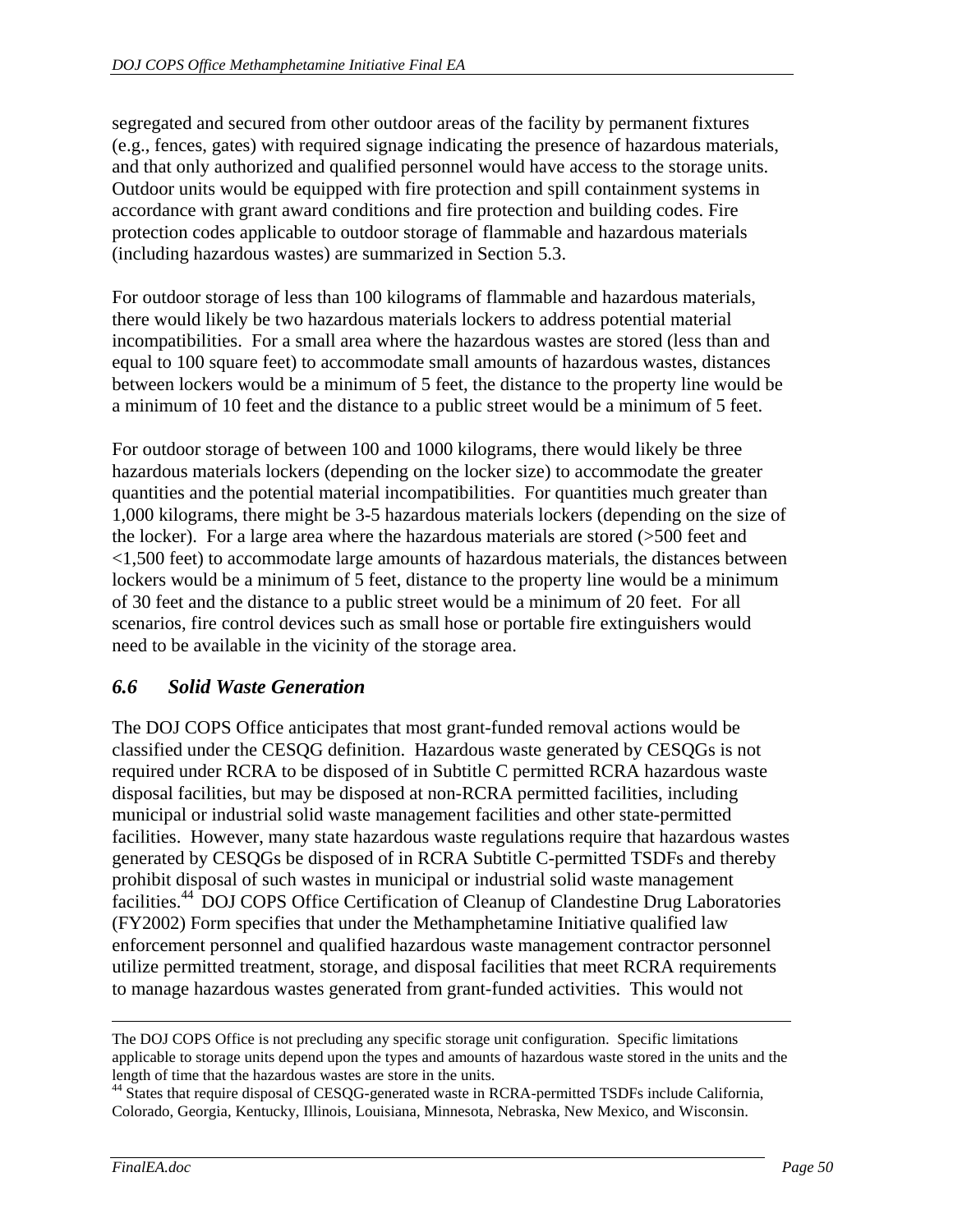prohibit disposal of CESQG-generated wastes in non-RCRA Subtitle C permitted facilities, in states where such disposal is permitted. DEA prohibits its hazardous waste management contractors from disposing of CESQG-generated waste in non-RCRA permitted facilities. Hazardous wastes generated by agencies classified as SQGs or LQGs are required under RCRA to dispose of such wastes in RCRA Subtitle C-permitted TSDFs.

DEA contractors are required to manage all hazardous materials removed from clandestine drug laboratories as RCRA-regulated hazardous wastes. The DOJ COPS Office does not require grantees conducting grant-funded removal actions to manage all wastes removed from the sites as hazardous waste, and such wastes may be segregated from and managed separately from non-hazardous wastes recovered from the laboratory sites. This DEA requirement reduces the potential for DEA contractors to inadvertently misclassify hazardous waste recovered from clandestine drug laboratories as nonhazardous waste. Misclassification of hazardous waste as non-hazardous waste could result in disposal of such waste at disposal facilities that are not permitted to accept hazardous waste.

Some grantees have used grant funding to pay commercial disposal fees to permitted hazardous waste treatment, storage, and disposal facilities state-permitted treatment and disposal facilities for disposal of hazardous wastes generated from grant-funded removal actions. Operation of permitted treatment and disposal facilities is not addressed in the quantitative environmental consequences analyses in this Environmental Assessment. The DOJ COPS Office assumes that environmental consequences of operation of treatment and disposal facilities utilized to dispose of grantee-generated hazardous wastes have already been assessed through the siting and permitting process for such facilities, including environmental reviews required under NEPA and state regulations. The DOJ COPS Office anticipates that the addition of hazardous waste from removal actions to treatment and disposal facilities would not significantly affect the environmental consequences of such facilities*.*

## *6.7 Other Grant-funded Activities*

This section describes other grant-funded activities not directly related to hazardous waste removal actions that could have potential environmental impacts. These activities include but are not limited to grant-funded training activities, seizures of clandestine laboratories, chemical analytical laboratory operations, including analysis of evidence and environmental samples, on-site environmental monitoring activities, and clandestine drug laboratory on-site investigation and law enforcement activities.

Training activities generates hazardous waste in the form of chemical laboratory apparatus and chemicals used by trainers and students to conduct practical exercises. Generation of hazardous wastes from training activities includes glassware, flammable substances (e.g., automotive starter fluid (ether), methanol), corrosives, (e.g., sulfuric acid), and reactives (e.g., lithium batteries).<sup>45</sup> The DOJ COPS Office anticipates that agencies and contractors

<sup>45</sup> Arkansas State Police ORI# ARASP1300, Section B Project Summary, "Supplies for Practical Exercise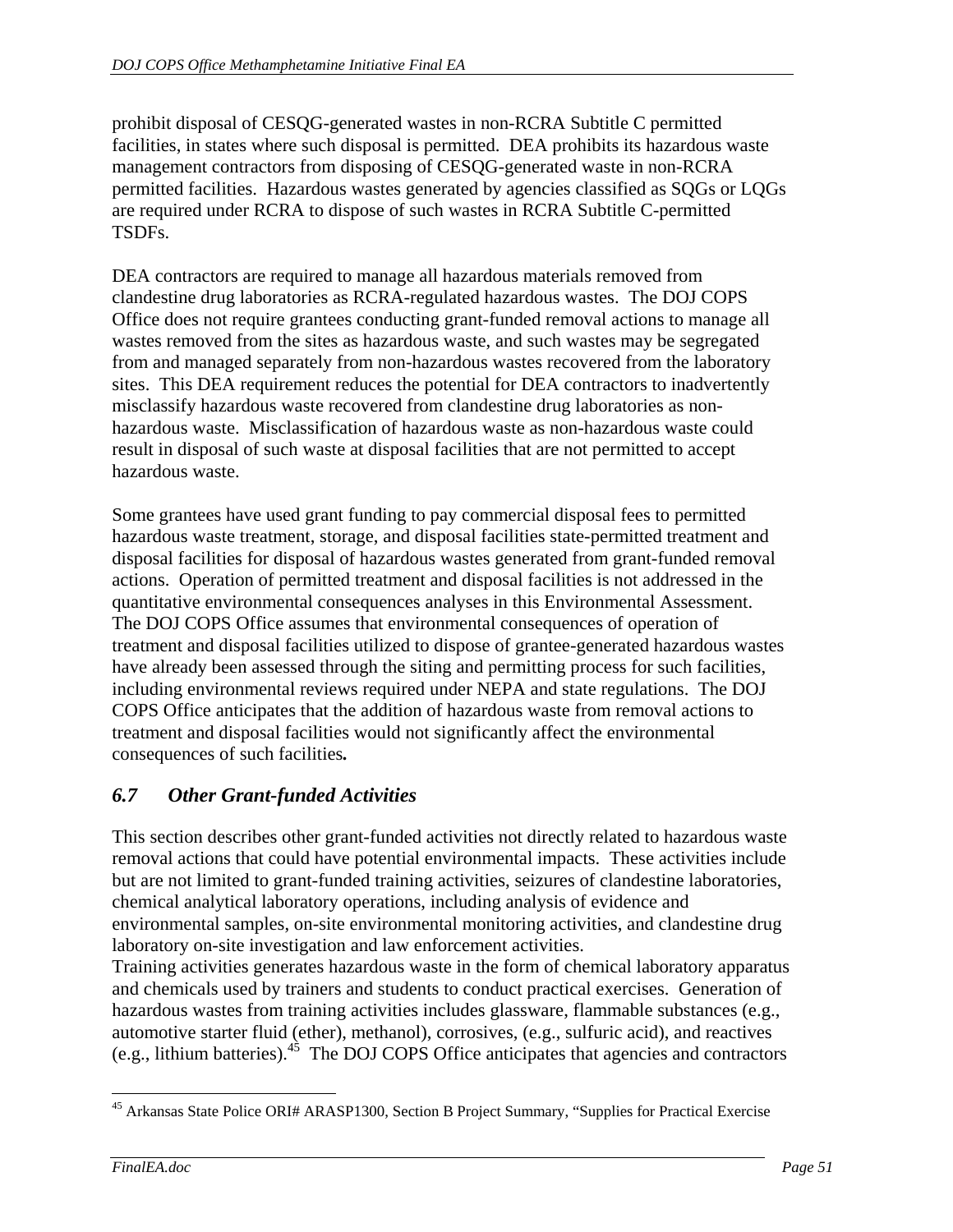conducting grant-funded training would not generate more than 100 kilograms of waste in a calendar month, and would therefore operate as CESQGs. However, it is possible that some training providers could operate as SQGs.

Conduct of clandestine drug laboratory seizure operations and removal actions also may generate other types of hazardous waste in addition to the hazardous chemicals recovered from the clandestine drug laboratory itself. Clandestine drug laboratory investigation and law enforcement operations and removal actions may result in generation of other types of hazardous wastes, including contaminated personal protective equipment, equipment (consumables) used to conduct site environmental and occupational health and safety monitoring, site surveillance, and collection of evidence, and potentially also liquids used on site to decontaminate hazardous waste-contaminated personnel and equipment. The DOJ COPS Office anticipates that agencies conducting grant-funded clandestine drug laboratory seizures would not generate more than 100 kilograms of such hazardous wastes in a calendar month, however, agencies involved in seizures of a large number of clandestine drug laboratories or that encounter "superlabs" for which seizures involve extensive use of personal protective equipment and consumables could generate more than 100 kilograms of hazardous waste in a calendar month.

Grantees also have used grant funding to outfit, equip, and staff chemical analytical laboratories that are used to analyze evidence and environmental samples taken at clandestine drug laboratory sites. Analysis of evidence and environmental samples obtained during clandestine drug laboratory seizures may also be conducted on site, depending upon the specific types of samples and analyses being conducted. In either case, hazardous wastes generated from analysis of evidence and environmental samples may include contaminated glassware, spent chemical reagents, used personal protective equipment, and other consumables.

# **7.0 Affected Environment**

This section describes the environmental setting for scenarios for which environmental consequence analyses were conducted. The environmental setting includes a general description of the air quality, water quality, soil quality, floodplains and wetlands, human health and safety, and social setting for each scenario. This section also briefly describes elements of the environment that are unlikely to be affected by the Proposed Action and the rationale for excluding such elements from the environmental consequence analyses.

## *7.1 Single Family House Environmental Setting*

The single-family house for the Single Family House Removal Action Scenario is assumed to be located in a residential neighborhood, 50 feet from the closest adjacent residence. Hazardous waste containers are assumed to be situated both inside the house and in the backyard. The house and backyard are assumed not to be located in the immediate vicinity of a wetland or stream or other water body, or in the vicinity of any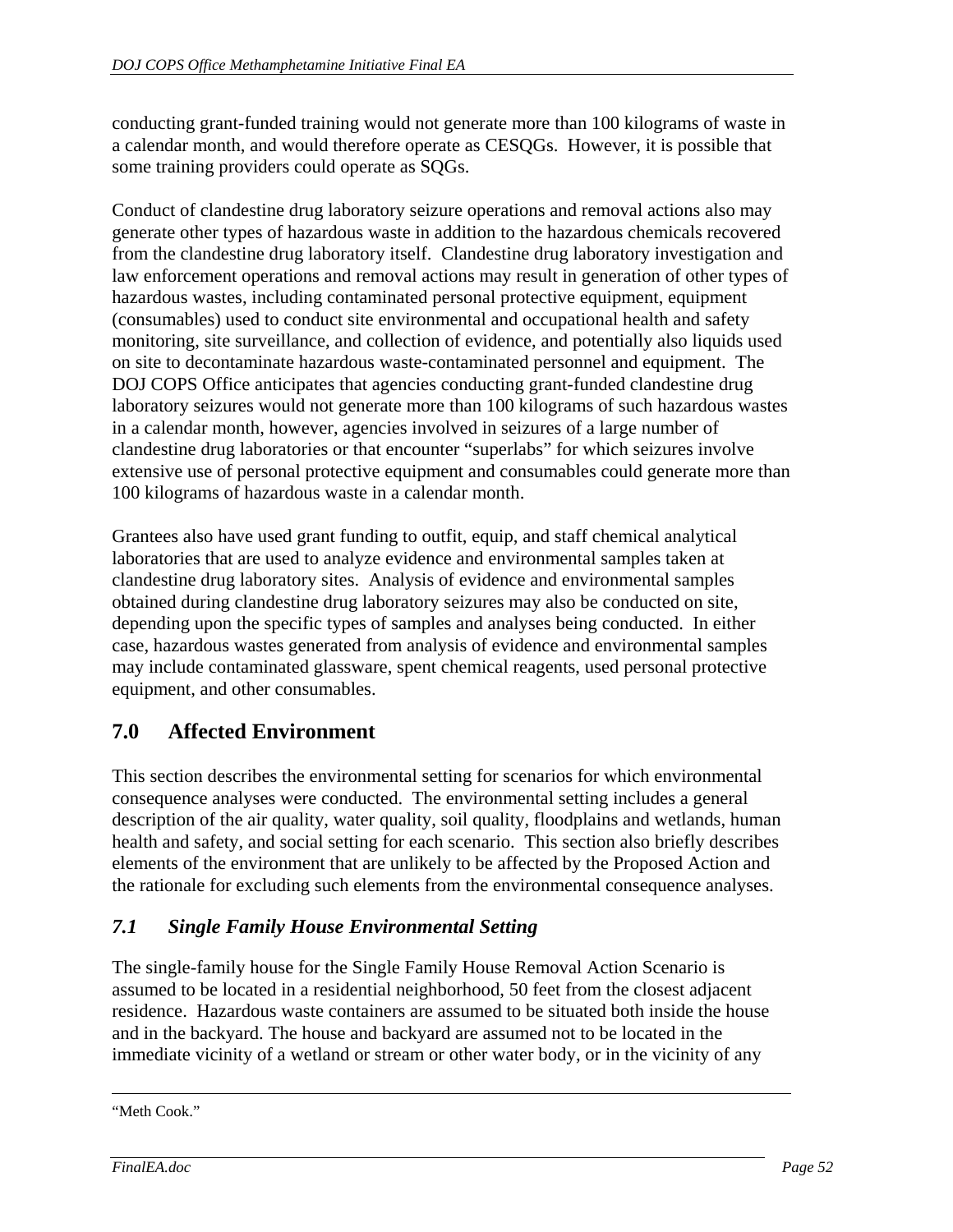threatened or endangered species habitat. The air quality inside the single-family house is assumed to be degraded by the operation of the clandestine drug laboratory and presence of hazardous air indoor air pollutants, but baseline concentrations of hazardous indoor air pollutants are assumed not to represent an acute hazard or immediate danger to life or health. Surface soils in the area surrounding the house and backyard area are assumed to be contaminated by previously released hazardous waste; however, baseline concentrations in soil are assumed not to represent an acute hazard or immediate danger to life or health.

### *7.2 Multi-Unit Residential Property Environmental Setting*

For the Multi-unit Residential Property Scenario, the dwelling unit in which the clandestine drug laboratory is situated is assumed to be located in multi-story multi-unit residential building, adjacent to other occupied units. The air quality inside the dwelling unit is assumed to be degraded by operation of the clandestine drug laboratory and the presence of hazardous air indoor air pollutants, but baseline concentrations of hazardous indoor air pollutants are assumed not to represent an acute hazard or immediate danger to life or health. It is further assumed that the air quality of adjacent dwelling units has not been affected by operation of the clandestine drug laboratory, (*i.e.,* no releases of hazardous wastes from previous operation of the clandestine drug laboratory have affected the air quality of any adjacent dwelling units). There is assumed to be no significant potential for surface soil or surface water contamination associated with this scenario, because the clandestine drug laboratory and associated hazardous materials are situated within a dwelling unit of a multi-story building. Any liquid releases of hazardous wastes from the dwelling unit are assumed to be entrained to municipal storm water management systems connected to a Publicly Owned Treatment Works (POTW).

## *7.3 Rural Open Air Setting Environmental Setting*

The clandestine drug laboratory for the Rural Open Air Setting Scenario is assumed to contain no buildings or other permanent structures, such that any containers and apparatus are unsecured and any releases of hazardous wastes from the site would be uncontained. The site is assumed to be in the vicinity of surface water, wetlands, and vegetation and potentially in the vicinity of habitat of threatened or endangered species. It is assumed that the topography of the site is such that any hazardous waste releases or storm water runoff (and any entrained hazardous wastes) would flow towards a nearby surface water body, including wetlands areas, and that baseline water quality in the surface water body and wetlands areas have been affected by previous operation of the clandestine drug laboratory, (*i.e.,* there have been previous releases of hazardous wastes that have affected surface water quality). Surface soils in the area of the site are assumed to be contaminated by previously released hazardous wastes; however, baseline soil concentrations are assumed not to represent an acute hazard or immediate danger to life or health.

In the DOJ COPS Office's experience, contamination of groundwater as a result of hazardous waste releases at a clandestine drug laboratory location, while possible, is very unlikely to occur, and therefore the potential for groundwater contamination not assessed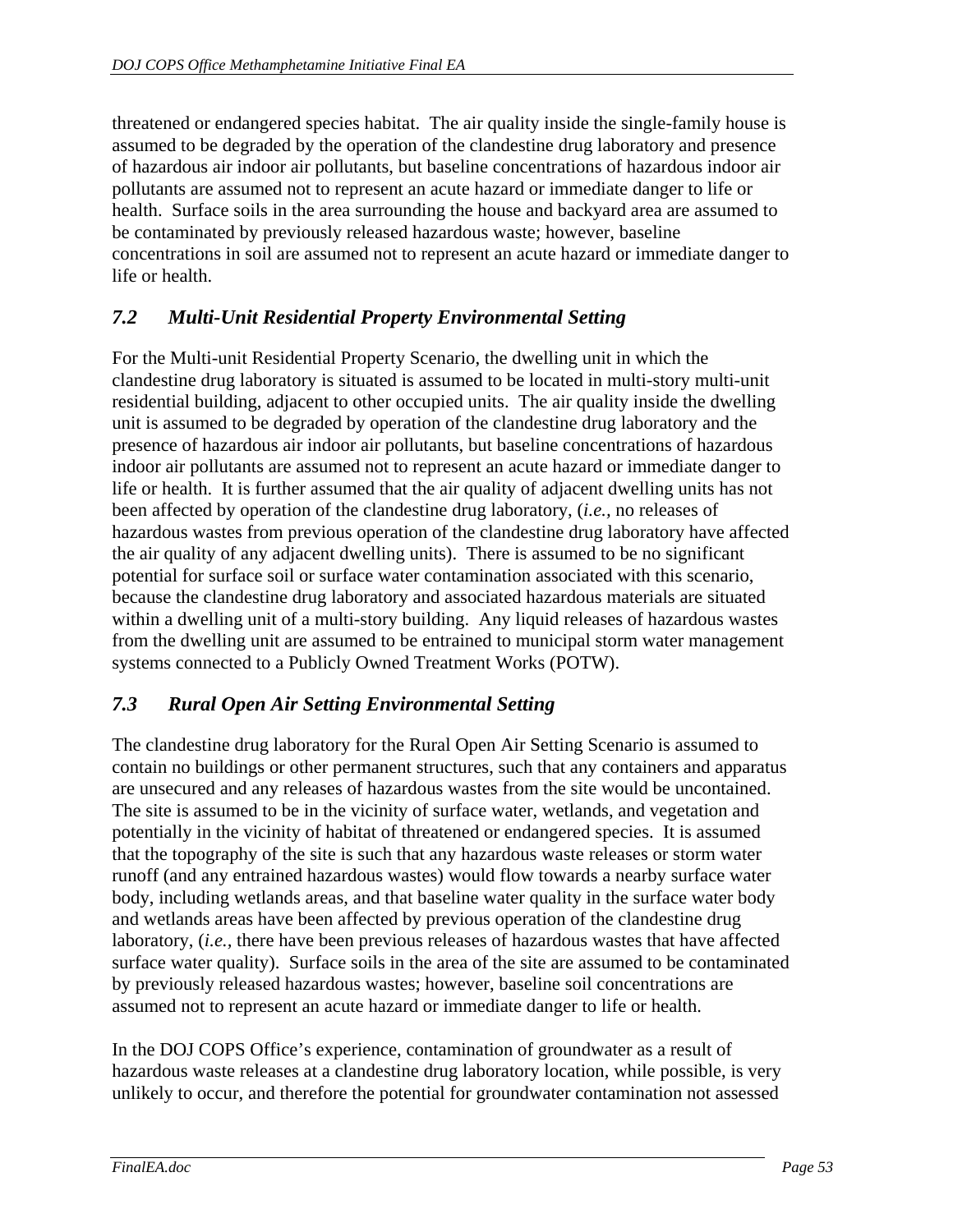quantitatively. Hazardous wastes releases from clandestine drug laboratory locations under the Rural Open Air Setting are more likely to result in soil or surface water contamination.

### *7.4 Storage Scenarios*

### **7.4.1 Indoor Storage Scenario**

It is assumed that the transfer stations used by DEA contractors are located in enclosed buildings that are situated in industrial-zoned areas in accordance with local zoning laws, and that there are residential structures 200 feet of the transfer stations. It is also assumed that baseline indoor air quality meets occupational health and safety standards and that baseline outdoor air quality meets federal and state air quality standards. It is also assumed that the transfer station is equipped with containment structures would contain any releases of liquid hazardous wastes from the transfer station, and that any air releases resulting from releases of gaseous or volatile hazardous wastes would be ventilated to the atmosphere through gravity or mechanical ventilation systems. It is assumed that hazardous waste contractor personnel are the only individuals permitted to handle hazardous waste in the storage unit, and that only hazardous waste contractor personnel work in the vicinity of the storage unit.

It is assumed that other storage units utilized by grantees would be located in existing government-owned buildings situated in mixed-use-zoned areas in accordance with local zoning laws, and that there are residential structures 50 feet from the building. It is assumed that baseline indoor air quality meets occupational health and safety standards and that outdoor air quality meets federal and state air quality standards. It is also assumed that any liquid hazardous waste releases from the storage unit would be partially contained by the building structure and any associated containment systems. In accordance with NFPA Code 30, storage units may or may not have dedicated ventilation systems to the outside of the building, but would not be vented to inside the building. It is assumed that qualified and authorized personnel are the only individuals permitted to handle hazardous waste in the storage unit, but that non-trained personnel also work in the vicinity of the storage unit.

### **7.4.2 Outdoor Storage Scenario**

It is assumed that storage units utilized by grantees would be located outside an existing government-owned building that is situated in mixed-use-zoned areas in accordance with local zoning laws, and that there are residential structures 50 feet from the building. It is assumed that baseline outdoor air quality meets federal and state air quality standards. It is also assumed that paved areas upon which the storage unit is situated would at least partially contain liquid releases and that any air releases resulting from hazardous waste releases or fire could directly affect adjacent properties subject to wind direction. It is assumed that qualified and authorized personnel are the only individuals permitted to handle hazardous waste in the storage unit, but that non-trained personnel also work in the vicinity of the storage unit.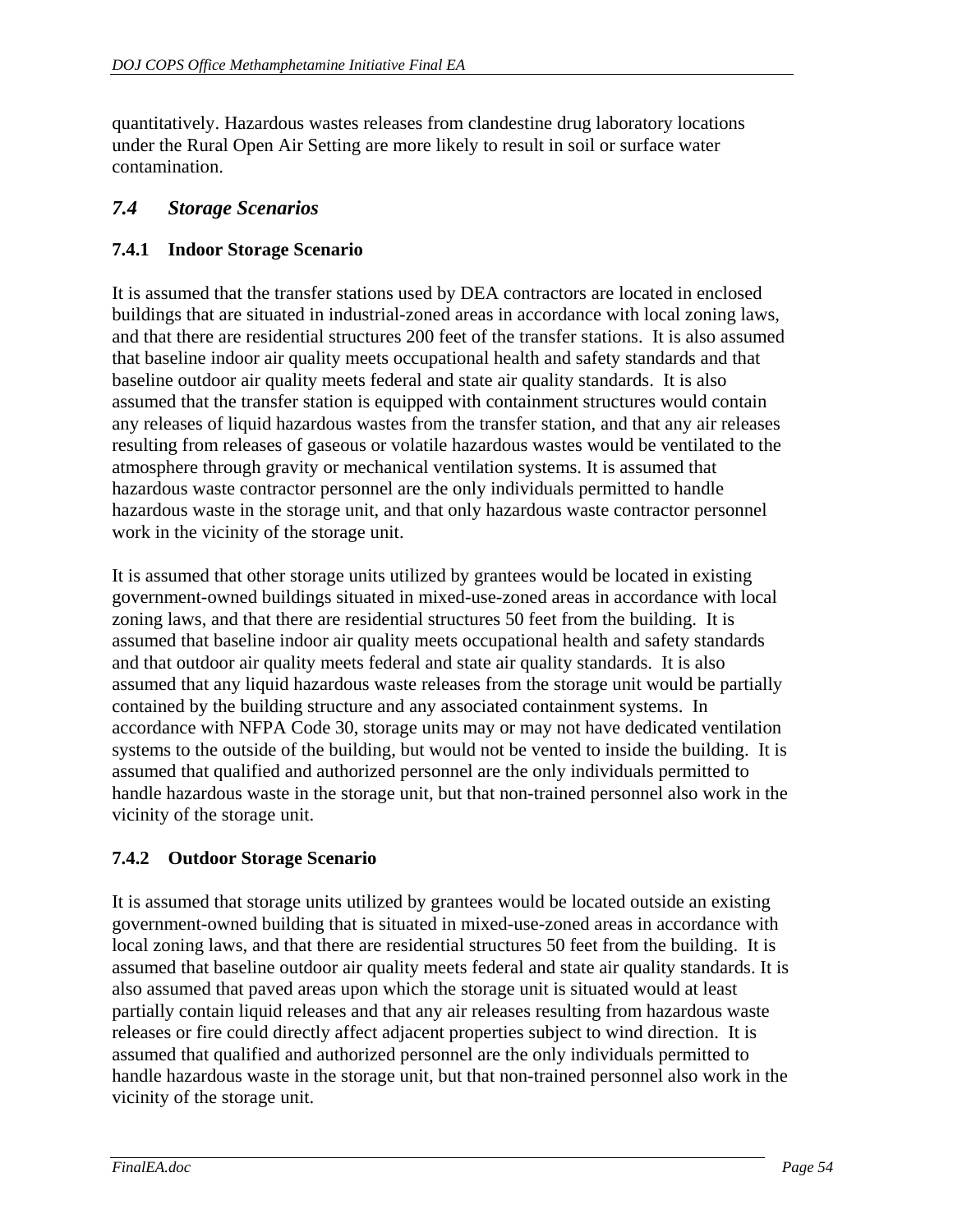## **8.0 Environmental Consequences**

This section describes environmental consequences analyses for the DOJ COPS Office Methamphetamine Initiative (the Proposed Action) and No Action Alternative.

## *8.1 DOJ COPS Office Methamphetamine Initiative*

This section describes the environmental consequences analysis for the DOJ COPS Office Methamphetamine Initiative for the Proposed Action, including "grant-funded hazardous waste management activities" and "other grant-funded activities." Included in hazardous waste management activities are the two removal action scenarios, one transportation scenario, and three storage scenarios.

### **8.1.1 Air Quality**

#### **Hazardous Waste Management Activities**

Air quality benefits are anticipated from the normal conduct of removal actions under the DOJ COPS Office Methamphetamine Initiative. Clandestine drug laboratories represent a continuing source of air emissions from hazardous wastes stored at the sites, including containers and apparatus and furnishings that may be contaminated with hazardous wastes or controlled substance residues. Conduct of grant-funded removal actions, including the packaging and removal of the hazardous wastes from the laboratory site, would result in the reduction in existing air emissions from the clandestine drug laboratory operation. The DOJ COPS Office assumes that all removal actions will be conducted in accordance with state and federal requirements (summarized in Section 5) and DOJ COPS Office grant award conditions (summarized in Appendices C, D, and E).

The DOJ COPS Office anticipates that concentrations of air contaminants may exist within and in the vicinity of clandestine drug laboratories during seizure operations and during removal actions that may require the use of personal protective equipment by personnel conducting the seizure operations and removal actions. Potential impacts related to potential occupational exposure during normal conduct of seizure operations and removal actions are discussed below in Section 8.1.4 (Health and Safety.). Potential impacts related to potential accidental releases of hazardous wastes during conduct of removal actions are discussed in this section.

#### *Removal Action Scenarios*

The air quality impact analysis for potential accidental releases during conduct of a removal action is based on an assumed accidental release involving 100 kilograms of anhydrous ammonia gas. Such a release could occur as a result of a materials handling accident or container failure during a removal action. The DOJ COPS Office considers the probability of such an occurrence to be low, however, such a release could occur during the conduct of a removal action. EPA has reported that brass valving of illicit containers containing anhydrous ammonia that appeared to be physically intact from outside appearance has been known to break off in the hands of responders creating an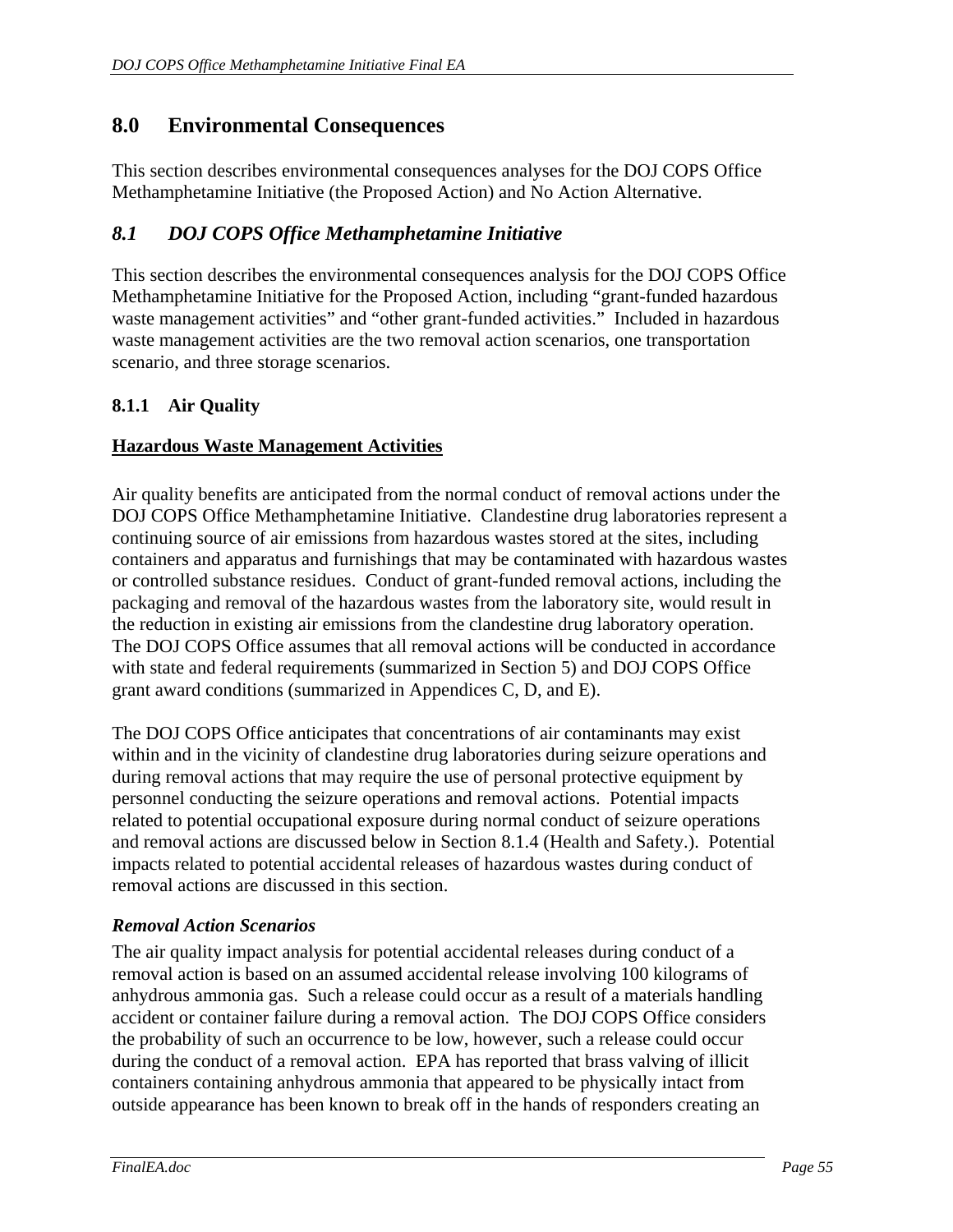uncontrolled release from the container.<sup>46</sup> The potential consequences of such a release could be significant. The detailed methodology and assumptions for determining air quality impacts associated with accidental releases for the DOJ COPS Office Methamphetamine Initiative removal action scenarios are provided in Appendix K, Methodology for Assessing Potential Consequences of Hazardous Waste Air Releases.

The specific consequences of an accidental release vary for an indoor release or outdoor release for the Single-Family House Scenario and for an indoor release for the Multi-unit Dwelling Scenario with respect to the potential for public or occupational exposure. The potential consequences for an outdoor release for the Rural Open Air Scenario would not exceed the potential consequences for an outdoor release for the Single Family House Scenario; therefore no separate quantitative analysis has been conducted for an outdoor release for the Rural Open Air Scenario.

#### *Single Family House Scenario*

If 100 kilograms of anhydrous ammonia gas were released inside the single-family house (30,000 cubic feet), the anticipated ammonia concentration initially would be 160,000 ppm. This concentration could be fatal to persons conducting the removal action in the house and exposed to the ammonia release, unless they were wearing personal protective equipment or removed from the situation by emergency responders. The OSHA Immediately Dangerous to Life or Health (IDLH) level for anhydrous ammonia is 300 ppm for workers for a 30-minute exposure.

Assuming that 55% of the released ammonia escapes from the building (see Appendix K for an explanation of this assumption) the indoor ammonia concentration inside the nearest residence, assumed to be 50 feet away, would equal the ERPG-2 level of 150 ppm. As a result, persons in this nearby house would experience health effects, but not irreversible or other serious health effects or symptoms that would impair their ability to take protective action. The dispersion modeling also indicated that persons that located outside and at a location 100 feet from the point of release would experience the same ERPG-2 level concentration and experience its corresponding health effects. If 100 kilograms of anhydrous ammonia gas were released outside the single family house, the ammonia would disperse so that residents inside houses 50 feet away from the point of release would experience ammonia concentrations greater than the ERPG-2 level of 150 ppm, and residents inside houses 75 feet away from the point of release would experience ammonia concentrations equal to the ERPG-2 level. As a result, persons in nearby residences would experience health effects, but not irreversible or other serious health effects or symptoms that would impair their ability to take protective action. The dispersion modeling also indicated that persons located outside and at 130 feet from the point of release would experience the same ERPG –2 level concentration and experience its corresponding health effects.<sup>47</sup> For the rural open-air scenario, human receptors

<sup>&</sup>lt;sup>46</sup> EPA, 2000. Anhydrous Ammonia Theft, United States Environmental Protection Agency, Office of Solid Waste and Emergency Response, (5104), EPA Publication Number EPA-F-00-005, March 2000, http://www.epa.gov/ceppo/pubs/csalert.pdf<br> $\frac{\text{http://www.epa.gov/ceppo/pubs/csalert.pdf}}{47 \text{ Eor the P}}$ 

<sup>47</sup> For the Rural Open Air scenario, human receptors located 130 feet from the point of outdoor release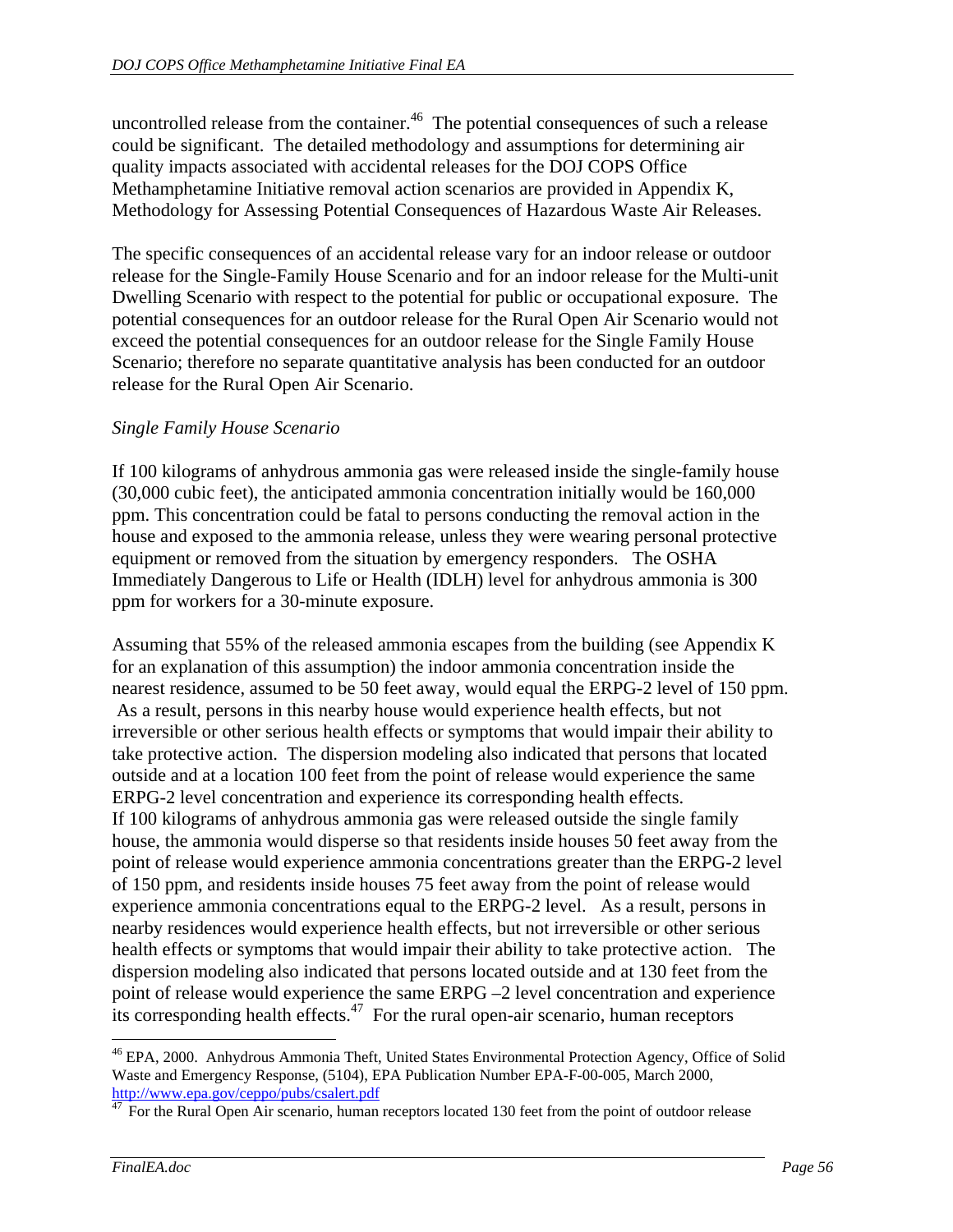located 130 feet from the point of an outdoor release would experience the same ERPG-2 level concentration as for the outdoor release for the single-family house scenario.

#### *Multi-unit Residential Property Scenario*

If 100 kilograms of anhydrous ammonia gas were released inside an apartment (15,000 cubic feet) in a multi-unit residential property, the anticipated ammonia concentration initially would be 320,000 parts per million (ppm). This concentration could be fatal to persons conducting the removal action in the dwelling and exposed to the ammonia release, unless they were wearing personal protective equipment or removed from the situation by emergency responders. Assuming that 55% of the ammonia escapes from the apartment into adjacent apartments, the adjacent apartments could be expected to have ammonia concentrations of approximately 6,400 ppm. This concentration far exceeds the ERPG-2 level of 150 ppm, and exposure to such concentration would impair the ability of persons to take protective action. As a result, persons in adjacent apartments would experience severe health effects. Table 8.1-1 summarizes air quality impacts for the removal action scenarios.

| <b>Scenario</b>      | Event                   | Ammonia<br>Concentration <sup>^</sup> | <b>Exposure Guideline</b> |                           | <b>Distance to</b><br><b>Concentration</b> |
|----------------------|-------------------------|---------------------------------------|---------------------------|---------------------------|--------------------------------------------|
| Single Family        | <b>Indoor Release</b>   | $160,000$ ppm                         | 300                       | <b>IDLH</b> Occupational  | Point of                                   |
| House                |                         |                                       | ppm                       | <b>Exposure Guideline</b> | Release                                    |
| Single Family        | <b>Indoor Release</b>   | 150 ppm                               | 150                       | ERPG-2 Public             | $50$ Feet*                                 |
| House                | <b>Adjacent House</b>   |                                       | ppm                       | <b>Exposure Guideline</b> |                                            |
| <b>Single Family</b> | <b>Indoor Release</b>   | $150$ ppm                             | 150                       | ERPG-2 Public             | $100$ Feet                                 |
| House                | <b>Outdoor Receptor</b> |                                       | ppm                       | <b>Exposure Guideline</b> |                                            |
| <b>Single Family</b> | <b>Outdoor Release</b>  | 370 ppm                               | 150                       | ERPG-2 Public             | 50 Feet                                    |
| House                | <b>Adjacent House</b>   |                                       | ppm                       | <b>Exposure Guideline</b> |                                            |
| <b>Single Family</b> | <b>Outdoor Release</b>  | 150 ppm                               | 150                       | ERPG-2 Public             | 75 Feet                                    |
| House                | Adjacent House          |                                       | ppm                       | <b>Exposure Guideline</b> |                                            |
| Single Family        | <b>Outdoor Release</b>  | $150$ ppm                             | 150                       | ERPG-2 Public             | 130 Feet                                   |
| House                | <b>Outdoor Receptor</b> |                                       | ppm                       | <b>Exposure Guideline</b> |                                            |
| Multi-Unit           | <b>Indoor Release</b>   | 320,000 ppm                           | 300                       | <b>IDLH</b> Occupational  | Point of                                   |
| Dwelling             |                         |                                       | ppm                       | <b>Exposure Guideline</b> | Release                                    |
| Multi-Unit           | <b>Indoor Release</b>   | $6,400$ ppm                           | 150                       | ERPG-2 Public             | Adjacent                                   |
| Dwelling             |                         |                                       | ppm                       | <b>Exposure Guideline</b> | Apartment                                  |
| Rural Open Air       | <b>Outdoor Release</b>  | $150$ ppm                             | 150                       | ERPG-2 Public             | 130 Feet                                   |
|                      | <b>Outdoor Receptor</b> |                                       | ppm                       | <b>Exposure Guideline</b> |                                            |

**Table 8.1-1 Potential Air Quality Impacts for Ammonia Release for Removal Action Scenarios** 

Notes: ^Exposure times for ERPG and IDLH are 60 minutes and 30 minutes, respectively.

Concentrations are calculated for the respective exposure time.

\*The closest occupied structure is assumed to be located 50 feet from the single-family house.

#### *Transportation Scenario*

Air quality impacts from the normal transportation of the recovered hazardous waste to the storage units under the DOJ COPS Office Methamphetamine Initiative are anticipated

would experience the same ERPG-2 level concentration as for the outdoor release in the Single Family House scenario.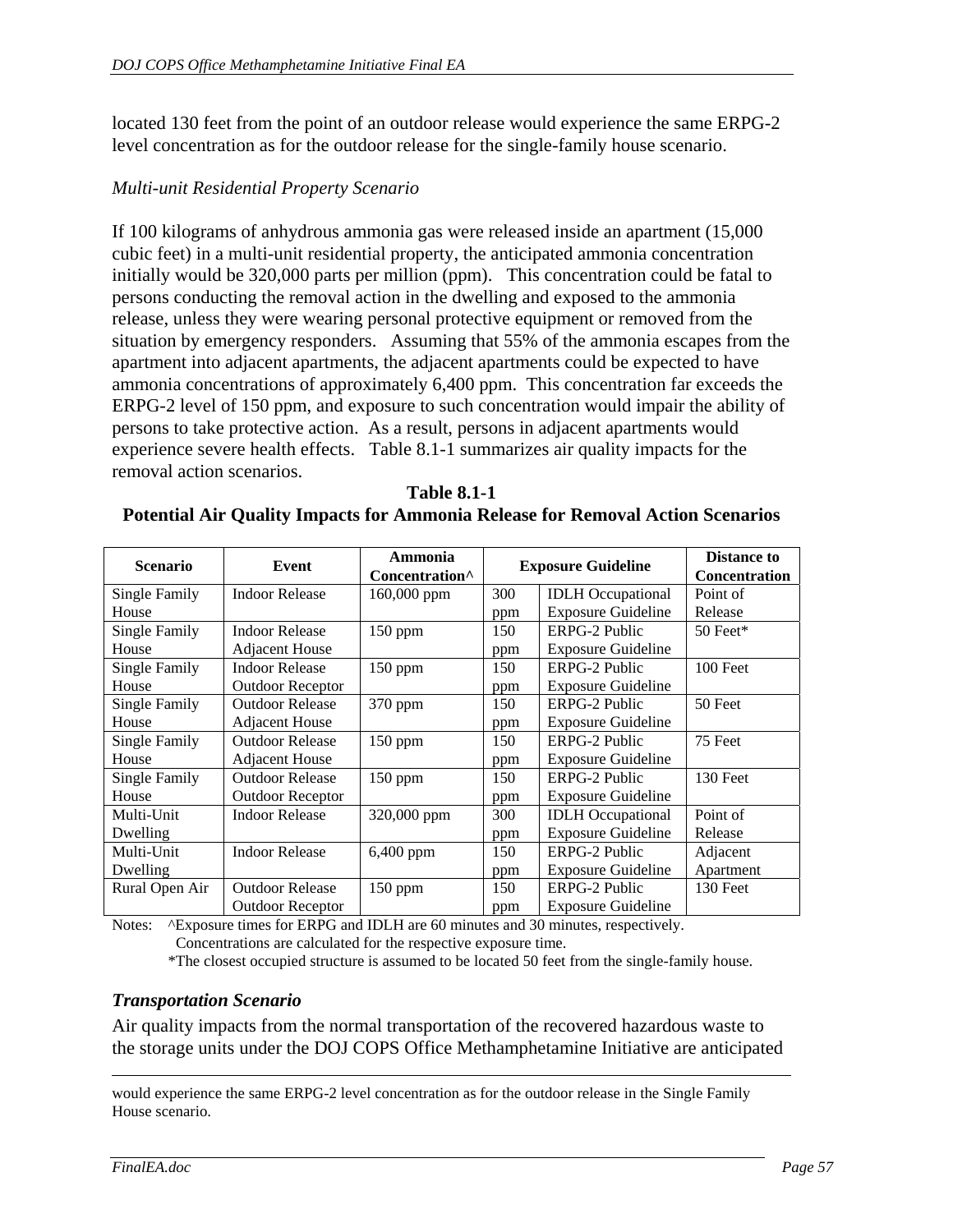to be negligible, assuming that the hazardous wastes are packaged, handled, transported, and stored by qualified personnel in accordance with Federal and state regulations and grant award conditions. Air quality impacts from the operation of vehicles used to transport the hazardous waste are negligible with respect to overall transportation traffic.

The air quality impacts of an uncontrolled release during a transportation accident of 100 kilograms of anhydrous ammonia are similar to those associated with the removal action scenarios. It is assumed that an accident occurs involving a transportation vehicle conveying hazardous waste from the removal action, which results in a container breach. The detailed methodology and assumptions for determining air quality impacts associated with an accidental release during a transportation accident are presented in Appendix K and summarized in Table 8.1-2.

Similar to the removal action scenario, the primary exposed individuals would be the qualified law enforcement personnel or contractors operating the vehicle as well as any passengers in the vehicle. The secondary exposed individuals would be any public individuals in the vicinity of the release. The DOJ COPS Office has assumed for the transportation scenario, the nearest exposed public individual is 50 feet from the point of release (e.g. a residence near the accident location), the same distance assumed for the removal action scenarios.Thus, the DOJ COPS Office assumes that the dispersion modeling results for air quality impacts would be the same for the removal action outdoor release scenario as for the transportation accident scenario.

**Table 8.1-2 Potential Air Quality Impacts for Ammonia Release for Transportation Scenario** 

| <b>Scenario</b> | Event                   | Ammonia<br>Concentration <sup>^</sup> | <b>Exposure Guideline</b> |               | <b>Distance to</b><br>Concentration |
|-----------------|-------------------------|---------------------------------------|---------------------------|---------------|-------------------------------------|
| Transportation  | Transportation          | $150$ ppm                             | 150                       | ERPG-2 Public | 75 Feet                             |
|                 | Release                 |                                       | ppm                       | Exposure      |                                     |
|                 | <b>Indoor Receptor</b>  |                                       |                           | Guideline     |                                     |
| Transportation  | Transportation          | $150$ ppm                             | 150                       | ERPG-2 Public | 130 Feet                            |
|                 | Release                 |                                       | ppm                       | Exposure      |                                     |
|                 | <b>Outdoor Receptor</b> |                                       |                           | Guideline     |                                     |

Notes: ^Exposure times for ERPG and IDLH are 60 minutes and 30 minutes, respectively.

Concentrations are calculated for the respective exposure time.

\*The closest public individual is assumed to be located 50 feet from the transportation incident The likelihood of a release and timeliness and effectiveness of emergency response may be affected by the mode of transportation and specific regulatory requirements. CESQG's transporting CESQG-generated wastes are not required under RCRA to utilize vehicle placards, hazardous waste container markings, or hazardous waste manifests. DEA contractors are required comply with RCRA regulations for SQGs, including utilization of manifests, container markings, and vehicle placards, regardless of the quantity transported. Other transporters transporting CESQG waste may or may not placard, mark, or manifest shipments, but may instead use shipping papers that may not provide the same information to responders. In the event that a vehicle transporting hazardous waste without placards, container markings, or manifests is involved in an accident, responders to the accident would not necessarily be aware of the chemical hazards to which the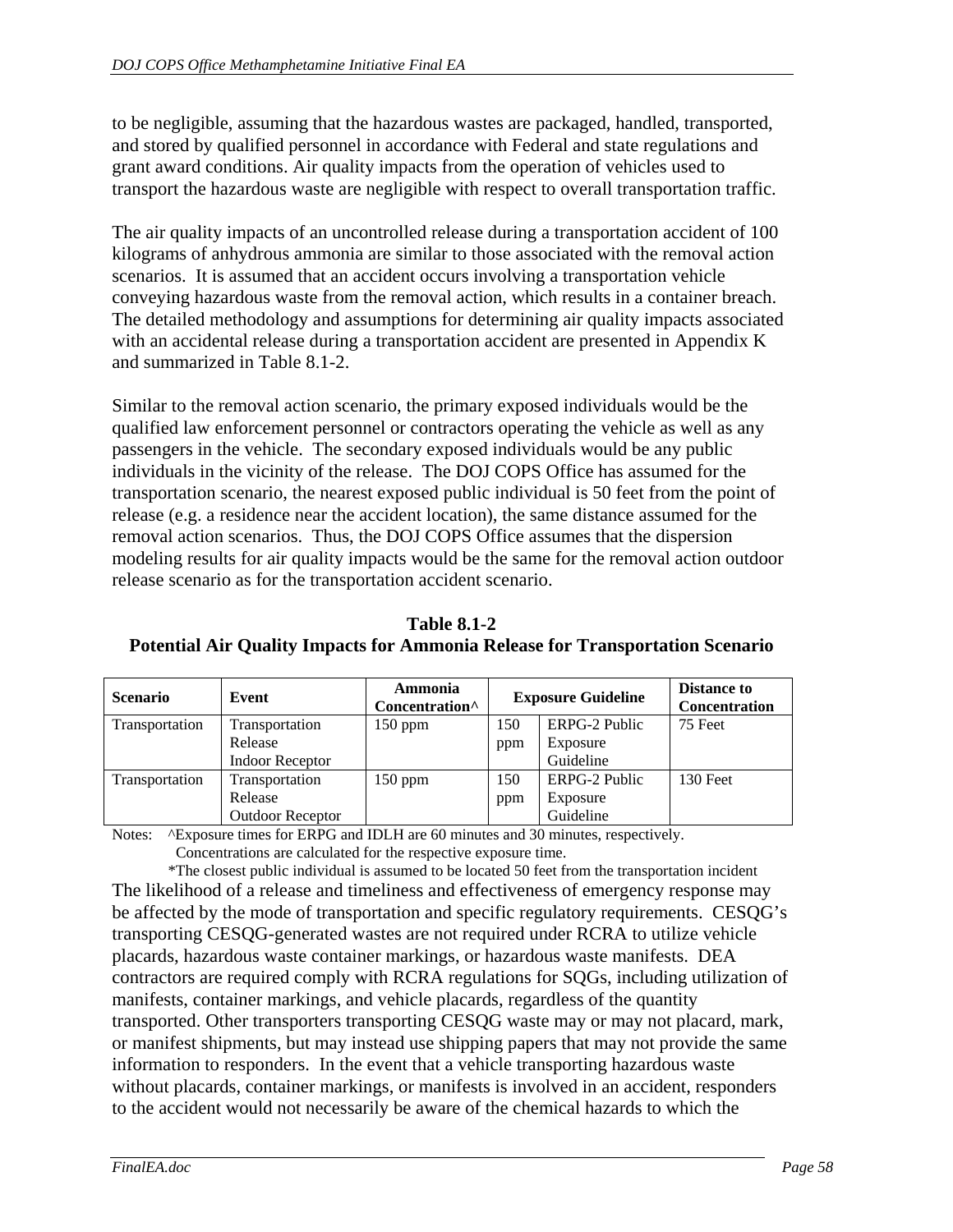driver, passengers or members of the public had been exposed. The driver and any passengers could be exposed to a "point of release" concentration (i.e. orders of magnitude higher than the IDLH), which could impair the ability of the driver and passengers to take protective action.

EPA reported that emergency responders and members of the public were exposed to anhydrous ammonia as a consequence of a transportation accident. In May 1999, a vehicle passenger was killed when a makeshift 20-pound container of anhydrous ammonia he was holding exploded inside a vehicle. The death occurred when two individuals were driving on an interstate highway in Missouri. The driver of the vehicle was severely injured. The anhydrous ammonia being transported was to be used for methamphetamine production. The cause of the smoke emanating from the vehicle was not immediately known, and therefore one firefighter, one emergency medical technician, and one member of the general public, all of whom stopped to help and drag the driver and passenger from the car, were also injured as a result of the ammonia release.<sup>48</sup>

#### *Storage Scenarios*

Under the Proposed Action, hazardous waste generated from removal actions may be stored either indoors or outdoors in storage units, including grantee- or contractoroperated transfer stations or permitted storage facilities. A storage unit where hazardous waste for less than ten days, in transit to a treatment and disposal facility, is classified as a "transfer station" and is subject to a limited number of RCRA requirements. Transfer stations do not require RCRA permits. Table 5.1-1 summarizes the regulatory requirements for less than ten-day transfer stations.

A storage unit where hazardous waste is stored for more than ten days would be classified as a "storage facility" that would require a RCRA hazardous waste storage permit and would be required to comply with RCRA regulations for hazardous waste storage facilities. A permitted RCRA hazardous waste storage facility would be required to have full secondary containment systems for spills and would be required to implement an inspection plan, which would not be required for less than 10-day storage. Table 5.1-1 summarizes the regulatory requirements for a RCRA permitted storage facility. As discussed in Section 5.1, the regulatory requirements for management of quantities between 100 and 1000 kilograms and greater than 1000 kilograms differ from the regulatory requirements applicable to CESQGs, and requirements differ for storage of hazardous waste for less than or more than 10 days,

#### *Indoor Storage Scenario*

In the event that 100 kilograms of anhydrous ammonia were released inside a storage unit that was located inside an assumed 60,000 cubic foot building (e.g., an indoor storage unit

<sup>&</sup>lt;sup>48</sup> EPA, 2000. Anhydrous Ammonia Theft, United States Environmental Protection Agency, Office of Solid Waste and Emergency Response, (5104), EPA Publication Number EPA-F-00-005, March 2000, http://www.epa.gov/ceppo/pubs/csalert.pdf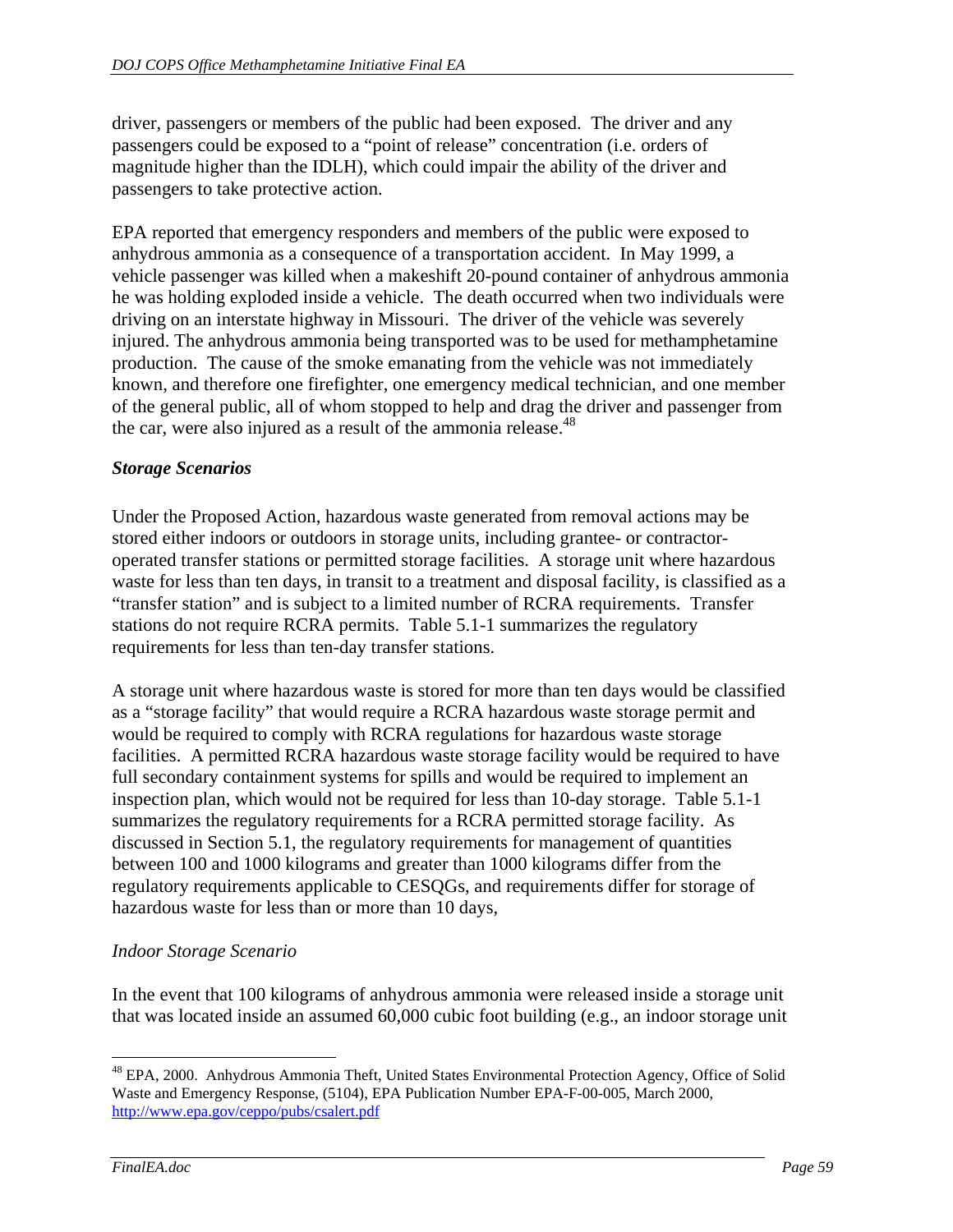at a fire station or police station or contractor-operated transfer station), the ammonia gas would escape from the building through the ventilation system of the storage unit, if the unit were equipped with a ventilation system. If the storage unit were not equipped with a ventilation system, the ammonia release would escape into the building. An ammonia release that resulted from a materials handling accident inside the building but outside the storage unit would also escape into the building. In either case the anticipated ammonia concentration inside a 60,000 cubic foot building initially would be 80,000 parts per million, exceeding the IDLH level of 300 ppm for a 30-minute exposure. Personnel would not be able to function in this environment unless they had personal protective equipment.

Assuming that 55% of the ammonia released into the building escapes from the building and into the ambient air, dispersion modeling of the ammonia indicates that a residence or commercial entity located 50 feet from the point of the release would experience indoor ammonia concentrations equal to the ERPG-2 level of 150 ppm for ammonia. As a result, persons in this nearby building would experience health effects, but not irreversible or other serious health effects or symptoms that would impair their ability to take protective action. The dispersion modeling also indicated that persons located outside and at 100 feet from the point of release would experience the same ERPG-2 level concentration and experience its corresponding health effects.

### *Outdoor Storage Scenario*

In the event that the storage unit was located outside of building (e.g., outside of a police station or fire station,) all of the ammonia released would escape through the ventilation system of the unit. The ammonia would disperse so that occupants of buildings up to 75 feet from the point of release would experience indoor ammonia concentrations equal to the ERPG-2 level of 150 ppm for ammonia. As a result, occupants of these buildings would experience health effects, but not irreversible or other serious health effects or symptoms that would impair their ability to take protective action. The dispersion modeling also indicated that persons located outside and at 130 feet from the point of release would experience the same ERPG-2 level concentration and experience its corresponding health effects. Potential air quality impacts associated with the indoor and outdoor storage scenarios are summarized in Table 8.1-3.

| <b>Table 8.1-3</b>                                                             |
|--------------------------------------------------------------------------------|
| <b>Potential Air Quality Impacts for Ammonia Release for Storage Scenarios</b> |

| <b>Scenario</b> | Event                     | Ammonia<br>Concentration <sup>^</sup> | <b>Exposure Guideline</b> |                           | <b>Distance to</b><br><b>Concentration</b> |
|-----------------|---------------------------|---------------------------------------|---------------------------|---------------------------|--------------------------------------------|
| Storage Unit    | Normal Operation          | Negligible                            | 300                       | <b>IDLH</b> Occupational  | Immediate                                  |
|                 |                           |                                       | ppm                       | Exposure Guideline        | Vicinity                                   |
| Storage Unit-   | <b>Accidental Release</b> | $80,000$ ppm                          | 300                       | <b>IDLH</b> Occupational  | Point of                                   |
| Indoor Unit     | <b>Indoor Receptor</b>    |                                       | ppm                       | Exposure Guideline        | Release                                    |
|                 | <b>Accidental Release</b> | $150$ ppm                             | 150                       | ERPG-2 Public             | $50$ Feet*                                 |
|                 | <b>Indoor Receptor</b>    |                                       | ppm                       | <b>Exposure Guideline</b> |                                            |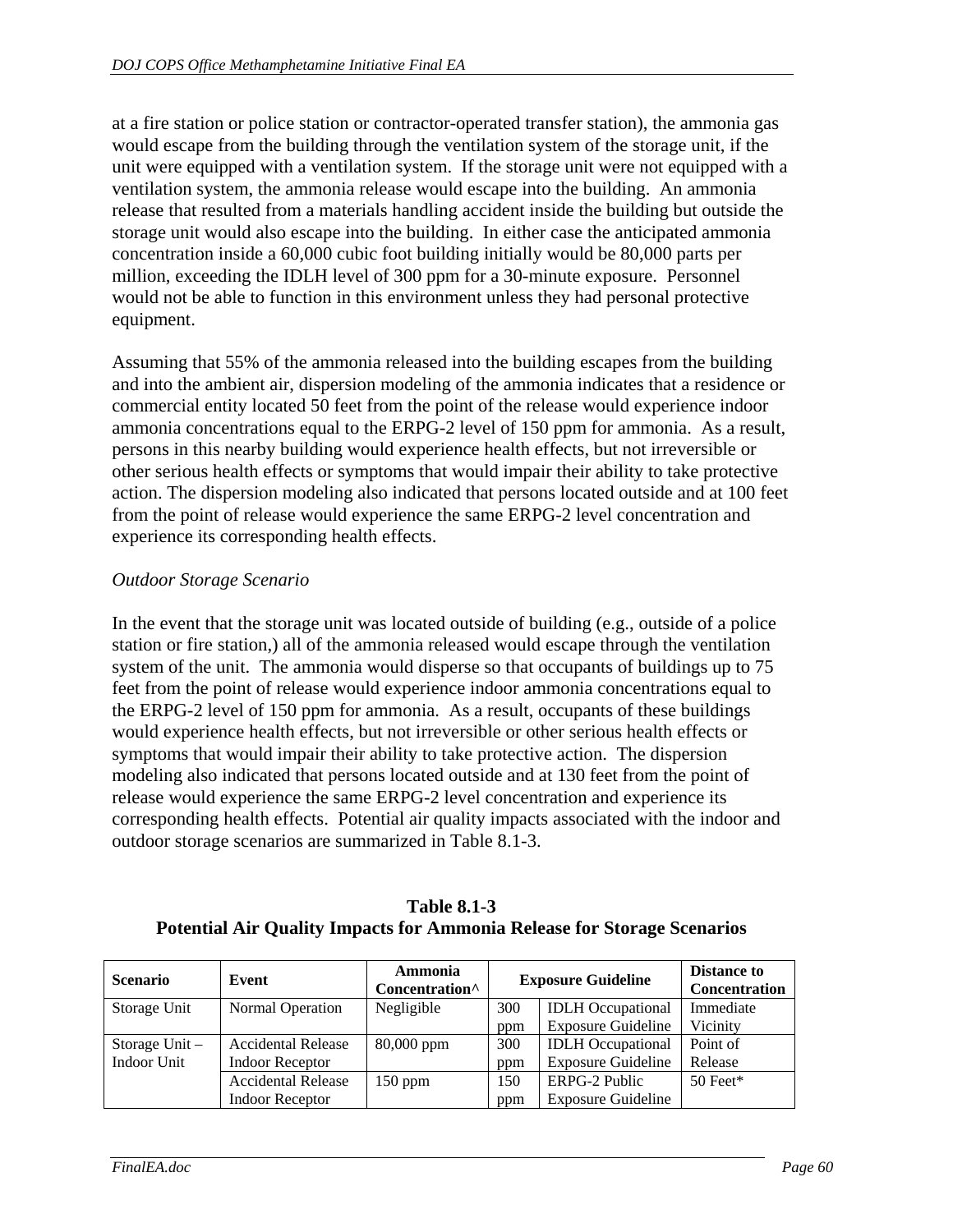| Storage Unit --         | Accidental Release        | 530 ppm   | 150 | ERPG-2 Public             | 50 Feet $*$  |
|-------------------------|---------------------------|-----------|-----|---------------------------|--------------|
| Indoor Unit             | <b>Outdoor Receptor</b>   |           | ppm | <b>Exposure Guideline</b> |              |
|                         | <b>Accidental Release</b> | 150 ppm   | 150 | ERPG-2 Public             | $100$ Feet   |
|                         | <b>Outdoor Receptor</b>   |           | ppm | <b>Exposure Guideline</b> |              |
| Storage Unit-           | <b>Accidental Release</b> | 75 ppm    | 150 | ERPG-2 Public             | $200$ Feet** |
| Indoor Unit             | <b>Outdoor Receptor</b>   |           | ppm | <b>Exposure Guideline</b> |              |
| <b>Transfer Station</b> |                           |           |     |                           |              |
| Storage Unit-           | Accidental Release        | 370 ppm   | 150 | ERPG-2 Public             | $50$ Feet*   |
| Outdoor Unit            | <b>Indoor Receptor</b>    |           | ppm | <b>Exposure Guideline</b> |              |
|                         | <b>Accidental Release</b> | $150$ ppm | 150 | ERPG-2 Public             | 75 Feet      |
|                         | <b>Indoor Receptor</b>    |           | ppm | <b>Exposure Guideline</b> |              |
| Storage Unit-           | <b>Accidental Release</b> | 970 ppm   | 150 | ERPG-2 Public             | $50$ Feet*   |
| Outdoor Unit            | <b>Outdoor Receptor</b>   |           | ppm | <b>Exposure Guideline</b> |              |
|                         | <b>Accidental Release</b> | $150$ ppm | 150 | ERPG-2 Public             | 130 Feet     |
|                         | <b>Outdoor Receptor</b>   |           | ppm | <b>Exposure Guideline</b> |              |

Notes: ^Exposure times for ERPG and IDLH are 60 minutes and 30 minutes, respectively. Concentrations are calculated for the respective exposure time. These air quality impacts are estimated based on a ground level release and do not account for the characteristics of building ventilation systems. Storage units may be equipped with ventilation systems, and buildings may be equipped with gravity or mechanical ventilation systems that would reduce to some extent indoor and outdoor air concentrations.

\*The closest occupied structure is assumed to be located 50 feet from the storage unit location. \*\*The closest occupied structure is assumed to be located 200 feet from the transfer station.

#### *Storage of greater than 100 kilogram quantities*

Grantees may encounter quantities of hazardous waste greater than 100 kilograms, or greater than 1,000 kilograms, in conducting clandestine drug laboratory seizures and removal actions. Such hazardous wastes would be classified as SQG or LQG wastes, and transportation of such wastes to storage units would require a RCRA transporter license. Storage of these quantities by a grantee meeting state and federal regulatory requirements and DOJ COPS Office Award Conditions would be allowed under the Proposed Action. However, the DOJ COPS Office has assumed it to be unlikely that in the event that a grantee stored greater than 100 kilograms of hazardous waste in a single location that an accidental release would involve the entire quantity of stored hazardous waste at that location. The DOJ COPS Office anticipates that a release of the entire quantity of stored hazardous waste from a single location as a result of breaching of all stored containers at once would only occur in the event of a facility-wide fire. This situation is possible but highly unlikely, considering that storage of hazardous wastes generated by SQGs or LQGs would be subject to additional regulatory requirements that do not apply to CESQGgenerated hazardous waste. The DOJ COPS Office therefore has not performed any quantitative analysis of potential environmental consequences of potential releases of greater than 100 kilograms of hazardous waste.

In general, an outdoor release of greater than 100 kilograms of hazardous waste would result in higher concentrations persisting over greater distances and for longer periods than for a 100-kilogram release. Therefore, the radius of potential exceedance of ERPG-2 levels would increase for a larger quantity release, potentially increasing the number of exposed public receptors depending upon the location of the accidental release. With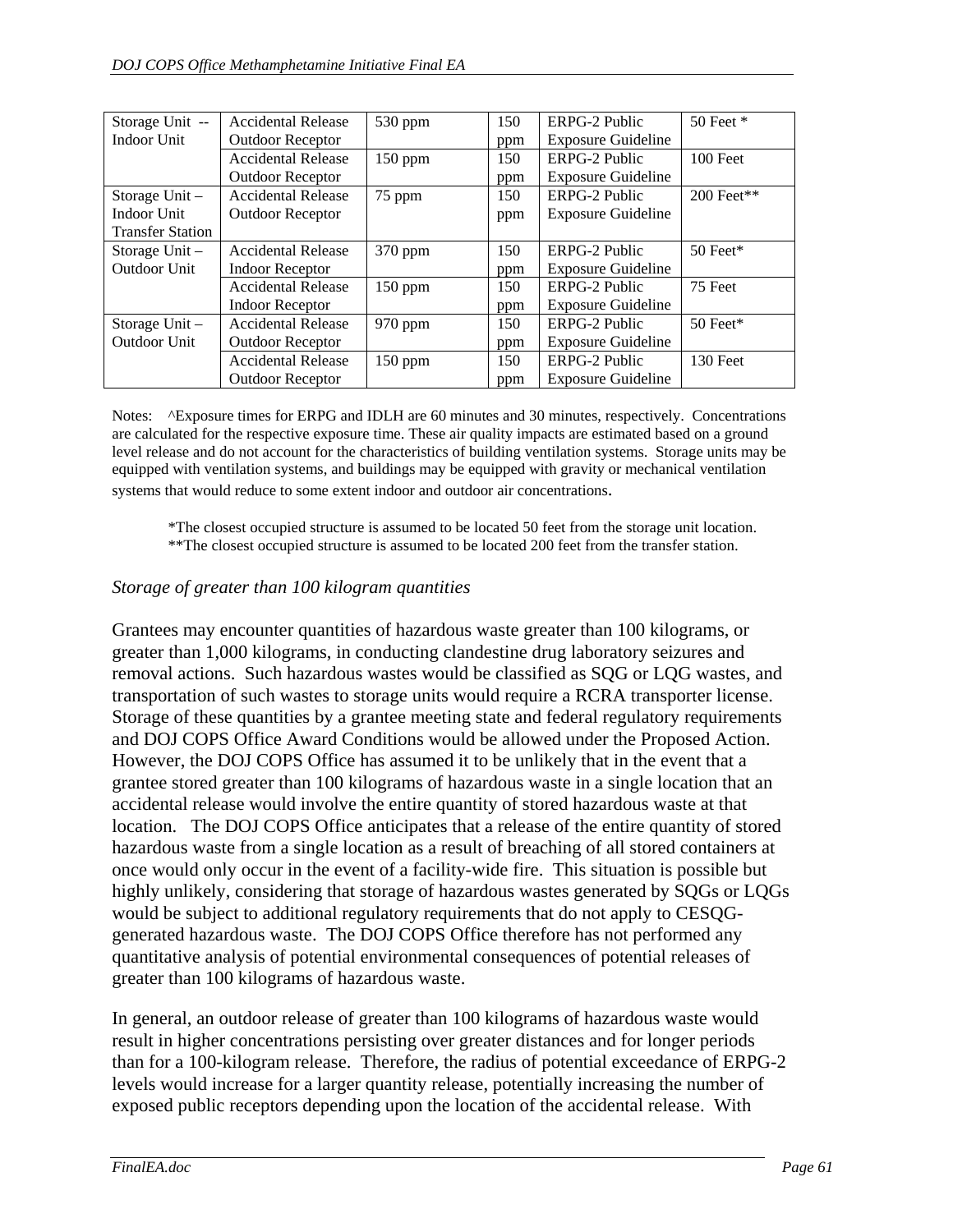respect to indoor releases, the point of release concentration to which persons within the building would be exposed would increase in a linear manner with the quantity of release, without accounting for any differences in the characteristics of storage unit or building ventilation systems.

#### **Other Grant Funded Activities**

Grant-funded training could potentially result in an impact to air quality. Several states use DOJ COPS Office funding for laboratory demonstrations of how methamphetamine is chemically produced and the specific precursor chemicals involved. The State of Arkansas Initiative, for example, provides a grant-funded training program to familiarize its agents with the methamphetamine cooking process and precursors. Use of chemicals in training activities would result in fugitive air emissions. However, the quantities of chemicals utilized for training are low and are used by trainers in a controlled environment. Air emissions associated with grant-funded training are therefore not anticipated to significantly affect ambient air quality or to result in occupational exposure of trainees.

Grant funding has been used to purchase vehicles for the transportation of personnel, safety and law enforcement equipment and hazardous waste. Vehicles purchased using grant funding have included automobiles, full sized pickup trucks, clandestine laboratory "response vehicles" that are designed to carry safety equipment and that may be equipped with personnel decontamination apparatus, and all-terrain vehicles. Operation of vehicles has potential environmental impacts with respect to vehicle air emissions.

In general, grant-funded vehicles are used to consolidate transportation of personnel and safety equipment to clandestine drug laboratory locations and may therefore result in operation of fewer vehicles and reduction in vehicle miles traveled, or reduction in emissions per vehicle mile. Vehicles are also used to transport hazardous waste from clandestine drug laboratory locations. However, some of the vehicles being purchased are full sized pickup trucks, SUVs with towing packages, and off-road vehicles including all-terrain vehicles. Some of the vehicles are replacing smaller vehicles or are replacing older vehicles.However, the availability of additional vehicles may result in increased law enforcement activities, potentially increasing vehicle miles traveled. Overall however, operation of grant-funded vehicles would not represent a significant source of air emissions as compared to overall agency vehicle operations.

The DOJ COPS Office Methamphetamine Initiative also may result in increased air emissions from operation of chemical analytical laboratories. These analytical laboratories process evidence and environmental samples from seized clandestine drug laboratories. Grants are used to purchase additional analytic equipment such as scanning electron microscopes and general laboratory supplies such as glassware and chemical analytical reagents. Grants may also fund the training of additional analytical chemists. Typical air emissions from an analytical laboratory are not anticipated to significantly affect air quality.For most grant-funded methamphetamine initiatives, the chemical analytical laboratories are already constructed and operating independently of the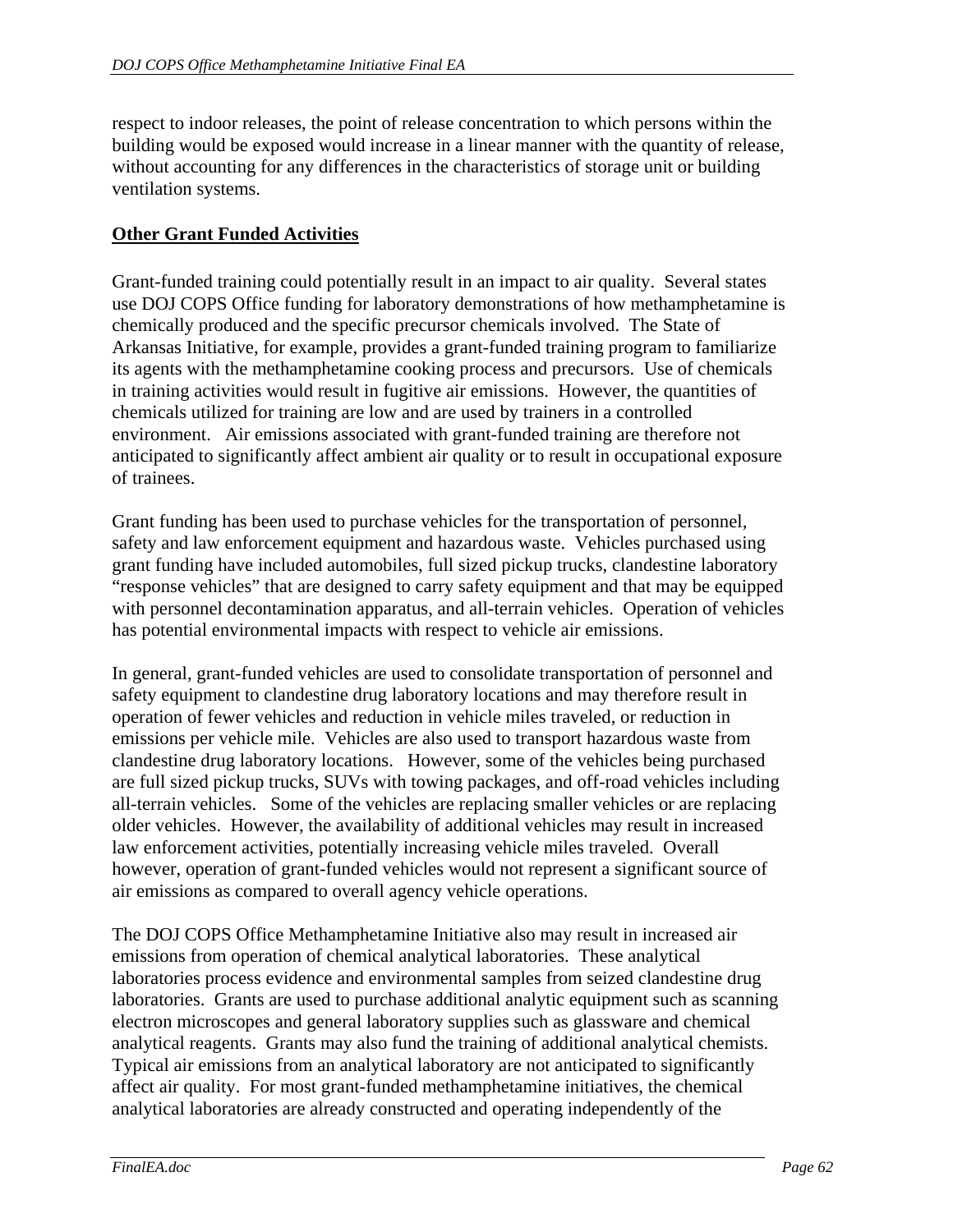initiative, and grant funding is used to supplement existing operations. Therefore any grant-funded equipment or personnel would only result in an incremental increase over existing air emissions from the laboratory facility. The DOJ COPS Office grants would generally only provide equipment, supplies, and personnel, not construction or modification of buildings or structures, and the DOJ COPS Office does not anticipate providing grant funding to establish an entirely new chemical analytical laboratory under the Proposed Action. Any new construction or modification of a chemical analytical laboratory would be subject to site-specific NEPA analysis and is outside the scope of the Proposed Action.

## **8.1.2 Water Quality**

### **Hazardous Waste Management Activities**

### *Removal Action Scenarios*

Potential benefits to water quality are anticipated from the normal conduct of removal actions under the DOJ COPS Office Methamphetamine Initiative. Clandestine drug laboratories represent a potential source of releases to surface water from hazardous wastes stored and used at the sites. Conduct of grant-funded removal actions would reduce potential sources of releases to surface water from clandestine drug laboratory operations, including illicit releases of hazardous wastes to sinks, drains, or outdoor areas. Such releases could contaminate surface water directly or affect the operation of septic systems or POTW.

Normal conduct of laboratory seizures and removal actions could involve generation of wastewater from the operation of grant-funded portable decontamination stations used to decontaminate personnel conducting operations. It is assumed that decontamination wastewater is not released to the environment at the removal action location but is collected and disposed of in accordance with federal, state, and local requirements and DOJ COPS Office grant award conditions. No significant environmental impacts to water quality are anticipated for normal conduct of removal actions.

#### *Single Family House Scenario / Rural Open Air Setting Scenario*

An accidental release during a removal action conducting in an outdoor environment for the Single Family House or Rural Open Air Setting scenarios could result in potential environmental impacts to surface water. A release of hazardous waste to surface water, either directly or indirectly through runoff, could result from a materials handling accident or container failure. The DOJ COPS Office considers the probability of such an occurrence to be low, however, the potential consequences of such a release could be significant if the release is not controlled. The potential release of hazardous waste directly to surface water during a removal action is unlikely considering that the personnel conducting the removal action would be available to respond to the release, and the laboratory location may or may not be in the vicinity of a surface water body.Also, a release of hazardous waste to surface soil would likely be diluted on its way to any nearby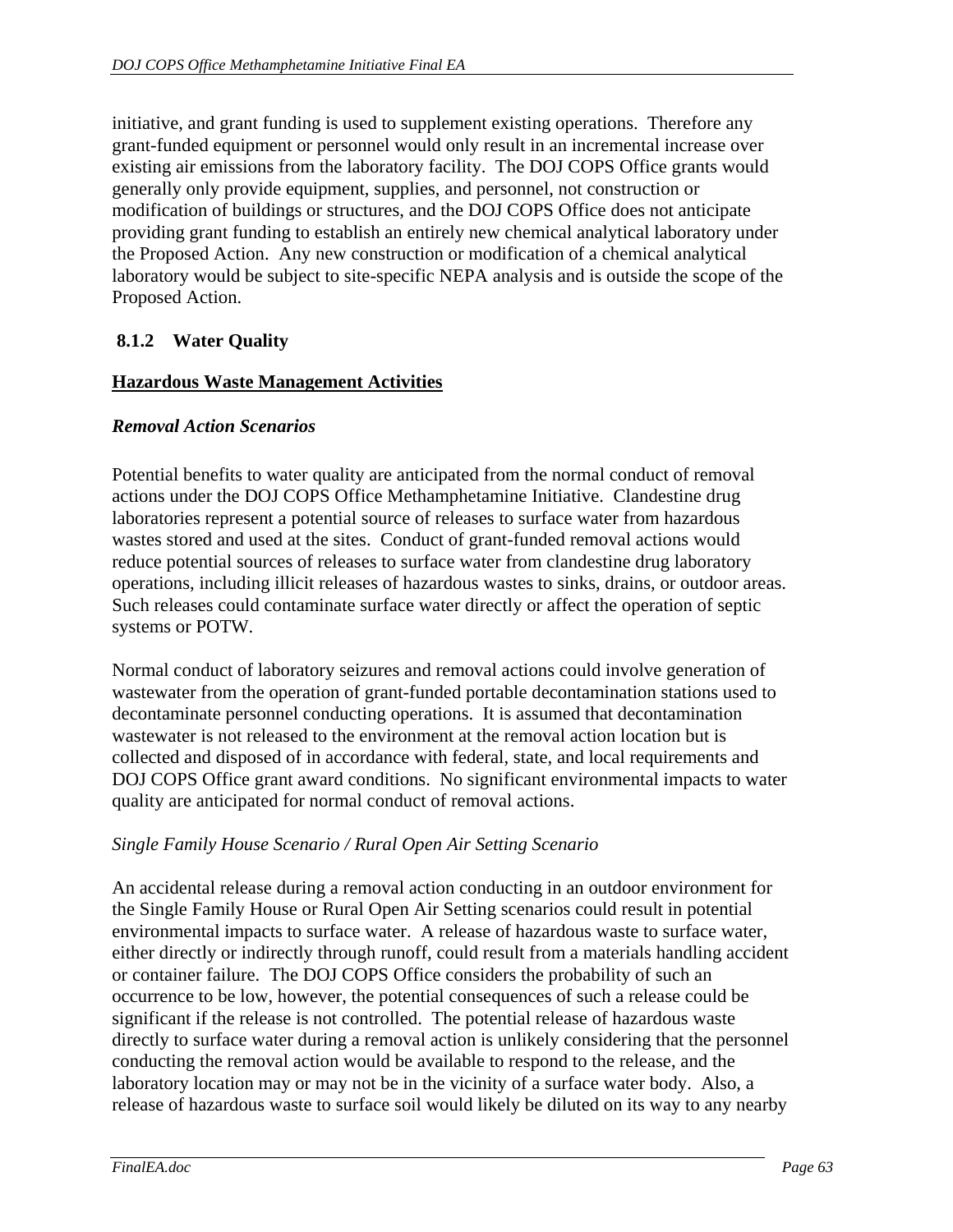surface water body and would result in a lower environmental impact than a release directly to surface water.

The DOJ COPS Office conducted dispersion modeling for an uncontrolled release to surface water based on a methodology and data developed by the USGS.<sup>49</sup> The DOJ COPS Office based the release modeling on a potential release of 100 kilograms of either toluene or iodine, based on the amounts of these hazardous wastes found at clandestine drug laboratory sites and the aquatic toxicity of these compounds. Iodine and toluene were selected for the screening water quality analysis based on several factors including that toluene and iodine have been recovered from clandestine drug laboratories in quantities on the order of 100 kilograms for a single site. Surface water quality and aquatic toxicity criteria could be exceeded in rivers and streams in the event of an uncontrolled 100-kilogram release. The consequences of such a release are based on the quantities and characteristics of the hazardous wastes released and the characteristics of the river or stream in which the release occurs. The methodology and results of the surface water release dispersion modeling are shown in Appendix L, Water Quality Impact Analysis.

The Rural Open Air Setting location is assumed to be in the vicinity of a surface water body. A release of a liquid or solid hazardous waste during a laboratory seizure or removal action would be subject to emergency response by removal action personnel trained in emergency response. It is assumed that the response would be timely, but not necessarily totally effective, depending upon the specific response equipment that the hazardous waste management personnel have available. Effectiveness of the response would depend upon the circumstances of the release and the environmental setting of the release, and on the specific equipment that the responders have available.A liquid spill may not be fully contained by emergency response and could result in impacts to surface water quality. By comparison, a solid release (e.g., iodine) could be mostly contained and remediated. It is possible that a liquid release at an urban or suburban location could impact a storm sewer or sanitary sewer system. Such a release would likely enter a municipal wastewater treatment system and could result in potential effects on POTW operation downstream of the release. A liquid release at an outdoor location, if not contained in a timely manner, could have direct impacts to a surface water body.

### *Multi-unit Residential Property Scenario*

Removal action locations for the Multi-unit Residential Property Scenario are assumed not to be situated in the vicinity of a surface water body.

### *Transportation Scenario*

The DOJ COPS Office Methamphetamine Initiative may result in potential impacts to surface water quality associated with transportation of hazardous waste from the removal

1

<sup>&</sup>lt;sup>49</sup> Jobson, H.E., 1996. Predictions of Travel Time and Longitudinal Dispersion in Rivers and Streams, USGS Water Resources Investigation Report 96-4013, 1996.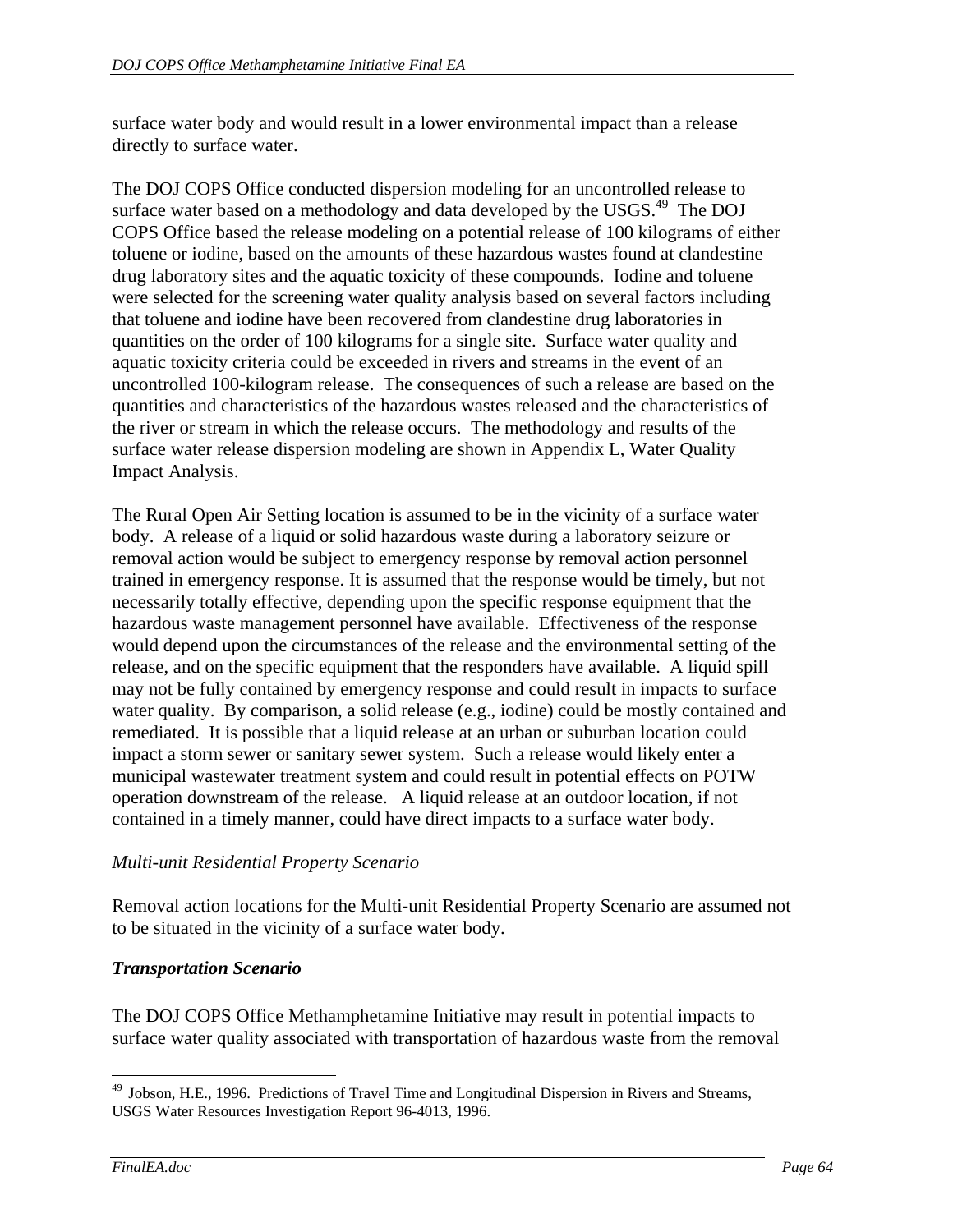action location to the storage location. It is assumed for this scenario that an accident occurs involving a transportation vehicle conveying hazardous waste from the removal action. The accident is assumed to result in a hazardous waste container either entering directly into a stream or hazardous waste from a breached container being inadvertently washed into a stream by emergency response personnel responding to the accident.

The methodology and results of the surface water release dispersion modeling are shown in Appendix L, Water Quality Impact Analysis. The modeling for the transportation scenario assumes the same release quantity and river/stream characteristics as for the removal action scenario, and therefore the modeled concentrations are the same as for the removal action scenario, discussed above. Surface water quality and aquatic toxicity criteria could be exceeded in rivers and streams in the event of an uncontrolled 100 kilogram release.

The likelihood of a release and potential consequences of a release may differ for the selftransportation scenario and the licensed transport scenario, and may be affected by potential differences in release response time and response actions taken by qualified law enforcement personnel conducting hazardous waste transportation versus DEA contractors conducting the transportation. For the self-transport scenario, hazardous waste may be transported by qualified law enforcement personnel in vehicles that are not designed to carry hazardous waste containers, but that are modified to carry hazardous waste containers. For the licensed transport scenario, hazardous waste may be transported in response vehicles that are designed to transport hazardous waste and that may be more fully enclosed than modified vehicles used for self-transport of waste. The likelihood of a container breach in the event of an accident may be somewhat lower in the event that a response vehicle is used to transport the hazardous waste, however, such differences are not readily quantifiable.

### *Transportation of less than 100 kg*

In the event of a 100 kilogram release of iodine at high river flow rate, the peak iodine concentration would also be 69,300 ug/l at a distance of 1.9 kilometers from the point of release, as the modeling approach is independent of the characteristics of the substance released and only considers the quantity released and the characteristics of the river.

Several factors influence the potential for and the consequences of a release of less than 100 kilograms of hazardous waste as a result of a transportation accident. The potential for releases associated with transportation accident of hazardous waste, and associated potential for discharges to surface water may be higher for self-transportation by grantees than for DEA contractors conducting the transportation. Qualified law enforcement personnel would not necessarily develop as high a level of familiarity with hazardous waste management practices and procedures as would DEA contractors. This is because qualified law enforcement personnel may not be conducting such activities on a day-today basis as part of their job function, but would be conducting such activities only on an as-needed basis.This may affect the timeliness and/or effectiveness of response to an accident. The likelihood of a release also depends upon the type of vehicle used and the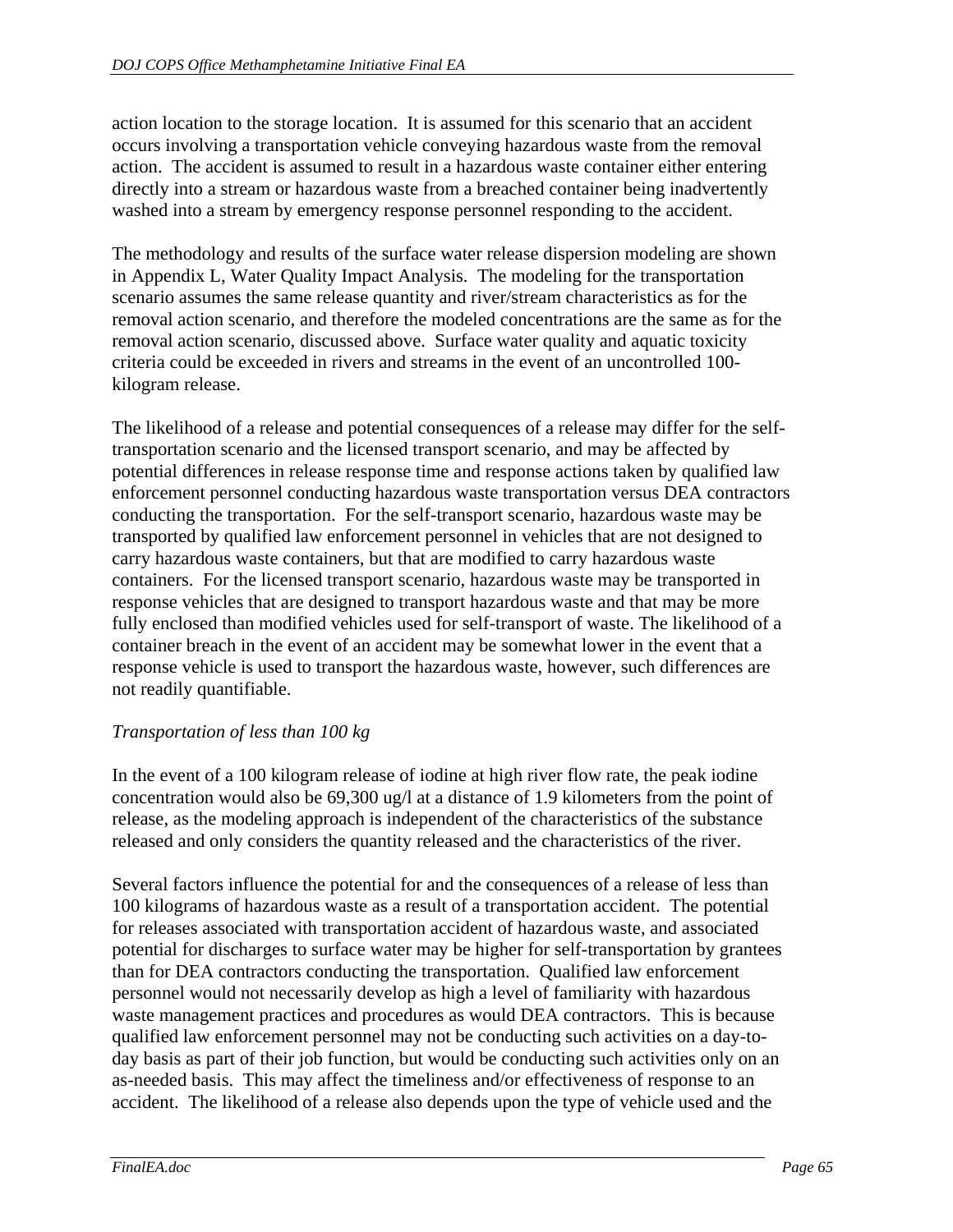method by which the containers are secured within the vehicle.

The potential for water quality impacts resulting from a transportation accident could be affected by the timeliness of and effectiveness of response to the accident, which in turn may be affected by the types of information available to responders concerning the characteristics of the hazardous waste involved in the accident. Grantees are not required to use placarded vehicles, container markings, or hazardous waste manifests to self transport CESQG waste, but may instead use shipping papers that may not provide the same level of information concerning the nature of the release as would hazardous waste manifests, container markings, and vehicle placards. Therefore, in an accident scenario, responders would not necessarily be aware that there was a release of hazardous waste.

The DOJ COPS Office anticipates that a shipping paper would be included in the grantee's vehicle for CESQG shipments but that the shipping paper may not provide as detailed or as timely information to responders. Information concerning the DOT proper shipping name, hazard class, DOT identification number, and special handling instructions for the hazardous waste, information that would be included on a hazardous waste manifest may not be available to emergency responders if there is no hazardous waste manifest. This could potentially result in a less timely and less effective response. Solid or liquid releases from a transportation accident could be inadvertently washed into surface water by emergency response personnel if the responders are not aware that the vehicle is transporting hazardous waste. Impacts to surface water associated with hazardous waste releases during transport could therefore be higher for qualified law enforcement personnel conducting transportation actions than for DEA contractors conducting the transportation. However, differences in such human factors are not readily quantifiable, and therefore no quantitative analysis of potential differences in release response time and potential effectiveness of response actions taken have been conducted.

#### *Transportation of greater than 100 kilograms*

In the case of transportation of greater than 100 kilograms or over 1000 kilograms of hazardous waste, the grantee would be operating as a SQG or LQG, and therefore all DOT and RCRA regulations would apply (see Tables 5.1-1 and 5.2-1 for a summary of specific regulations). Thus, grantees performing their own transportation would be required to obtain hazardous waste transportation licenses and utilize vehicles placards, container markings, and hazardous waste manifests in accordance with RCRA regulations for SQGs. The additional information provided by the vehicle placards and manifests may increase the timeliness and effectiveness of response actions in the event of a transportation accident.

The DOJ COPS Office has assumed for the purposes of the quantitative environmental consequences analysis that only one 100 kilogram container would be breached in the event of an accident, even if the vehicle were transporting multiple containers with a total of more than 100 kilograms of hazardous waste. The DOJ COPS Office assumes that the release of more than one 100-kilograms during a transportation accident is possible, but unlikely. However, the potential exists for solid or liquid releases from a transportation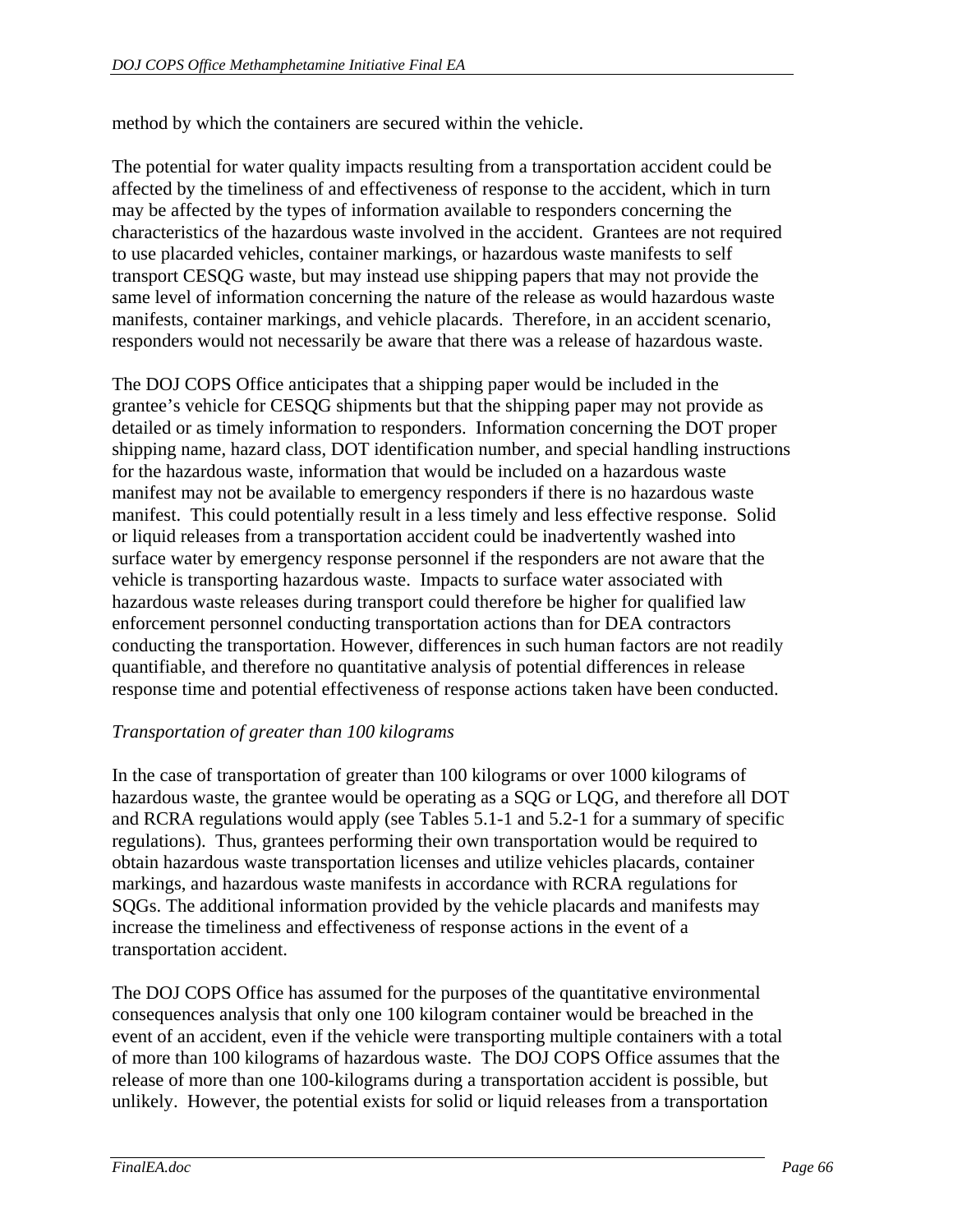accident to directly enter surface water or be inadvertently washed into surface water by emergency response personnel responding to a transportation accident. Surface water concentrations resulting from a release of more than 100 kilograms would increase in a more or less linear fashion proportional to the amount of the release.

#### *Storage Scenarios*

#### *Indoor Storage Scenario*

Indoor storage units that are not permitted RCRA storage facilities would be equipped with spill containment systems in accordance with NFPA Codes and OSHA requirements such that liquid releases would be contained within the unit. It is not likely that building itself would be equipped with a full secondary containment system unless the storage unit were a RCRA permitted storage facility, however, the DOJ COPS Office anticipates that the storage cabinets and lockers would provide containment of releases within the cabinets and lockers. If the storage unit were a RCRA permitted storage facility, it would be equipped with full secondary containment systems and the cabinet or locker would need to be situated on a concrete pad with curbs and without accessible floor drains. This would provide additional containment in the event of a release. There are also inspection requirements for greater than 10-day storage facilities that would increase the probability that a leaking container would be identified and remediated. However, the potential quantity of waste stored at permitted storage facility is greater than that for a less than 10 day transfer station. The potential for impacts to surface water from storage or accidental release of hazardous wastes are unlikely for the indoor storage scenario for both a transfer station and for a permitted storage facility, however the likelihood of such release would be lower for a permitted storage facility than for a transfer station.

#### *Outdoor Storage Scenario*

Outdoor storage units that are not permitted RCRA storage facilities would be equipped with spill containment systems in accordance with NFPA Codes and OSHA requirements such that liquid releases would be contained within the unit. It is not likely that storage area itself would be equipped with a full secondary containment system unless the storage unit were a RCRA permitted storage facility, however, the DOJ COPS Office anticipates that the storage cabinets and lockers would provide containment of releases within the cabinets and lockers. Outdoor storage facilities that are RCRA permitted storage facilities are required to have full secondary containment systems to contain liquid releases, including storm water runoff. Therefore, liquid releases occurring at outdoor storage facility that is a permitted RCRA hazardous waste storage facility would be less likely to migrate to a nearby surface water body directly or through contact with storm water runoff. There are also inspection requirements for greater than 10-day storage facilities that increase the probability that a leaking container would be identified and remediated. The potential for impacts to surface water from storage or accidental release of hazardous wastes are unlikely for the outdoor storage scenario for both a transfer station and for a permitted RCRA hazardous waste storage facility, however the likelihood of such release would be lower for a RCRA permitted storage facility than for a transfer station.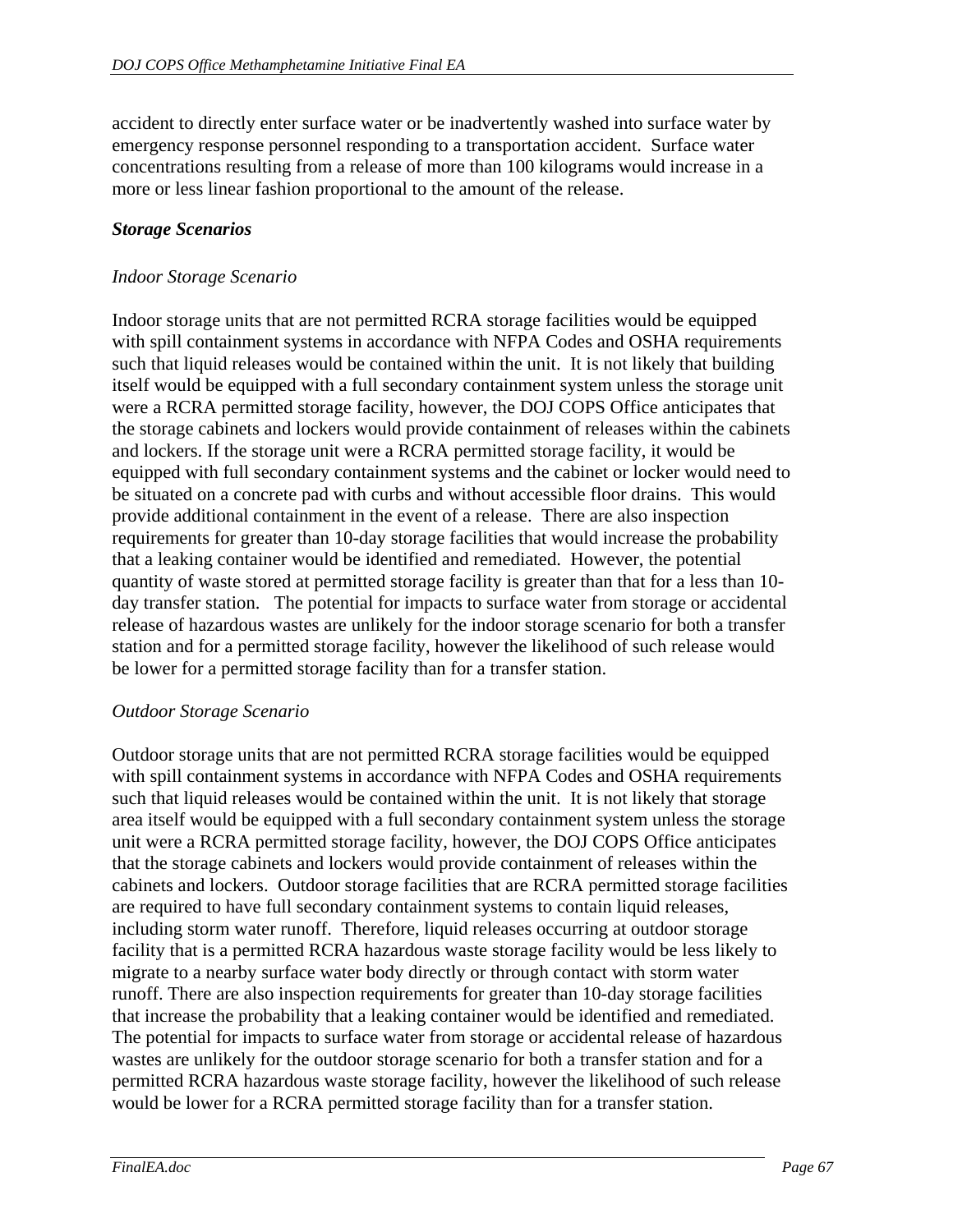A release of hazardous waste to surface water from an outdoor storage unit would have lower consequences than would an uncontrolled release resulting from a transportation accident. The DOJ COPS Office assumes that the storage units would not be located in the immediate vicinity of a river or stream and that hazardous waste released (if in the unlikely case that is not contained and controlled) would migrate to surface water by means of storm water runoff. This would dilute the release to some extent and therefore the release would likely not result in exceedance of water quality criteria. Also, this release pathway would only apply to releases of liquid waste. The DOJ COPS Office assumes that any release of a hazardous solid waste (e.g., iodine crystals) from an outdoor storage unit would be remediated prior to any significant transport of the hazardous waste away from the property.

### **Other Grant Funded Activities**

Grant-funded training could potentially result in releases to surface water. Several states use DOJ COPS Office funding for laboratory demonstrations of the chemical production of methamphetamine to familiarize qualified law enforcement personnel with the process. Liquid wastes may also be generated during demonstration of equipment used for chemical decontamination of personnel. It is assumed that any hazardous waste generated during the demonstrations would be disposed according to federal, state, and local requirements, and would not be disposed of through drain systems. Any liquid effluents that are classified as hazardous waste are anticipated to be handled and disposed of as laboratory waste, and any liquid effluents that are classified as non-hazardous waste could be discharged to drain systems. Discharges to drain systems resulting from training activities would likely be treated in a POTW. The DOJ COPS Office does not anticipate that there would be any significant water quality impacts associated with grant-funded training.

The DOJ COPS Office Methamphetamine Initiative also may result in increased wastewater discharges from chemical analytical laboratories. These analytical laboratories process evidence from seized clandestine methamphetamine laboratories. Grants are used to purchase additional analytic equipment such as scanning electron microscopes and general laboratory supplies such as glassware and chemical analytical reagents. Grants may also fund the training of additional analytical chemists.

Typical wastewater emissions from an analytical laboratory are not anticipated to significantly affect water quality.The DOJ COPS Office anticipates that grant-funded chemical analytical laboratory activities would result in an incremental increase in the generation of wastewater, which would be managed in accordance with federal, state and local regulations, i.e., it would discharged to a POTW and would not represent a significant load with respect to the overall flow to the POTW. The DOJ COPS Office assumes that hazardous wastes generated chemical analytical laboratory operations are not disposed of through the drain system. As discussed above, DOJ COPS Office grants would only provide equipment, supplies, and personnel, not funding for construction or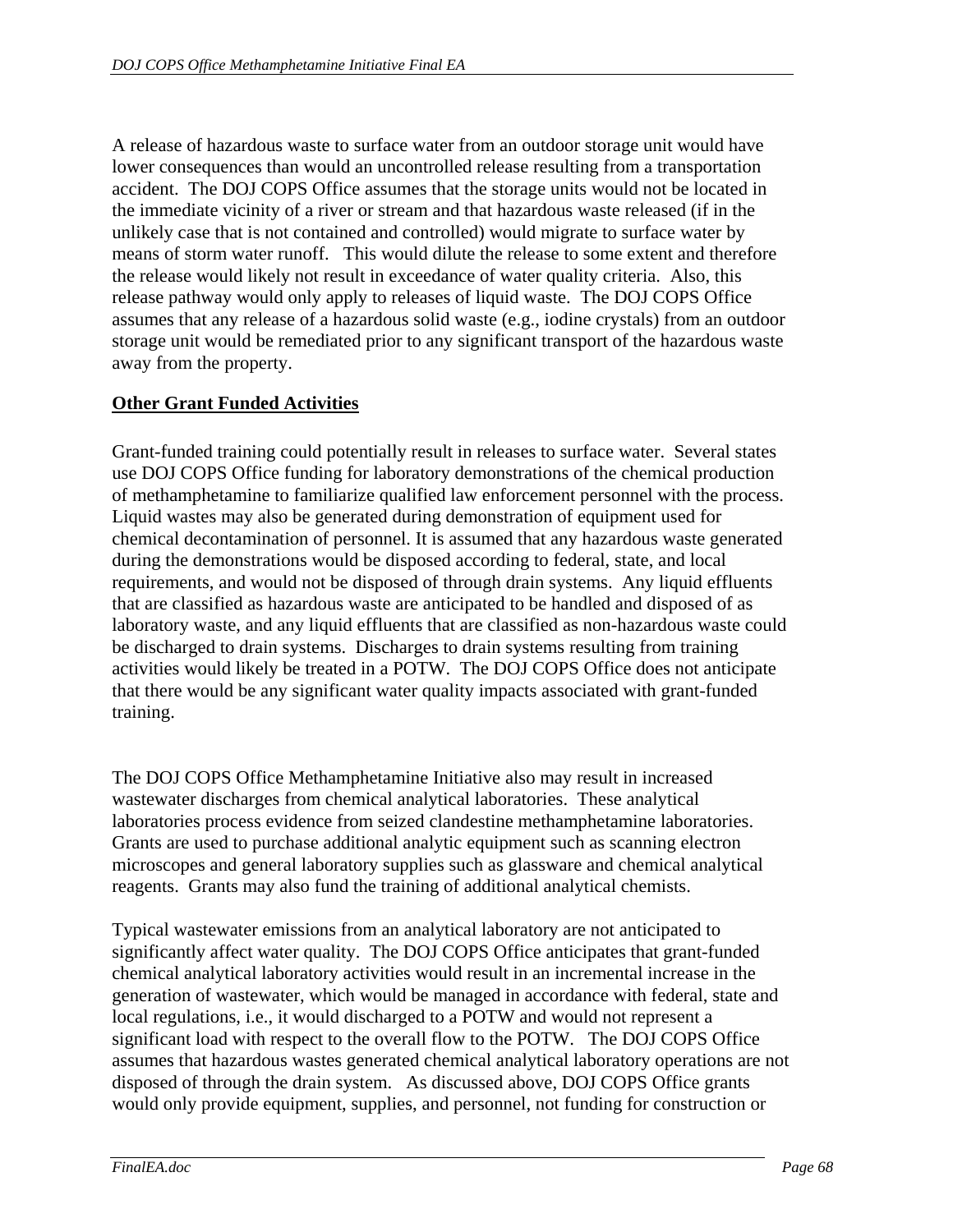modification. Any new construction or modification of a chemical analytical laboratory would be subject to site-specific NEPA analysis and is outside the scope of the Proposed Action.

### **8.1.3 Soil Quality**

#### **Hazardous Waste Management Activities**

#### *Removal Action Scenario*

Potential benefits to soil quality are anticipated from the normal conduct of removal actions under the DOJ COPS Office Methamphetamine Initiative. Clandestine drug laboratories represent a potential source of releases to surface soils from hazardous wastes stored and used at the sites. Conduct of grant-funded removal actions would reduce potential sources of releases to surface soils, including illicit discharges of hazardous waste to outdoor areas. The DOJ COPS Office does not anticipate that there would be any discharges to soil from the normal conduct of hazardous waste removal actions.

#### *Single Family House Scenario / Rural Open Air Setting Scenario*

An accidental release during a removal action conducted in an outdoor environment has the potential to affect soil quality. Such a release could occur as a result of a materials handling accident or container failure. The DOJ COPS Office considers the probability of such an occurrence to be low, however, the potential consequences of such a release could be significant if the release is not controlled. The detailed methodology and assumptions for determining soil quality impacts associated with normal operations and accidental releases to surface water are provided in Appendix M, Methodology for Assessing Soil Quality Impacts.

For a screening analysis of potential soil quality impacts for the release scenarios, the DOJ COPS Office assumed that a release of hazardous waste to soils could occur as a result of container breach or materials handling accident. The DOJ COPS Office compared the calculated soil concentration for each hazardous waste to the SSL for soil ingestion, as shown in Table 8.1-4.

| <b>Hazardous Waste Released</b> | (Kilograms) | <b>Release Amount Soil Ingestion SSL</b><br>(mg/kg soil) | <b>Concentration</b><br>(mg/kg soil) | <b>Percent of SSL</b> |
|---------------------------------|-------------|----------------------------------------------------------|--------------------------------------|-----------------------|
| Toluene                         | 100         | 16000                                                    | 66667                                | 416%                  |
| Acetone                         | 100         | 7800                                                     | 66667                                | 854%                  |
| Sodium Dichromate               | 2.5         | 390                                                      | 331                                  | 84%                   |

#### **Table 8.1-4 Soil Quality Impacts for the Removal Action Scenarios**

Note: Soil Ingestion SSL and Calculated Soil Concentration are for Chromium+6 for Sodium Dichromate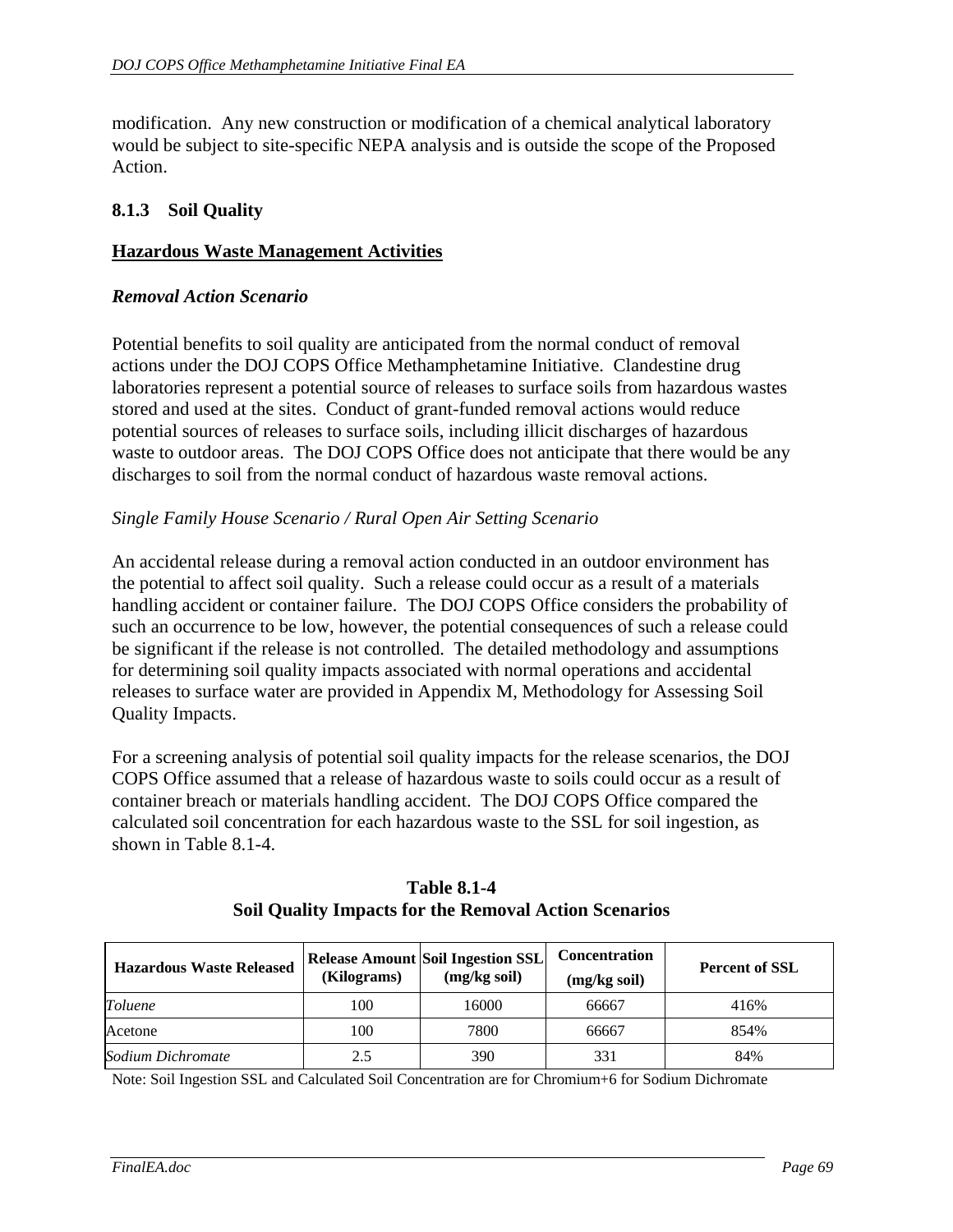As shown, concentrations of hazardous waste released to surface soil for the release scenarios could exceed generic SSLs by nearly a factor of ten for acetone and nearly a factor of five for toluene. Concentrations of sodium dichromate (calculated as chromium+6) are estimated to be approximately equal to the SSL. Ingestion of contaminated soils at such concentrations could represent a human exposure risk, particularly to children, and existence of contaminated soils at such concentrations would warrant remediation of the contamination.

Ingestion of contaminated soils at such concentrations could represent a human exposure risk, particularly to children, and existence of contaminated soils at such concentrations would warrant remediation of the contamination. Soil quality impacts from the release scenarios (i.e., hazardous waste releases) are assumed not to be ongoing. The DOJ COPS Office assumes that releases to soil that occur as a result of removal actions would be subject to emergency response and that therefore potential releases to soils would not represent an ongoing impact to soil quality.

### *Multi-unit Residential Property Scenario*

The location for the Multi-unit Residential Property Scenario is assumed not to be in the vicinity of surface soils

### *Transportation Scenario*

No significant discharges to surface soils are anticipated for normal conduct of hazardous waste transportation under the DOJ COPS Office Methamphetamine Initiative. However, a release of hazardous waste to surface soils resulting from a transportation accident has the potential to affect soil quality. The methodology and assumptions used in screening soil quality impacts for the transportation scenario are identical to those used for the removal action scenarios and are summarized in Appendix M, Methodology for Assessing Soil Quality Impacts and Table 8.1-4.

#### *Storage Scenarios*

The DOJ COPS Office does not anticipate any significant potential for releases to surface soils resulting from indoor storage. Environmental impacts to surface soils from storage or accidental release of hazardous wastes are unlikely for the outdoor storage scenario for both a transfer station and for a permitted RCRA hazardous waste storage facility, however the likelihood of such release would be lower for a RCRA permitted storage facility than for a transfer station.

#### *Hazardous Waste Disposal*

The DOJ COPS Office anticipates that disposal of hazardous wastes generated from grantfunded removal actions in RCRA Subtitle C-permitted facilities would not result in significant environmental impacts. In general, the types of hazardous wastes generated from removal actions, including flammable and combustible wastes, reactive wastes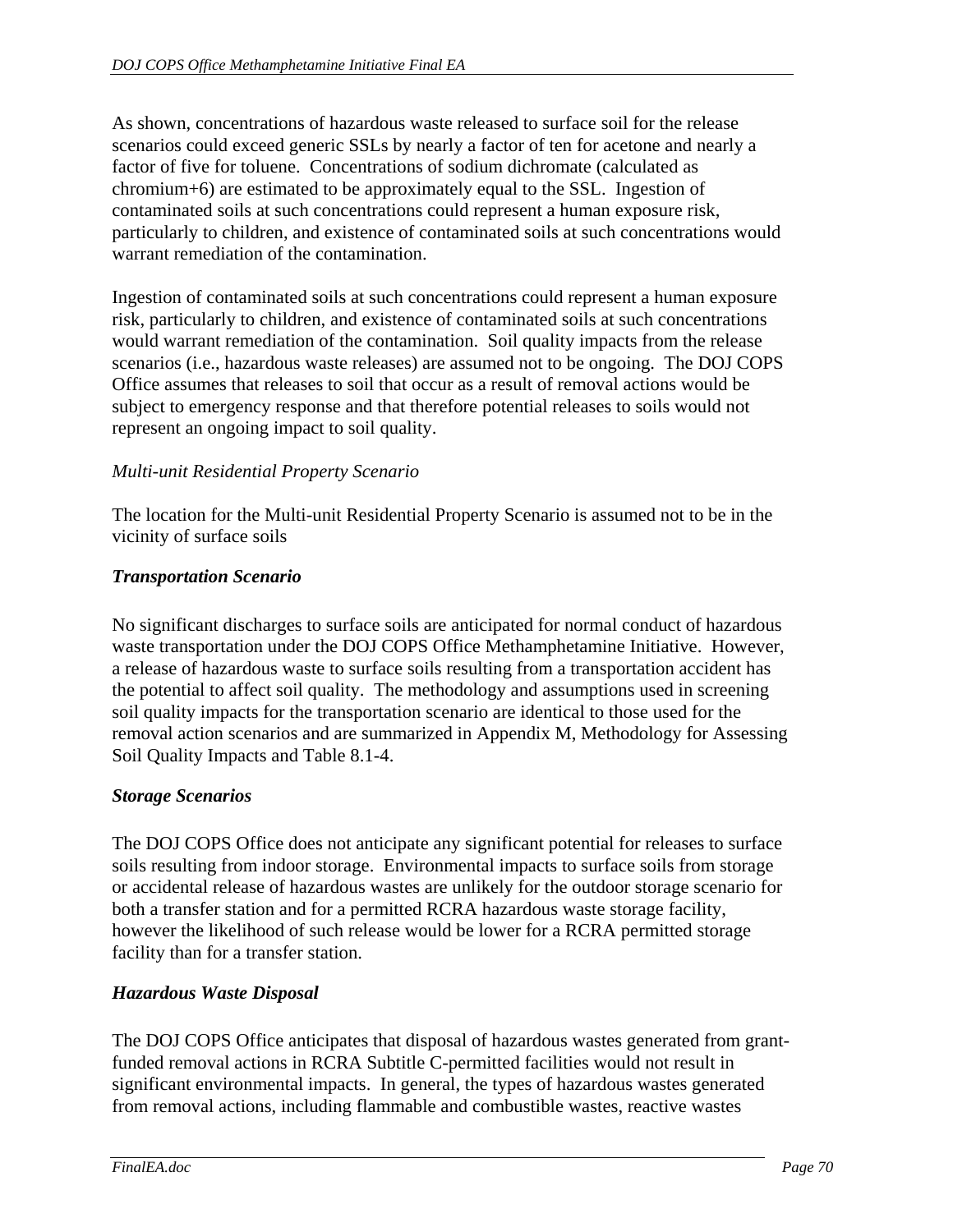(oxidizers) and corrosive wastes (acids, bases) would be treated prior to disposal, or, in the case of flammable or combustible wastes, burned for energy recovery. Also, RCRA land disposal restrictions (LDRs) prohibit the disposal of free liquids and other untreated hazardous wastes in hazardous waste landfills. Therefore, the DOJ COPS Office does not anticipate that any untreated hazardous wastes generated from grant-funded activities would be disposed of in landfills.

DEA contractors are required to dispose of all hazardous wastes generated from removal actions in RCRA-permitted TSDFs. CESQGs may, in some states, dispose of CESQGgenerated hazardous waste in non-RCRA permitted facilities, as discussed in Section 6.6. Non-RCRA permitted disposal facilities (generally state-permitted facilities) permitted to accept CESQG hazardous waste may be subject to less extensive monitoring and controls and treatment requirements than RCRA-permitted facilities and may therefore represent a somewhat higher potential for releases than RCRA-permitted facilities.

The DOJ COPS Office anticipates that treatment and disposal of treated hazardous wastes generated from grant-funded removal actions would result in minimal environmental impacts. The quantity of hazardous wastes generated from grant-funded activities is anticipated to be minimal as compared to the general throughput of hazardous waste to the RCRA-permitted TSDFs utilized by grantees. Therefore the contribution of such wastes to TSDF effluents would be minimal under most circumstances. Also, RCRA-permitted TSDFs are extensively monitored with respect to potential for environmental impacts, and TSDFs are required to implement effluent monitoring, inspection, and maintenance plans and closure and post-closure monitoring plans. Permitting of TSDFs (including renewal of permits for existing facilities) generally involves environmental and human health risk assessment, in many cases TSDFs are subject to environmental impact assessment under "little NEPAs" (e.g., under the California Environmental Quality Act. Therefore, the DOJ COPS Office concludes that the potential for environmental impact from treatment and disposal of hazardous wastes generated by grant-funded activities in minimal.

### **Other Grant-funded Activities**

The DOJ COPS Office does not anticipate impacts to soil quality from other grant-funded activities

### **8.1.4 Human Health and Safety**

### **Clandestine Drug Laboratory Seizure Activities**

Clandestine drug laboratory seizure operations and removal actions present potential occupational health and safety hazards to qualified law enforcement personnel, particularly to investigative and other personnel who are first responders to clandestine drug laboratory sites. These sites generally contain hazardous materials and potentially hazardous indoor air concentrations of air contaminants that could result in short-term or long-term health effects to exposed individuals. These sites may also contain corrosive, flammable, or explosive materials, including booby traps, which may represent physical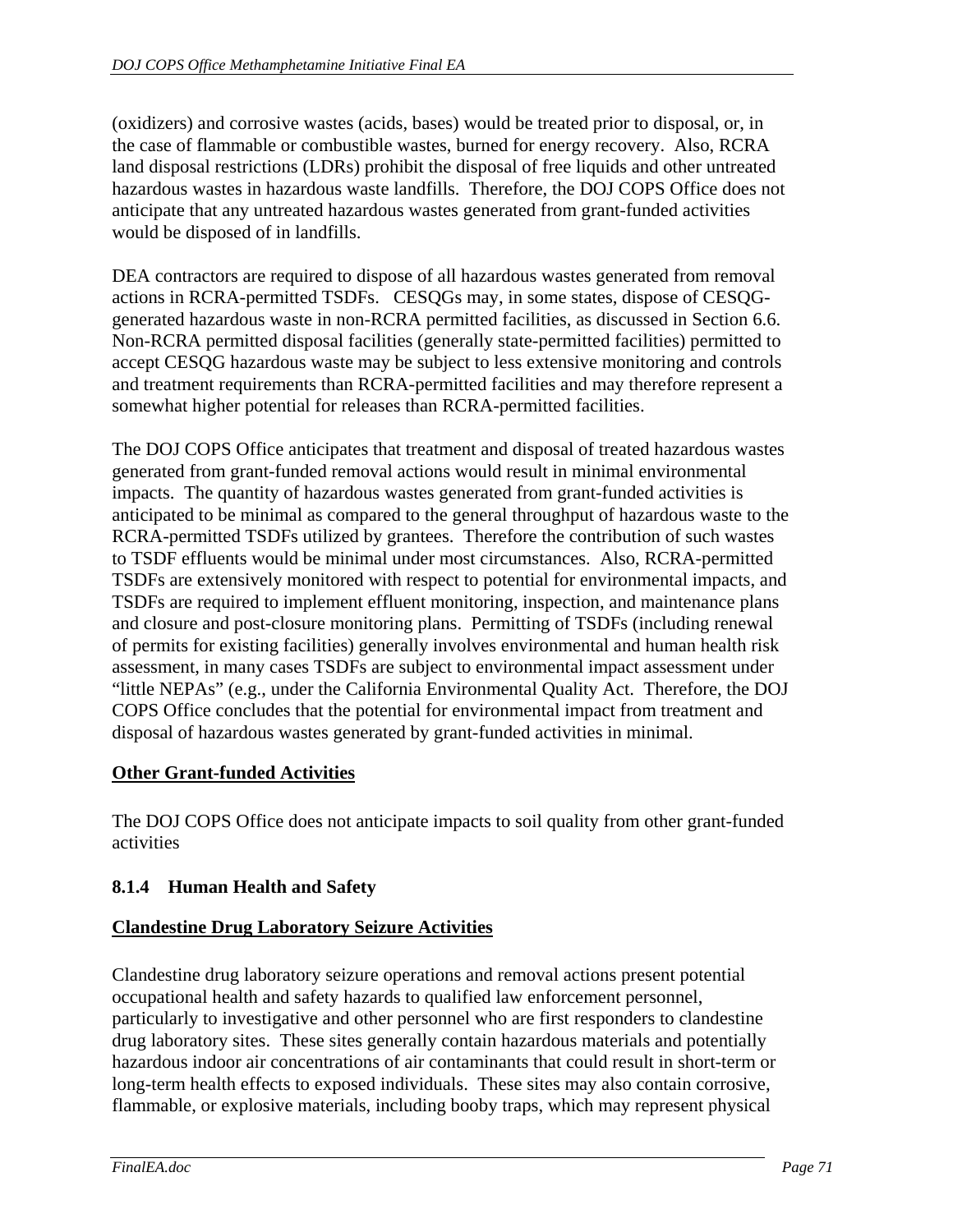hazards to responders. First responders who discover clandestine drug laboratories may be entering situations where the locations and characteristics of such hazards are not well characterized. Personnel would characterize, package, label, mark, and physically remove hazardous wastes from the clandestine drug laboratory locations. These activities have the potential to result in occupational exposure to improperly stored hazardous wastes and to other physical and chemical hazards that may not have been discovered during conduct of law enforcement activities. Even considering the wider availability of personal protective equipment, state and local law enforcement agencies may not necessarily be able to afford to purchase and maintain the types of personal protective equipment (PPE) for clandestine drug laboratory seizures. 50 51

The Centers for Disease Control (CDC) Agency for Toxic Substances and Disease Registry (ATSDR) maintains the Hazardous Substances Emergency Events Surveillance (HSEES) System to collect and analyze information about hazardous substance release events, including events occurring at clandestine methamphetamine laboratories. The CDC reported that in 1999 three police officers in Iowa suffered respiratory irritation after exposure to anhydrous ammonia and ether emissions during seizure of a residential clandestine methamphetamine laboratory. The police officers required decontamination at the site and treatment at a local hospital. <sup>52</sup> The CDC also reported that of 67 injured first responders (including 55 police officers) reported by state health departments in Iowa, Minnesota, Missouri, Oregon, and Washington, 57 were not wearing personal protective equipment at the time of injury, including 45 police officers. Approximately one-third of the 36 reported injury events involved exposure to anhydrous ammonia and one-third involved exposure to hydrochloric acid.  $5<sup>3</sup>$  Seven of the reported events involved explosions. Approximately two-thirds of reported injuries to police officers involved respiratory irritation. The ATSDR reported that one of the agency's health investigators conducting environmental sampling at an inactive residential clandestine methamphetamine laboratory experienced second-degree chemical burns from acid encountered while conducting sampling activities at the site.<sup>54</sup>

The ATSDR and medical department and health researchers have reported on chemical hazards related to methamphetamine laboratories, and reported that law enforcement officers have been exposed to respiratory and other hazards and injured while serving warrants and conducting investigations of clandestine drug laboratory activities, and also reported that prior to the recent wider availability of personal protective equipment, law

 $\overline{a}$ 50 Hughart, J., 2000. Chemical Hazards Related to Clandestine Drug Laboratories, Agency for Toxic Substances and Disease Registry, 2000.

<sup>&</sup>lt;sup>51</sup> Chesley, Dr. Michelle R., 1999. Methamphetamines: An Epidemic of Clandestine Labs and Health Risk. Howard University Hospital, Department of Emergency Medicine, Washington DC, September 28, 1999.<br><sup>52</sup> CDC, 2000. Public Health Consequences Among First Responders to Emergency Events Associated With Illicit Methamphetamine Laboratories – Selected States, 1996 – 1999. U.S. Centers for Disease Control, Morbidity and Mortality Weekly Report, November 17, 2000.

<sup>53</sup> CDC, 2000. Public Health Consequences Among First Responders to Emergency Events Associated With Illicit Methamphetamine Laboratories – Selected States, 1996 – 1999. U.S. Centers for Disease Control, Morbidity and Mortality Weekly Report, November 17, 2000.

<sup>54</sup> Hughart, J., 2000. Chemical Hazards Related to Clandestine Drug Laboratories, Agency for Toxic Substances and Disease Registry, 2000.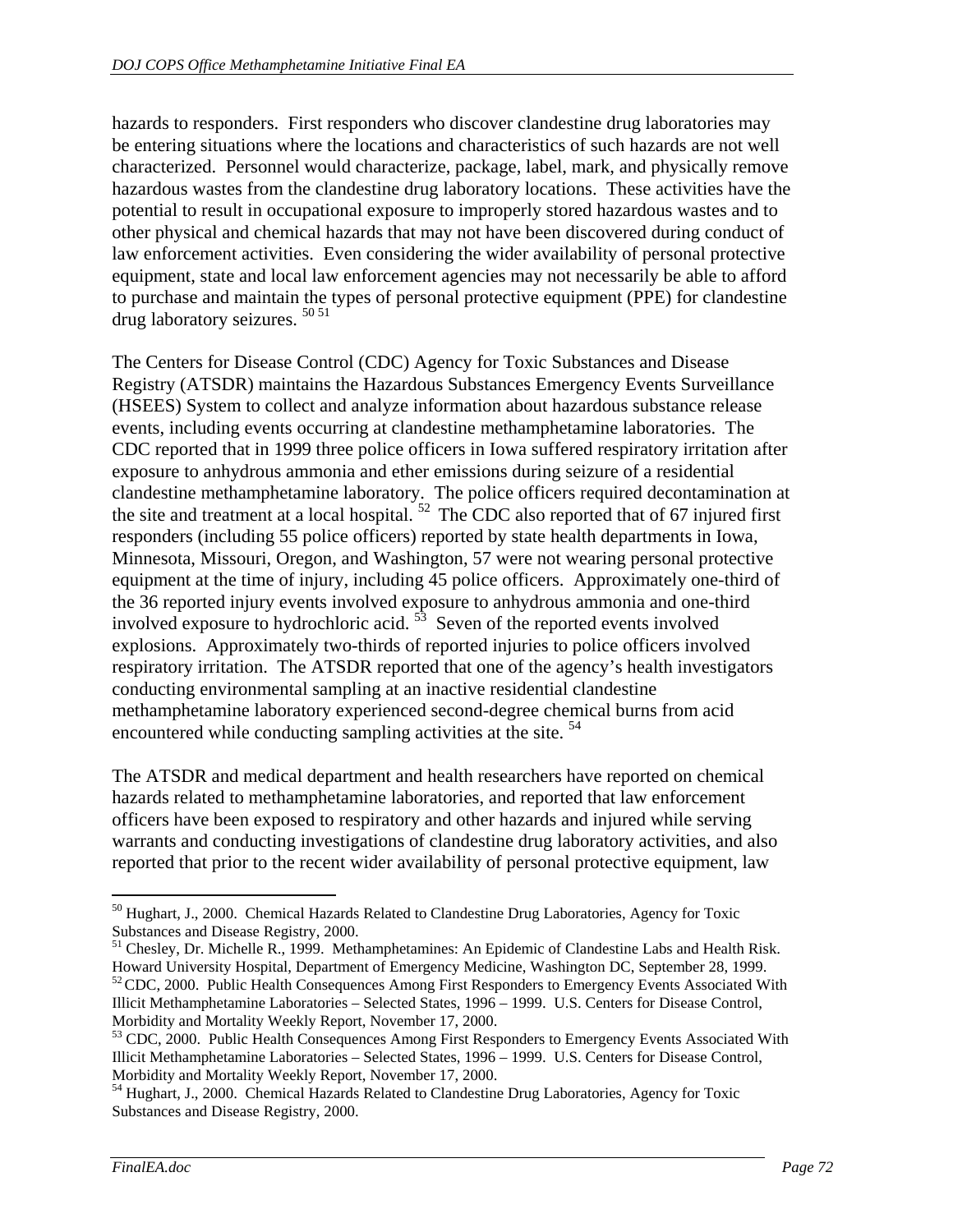enforcement officers conducting clandestine drug laboratory seizures have experienced both acute and chronic health effects. Even considering the wider availability of personal protective equipment, state and local law enforcement agencies may not necessarily be able to afford to purchase and maintain the types of personal protective equipment for clandestine drug laboratory seizures. 55 56

The EPA has published a fact sheet concerning hazards associated with clandestine methamphetamine laboratories, particular with respect to illicit theft and storage of anhydrous ammonia. 57 The EPA indicates that ammonia's low boiling point, affinity for water, and inhalation hazard, may result in responders being injured if not wearing appropriate PPE. The use of self-contained positive-pressure breathing apparatus is appropriate during a response to an anhydrous ammonia release, and cryogenic gloves with a moisture barrier may also be needed to protect against freezing and/or chemical burns.

The Proposed Action is anticipated to result in health and safety benefits and overall decrease the potential for occupational exposure of qualified law enforcement personnel to hazards associated with clandestine drug laboratory seizures. The increased availability of grant-funded personnel training, personal protective equipment for law enforcement personnel, and environmental monitoring equipment for use in assessing laboratory site hazards is anticipated to significantly reduce the potential for occupational exposure of law enforcement personnel participating in laboratory seizures and associated removal actions. However, some potential hazards could result from increased law enforcement activities. When more laboratories are seized, agents are spending more labor hours during removal actions in the vicinity of clandestine methamphetamine laboratory hazards. This could result in increased incidence of exposure to laboratory hazards such as hazardous waste, and booby traps such as explosives. This potential for heightened incidence of exposure is balanced by the increased availability of safety equipment to allow law enforcement personnel to better identify and protect against these hazards.

The Proposed Action is also anticipated to increase awareness of health and safety hazards of clandestine drug laboratory operations and result in an increase in the number of seizures of clandestine drug laboratories conducted by grant-funded personnel. For example, law enforcement agents that receive comprehensive training in clandestine methamphetamine laboratory enforcement, drug recognition, drug symptomology, and chemical analysis could perform more aspects of methamphetamine law enforcement. Grant-funded overtime potentially could result in an increased number of laboratory seizures, and decreases in production/distribution of methamphetamine. Grant-supported analyses of clandestine laboratory hazards could reduce the exposure of occupants and

 $\overline{a}$ <sup>55</sup> Hughart, J., 2000. Chemical Hazards Related to Clandestine Drug Laboratories, Agency for Toxic Substances and Disease Registry, 2000.

<sup>&</sup>lt;sup>56</sup> Chesley, Dr. Michelle R., 1999. Methamphetamines: An Epidemic of Clandestine Labs and Health Risk.<br>Howard University Hospital, Department of Emergency Medicine, Washington DC, September 28, 1999.

<sup>&</sup>lt;sup>57</sup> EPA, 2000. Anhydrous Ammonia Theft, United States Environmental Protection Agency, Office of Solid Waste and Emergency Response, (5104), EPA Publication Number EPA-F-00-005, March 2000, http://www.epa.gov/ceppo/pubs/csalert.pdf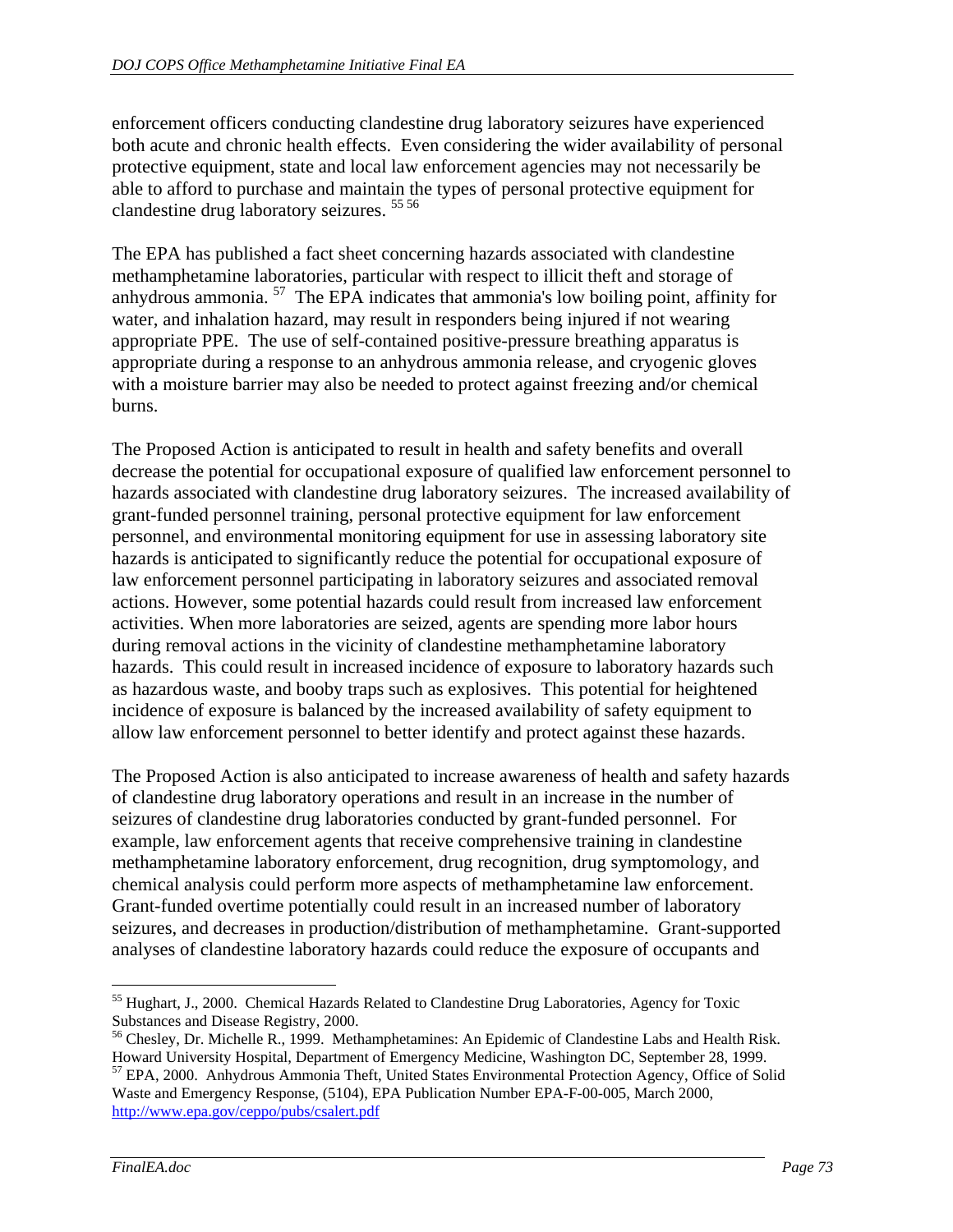neighbors, including children. In addition, grant-funded analytic laboratory chemists and equipment should facilitate the analyses of evidence. Grant-funded education/outreach increases public awareness of health and safety hazards.

The DOJ COPS Office Initiative grants allow law enforcement agencies to purchase personal protective equipment and safety equipment to protect law enforcement officials from potential health and safety impacts. In addition, potential human health and safety benefits would result with respect to public safety. Specifically, the Iowa State methamphetamine initiative uses grants to purchase locking caps for ammonia storage tanks on farms. The locks deter thieves from removing ammonia to use for processing methamphetamine. Many states use grant funding to purchase safety vehicles, including SUVs or other four-wheel drive vehicles in order to transport safety equipment and personnel. Better training, personal protective equipment, and better monitoring equipment obtained through the DOJ COPS Office Methamphetamine Initiative would decrease the likelihood of occupational exposure during removal actions.

## *Storage Scenarios*

A spill of a hazardous liquid could result in a fire. Should a hazardous liquid spill and catch fire in an indoor or outdoor storage unit, the consequences of the spill and fire would depend upon the types and quantity of waste stored in the unit, the location of the unit, and timeliness of the response to the fire. Other chemicals stored in the unit (e.g., oxidizers) could become involved in the fire and thus further promote the reactivity and intensity of the fire. However, as discussed in Section 5.3, both EPA and States have standards and guidelines for storage of incompatible wastes, and such wastes may be segregated from the flammable and combustible hazardous wastes involved in any fire. It is assumed that no pressurized flammable gases are contained in the storage unit; otherwise there would be a great potential for explosion.

The rapidity of response will largely determine the degree of impact to the building and any human receptors. If the storage unit is located at a fire station, trained firefighting personnel could immediately respond to the fire. If the storage unit was located at a police station, response of trained firefighters could take longer, potentially affecting the extent and consequences of a fire. The normal functions in the building (e.g., responding to public safety/public emergencies) could be temporarily compromised by the fire; however, the DOJ COPS Office anticipates that the amount of smoke inside the building would be minimal assuming a rapid response. Assuming a rapid response, the DOJ COPS Office anticipates that the effects of a fire would be limited and contained by responders.

The DOJ COPS Office anticipates that the fire and smoke from either an indoor or outdoor fire would not likely compromise the normal functions of the building. After an indoor fire, the interior of the building may have to be decontaminated. Decontamination may make parts of the building unavailable for use for a short period of time. For an outdoor storage unit fire, the extent of damage to the building would depend upon the location of the storage unit in relation to the building. Assuming a rapid response, the DOJ COPS Office anticipates that the effects of a fire would be limited and contained by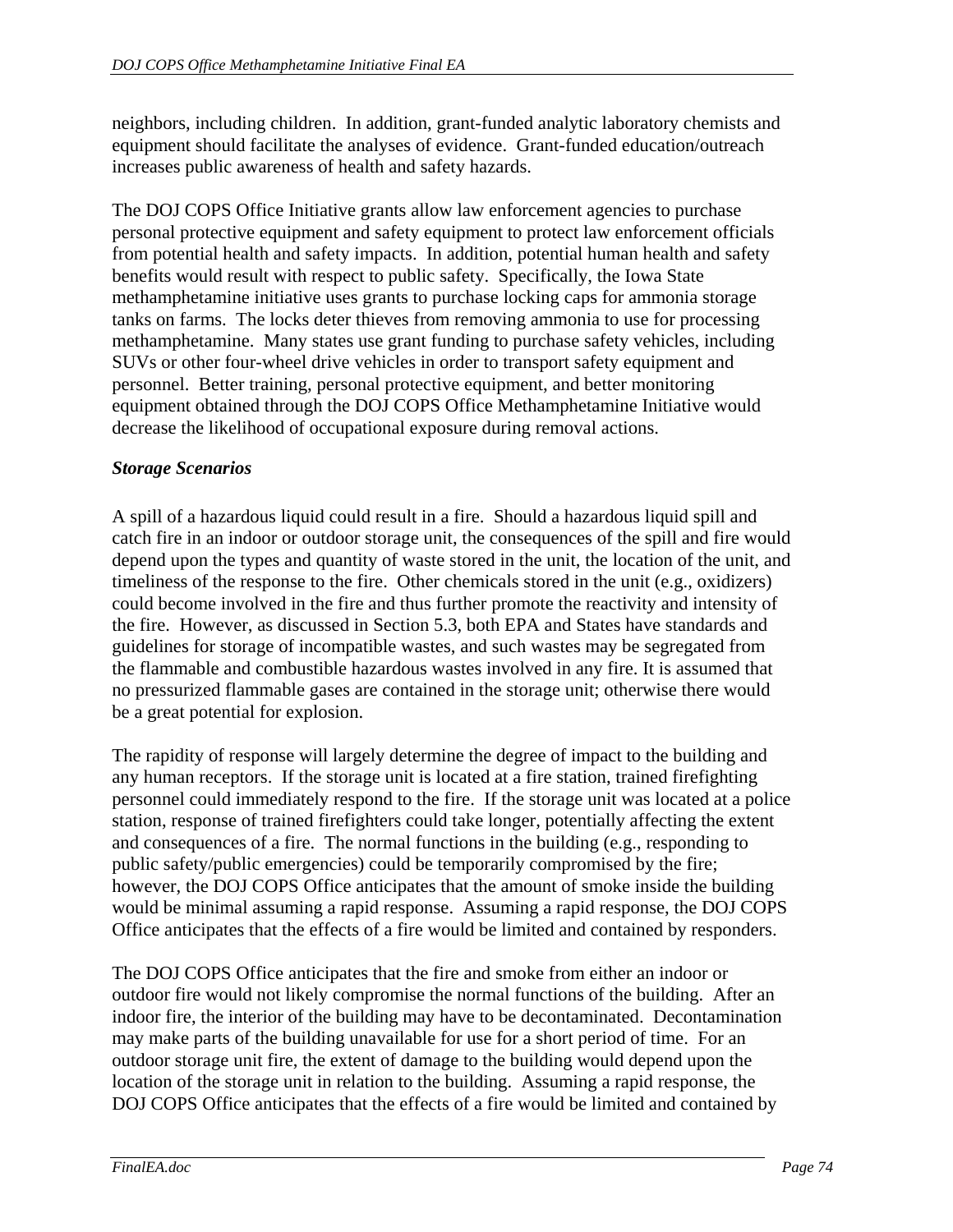#### responders*.*

## *Indoor Storage Scenario*

A fire in an indoor storage unit could initially be limited to the storage unit. Standards for location of indoor storage units are summarized in Section 5.3. Storage units may or may not be equipped with fire suppression systems (see Section 5.3). The DOJ COPS Office assumes that storage units would be designed and sited in accordance with fire protection codes (e.g., NFPA Code 30) and would meet requirements outlined in grant award conditions. An indoor fire involving less than 100 kilograms (e.g., approximately 30 gallons) could be initially limited to only one storage cabinet or locker. The storage unit either would be vented to the outside of the building or would not be vented. The rapidity of response will largely determine the degree of impact to the building and to the services provided by the personnel. Each storage cabinet or locker may contain up to 60 gallons of hazardous waste. If the fire occurred in a cabinet containing 60 gallons (more than 100 kilograms) of flammable liquids, the fire would involve the additional materials and the fire would likely engulf the full storage cabinet. NFPA Codes and OSHA and RCRA requirements for storage cabinet design and separation distances between other storage cabinets would help limit the potential spread of the fire (see Section 5.3). Smoke would potentially spread throughout the building. Any hazardous materials lockers would probably not be located in the same area as the flammable liquids storage cabinet. It is assumed that no pressured flammable gases are contained in the storage cabinet; otherwise there would be a great potential for explosion.

For a fire involving a full 60 gallons of flammable liquids, the rapidity of fire response will largely determine the degree of impact to the building and the services provided by the building personnel. If the storage cabinet was located in a fire station, trained firefighting personnel could immediately respond to the fire. If the storage cabinet is located in a police station, response of trained firefighters could take longer, potentially affecting the extent and consequences of a fire. The normal functions in the building (e.g., responding to public safety/public emergencies) could be temporarily compromised by fire and smoke and subsequent need for decontamination. The DOJ COPS Office assumes that the occupied structures may be 50 feet from the storage unit. Smoke generated by the fire could therefore require that adjoining residential or commercial areas be evacuated.

## *Outdoor Storage Scenario*

The impacts of a fire in a storage unit located outdoors would depend on the location of the storage unit in relation to the building. Standards for location of outdoor storage units are summarized in Section 5.3. A fire could initially be limited to the storage area. Additional chemicals stored in the unit, if not segregated, could become involved in the fire and thus further promote the reactivity and intensity of the fire. For an outdoor fire involving between 100 and 1,000 kilograms of hazardous material, it is likely If more than one storage locker becomes involved in a fire, the fire could involving more than 100 kilograms of flammable liquids. In this case the fire would intensify and smoke generated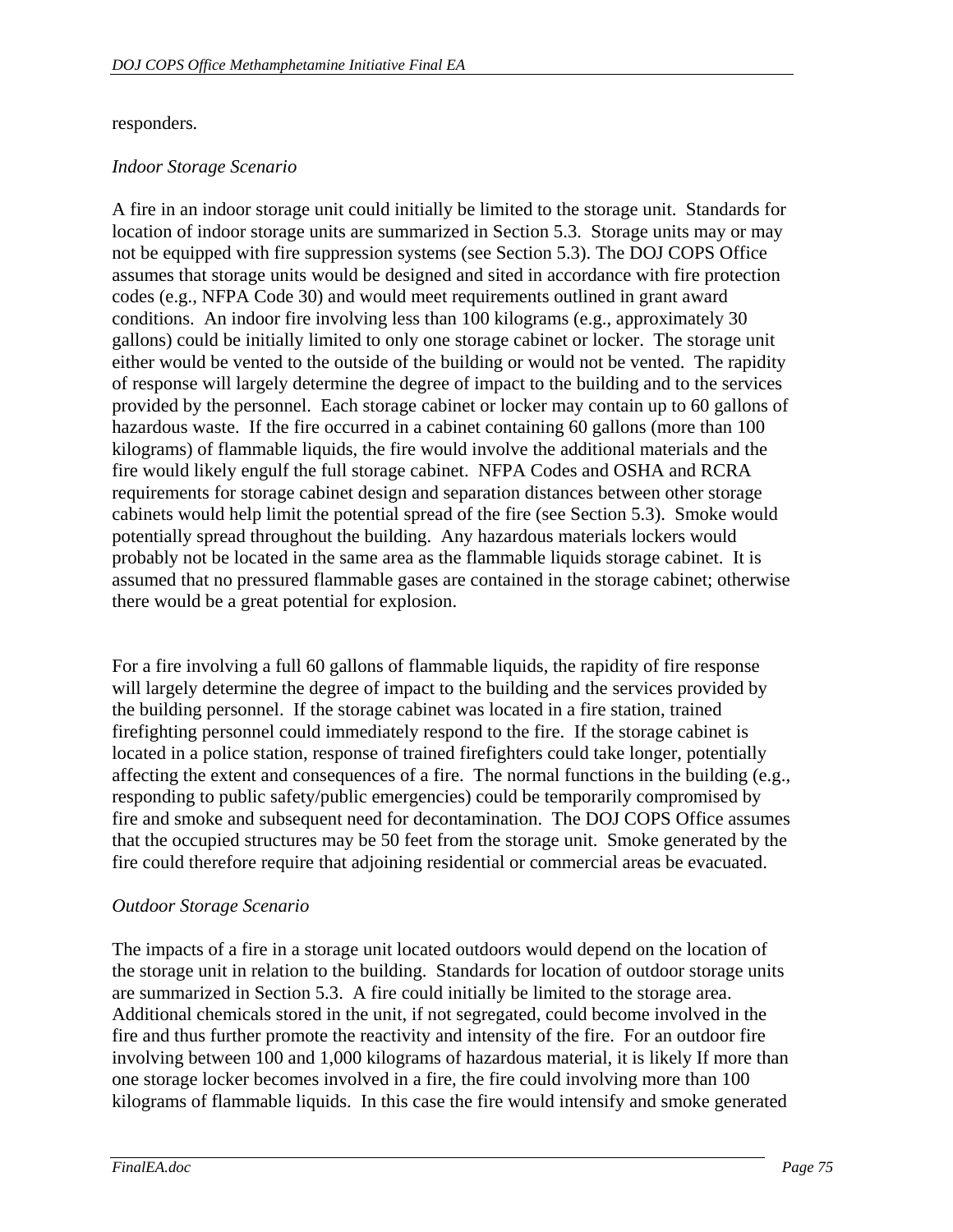by the fire could necessitate evacuation of adjacent buildings. The rapidity of response will largely determine the degree of impact to the building and to the services provided by the personnel. The DOJ COPS Office anticipates that for the outdoor fire scenario the normal functions of the building would not likely be extensively compromised by fire and smoke, and the building would probably not be damaged.

## **Other Grant-funded Activities**

The Proposed Action is anticipated to have health and safety benefits to the general public as well as to law enforcement personnel. Some states have used grant funding to administer drug and chemical diversion programs. These programs focus on investigating the illegal distribution and use of legitimate narcotics by those licensed to handle drugs such as doctors, dentists, veterinarians, and nurses. Drug diversion agents monitor legal vendors or owners of methamphetamine precursor materials (such as denatured alcohol and anhydrous ammonia). In some states, drug diversion agents provided farms with locks for anhydrous ammonia tanks (the ammonia is used for fertilizers on farms). Agents also track drug theft, forgery, and wire fraud cases to determine if legitimate narcotics are being diverted to illegitimate uses. The potential reduction in the number of clandestine drug laboratories could result in benefits to public health and safety due to increased law enforcement activities. In addition, the DOJ COPS Office Methamphetamine Initiative supports state and local Drug Endangered Children programs, discussed in Section 9.0.

## **8.1.6 Social Effects**

## **Hazardous Waste Management Activities**

## *Storage Scenarios*

The DOJ COPS Office Methamphetamine Initiative has potential social impacts related to the potential for temporary loss of use of building areas of a police or fire station or other government property the event of a fire, release, or other accident involving hazardous waste in an indoor storage unit. In the event of a fire or other accident event, areas of the building may need to be evacuated, and building areas could require decontamination before the areas may be reoccupied. Decontamination could require several days to complete. Also, the storage unit itself, presumably damaged by the fire or other accident event, would have to be replaced. Potential temporary loss of use of building areas resulting from a fire or other accident event represents a potential social and economic cost to police/fire station, and could interfere with the function of the police/fire station as a whole or interfere with the implementation of the methamphetamine initiative.

No substantive potential social impacts related to the potential temporary loss of use of DEA contractor property are associated with DOJ COPS Office Methamphetamine Initiative. Potential temporary loss of use of building areas of DEA contractor-operated transfer stations could result from a fire, release, or other accident involving hazardous waste stored at the transfer station. Such temporary loss of use of property would represent a business cost to the DEA contractor, however the DOJ COPS Office does not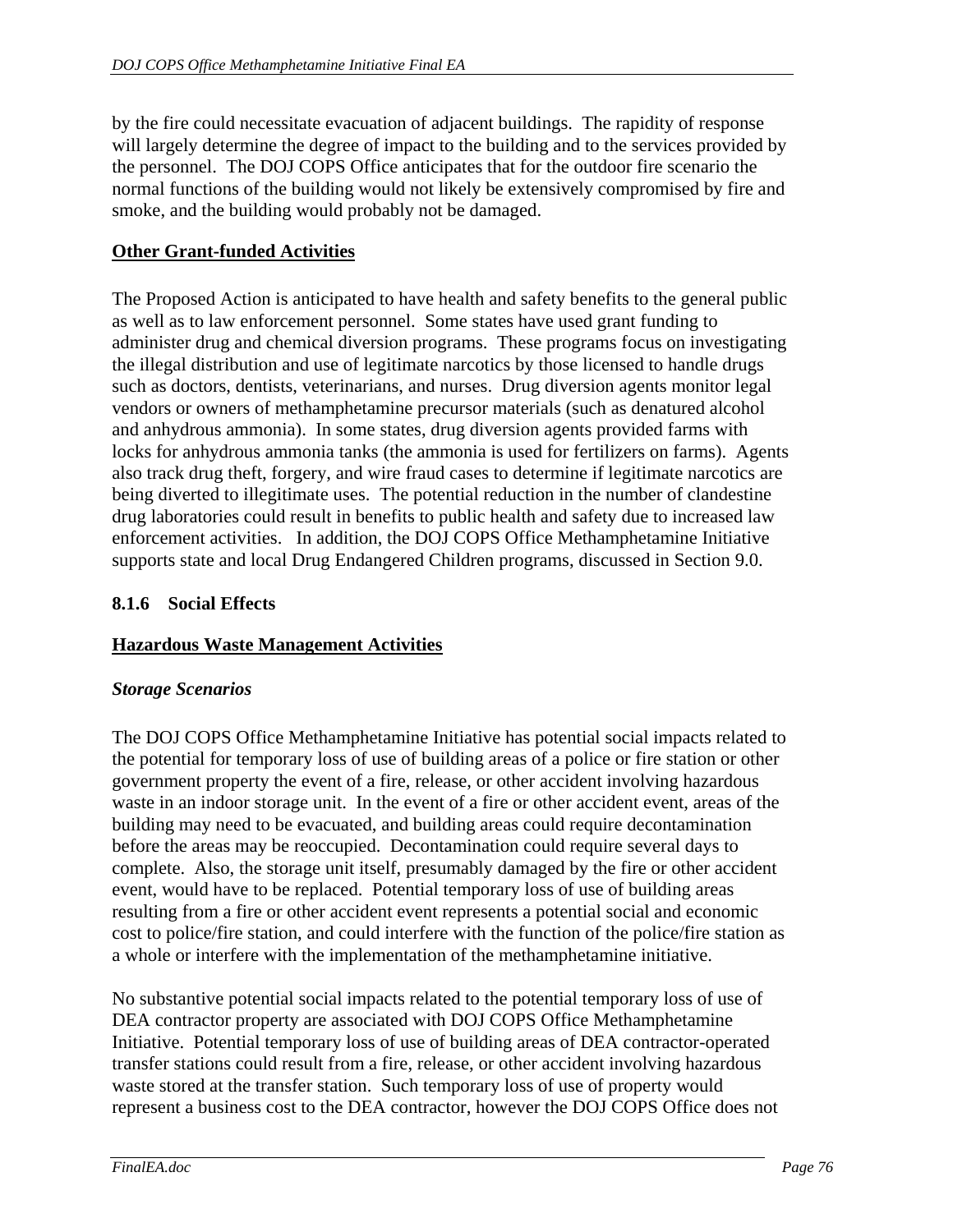anticipate that any such loss would interfere significantly interfere with the ability of DEA contractors to conduct removal actions. The DOJ COPS Office anticipates that in the event of temporary loss of use of property the DEA contractor would have the ability to divert hazardous waste shipments from clandestine drug laboratories to another DEA contractor-operated transfer station until the use of the property is restored.

The potential for diversion of hazardous wastes, and associated social effects of such diversion, could occur at a local police or fire station under the DOJ COPS Office Methamphetamine Initiative. State and local qualified law enforcement personnel and other persons that may have access to facilities where storage units are located would not be subject to background checks and clearances, and therefore there would be less opportunity for screening and limiting the number of individuals that would have access to the areas where hazardous waste is handled and stored. Although personnel participating in a law enforcement program would not be expected to present a risk of diversion, the police stations and fire stations where storage units may be situated could also be accessible by non-program persons, including non-government personnel and members of the public, which could increase the risk of diversion particularly if the storage unit is located outdoors. Security requirements for storage unit locations for DEA contractors exceed regulatory requirements, and security requirements for storage units operated by grantees are not anticipated to be as stringent as those required for DEA contractors under the provisions of the DEA contracts. The DOJ COPS Office anticipates that grantees may or may not implement security measures for their storage units that are as stringent as for DEA contractors. This could increase the potential that hazardous wastes could be diverted from the storage unit location as compared to storage units operated by DEA contractors.

## **Other Grant Funded Activities**

The DOJ COPS Office Methamphetamine Initiative is anticipated to result in social benefits to communities where clandestine drug laboratories are being operated. General increased funding for state and local law enforcement agencies would result in greater social benefits through improvement in the quality, scope, quantity of law enforcement activities. Grant-funded overtime potentially could result in an increased number of laboratory seizures, and decreases in production/distribution of methamphetamine. Grantsupported analyses of clandestine laboratory hazards could reduce the exposure of occupants and neighbors, including children. In addition, grant-funded analytic laboratory chemists and equipment should facilitate the analyses of evidence and prosecution of suspects. An increased number of clandestine methamphetamine laboratory seizures with associated reductions in the production and distribution of drugs would result in a social benefit under the DOJ COPS Office Methamphetamine Initiative.

## *8.2 No Action Alternative*

This section describes the environmental consequences analyses for the No Action Alternative. Under the No Action Alternative, the DOJ COPS Office Methamphetamine Initiative would not receive Federal funding, and no funding would be dispersed by the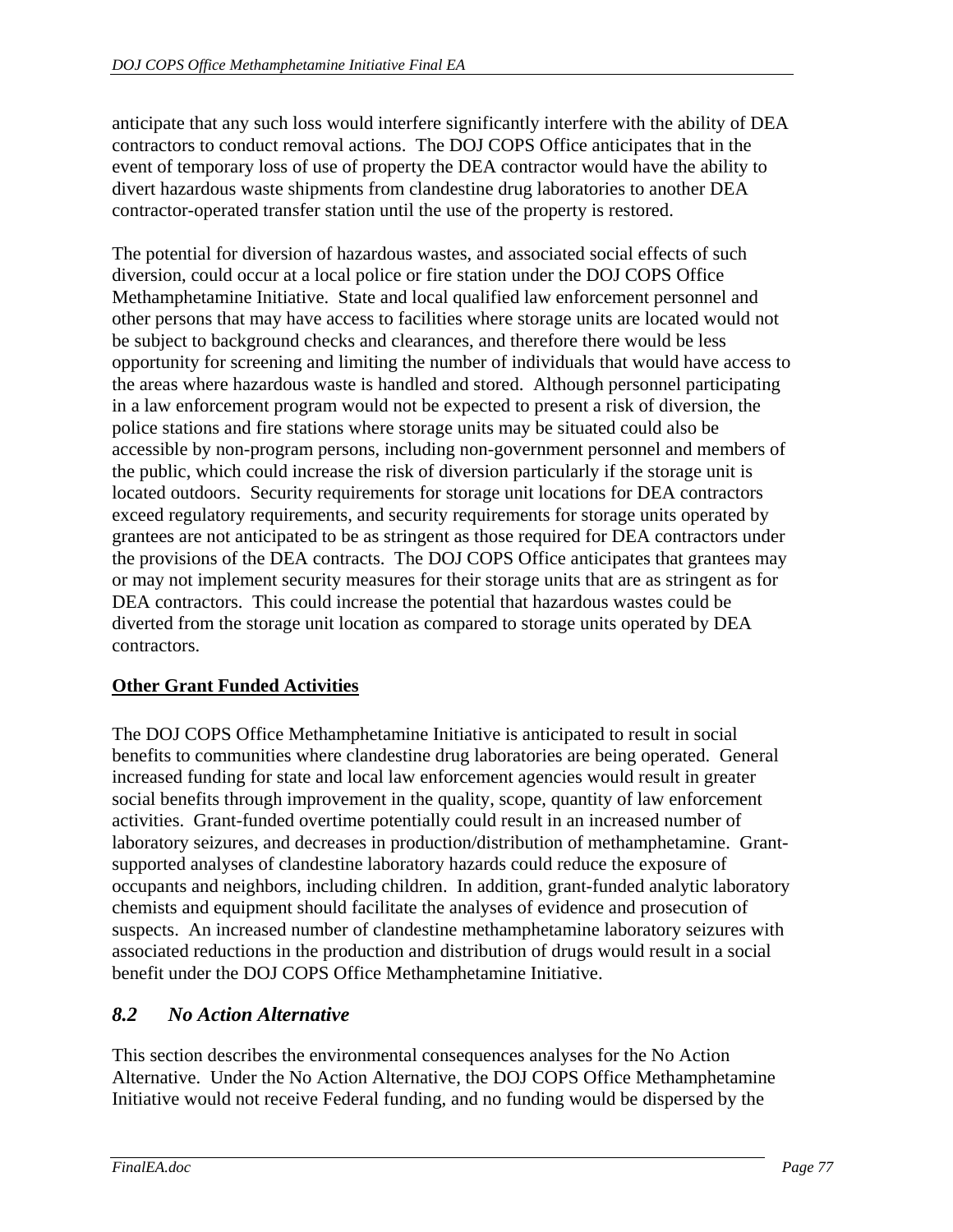DOJ COPS Office to prospective grantees. Therefore, no grant-funded activities would be conducted under the No Action Alternative.

Under the No Action Alternative, it is assumed that loss of funding for the DOJ COPS Office Methamphetamine Initiative would result in a reduction in the effectiveness of state and local law enforcement activities related to state and local methamphetamine initiatives. Under the No Action Alternative, law enforcement activities and equipment purchases proposed for grant funding would not be funded. Law enforcement agencies that requested grant funding would either forgo such activities and purchases due to lack of such funding, or would redirect funding for such activities and purchases from other areas of their state and local budgets. The DOJ COPS Office cannot predict how each state or local law enforcement agency would react to a loss of methamphetamine initiative grant funding, however, the DOJ COPS Office assumes that state and local governments would not be able to replace a significant amount of the Federal grant funding with state and local funding. The DOJ COPS Office Grant Award Conditions require that grant funding not be used to supplant existing funding. Budget Narratives prepared by prospective grantees for FY2002 generally explicitly indicate that requested federal funding could not be replaced by state or local budget resources. The DOJ COPS Office therefore assumes that fewer law enforcement personnel would be deployed and less equipment would be available for state and local methamphetamine initiatives, and that as a result the effectiveness of such initiatives would be reduced.

The DOJ COPS Office assumes that under the No Action Alternative fewer clandestine drug laboratories may be seized, as a result of the elimination of grant funding for state and local law enforcement activities and loss of availability of regular and overtime personnel and equipment. However, the DOJ COPS Office cannot predict whether, where, or to what extent, a reduction in the number of clandestine drug laboratories seizures would occur under the No Action Alternative, as this would be affected by state and local agency decisions concerning how to respond to the loss of grant funding.

Under the No Action Alternative, DEA contractors under the DEA National Clandestine Laboratory Cleanup Program would not receive Federal funding to manage hazardous waste generated from clandestine drug laboratory seizures conducted by state or local law enforcement agencies. State and local agencies would be responsible for securing alternative sources of funding to conduct hazardous waste management activities related to clandestine drug laboratory seizures. Therefore, drugs, drug precursors, and/or hazardous waste may remain in place at clandestine drug laboratory locations for an unspecified period of time until such time as alternative sources of funding are identified.

## **8.2.1 Air Quality**

The No Action Alternative would not result in any reduction in baseline air quality impacts that are assumed to be resulting from releases from improperly stored hazardous wastes at clandestine drug laboratory locations. Clandestine drug laboratories that are not identified and seized due to resource constraints would represent a potential continuing impact to air quality with respect to air emissions from methamphetamine cooking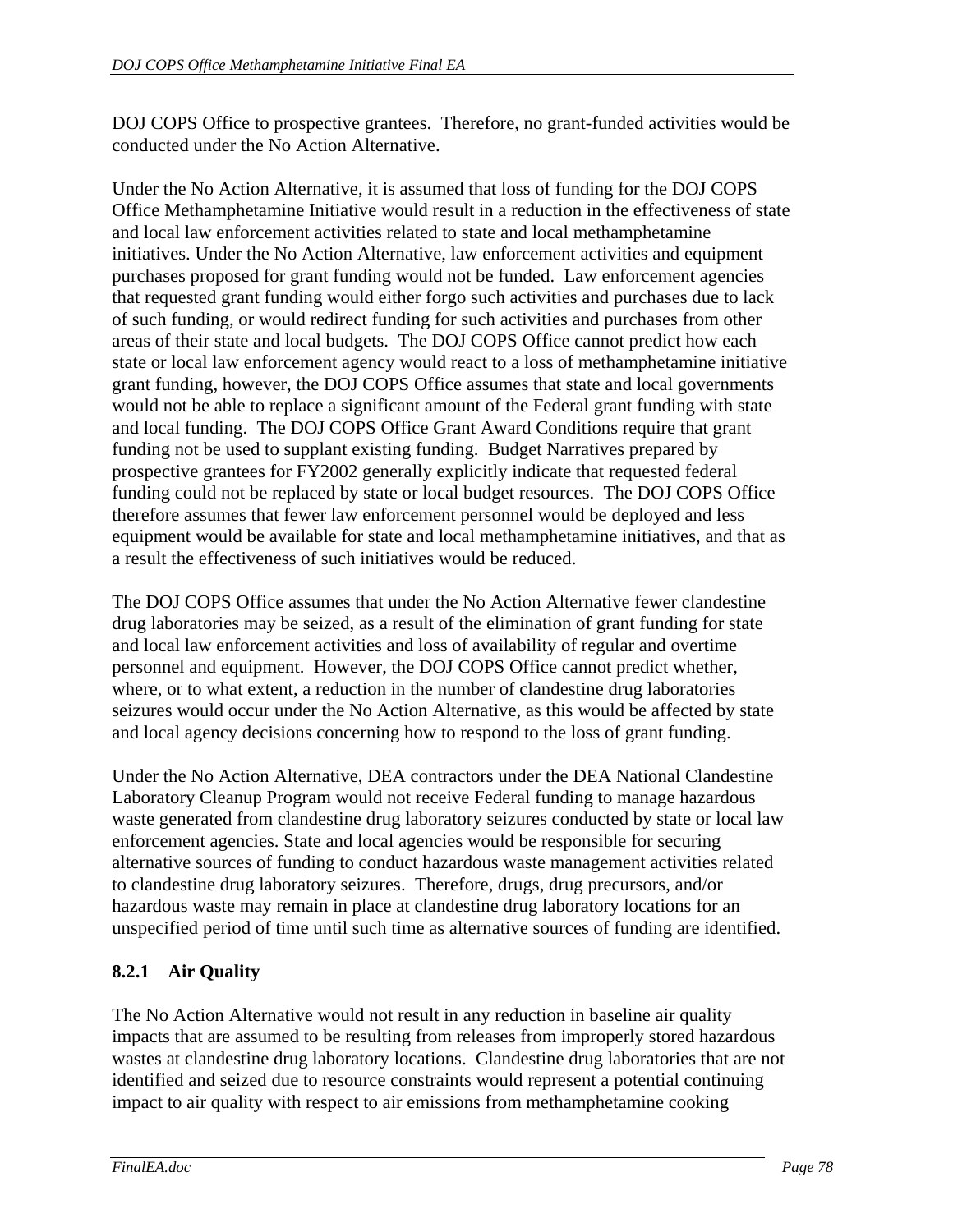operations and from fugitive emissions and illicit disposal of hazardous wastes from such operations. The potential for exposure to air emissions would continue to exists with respect to occupants of the clandestine drug laboratory and adjacent properties.

Hazardous wastes remaining in place under the No Action Alternative would represent a continuing hazard with respect to potential accidental releases to air. In the event that 100 kilograms of ammonia were released inside an apartment (15,000 cubic feet) in a multiunit residential property (e.g., resulting from failure of a container), the anticipated ammonia concentration initially would be 320,000 parts per million (ppm). This would cause fatalities for anyone entering the apartment and becoming exposed to the ammonia gas. Adjacent apartment units could be expected to have ammonia concentrations of approximately 6,400 ppm, far exceeding the ERPG-2 level of 150 ppm, and exposure to such concentration would impair the ability of persons to take protective action. As a result, persons in adjacent apartments would experience severe health effects.

## **8.2.2 Water and Soil Quality**

Clandestine drug laboratories that are not identified and seized as a result of resource constraints would represent a potential continuing impact to water quality with respect to illicit disposal of hazardous wastes to sinks, bathtubs, or toilets, which could potentially affect the operation of POTWs or contaminate domestic septic systems. Illicit disposal of hazardous wastes outdoors (single family home backyards, rural areas) could result in surface water and surface soil contamination. Hazardous wastes remaining in place under the No Action Alternative would represent a continuing potential for impacts to surface water and soil quality with respect to potential accidental releases to surface water and surface soils. Under the Proposed Action, the DOJ COPS Office has assumed that accidental releases to surface water or surface soils resulting from hazardous waste management activities would be remediated by personnel conducting the activities. However, under the No Action Alternative, in the event of an accidental release (e.g., resulting from a container failure) resulting soil or surface water would not be remediated in a timely manner and would represent a continuing impact to surface water and soils.

## **8.2.3 Human Health and Safety**

Under the No Action Alternative, no grant-funded activities would be conducted. This would involve a reduction in the availability of regular and overtime personnel, law enforcement systems and equipment (surveillance equipment, computers, etc.) safety equipment (personal protective equipment, on-site environmental monitoring equipment, etc.) and a reduction in the availability of qualified law enforcement personnel health and safety training. This could potentially increase the likelihood of occupational exposure to law enforcement personnel and the public to chemical and physical hazards. Grant funding for law enforcement equipment has been requested by state and local methamphetamine initiatives in response to specific law enforcement needs of their initiatives. For example, initiatives in Mississippi and Utah requested funding for off road vehicles and safety equipment trailers to enable law enforcement officers to travel to and seize clandestine drug laboratories that are frequently located in remote areas of their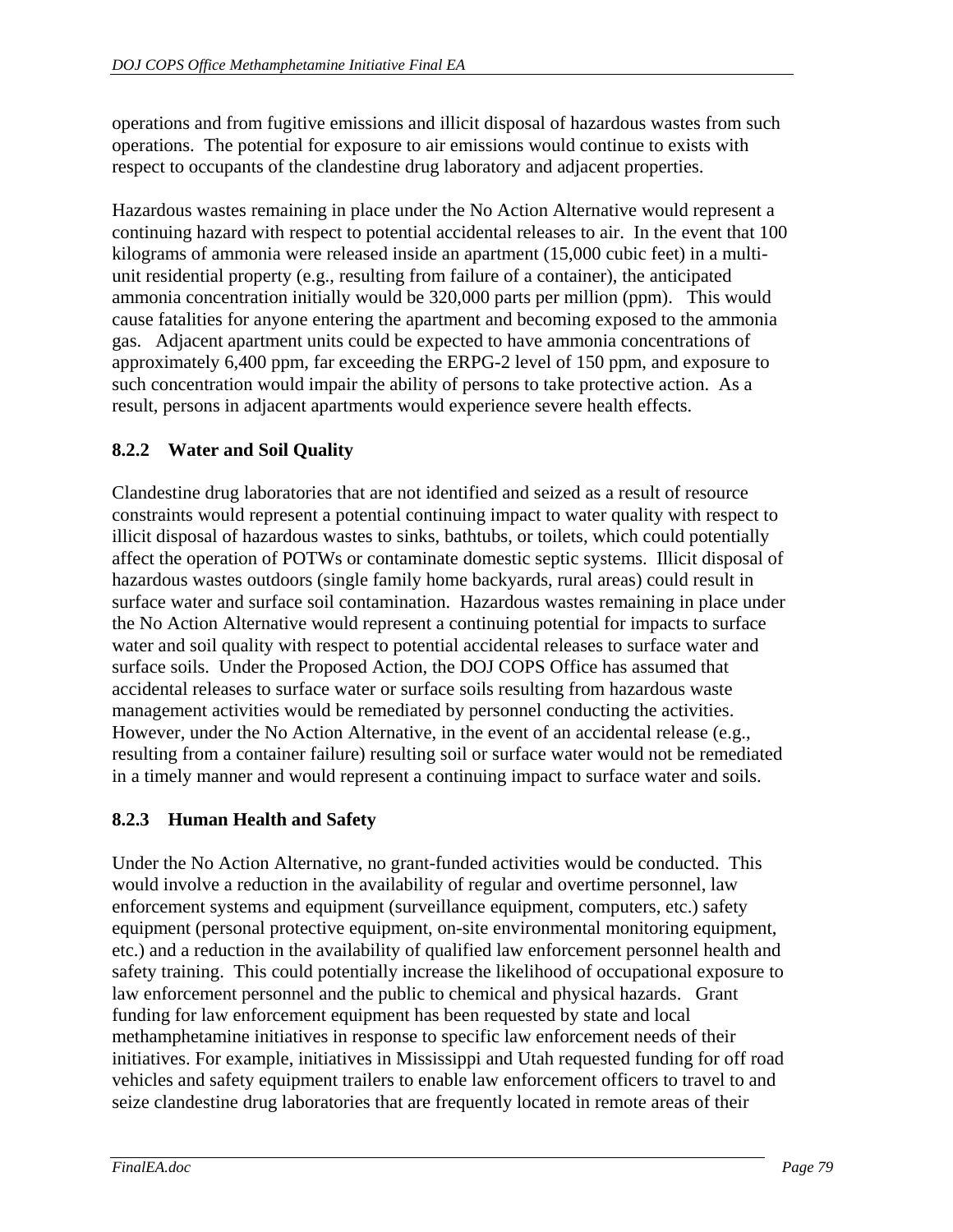states. Such state/local initiative-specific needs would not be met under the No Action Alternative.

Continued operation of clandestine drug laboratories that are not identified and seized as a result of resource constraints would represent a continued health and safety hazard to the public. Reduced availability of equipment for on site monitoring of environmental and physical hazards for non-grant funded clandestine drug laboratory seizure operations could result in potential occupational exposure of law enforcement personnel. Grant funding for specific environmental monitoring equipment have been requested by state and local methamphetamine initiatives in response to specific hazards identified by those initiatives. For example, the Oregon and Wisconsin initiatives have identified an increase in the incidence of explosive devices found at clandestine drug laboratories, and requested grant funding for specialized equipment to respond to this identified hazard. Such state/local initiative-specific needs would not be met under the No Action Alternative.

Reduction in the availability of training also represents a potential impact to health and safety. Qualified law enforcement personnel would not be permitted to use Air Purifying Respirators (APR) or Self-contained Breathing Apparatus (SCBA) equipment unless they receive the training to do so, even if the equipment itself is available, and would not be able to perform certain activities at clandestine drug laboratory sites without OSHA health and safety training. Qualified law enforcement personnel also would not become as familiar with the specific types of chemical and physical hazards that are associated with clandestine drug laboratories without receiving specialized training. The reduction in the availability of training under the No Action Alternative would therefore result in a reduction of the capability of law enforcement personnel to identify and respond to specific health and safety hazards associated with clandestine drug laboratory sites.

Under the No Action Alternative, drugs, drug precursors, and/or hazardous waste may remain in place at clandestine drug laboratory locations for an unspecified period of time. This would present a relatively high potential for human health exposure and safety issues for residents of the property and adjacent properties. Collocation of incompatible hazardous waste at the site may result in ignition, and could result in a building fire and in ignition or explosion of other hazardous waste containers in the unit. Residents of the property, residents of adjacent properties, and emergency responders could be exposed to air pollutants resulting from combustion of the hazardous wastes and hazards associated with exploding containers. Building fires fed by flammable hazardous wastes such as acetone or toluene could rapidly become uncontrolled and result in extensive damage to the building and potentially result in the injury or death of the building occupants if the fire becomes uncontrolled.

Potential impacts from drugs, drug precursors, and improperly stored hazardous waste also include potential human health impacts from exposure to corrosive, toxic, or reactive materials and potential safety impacts from fire or explosion. The DOJ COPS Office anticipates that containers remaining on site may not have identifying labels and may not be secured, and therefore individuals may be unaware of the hazards associated with the wastes. Persons may attempt to remove hazardous wastes or contaminated apparatus from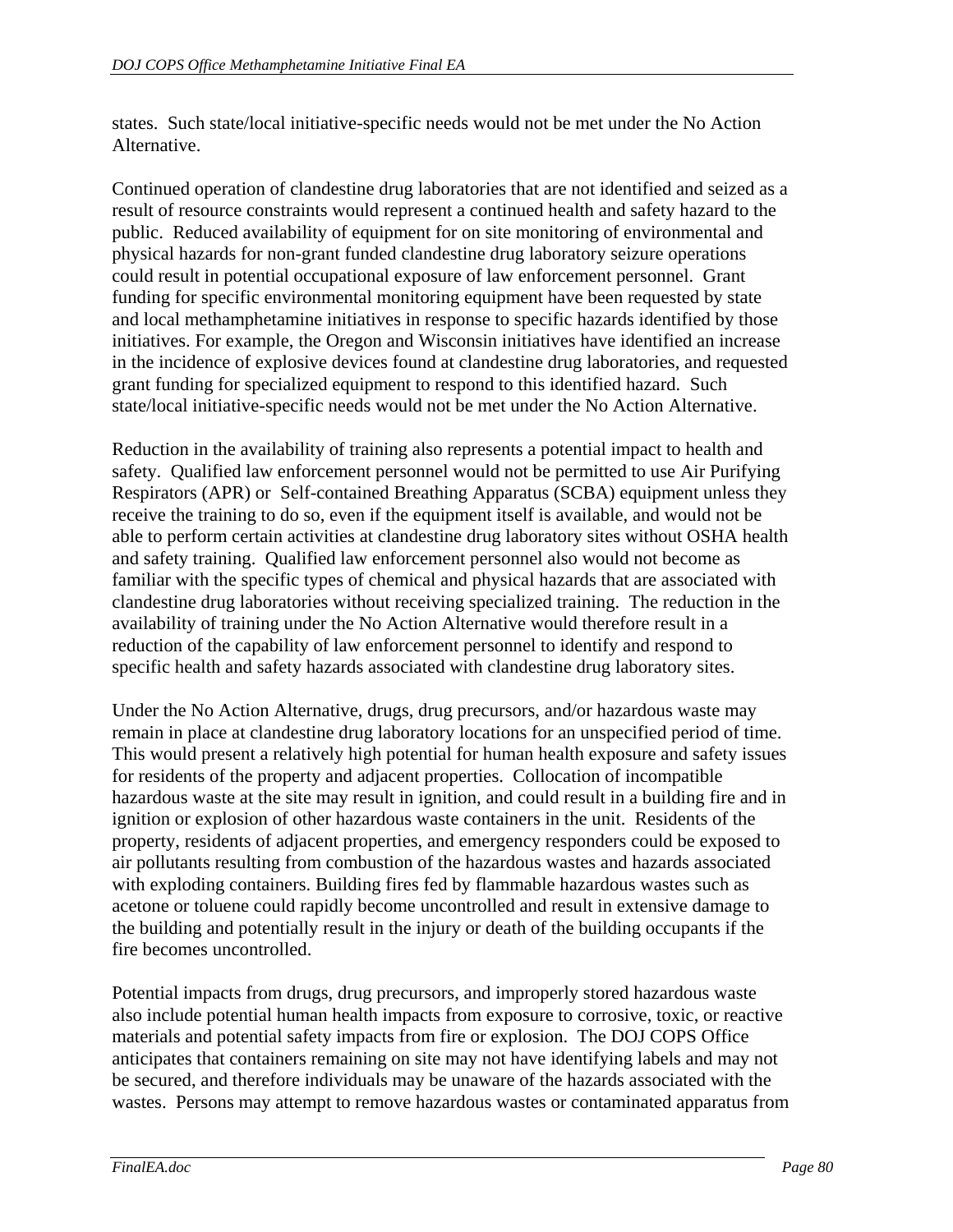the location for various reasons (e.g., in order to prepare the location to be reoccupied.) These persons may not have proper training and personnel protective equipment, and may breach a container or otherwise be exposed to hazards. Direct exposure of an individual to hazardous wastes in quantities anticipated to remain on site could result in severe injury or death. Also, if the property is left unsecured, improperly stored hazardous wastes, drugs, or drug precursors could result in child endangerment, as these materials would be potentially accessible and attractive to children residing at the property or in the vicinity.

If flammable hazardous waste inside a clandestine drug laboratory building caught fire, the building would be engulfed in flames and smoke. Other hazardous wastes present in the building could further promote the reactivity and intensity of the fire. The damage to the property would depend most importantly on the construction materials of the building (wood/concrete). Other factors include the fire load in the building, the rapidness of response and the ventilation condition, and the fire fighting techniques employed. Assuming a modern concrete multi-unit residential property, a response time of several minutes, and a modest degree of fire load, the fire would engulf the apartment and seriously threaten apartments on same floor and apartments below and above the fire floor. There could be fatalities/injuries for residents of adjacent apartments. The entire apartment building and perhaps nearby areas would probably need to be evacuated because of smoke and fire. There would be extensive smoke and water damage so that residents would not return to the property until such damage was repaired.

## **8.2.4 Social Effects**

Under the No Action Alternative fewer clandestine drug laboratory seizures would be conducted. The social effects of a reduction in clandestine drug laboratory seizures include continued operation of laboratories that are not seized, and production and distribution of controlled substances from such laboratories. This has the potential to preclude the productive reuse of the property, resulting in economic impacts and potential temporary or permanent displacement of persons living at or in the vicinity of the clandestine drug laboratory. Also, there is the potential for diversion of drugs, drug precursors, other raw materials, and apparatus from clandestine drug laboratory locations under the No Action Alternative because such materials would not be removed or secured at other locations under the No Action Alternative.

# **9.0 Potential Impacts to Children**

In accordance with Executive Order 13045, *Protection of Children From Environmental Health Risks and Safety Risks*, the DOJ COPS Office evaluated the projected effects of the Proposed Action and the No Action Alternative. The DOJ COPS Office determined that the DOJ COPS Office Methamphetamine Initiative does not create disproportionate impacts to children, but that the No Action Alternative has the potential to create disproportionate environmental health risks or safety risks to children.

Potential releases of hazardous wastes to air could potentially result from an accident during conduct of a grant-funded activity, including removal, transportation, or storage of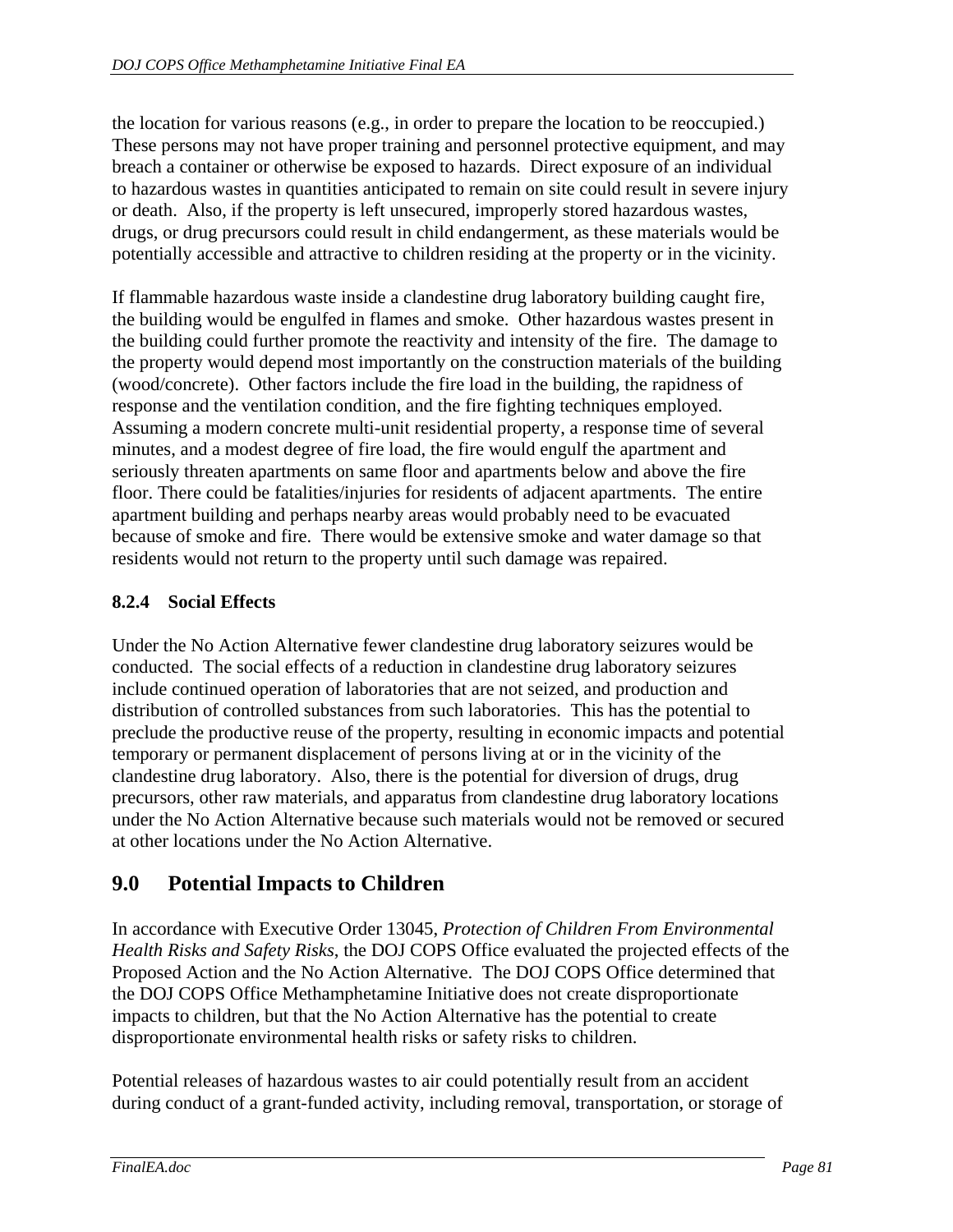hazardous waste. However, in the event of a release to air, the level of exposure to the released hazardous wastes via inhalation is anticipated to be greater for children than for adults because children have higher inhalation rates per unit body weight than adults. Thus, for the ammonia release scenario for the DOJ COPS Office Methamphetamine Initiative described in Section 8.1.1, children would show symptoms of respiratory irritation at lower exposure concentrations and at greater distances from the point of release than would adults. However, ERPG-2 levels specific to children are not available. Therefore, no quantitative analyses specific to children are included in the Environmental Assessment related to accidental release exposure. The DOJ COPS Office does not anticipate any disproportionate impacts to children with respect to the number of potentially exposed individuals because children are no more or less likely to be situated in the vicinity of an accidental release location than are adults. The DOJ COPS Office considers accidental releases related to grant-funded activities to be unlikely, and children would not be disproportionately subjected to the incidence of such releases, as compared to adults.

The more significant potential for disproportionate impacts to children is from the No Action Alternative. For the No Action Alternative, it is assumed that the loss of funding for the DOJ COPS Office Methamphetamine Initiative would result in a reduction in the effectiveness of state and local law enforcement activities related to methamphetamine initiatives. Under the No Action Alternative, law enforcement activities and equipment purchases proposed for grant funding would not be funded and state and local law enforcement agencies would either forgo such activities and purchases, or would redirect funding for such activities and purchases from other areas of their state and local methamphetamine initiative budgets. The DOJ COPS Office cannot predict whether, where, or to what extent, a reduction in the number of clandestine drug laboratories seizures would occur under the No Action Alternative. However, in the event that reductions in clandestine drug laboratory seizures do occur as a result of implementation of the No Action Alternative, there could be disproportionate human health and safety impacts to children.

DEA has collected data concerning exposure of children at clandestine drug laboratory locations. The number of children present at seized clandestine drug laboratory sites increased from 950 in 1999 to 2,028 in 2001, according to the DEA EPIC National Clandestine Drug Laboratory Seizure System. In 2001 approximately 700 (35 percent) of the 2,028 children tested positive for toxic levels of chemicals in their bodies. The states reporting the highest number of children present at clandestine drug laboratory sites in 2001 were California (503), Washington (326), Oregon (241), and Missouri (161), all states that receive a significant amount of earmarked grant funding under the DOJ COPS Office Methamphetamine Initiative. These figures are recognized as underreported because many states do not keep records on children present or medically evaluate them for the presence of drugs or chemicals.<sup>58</sup>

Clandestine methamphetamine drug laboratories are characterized by production of drugs

 $\overline{a}$ 

<sup>&</sup>lt;sup>58</sup> National Drug Intelligence Center Information Bulletin: Children at Risk, July 2002, Document ID 2002-L0424-001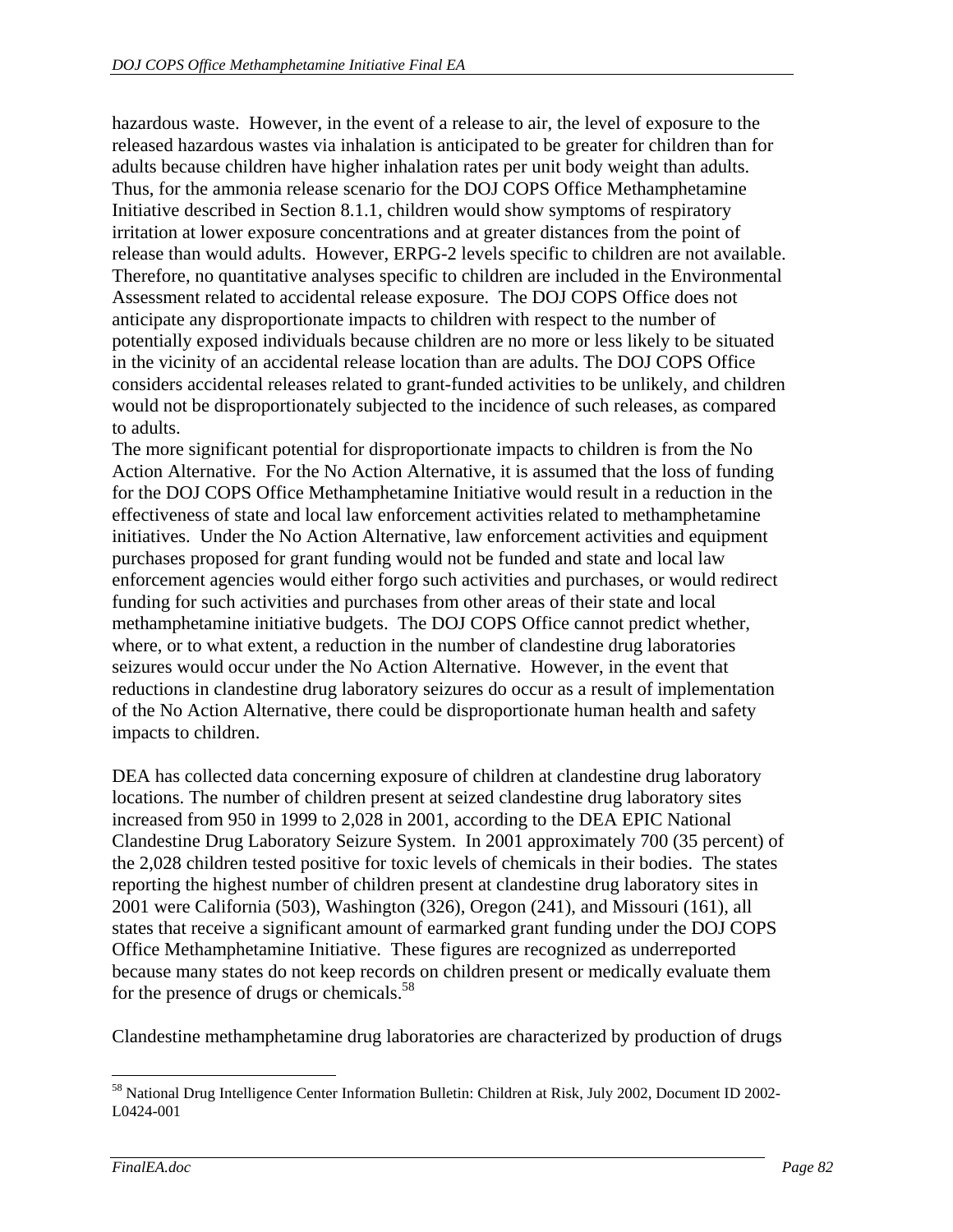using hazardous chemicals, which may be used and stored in the food preparation areas or other areas that are accessible to children. The methamphetamine cooking process itself represents a health and safety hazard, and waste hazardous chemicals may be disposed of in sinks, bathtubs, toilets, or outdoor areas.<sup>59, 60</sup> Unattended drugs, cooking apparatus, or hazardous chemicals used in drug production, or contaminated air, soil, or water resulting from illicit disposal or release of hazardous wastes associated with drug production, would all represent potential exposure pathways that could disproportionately affect children.

The potential for exposure to children is significantly greater than for adults for the No Action Alternative. In the event that fewer seizures of clandestine drug laboratories occur, some clandestine drug laboratories in which children are situated may not be discovered, and the number of children potentially exposed in such locations and the duration of such exposure could increase. Children situated in a clandestine drug laboratory location would have less judgment in keeping away from unattended drugs, cooking apparatus, and toxic, corrosive, and flammable hazardous wastes than would adults, and may in fact, consider containers and apparatus to be playthings rather than dangerous articles. Therefore, there is a greater potential for a child to become exposed to hazardous waste of drugs (e.g., by contacting or breaching a container) or potentially to start a fire than for an adult. The potential for and level of exposure through ingestion pathways would be greater for children because children have a higher hand to mouth contact than adults and are more likely to contact contaminated surfaces such as carpets, floors, and soil.

Once exposed, children may be more vulnerable than adults to drugs or toxic or corrosive wastes because of differences in absorption, excretion, and metabolism rates between children and adults. Both the acute and chronic effects of exposure would be greater for children than for adults, because a child's neurological, immunological, digestive, and other bodily systems are still developing. Also, children have a higher surface area to body weight ratio than adults so exposure through the body from liquids or gases could be more intense for children (e.g., seizures, nausea, irritation, burns).<sup>61</sup> A level of exposure to a toxic or corrosive waste that would cause injury to an adult could be fatal to a child. For example, exposure to relatively small amounts of iodine, on the order of 200 milligrams, has been associated with fatalities in children.<sup>62</sup> Thus, the No Action Alternative could result in disproportionate impacts to children.

In addition, several states use grant funding to support Drug Endangered Children programs. These programs focus on identifying and protecting children that are exposed to hazards associated with methamphetamine laboratories. Some programs, like the City

 $\overline{a}$ 

<sup>&</sup>lt;sup>59</sup> Minnesota Department of Health, General Cleanup Guidelines for Clandestine Drug Laboratories, October 2002.

 $60$  Minnesota Pollution Control Agency, Environmental Problems Associated with Clandestine Drug Operations, September 2000.

 $<sup>61</sup>$  Ferguson, Dr. Thomas J., No Date. Overview of Medical Toxicology and Potential for Exposures to</sup> Clandestine Drug Laboratories in California: University of California, Davis Department of Internal Medicine, reprinted in Minnesota Department of Health publication Response to Clandestine Drug Labs,

<sup>2002.</sup>  $\frac{http://www.health.state.mn.us}{e^2}$  Chesley, Dr. Michelle R., 1999. Methamphetamines: An Epidemic of Clandestine Labs and Health Risk. Howard University Hospital, Department of Emergency Medicine, Washington D.C., September 28, 1999.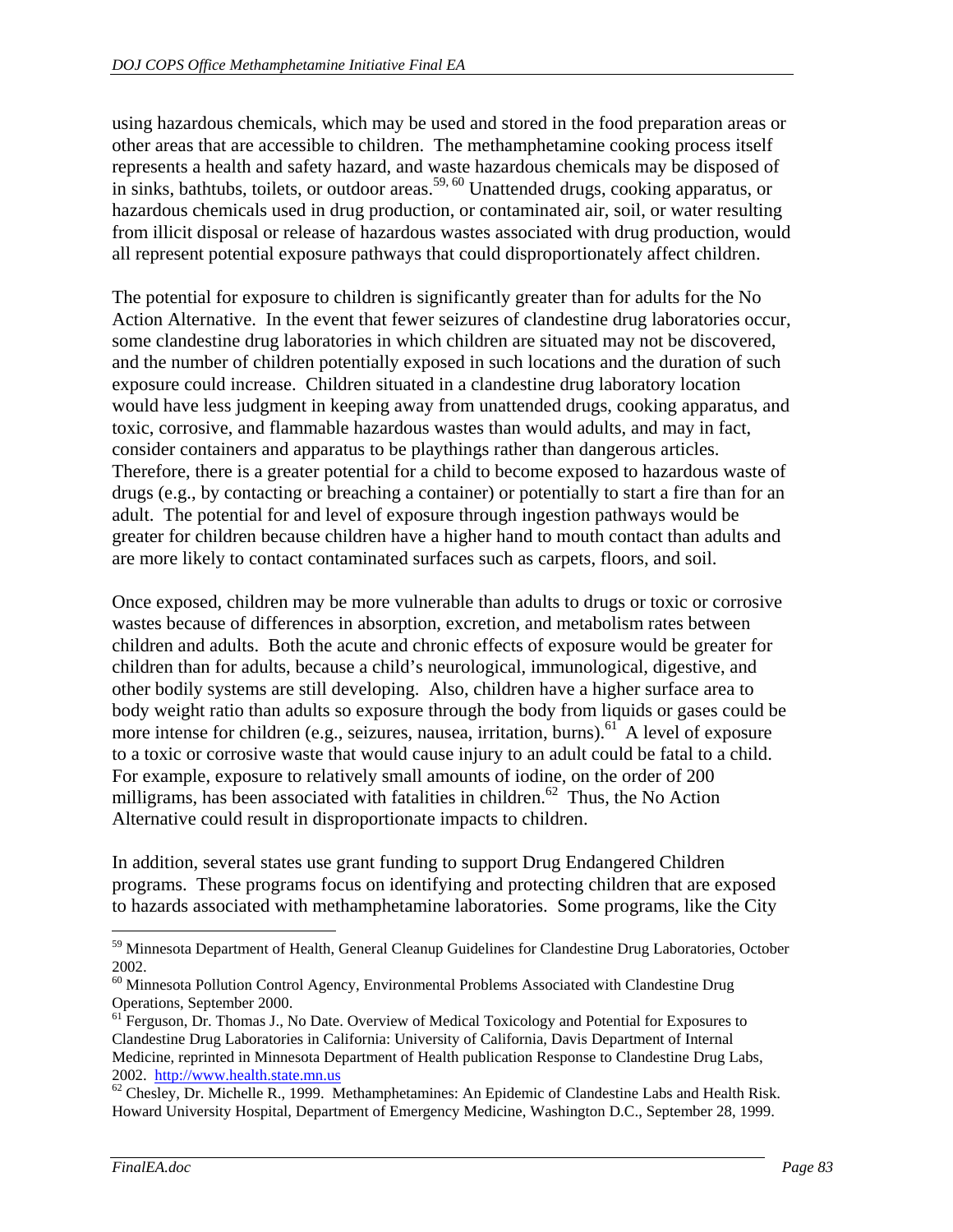of Phoenix, Arizona, work closely with local, state, federal, and private organizations. Programs aim to develop protocols for handling drug-endangered children and to train law enforcement agents, prosecutors and social workers. Grant-funded activities also may include medical screening of children for toxicity and malnourishment, emergency and long-term foster care, and psychological treatment. Under the No Action Alternative, these programs would not receive grant funding and would not be maintained or would be limited in their ability to protect children from the hazards of illegal manufacture of methamphetamine. In some cases, state or local agencies that do not yet have Drug Endangered Children programs would not be able to apply for funding to establish such programs. Thus, disproportionate impacts to health and safety of children are anticipated under the No Action Alternative.

## **10.0 Energy Impacts and Irreversible and Irretrievable Commitment of Resources**

The DOJ COPS Office Methamphetamine Initiative would involve irreversible and irretrievable commitment of resources related to the purchase and deployment of grantfunded law enforcement equipment and also related packaging, transportation, and storage of the hazardous wastes generated from grant-funded removal actions. Resource commitments under the DOJ COPS Office Methamphetamine Initiative include personal protective equipment and packaging materials used by hazardous waste management personnel. These materials would become contaminated by hazardous waste during use and would therefore need to be disposed as hazardous waste. Other consumable materials (e.g., office supplies) would also be purchased, used, and disposed under the DOJ COPS Office Methamphetamine Initiative. Energy resources, including gasoline, diesel fuel, natural gas, and electricity, would be consumed in operating vehicles used in conducting grant-funded law enforcement activities and hazardous waste transportation, and in heating, cooling, and ventilating storage locations. The overall level of funding of the DOJ COPS Office Methamphetamine Initiative varies from year to year, however since 1998 approximately \$223 million in earmarked and discretionary funding has been provided to state and local law enforcement agencies under the DOJ COPS Office Methamphetamine Initiative. Such resources would continue to be committed under the DOJ COPS Office Methamphetamine Initiative. DOJ COPS Office Methamphetamine Initiative funding may represent a significant percentage of overall funding for methamphetamine initiatives for certain state and local law enforcement agencies.

Participating state and local agencies may need to commit additional resources in establishing storage locations for hazardous waste recovered from grant-funded removal actions, depending upon whether the agencies choose to manage the recovered hazardous waste themselves. These resources would include the hazardous waste storage units themselves, associated fixtures, and the indoor building floor space or outdoor paved area space for the storage units, which would subsequently be unavailable for other uses. In some cases, grantees would construct new buildings for storage units. However, any new construction would be subject to site-specific NEPA analysis. The DOJ COPS Office anticipates that given the relatively small amount of hazardous waste anticipated to be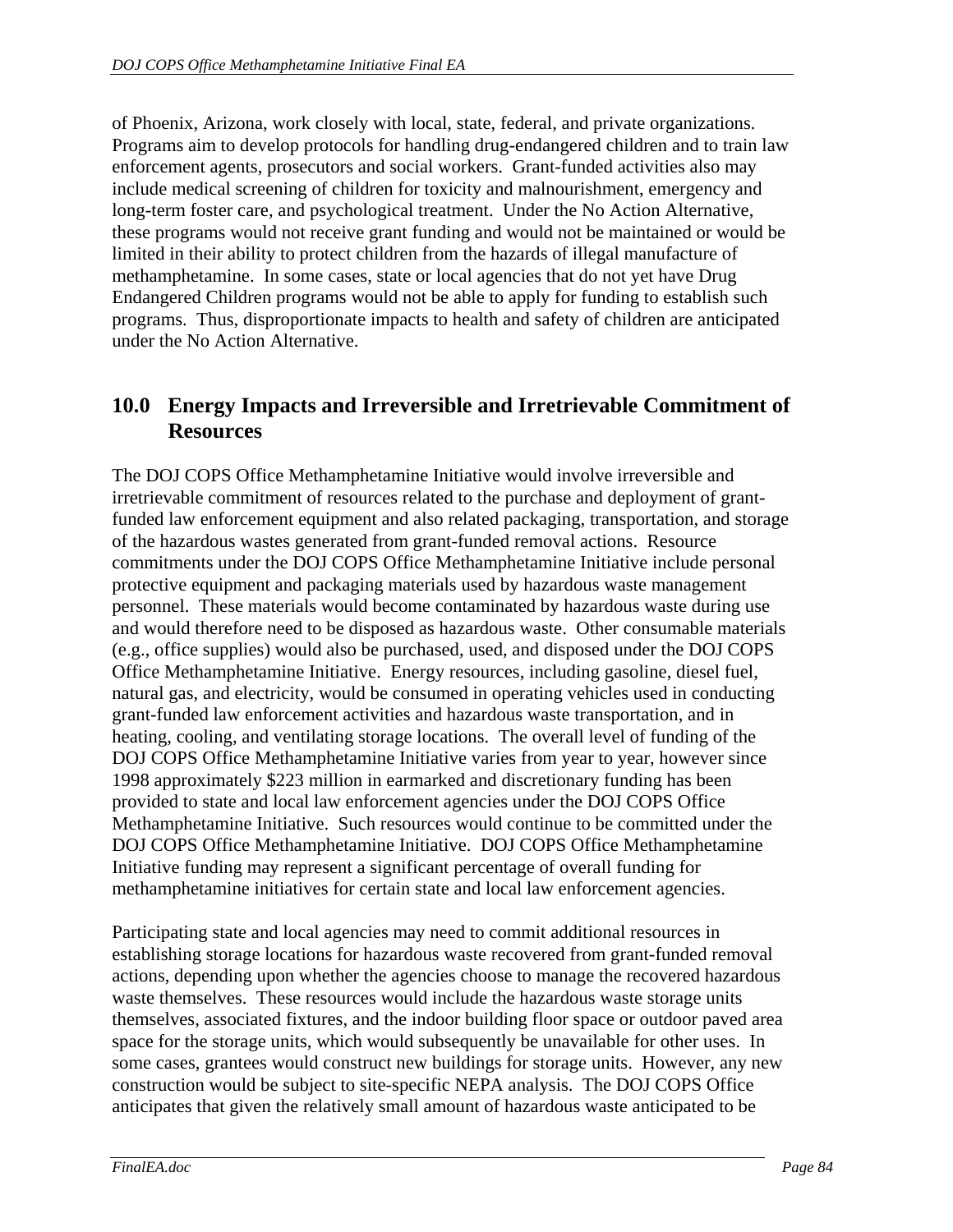stored in most storage units, the resource commitment of facility space for the storage units would not represent a significant commitment of government property. Under the No Action Alternative, no grant-funded activities would be conducted. Therefore, no grant-funded resources would be consumed under the No Action Alternative.

Recycling of hazardous materials recovered from clandestine drug laboratories has been considered. Although recycling may be beneficial from an environmental perspective, recycling has not been implemented because of law enforcement considerations and associated risks and costs that override the potential environmental and economic benefits of recycling. The DOJ COPS Office anticipates that under the DOJ COPS Office Methamphetamine Initiative, state and local law enforcement agencies conducting grantfunded removal actions would also not recycle recovered materials. Therefore, the DOJ COPS Office anticipates that grantees would continue the current practice of direct disposal of hazardous materials discovered at clandestine drug laboratories at hazardous waste treatment and disposal facilities and would not implement a recycling program for recovered hazardous materials, except for recognized methods such as fuel blending that constitute both recycling and waste disposal methods.

# **11.0 Environmental Justice**

The DOJ COPS Office evaluated the environmental effects of the Proposed Action in accordance with Executive Order 12898, *Federal Actions to Address Environmental Justice in Minority Populations and Low Income Populations*. Environmental justice issues would be raised if there were "disproportionate" and "high and adverse impacts" on minority or low-income populations. The DOJ COPS Office does not anticipate that there would be any disproportionate and high and adverse impacts associated with the DOJ COPS Office Methamphetamine Initiative. The DOJ COPS Office determined that there could be disproportionate and high and adverse impacts associated with the No Action Alternative.

DEA contractors conducted approximately 7,255 hazardous waste removal actions at clandestine drug laboratory locations in fiscal year 2002.63 DEA does not have detailed demographic information concerning each clandestine drug laboratory location where removal actions have been conducted. However, based on the DEA's general experience in identifying and seizing clandestine drug laboratories, the DEA anticipates that many clandestine drug laboratories would be identified in areas of economically disadvantaged populations or minority and ethnic group populations. The DOJ COPS Office anticipates that clandestine drug laboratories seized through grant-funded activities may also occur in areas of economically disadvantaged populations or minority and ethnic group populations, although detailed demographic information is not available for grant-funded activities conducted under the DOJ COPS Office Methamphetamine Initiative. The DOJ COPS Office therefore anticipates that an increase in state and local law enforcement activities may result in environmental benefits to economically disadvantaged populations. However, the DOJ COPS Office can neither quantitatively determine the

 $\overline{a}$ 63 DEA El Paso Information Center, 2002.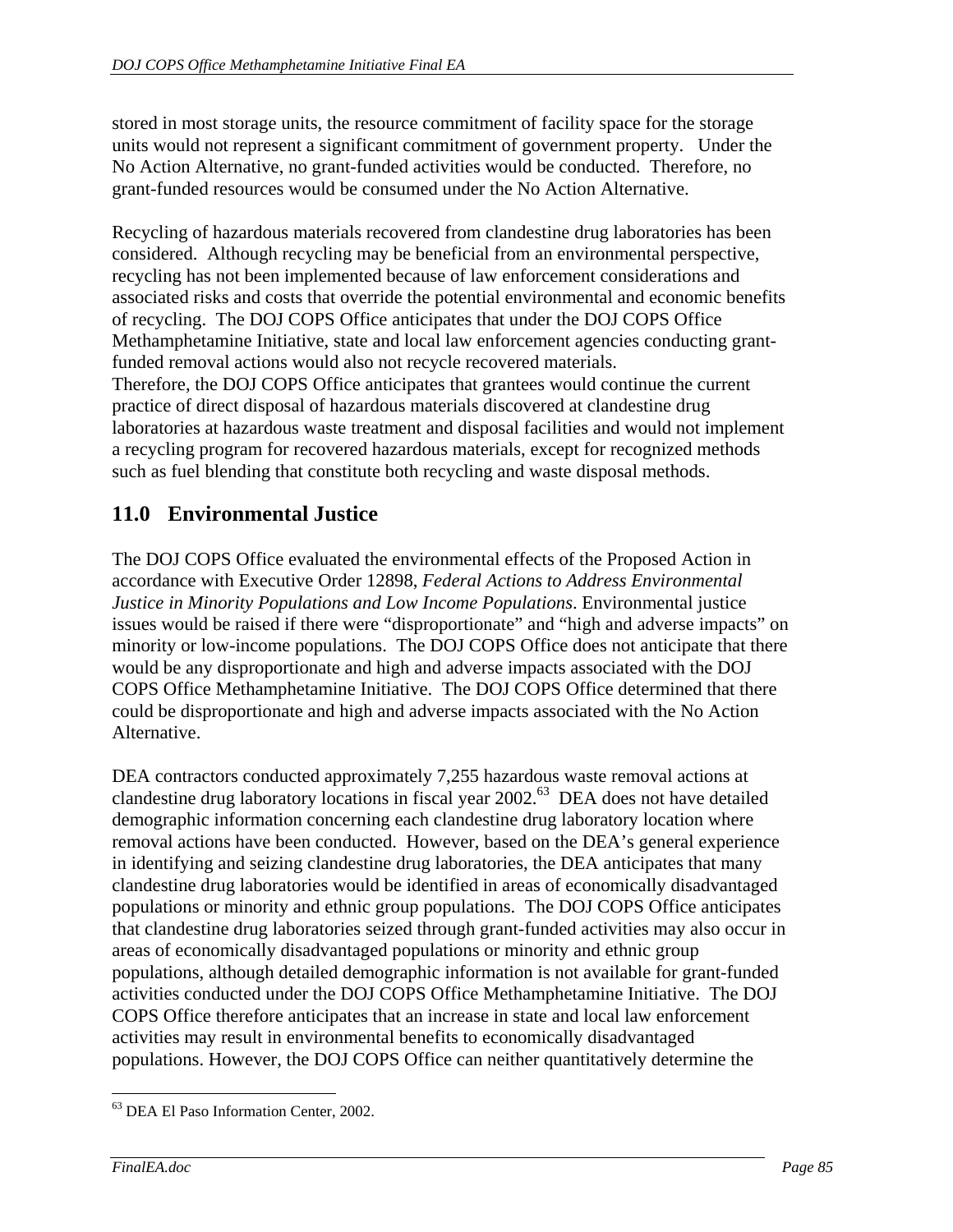demographics of the locations of prior grant-funded clandestine drug laboratory seizures nor predict the locations of future grant-funded seizures.

The DOJ COPS Office does not anticipate that the environmental consequences of the DOJ COPS Office Methamphetamine Initiative would result in high and adverse impacts to minority or low-income populations regarding the transportation of hazardous waste. The DOJ COPS Office cannot predict the transportation routes that would be used in transporting recovered hazardous waste from removal action locations to hazardous waste storage unit locations. The DOJ COPS Office also does not have demographic information concerning the personnel participating in the grant-funded activities, and cannot predict the future participation of personnel in grant-funded activities. However, the DOJ COPS Office does not anticipate that storage units would be disproportionately located in minority or low income areas, or that the personnel participating in grantfunded activities would disproportionately be members of low-income or minority groups.

Under the No Action Alternative, the DOJ COPS Office anticipates a potential reduction in the effectiveness of law enforcement activities related to methamphetamine, and anticipates that the number of clandestine drug laboratory seizures conducted by law enforcement agencies would decrease as a result of a decrease in the amount of funding available to such agencies. Clandestine drug laboratories may be disproportionately located in areas of minority or low-income populations, and therefore may disproportionately affect economically disadvantaged persons or persons of minority groups or ethnic groups. Affected individuals may include the occupants of the clandestine drug laboratories themselves (including children), maintenance workers in multi-unit residential properties that may encounter such laboratories or become exposed to hazardous waste releases from such laboratories, and neighboring residents of clandestine drug laboratory properties that are located in low-income, minority and ethnic group population areas. Any reduction in the number of clandestine drug laboratories seized would increase the potential for health and safety impacts from the operation of such laboratories. Distribution of methamphetamine from such clandestine drug laboratories may also disproportionately affect economically disadvantaged persons or persons of minority groups or ethnic groups.

# **12.0 Energy Impacts**

Under the DOJ COPS Office Methamphetamine Initiative, minor amounts of energy in the form of gasoline, natural gas, diesel fuel, and other fossil fuels, would be consumed in conducting grant-funded activities, conducting grant-funded removal actions, and transporting hazardous wastes recovered to storage units. Minor amounts of energy, primarily in the form of electricity and natural gas, would be expended in heating, ventilating, and cooling the storage unit locations under the DOJ COPS Office Methamphetamine Initiative. The DOJ COPS Office does not anticipate that the location of storage units at existing government buildings would have a significant effect on energy consumption for those buildings. In addition, DEA contractors utilize "fuel blending" energy recovery as one disposal option for recovered hazardous wastes, where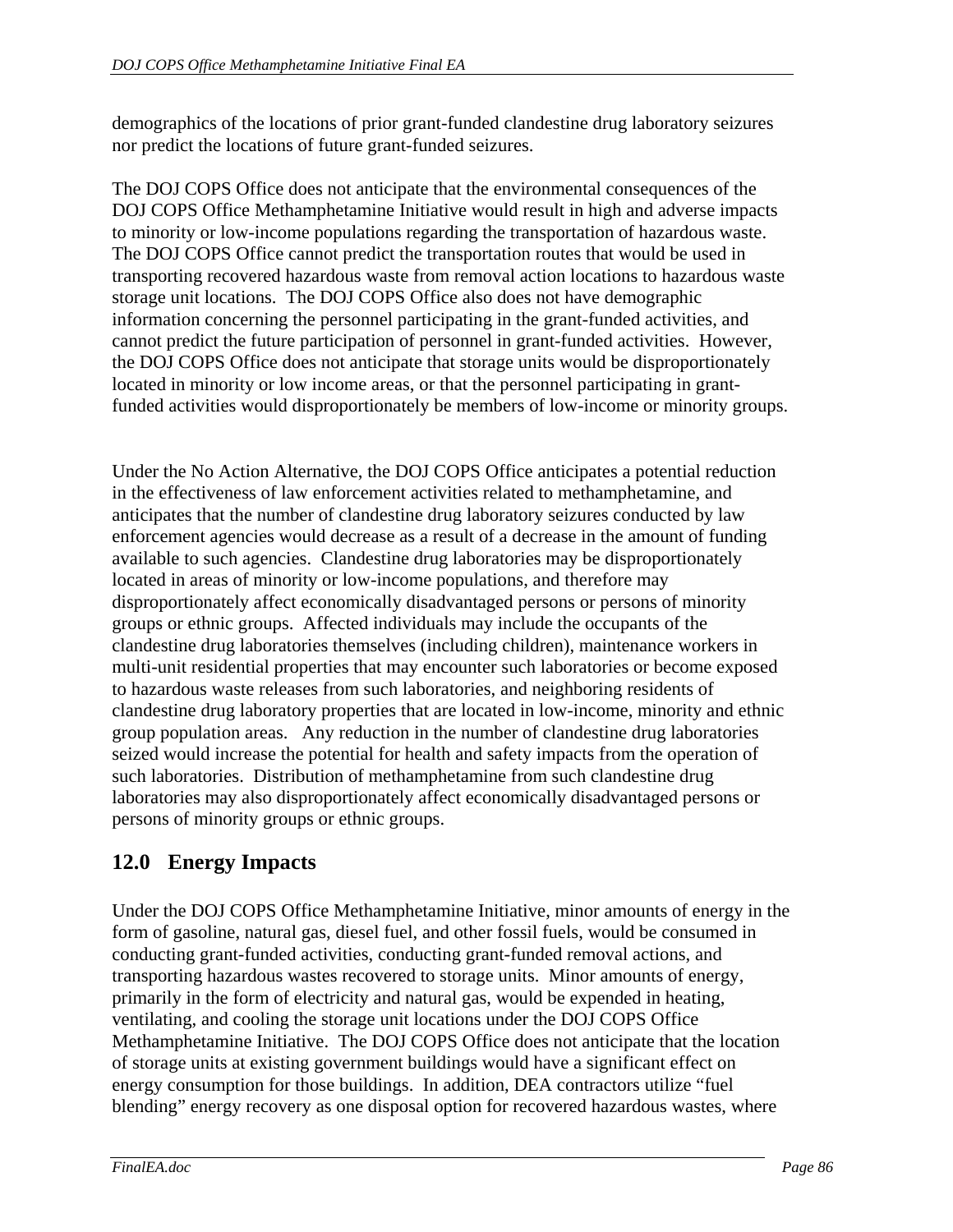hazardous wastes with high fuel value (e.g., toluene, acetone) are used to augment the heating value of other wastes burned for energy recovery. Hazardous wastes recovered from removal actions may also be subjected to fuel blending. Therefore, depending upon the specific hazardous wastes recovered, the DOJ COPS Office Methamphetamine Initiative may have an energy benefit. There would be no energy expenditure or energy benefit for the No Action Alternative, as no grant-funded activities would be conducted.

## **13.0 Coastal Zone Management Act and Coastal Barrier Resources**

Some clandestine drug laboratories may be located within a State's approved coastal zone management area. However, the Coastal Zone Management Act's requirements related to consistency determinations do not apply to the Proposed Action, because the Proposed Action does not involve any land use planning activity. In the event that a clandestine drug laboratory is identified and seized within a designated coastal zone management area as a result of grant-funded activities, the potential for environmental impacts to such area would be reduced as a result of cessation of the illegal operation and removal of illegally stored hazardous wastes under the DOJ COPS Office Methamphetamine Initiative. Accidental releases of hazardous wastes to surface water could occur in the conduct of grant-funded activities under the DOJ COPS Office Methamphetamine Initiative, including the removal, transportation, and storage of hazardous wastes. Any releases to surface water could result in exceedance of water quality criteria, as discussed in Section 8.1.2 and Appendix L. The DOJ COPS Office considers it unlikely that a release of hazardous waste resulting from a removal action or transportation accident would occur in the vicinity of or would affect a coastal zone management area. The DOJ COPS Office does not anticipate that under the Proposed Action hazardous waste would be stored in the vicinity of a coastal zone management area, however it is possible that storage in the vicinity of such area could occur under the Proposed Action.

Any accidental releases to surface water that occur in the conduct of grant-funded activities would be subject to emergency response, and the agency conducting the activity would be responsible for remediating any environmental contamination resulting from the release. Personnel conducting hazardous waste management activities would be trained to conduct such activities safely and would be trained to respond to release incidents. Storage unit containment systems would further reduce the potential for and consequences of releases to surface water from the Proposed Action.

Benefits and potential impacts to coastal barrier resources under the DOJ COPS Office Methamphetamine Initiative are similar to those for coastal zone management areas, described above. The No Action Alternative would not result in a reduction of potential impacts to coastal zone management areas, and would not result in any benefits to coastal zone management areas, as no grant-funded activities would be conducted under the No Action Alternative.

## **14.0 Historic Preservation**

Based on DEA's experience, clandestine drug laboratory sites are rarely if ever found in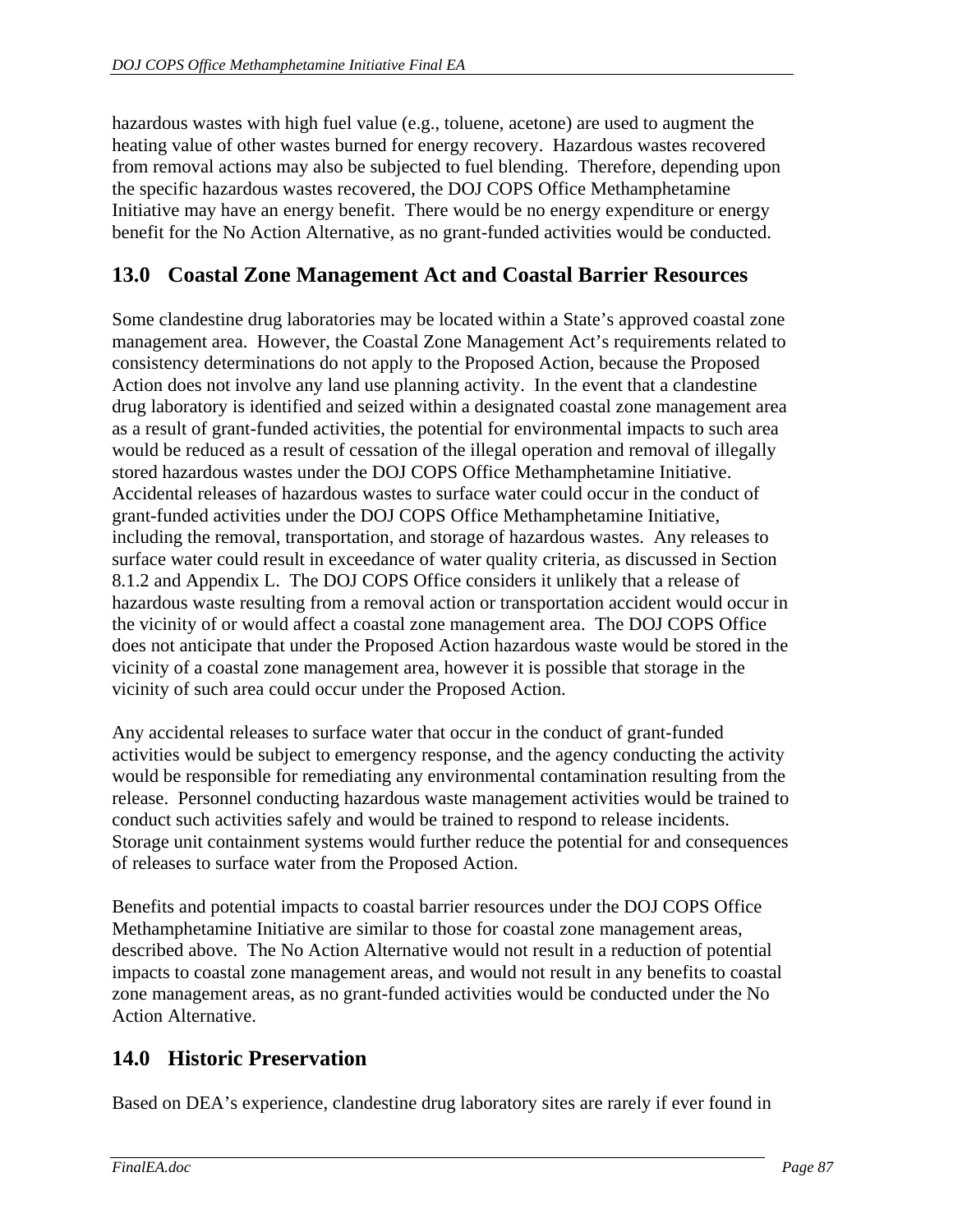properties listed on the National Register of Historic Places or in properties that are eligible for such listing. The DOJ COPS Office anticipates that clandestine drug laboratories identified and seized as a result of grant-funded activities would also rarely, if ever, be located in National Register listed or eligible properties. It is possible that a clandestine drug laboratory may be located in an older residential structure eligible for listing, however, it would be infeasible for law enforcement officials to determine the eligibility status of a property prior to conduct of law enforcement actions or removal actions. Removal actions do not generally result in significant property damage, although subsequent remediation of residual environmental contamination may do so. However, under the Proposed Action, the DOJ COPS Office and other law enforcement agencies are not responsible for remediation of the clandestine drug laboratory property, and historic preservation issues associated with remediation activities therefore would not be considered part of the Proposed Action.

# **15.0 Wild and Scenic Rivers**

Clandestine drug laboratories could be located in the vicinity of a river that is included in the Wild and Scenic Rivers System or that is designated for potential addition to the system. In the event that a clandestine drug laboratory is identified and seized in the vicinity of a designated Wild and Scenic River or river designated for potential addition as a result of grant-funded activities, the potential for environmental impacts to such area would be reduced as a result of cessation of the illegal operation and removal of illegally and improperly stored hazardous wastes.

The DOJ COPS Office does not anticipate environmental consequences to wild and scenic rivers as a result of the normal conduct of grant-funded activities. The DOJ COPS Office anticipates that releases of hazardous wastes to air, water, or soil as a result of the normal conduct of removal actions, transportation, and storage of hazardous wastes would be minimal and would not affect any wild and scenic rivers in the vicinity of which such activities were conducted. The DOJ COPS Office also does not anticipate that the normal conduct of other grant-funded activities would affect any wild and scenic rivers.

Accidental releases of hazardous wastes to surface water could occur in the conduct of grant-funded activities under the DOJ COPS Office Methamphetamine Initiative. Such releases to surface water could result in exceedance of water quality criteria, as discussed in Section 8.1.2 and Appendix L. The DOJ COPS Office considers it unlikely that a release of hazardous waste resulting from a removal action or transportation accident would occur in the vicinity of or would affect a wild and scenic river. However, it is possible that such an incident could occur. The DOJ COPS Office does not anticipate that under the Proposed Action hazardous waste would be stored in the vicinity of a wild and scenic river, however it is possible that storage in the vicinity of such area could occur under the Proposed Action.

Any accidental releases to surface water that occur in the conduct of grant-funded activities, including conduct of removal actions, transportation, or storage of hazardous waste, would be subject to emergency response, and the agency conducting the activity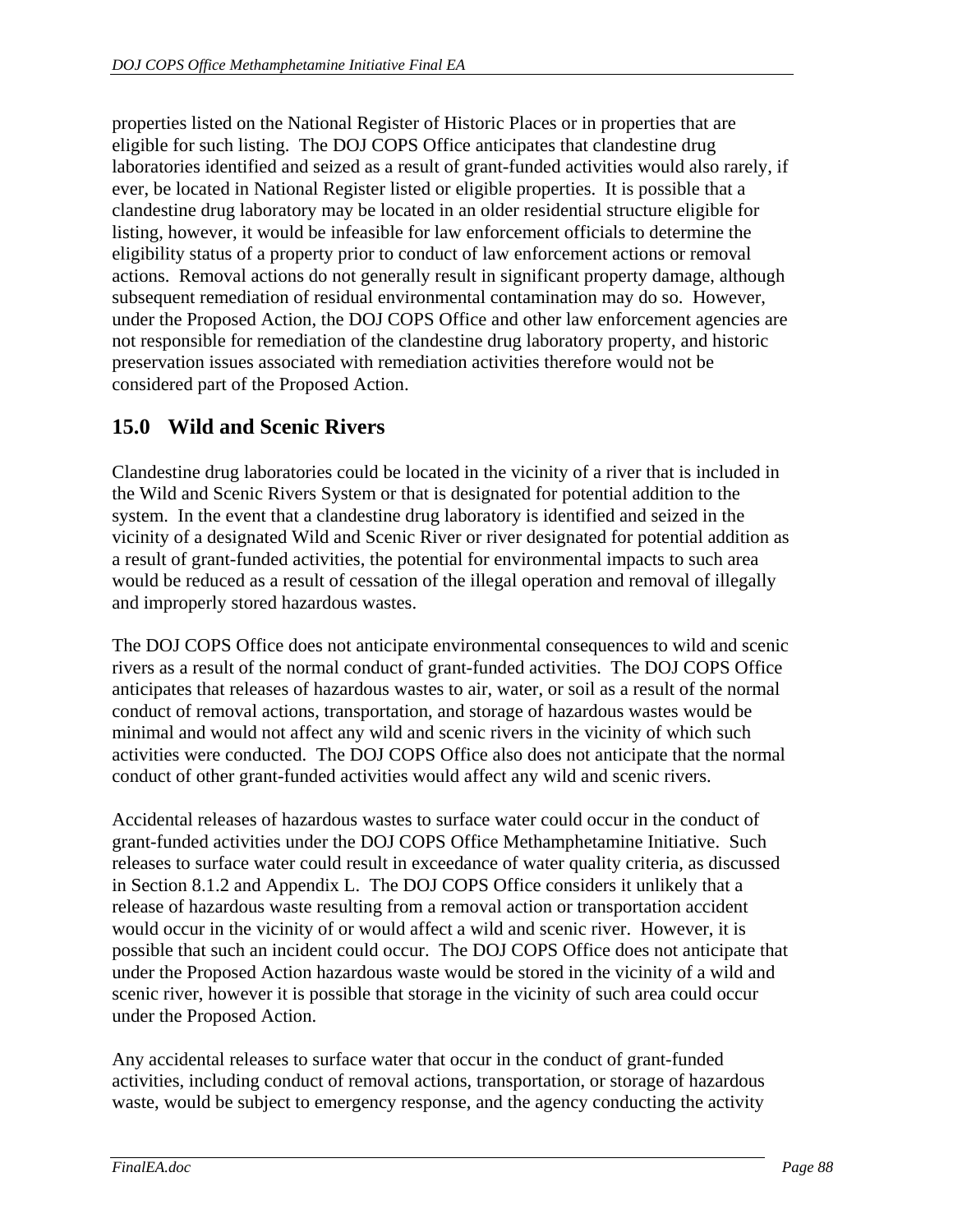would be responsible for remediating any environmental contamination resulting from the release. This would reduce the potential for and consequences of releases to surface water from the Proposed Action.

The No Action Alternative would not result in a reduction of potential impacts to wild and scenic rivers, and would not result in any benefits to wild and scenic rivers, as no grantfunded activities would be conducted under the No Action Alternative.

## **16.0 Threatened and Endangered Species**

Clandestine drug laboratories could be located in the vicinity of threatened or endangered species habitat. However, it would be infeasible for law enforcement officials to determine the status of a property prior to conduct of law enforcement actions or removal actions. In the event that a clandestine drug laboratory is identified and seized in the vicinity of a threatened or endangered species habitat as a result of grant-funded activities under the DOJ COPS Office Methamphetamine Initiative, the potential for environmental impacts to such area would be reduced as a result of the cessation of the illegal operation and removal of illegally stored hazardous wastes. Operation of clandestine drug laboratories in rural settings has been found to have environmental impacts to habitat in the vicinity of the operation, including mortality of trees and other vegetation in the vicinity as a result of fugitive releases of air pollutants. $64$ 

The DOJ COPS Office does not anticipate environmental consequences to endangered or threatened species habitat as a result of the normal conduct of grant-funded activities. The DOJ COPS Office anticipates that releases of hazardous wastes to air, water, or soil as a result of the normal conduct of removal actions, transportation, and storage of hazardous wastes would be minimal and would not affect any endangered or threatened species habitat in which such activities were conducted. The DOJ COPS Office also does not anticipate that the conduct of other grant-funded activities would affect endangered or threatened species habitat.

The DOJ COPS Office considers it unlikely that a release of hazardous waste resulting from a transportation accident could occur in the vicinity of endangered or threatened species habitat. The DOJ COPS Office also does not anticipate that any storage units would be located in the vicinity of threatened or endangered species habitat, and therefore impacts to such areas are considered to be unlikely. However, it is possible that hazardous wastes could be removed, transported, or stored in the vicinity of such habitat under the Proposed Action**.** 

In the event that an accidental release occurs in conducting a grant-funded activity, habitat in the vicinity of the release location could be affected. Hazardous waste releases

1

<sup>64</sup> Snell, Marilyn B., Welcome to Meth Country. Sierra Magazine, January/February 2001, reprinted in Minnesota Department of Health publication Response to Clandestine Drug Labs, 2002. http://www.health.state.mn.us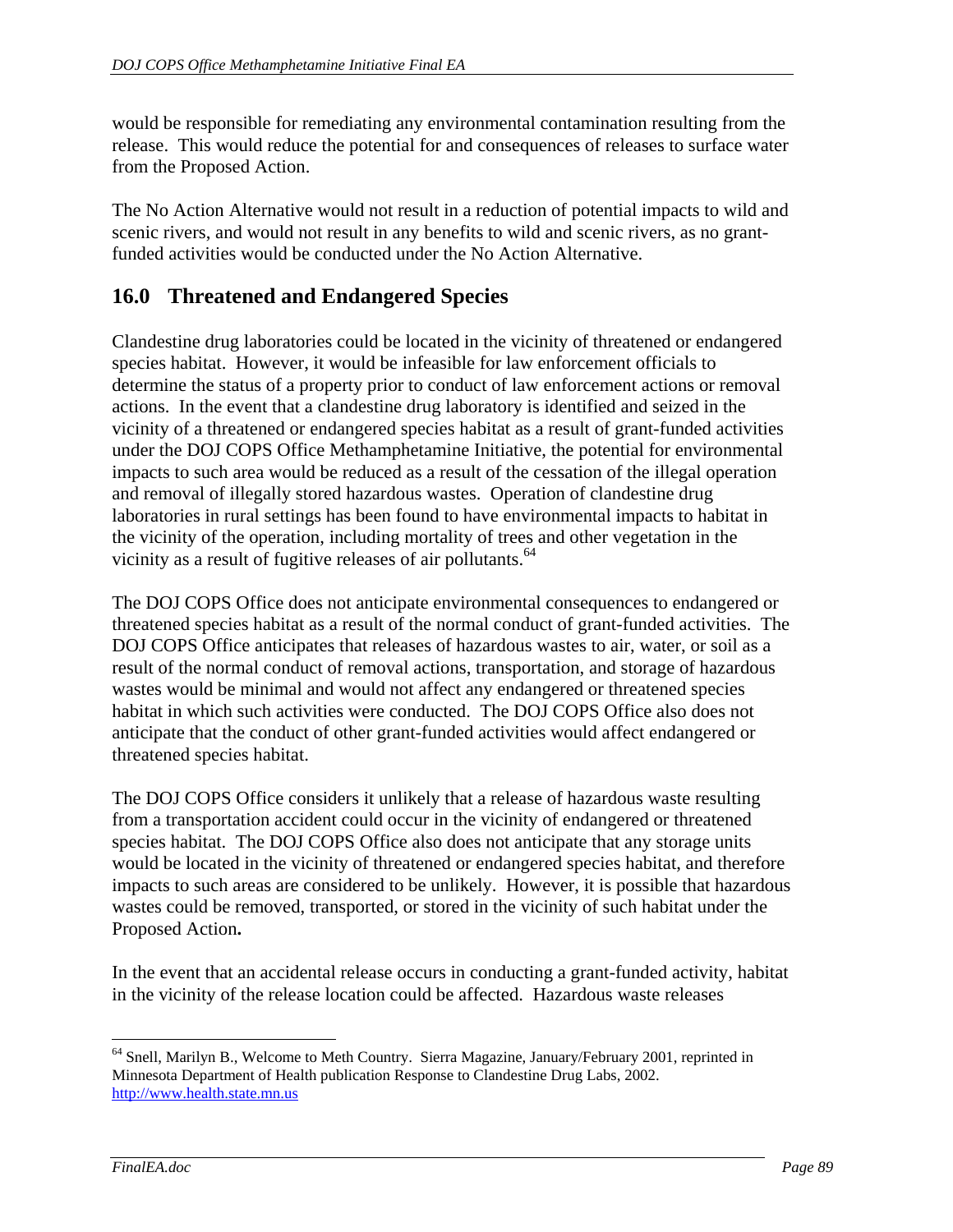resulting from grant-funded activities could result in environmental concentrations that could affect biota. Accidental releases that occur in the conduct of grant-funded activities would be subject to emergency response, and the agency conducting the activity would be responsible for remediating any environmental contamination resulting from the release. This would reduce the potential for and consequences of releases from the Proposed Action.

The No Action Alternative would not result in a reduction of potential impacts to threatened or endangered species habitat, and would not result in any benefit to threatened or endangered species habitat, as no grant-funded activities would be conducted under the No Action Alternative.

## **17.0 Floodplain Management and Protection of Wetlands**

The Proposed Action would not result in any conversion of floodplains or wetlands. However clandestine drug laboratories for which grant-funded seizures and removal actions are conducted could be located in the vicinity of floodplains or wetlands. In the event that a clandestine drug laboratory is identified and seized in the vicinity of a floodplain or wetland, the potential for environmental impacts to such area would be reduced as a result of cessation of the illegal operation and removal of illegal and improperly stored hazardous wastes under the DOJ COPS Office Methamphetamine Initiative.

The DOJ COPS Office does not anticipate environmental consequences to floodplains or wetlands as a result of the normal conduct of grant-funded activities. The DOJ COPS Office anticipates that releases of hazardous wastes to surface water as a result of the normal conduct of removal actions, transportation, and storage of hazardous wastes would be minimal and would not affect any floodplains or wetlands in the vicinity of which such activities were conducted. The DOJ COPS Office also does not anticipate that the normal conduct of other grant-funded activities would affect any floodplains or wetlands.

The DOJ COPS Office considers it unlikely that a release of hazardous waste resulting from a transportation accident could occur in the vicinity of wetland or floodplain. The DOJ COPS Office also does not anticipate that any storage units would be located in the vicinity of a wetland, and therefore the DOJ COPS Office considers it unlikely that impacts to such areas would occur as a result of the Proposed Action. However, it is possible that hazardous wastes could be removed, transported, or stored in the vicinity of a wetland or floodplain under the Proposed Action**.** The DOJ COPS Office does not anticipate that any storage units would be located in floodplains, and therefore the DOJ COPS Office does not expect that hazardous wastes would be released as a result of a flood.

In the event that an accidental release occurs in conducting a grant-funded activity, wetlands and floodplains in the vicinity of the release location could be affected. Hazardous waste releases resulting from grant-funded activities could result in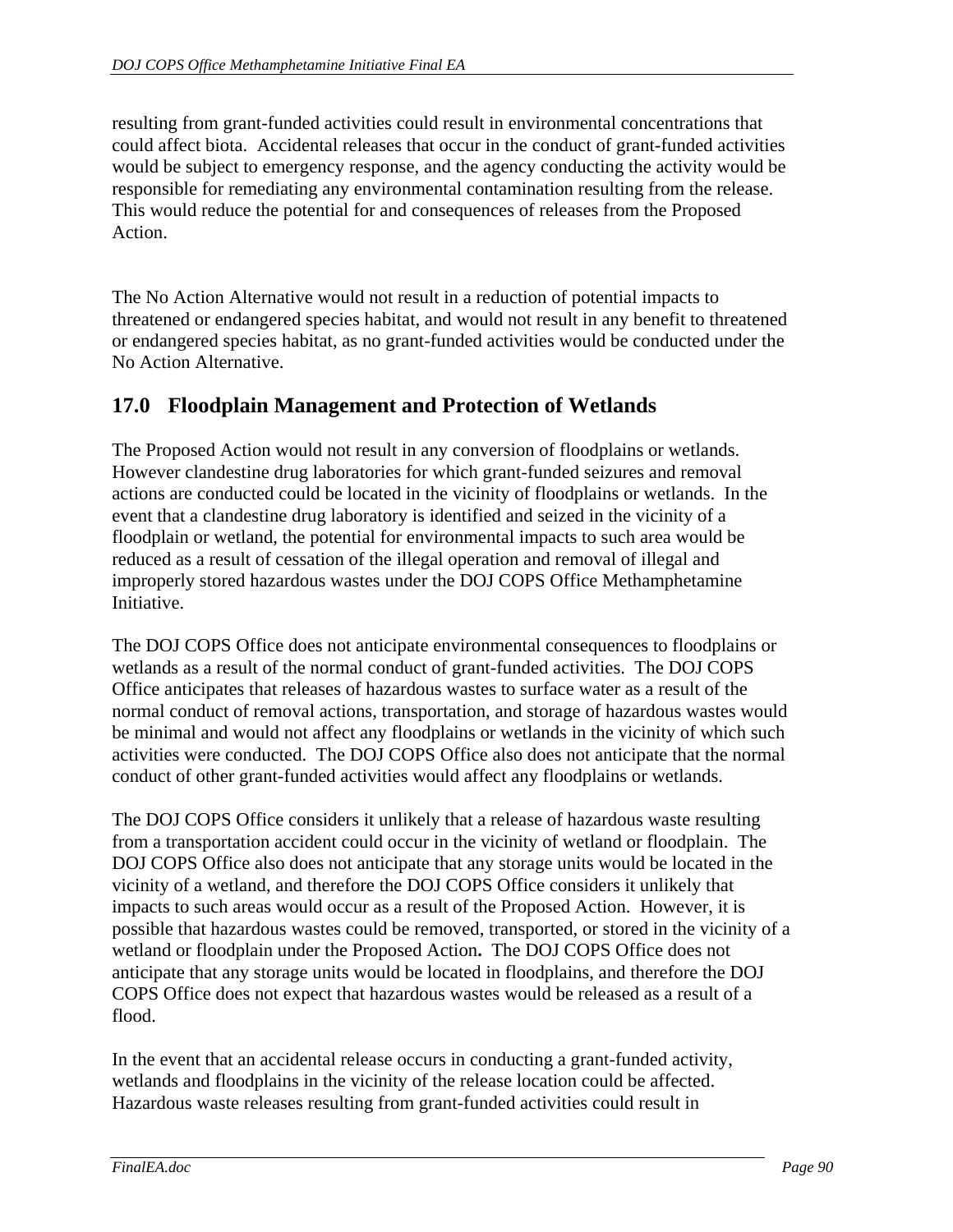environmental concentrations that could affect biota, and releases to surface water and soil could result in exceedance of water quality or soil quality criteria. Any accidental releases to air, surface water, or soil that occur in the conduct of grant-funded activities would be subject to emergency response, and the agency conducting the activity would be responsible for remediating any environmental contamination resulting from the release. This would reduce the potential for and consequences of releases from the Proposed Action.

The USGS model used to estimate water quality impacts that would result from accidental releases to surface water is based on dispersion of the release into a flowing stream or river, rather than a relatively static wetland. Therefore the peak concentrations and durations shown in Appendix L may not be representative of impacts to wetlands. Release of hazardous waste to wetlands would potentially have a higher impact than the same amount of hazardous waste released to a stream or river, because the rate of dispersion of the release would be greater in a flowing stream or river than in a wetland.

The No Action Alternative would not result in a reduction of potential impacts to wetlands or result in any benefits to wetlands, as no grant-funded activities would be conducted under the No Action Alternative.

# **18.0 Farmland Protection**

The Proposed Action would not result in any conversion of farmland. It is possible that a clandestine drug laboratory would be found on a farm. DEA data from 2000, 2001, and 2002 (to date) indicate that approximately 12,000 of 29,000 clandestine drug laboratory removal actions were conducted in rural areas, and the DOJ COPS Office anticipates that clandestine drug laboratories identified as a result of grant-funded activities would also be located in large part in rural areas. However, the DOJ COPS Office does not anticipate that grant-funded activities would result in the conversion of farmland, although subsequent remediation of residual environmental contamination may do so. However, under the Proposed Action, the DOJ COPS Office and other law enforcement agencies are not responsible for remediation, and farmland conversion issues associated with remediation activities therefore would not be considered part of the Proposed Action.

# **19.0 Cumulative Impacts**

Cumulative impacts are impacts of other actions that may be associated and contribute to the environmental consequences of the Proposed Action. Environmental consequences of the Proposed Action would be distributed among several thousand individual clandestine drug laboratory locations for which removal actions are conducted. The DOJ COPS Office's experience in implementing the DOJ COPS Office Methamphetamine Initiative is that the locations of clandestine drug laboratories are widely dispersed geographically, and law enforcement activities and associated removal actions associated with a specific clandestine drug laboratory location is not anticipated to affect other clandestine drug laboratory locations. The DOJ COPS Office is not aware of any other foreseeable actions on the part of the DOJ COPS Office that would affect the implementation of or the environmental consequences of the DOJ COPS Office Methamphetamine Initiative,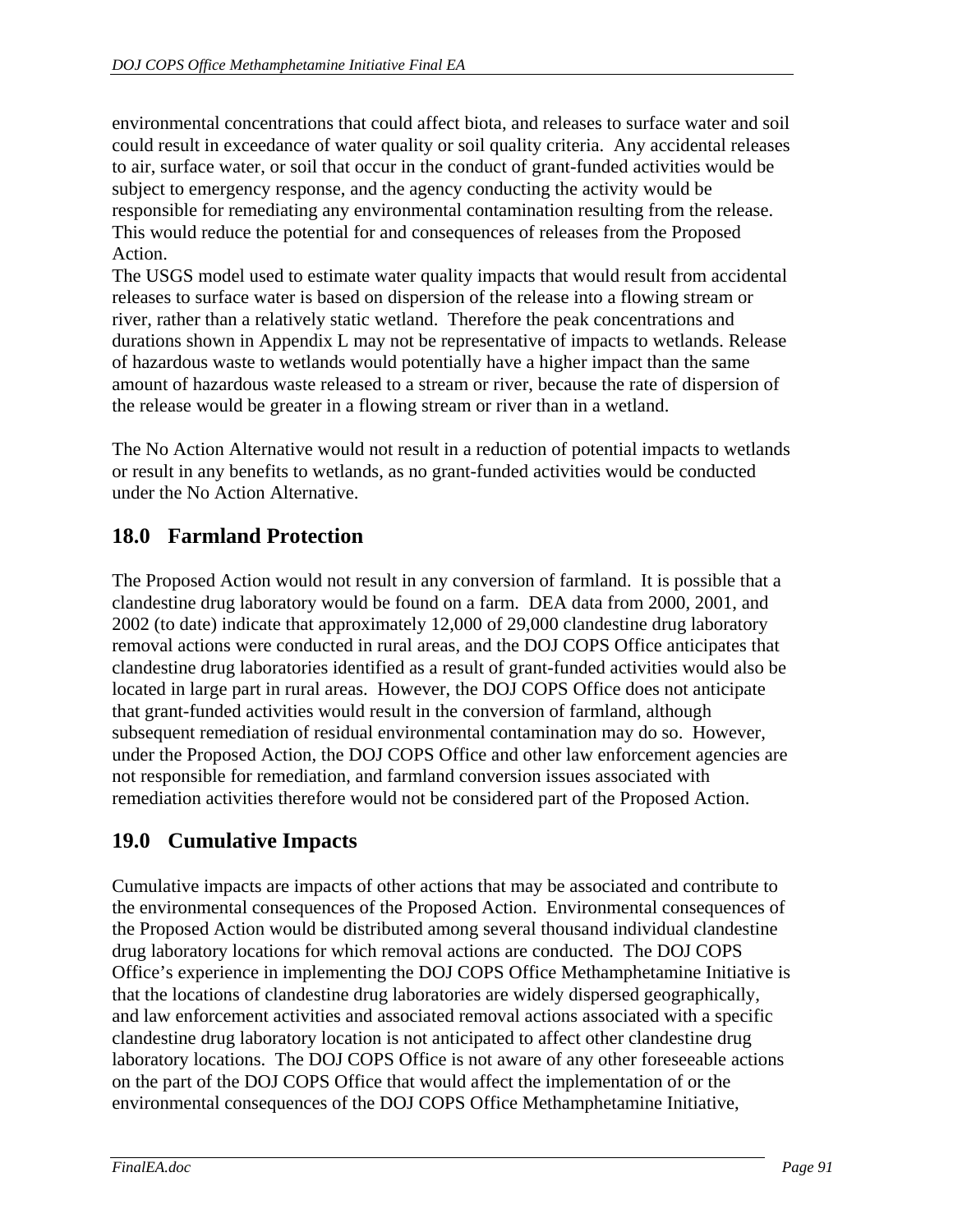therefore the DOJ COPS Office anticipates no cumulative impacts from other actions implemented by the DOJ COPS Office. In the event that DOJ COPS Office implements the No Action Alternative (*i.e.,* terminates grant funding) it is possible that some other federal, state, or local government entity would initiate an Action to provide grant funding to state and local law enforcement agencies to conduct law enforcement activities and conduct removal actions. However, the DOJ COPS Office cannot foresee whether or to what extent any such agencies would propose such Actions.

The DOJ COPS Office assessed the potential effects of foreseeable DOJ COPS Office and other DOJ programs and foreseeable state programs on the Proposed Action. The DOJ COPS Office did not identify any other foreseeable DOJ COPS Office or other DOJ programs that could affect the Proposed Action, and did not identify any programs that could be affected by the Proposed Action. It is possible that a state or local government could implement a methamphetamine initiative that could affect the Proposed Action, however, the DOJ COPS Office cannot foresee the implementation of any such program. In the event that a state or local government proposed to implement such a program, the DOJ COPS Office expects that the Agency would become aware of such a proposal through the Agency's normal relationship with state and local law enforcement agencies.

## **20.0 List of Preparers**

Robert Lanza, Principal Chemical Engineer -- B.S., Chemical Engineering, Cornell University, 1980; M. Eng., Chemical Engineering, Cornell University, 1982 -- 22 years environmental consulting experience.

David E. Goldbloom-Helzner, Project Manager -- B.A., Chemistry, School of Arts and Sciences, Washington University, 1984; B.S., Engineering and Policy, School of Engineering, Washington University, 1984 – 16 years environmental consulting experience.

Audrey Slesinger, Associate – M. Sc. Geology, University of Bristol, England, 2000; B.S. Geological Sciences, Tufts University, 1998 – Three years environmental analysis experience.

Stefanie Shull, Analyst - B.S., Economics, University of Louisville, 2000 -- Two years environmental analysis experience.

Iliriana Mushkolaj, Associate - M.S. Environmental Sciences and Policy, University of Manchester & Central European University, Budapest, Hungary, 1996; M.S. Chemistry, University of Zagreb, Croatia, 1993; B.S. Chemistry, University of Prishtina, Kosova, 1990 - 5 years of environmental consulting experience.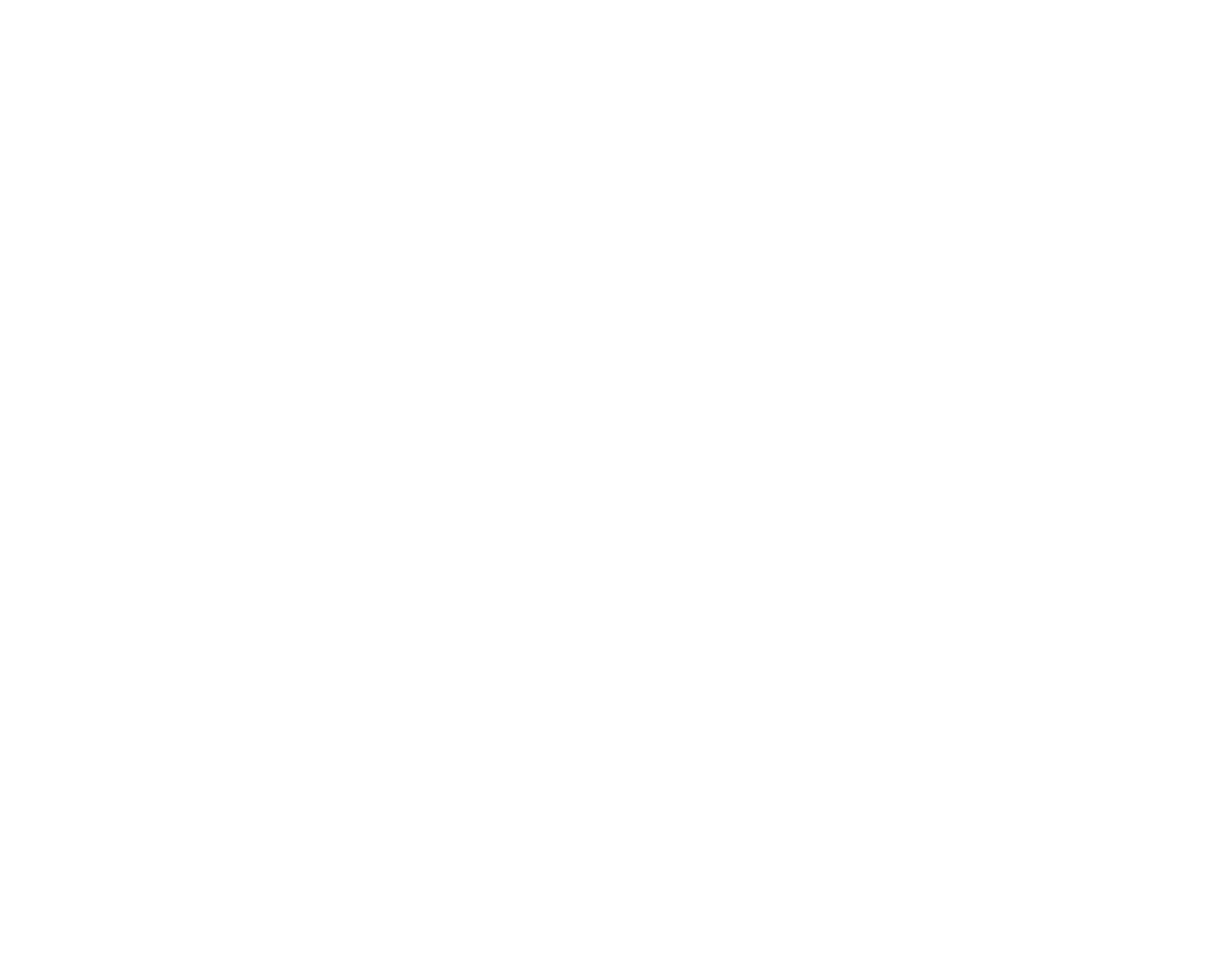# **Appendix A: Earmarked Grants, FY2001 and FY2002**

| <b>STATE</b>           | <b>GRANTEE</b>                           | <b>RATIONALE</b>                                                                            |                | <b>YEAR</b>              |
|------------------------|------------------------------------------|---------------------------------------------------------------------------------------------|----------------|--------------------------|
|                        |                                          |                                                                                             |                | 2002                     |
| AL                     | Department of Public Safety              | Vehicle, communications and evidence collection equipment, promotional supplies,            | X              |                          |
|                        |                                          | training                                                                                    |                |                          |
| <b>AR</b>              | Arkansas State Crime Laboratory          | Hire three additional chemists                                                              | $\mathbf X$    |                          |
| AR                     | <b>Arkansas State Police</b>             | State police training, lab equipment and supplies, training                                 | X              |                          |
| AR                     | Arkansas State Crime Laboratory          | Vehicle, personnel costs, laboratory supplies, training                                     |                | $\mathbf X$              |
| AR                     | <b>Arkansas State Police</b>             | Laboratory equipment and supplies, safety equipment and personal protection supplies        |                | $\mathbf X$              |
| AR                     | University of Arkansas                   | Training equipment and supplies, computer                                                   |                | $\frac{\overline{X}}{X}$ |
| AZ                     | City of Phoenix Police                   | Vehicle, trailer, personal protection equipment and supplies, surveillance equipment,       |                |                          |
|                        |                                          | cameras, computers, microscopes, training materials, safety equipment                       |                |                          |
| CA                     | California Department of Justice,        | Funding for a continuation of a portion of the comprehensive CALMS program.                 |                | X                        |
|                        | <b>Bureau of Narcotic Enforcement</b>    |                                                                                             |                |                          |
| CA                     | Merced Police Department                 | Software, drug screening and chemical analysis kits, training                               |                | $\mathbf X$              |
| H <sub>I</sub>         | <b>State of Hawaii (Narcotics</b>        | Address methamphetamine diversion, production, distribution, and enforcement efforts.       | $\mathbf X$    |                          |
|                        | <b>Enforcement Division</b> )            |                                                                                             |                |                          |
| IA                     | <b>Iowa Division of Narcotics</b>        | Regional Methamphetamine Training Center Audio-visual equipment, camera, computer           |                | $\mathbf X$              |
|                        |                                          | equipment, GPS, air monitors, travel, supplies                                              |                |                          |
| IA                     | Governor's Office of Drug                | Anhydrous ammonia tank locks                                                                |                | $\mathbf X$              |
|                        | Control                                  |                                                                                             |                |                          |
| ID                     | <b>Idaho State Police Headquarters</b>   | Equipment, supplies, instructors and travel for training                                    | $\mathbf X$    |                          |
| IN                     | Indiana State Police Department          | Waste disposal and safety processing vehicles, safety trailers, chemical analysis equipment | $\mathbf X$    |                          |
|                        |                                          | and supplies, safety equipment, training                                                    |                |                          |
| IN                     | Indiana State Police Department          | Processing and disposal vehicles, laboratory equipment and supplies, personal protection    |                | $\mathbf X$              |
|                        |                                          | equipment and supplies, training equipment                                                  |                |                          |
| <b>KS</b>              | Kansas Bureau of Investigations          | Combat methamphetamine and to train officers in those types of investigations               | $\overline{X}$ |                          |
| <b>KS</b>              | Kansas Bureau of Investigation           | Laboratory supplies and personal protection equipment                                       |                | $\mathbf X$              |
| $\mathbf{K}\mathbf{S}$ | <b>Riley County Police Department</b>    | Vehicle, communications and surveillance equipment and supplies                             |                | $\overline{X}$           |
| <b>KS</b>              | Wichita Police Department                | Vehicle, hazmat vehicle, supplies and equipment for safety, evidence, surveillance, and     |                | $\overline{X}$           |
|                        |                                          | communications                                                                              |                |                          |
| KY                     | Davies County Sheriff's                  | Assist local enforcement agencies local in combating production and distribution of         | $\mathbf X$    |                          |
|                        | Department                               | methamphetamine.                                                                            |                |                          |
| LA                     | <b>Ascension Parish Sheriff's Office</b> | Support officer training and outreach programs.                                             | $\mathbf X$    |                          |
| M <sub>O</sub>         | Henry Co. Sheriff's Department           | Computer and related equipment and supplies                                                 |                | $\mathbf X$              |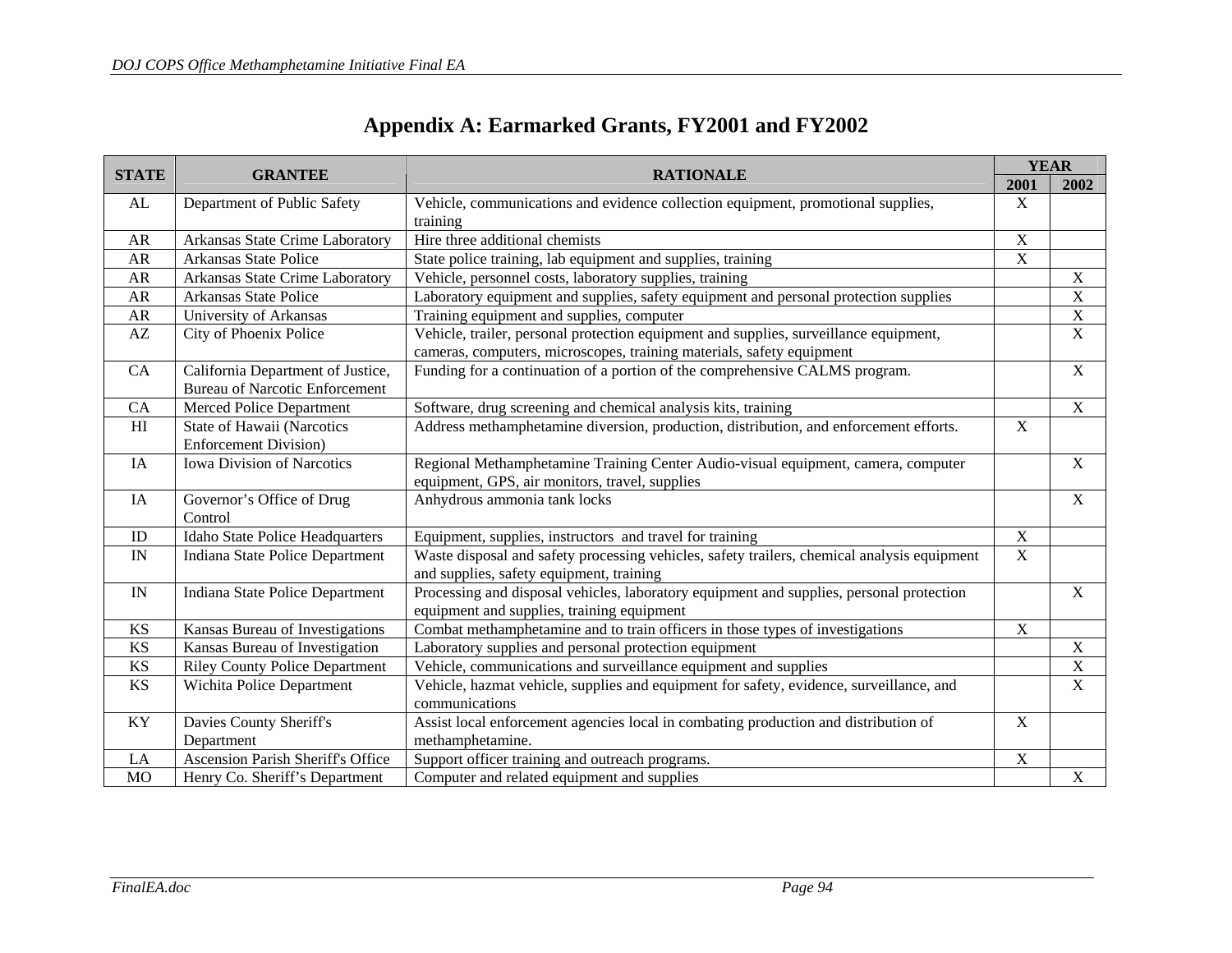| M <sub>O</sub>           | Mid-Missouri Unified Strike             | City of Boonville - Interagency coordination, technical assistance, personnel costs        |                | $\mathbf X$             |
|--------------------------|-----------------------------------------|--------------------------------------------------------------------------------------------|----------------|-------------------------|
|                          | Team and Narcotics Group                |                                                                                            |                |                         |
| <b>MO</b>                | Missouri C.O.M.E.T. program             | Computer, office and communications equipment, overtime wages.                             |                | $\mathbf X$             |
| <b>MO</b>                | <b>MSSC Regional Crime Lab</b>          | Laboratory equipment and software                                                          |                | $\overline{\textbf{X}}$ |
| <b>MO</b>                | <b>NEMO Narcotics Task Force</b>        | Surveillance and communications equipment, computer, GPS, safety gear                      |                | $\mathbf X$             |
| <b>MO</b>                | Newton County Sheriff's Dept.           | Overtime for officers, investigative equipment and supplies, vehicle leases, conference    |                | $\mathbf X$             |
|                          | (SWMO Drug Task Force)                  | travel, outreach                                                                           |                |                         |
| <b>MO</b>                | North Central Missouri Drug             | Surveillance vehicle and equipment, office security equipment, overtime hours, community   |                | $\mathbf X$             |
|                          | <b>Task Force</b>                       | outreach                                                                                   |                |                         |
| <b>MO</b>                | Pemiscott Sheriff's Office              | Web site development                                                                       |                | $\mathbf X$             |
| <b>MO</b>                | <b>SEMO Drug Task Force</b>             | Overtime hours for officers, surveillance and safety equipment, training, AC unit,         |                | $\overline{X}$          |
|                          | (Mississippi County)                    | communications equipment, computers                                                        |                |                         |
| MO                       | South Central Drug Task Force           | Overtime hours for officers, communications equipment, computers                           |                | $\mathbf X$             |
| MO                       | Southeast Missouri Regional             | Partial funding for renovation of a forensics laboratory that processes meth lab evidence, |                | $\overline{X}$          |
|                          | Crime Lab                               | among others                                                                               |                |                         |
| MO                       | Wayne County Sheriff's Office           | Computer supplies, vehicle insurance and supplies, training materials                      |                | $\mathbf X$             |
| <b>MS</b>                | Jackson Co. Sheriff's Office            | Safety equipment, training                                                                 |                | $\overline{X}$          |
| <b>MS</b>                | Mississippi Bureau of Narcotics         | Vehicles, safety equipment and protective gear, chemical analysis equipment, training      | $\mathbf X$    |                         |
| <b>MS</b>                | Mississippi Bureau of Narcotics         | Inter-agency coordination, collaborative community outreach, database maintenance          |                | $\mathbf X$             |
| MT                       | <b>Flathead County</b>                  | Vehicles, surveillance and investigative equipment, chemical analysis and safety           |                | $\overline{X}$          |
|                          |                                         | equipment, outreach, training                                                              |                |                         |
| MT                       | Montana Division of Criminal            | Research, personnel costs, vehicles, surveillance and safety equipment, forensic equipment |                | X                       |
|                          | Investigations                          | and personnel, community outreach                                                          |                |                         |
| ND                       | <b>Minot State University Rural</b>     | Community outreach, program development, technical assistance, program evaluation          |                | $\overline{X}$          |
|                          | Crime and Justice Center                |                                                                                            |                |                         |
| $\ensuremath{\text{NV}}$ | Nye County Sheriff's Department         | Methamphetamine initiative                                                                 | X              |                         |
| $\ensuremath{\text{NV}}$ | <b>Sparks Police Department</b>         | Vehicle, surveillance equipment, training                                                  |                | $\overline{X}$          |
| OK                       | <b>Bureau of Investigation</b>          | For costs associated with combating the production and distribution of methamphetamine.    | $\overline{X}$ |                         |
| OK                       | City of Oklahoma                        | Personnel costs, contractor costs, equipment and supplies, outreach                        |                | $\mathbf X$             |
| OK                       | Oklahoma Bureau of Narcotics &          | Vehicles, responder equipment and supplies, training, safety equipment and supplies        |                | $\overline{X}$          |
|                          | Dangerous Drugs Control                 |                                                                                            |                |                         |
| <b>OR</b>                | <b>Marion County</b>                    | Vehicles, surveillance and safety equipment, personnel costs, training                     |                | $\mathbf X$             |
| ${\rm SD}$               | <b>Prairie View Prevention Services</b> | Expand Community Mobilization Project to include prevention.                               | $\mathbf X$    |                         |
| <b>SD</b>                | Prairie View Prevention Services        | Training, personnel costs                                                                  |                | $\overline{X}$          |
| <b>UT</b>                | Iron County Sheriff's Office            | Remote methamphetamine detection labs to identify damage caused by disposal of             | $\mathbf X$    |                         |
|                          |                                         | hazardous materials                                                                        |                |                         |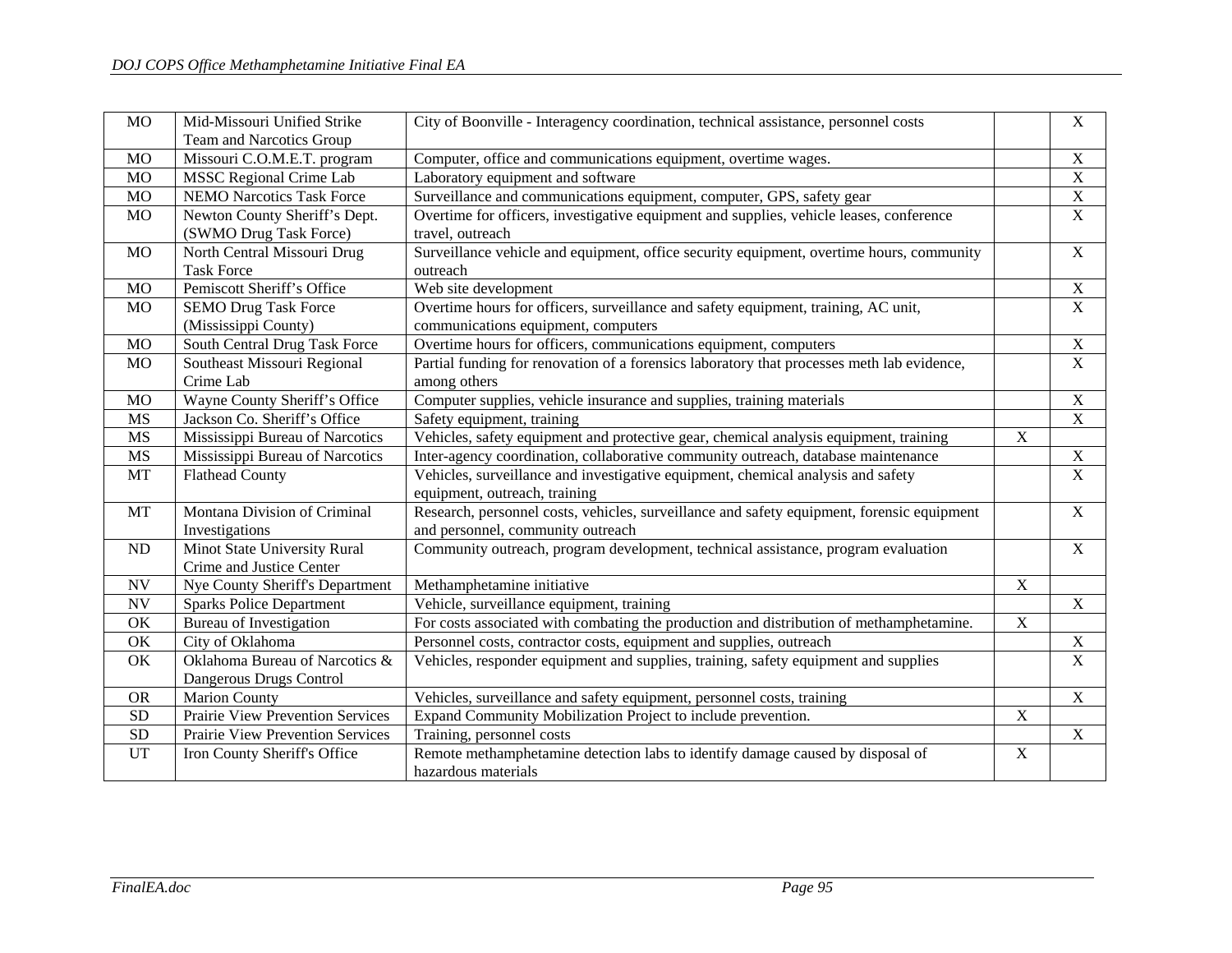| UT        | Millard County Sheriff's Office | Personnel costs, training and safety equipment, evidence collection supplies, outreach |   |  |
|-----------|---------------------------------|----------------------------------------------------------------------------------------|---|--|
| <b>VA</b> | Virginia Dept. of State Police  | Surveillance equipment and supplies.                                                   | X |  |
| <b>VA</b> | Virginia Dept. of State Police  | Personnel costs, surveillance equipment, training, public outreach                     |   |  |
| <b>VT</b> | Vermont State Police Department | Multi-jurisdictional task force. Personnel costs, public outreach, training            | Δ |  |
| <b>WA</b> | Washington Methamphetamine      | Pierce County Alliance Information seminars, criminal justice training center, office  | X |  |
|           | Initiative                      | equipment and supplies                                                                 |   |  |
| <b>WA</b> | Washington Methamphetamine      | Pierce County Alliance Expansion of FY01 funded program                                |   |  |
|           | Initiative                      |                                                                                        |   |  |
| WI        | Marathon Co. Sheriff's Office   | Regional cooperation, equipment, training, outreach                                    |   |  |
| WI        | State Office of Justice         | Presentation equipment, public outreach                                                |   |  |

# **Appendix B: Discretionary Grants, FY2001 and FY2002**

| <b>STATE</b> | <b>GRANTEE</b>                    | <b>RATIONALE</b>                                                                            |             | <b>YEAR</b> |
|--------------|-----------------------------------|---------------------------------------------------------------------------------------------|-------------|-------------|
|              |                                   |                                                                                             | 2001        | 2002        |
| AL           | Andalusia Police Department       | SUV, surveillance and field communications equipment, computer equipment, training          |             | X           |
| AR           | City of Pine Bluff                | SUV, surveillance equipment, sampling and testing supplies, training materials              |             | X           |
| AR           | Conway Police Department          | Computer equipment and supplies, surveillance and communications equipment, GPS,            |             | X           |
|              |                                   | training                                                                                    |             |             |
| AR           | North Little Rock Police Dept.    | AV equipment, safety equipment and personal protection supplies, training                   |             | X           |
| AR.          | <b>Searcy Police Department</b>   | GIS software and equipment, computers and related equipment, surveillance camera            |             | $\mathbf X$ |
| AZ           | <b>Prescott Police Department</b> | Laboratory equipment and supplies, personal protection supplies, trailer, tanks, portable   |             | X           |
|              |                                   | waste pool, training                                                                        |             |             |
| AZ           | South Tucson Police Department    | Laboratory equipment and supplies, personal protection supplies, trailer, tanks, portable   |             | X           |
|              |                                   | waste pool, training                                                                        |             |             |
| AZ           | Pinal Co. Sheriff's Department    | Utility van, generator, police radio, miscellaneous equipment                               |             | X           |
| <b>CA</b>    | <b>Turlock Police Department</b>  | Computers and related equipment and supplies, AV equipment                                  |             | X           |
| CA           | California Bureau of Narcotics    | Training of state and local enforcement officers                                            | $\mathbf X$ |             |
| <b>CA</b>    | California Department of Justice  | Gas monitor, goggles, training courses                                                      |             | X           |
| CA           | Merced County                     | Funds provided upon review of request, if warranted.                                        | X           |             |
| $\rm CO$     | Logan County Sheriff's Office     | Vehicle, chemical monitors, laboratory and personal protection supplies, training           |             | X           |
| <b>GA</b>    | Gainesville Police Department     | Vehicle, generator, chemical testing kits, miscellaneous supplies                           |             | $\mathbf X$ |
| IA           | Waterloo Police Department        | Computer and equipment and supplies, surveillance and training equipment, software training |             | $\mathbf X$ |
| $\mathbb{L}$ | <b>Quincy Police Department</b>   | Search probe, communications equipment, camera, software                                    |             | $\mathbf X$ |
| IN           | Terre Haute Police Department     | No description provided                                                                     |             | X           |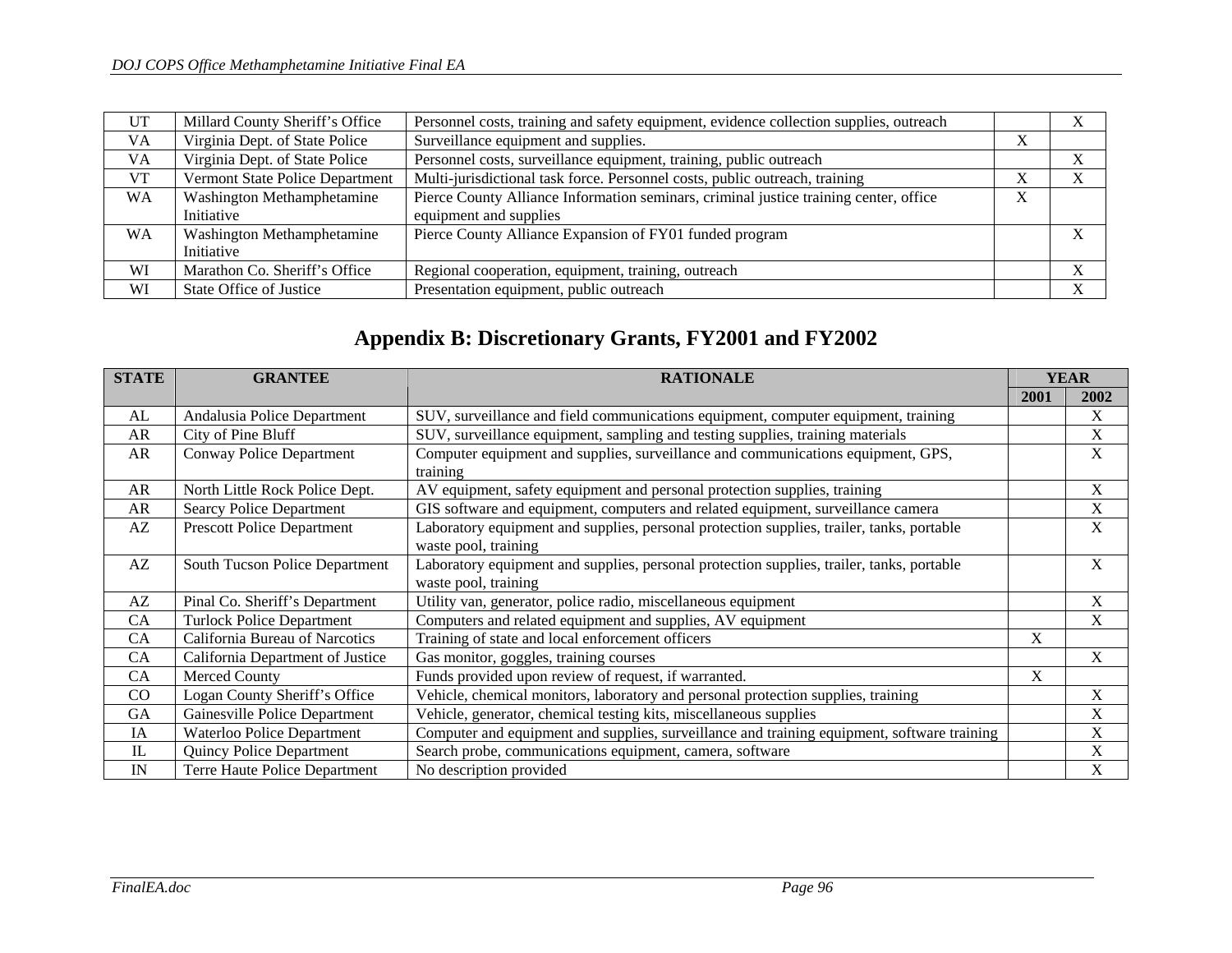| <b>KS</b> | Cherokee Sheriff's Office       | Trailer, communications and surveillance equipment, personal protection equipment         | X |
|-----------|---------------------------------|-------------------------------------------------------------------------------------------|---|
| <b>KS</b> | Saline County Sheriff's Office  | Surveillance and personal protection equipment                                            | X |
| LA        | Tangipahoa Sheriff's Office     | Trailer, software, and surveillance, communications and personal protection equipment     | X |
| LA        | St. Tammany Parish Sheriff's    | Chemical analysis and laboratory equipment and supplies, cameras, surveillance equipment, | X |
|           | Office                          | generator                                                                                 |   |
| MI        | Allegan County Sheriff's Office | No description                                                                            | X |
| MΝ        | <b>Blaine Police Department</b> | Evidence supplies, testing kits, protective gear, training                                | X |
| MΝ        | Minneapolis Police Department   | Computers, safety equipment and supplies, surveillance equipment, presentation equipment  | X |
| MO        | Howell Co. Sheriff's Department | Computer                                                                                  | X |
| <b>MS</b> | Pearl River Sheriff's Office    | Communications, surveillance, safety, and personal protection equipment, training         | X |
| NM        | Eddy County Sheriff's Dept.     | Air sampling device                                                                       | X |
| <b>NV</b> | Henderson Police Department     | AV equipment, training                                                                    | X |
| <b>OR</b> | Coos County Sheriff's Office    | Training                                                                                  | X |
| <b>OR</b> | Douglas County Sheriff's Office | Surveillance equipment, training                                                          | X |
| SC        | Lexington Police Department     | Communications, surveillance, safety, and personal protection equipment and supplies,     | X |
|           |                                 | training                                                                                  |   |
| UT        | <b>Salt Lake City</b>           | Surveillance equipment, ion scanner, training, promotional and instructional materials    | X |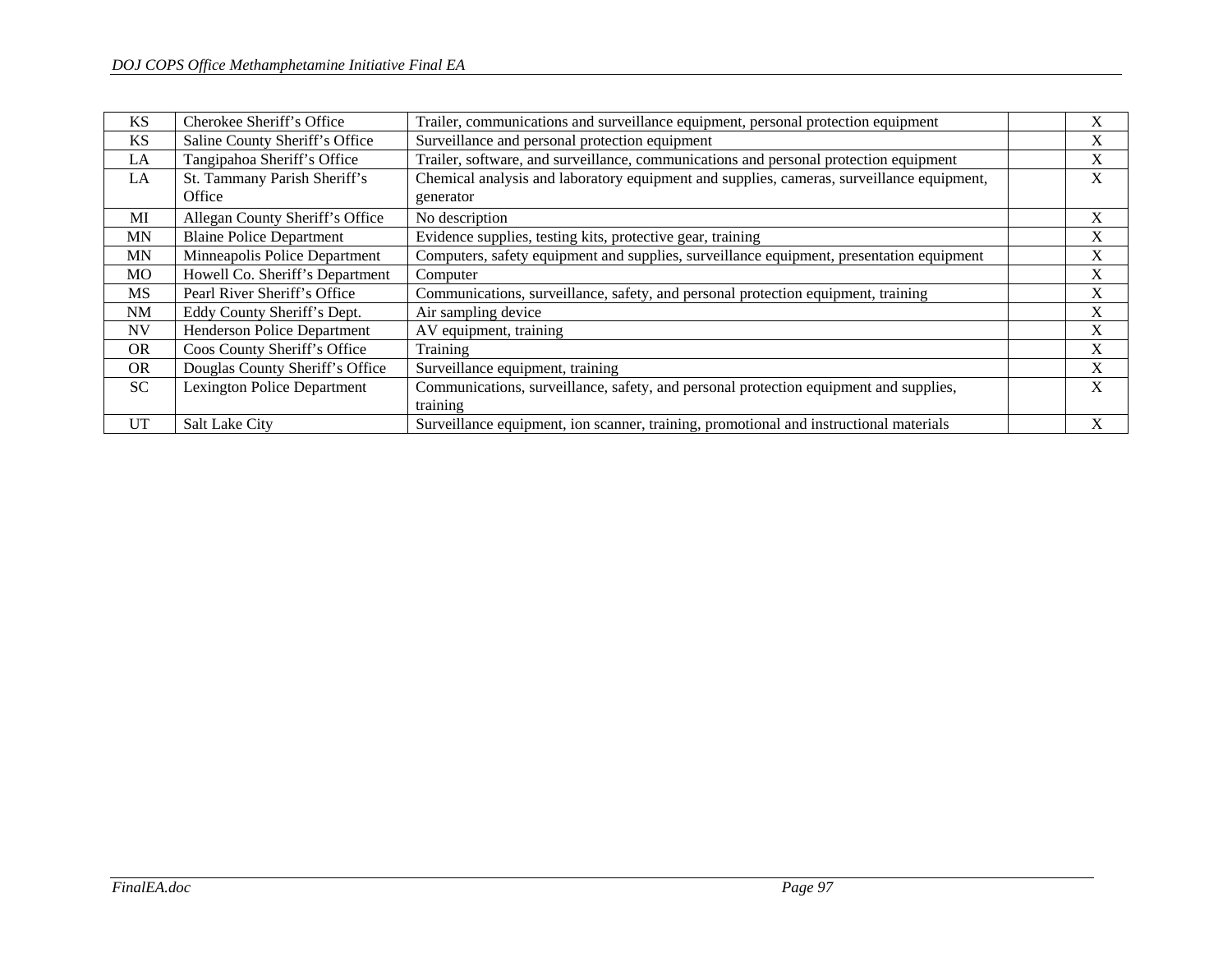## **Appendix C: Conditions of Grant Award**

- 1. Grantees which have been awarded funding for the procurement of an item in excess of \$100,000 and plan to use a noncompetitive procurement process must provide a written sole source justification to the COPS Office for approval prior to obligating, expending or drawing down grant funds for that item.
- 2. The funding under this project is for the payment of salaries, overtime, and approved benefits for sworn law enforcement officers and support personnel; equipment and technology; and training and/or travel that has been approved by the COPS Office. The allowable costs for which your grant has been approved are listed on the budget clearance memo, which is included in your award packet.
- 3. Methamphetamine Initiative grant funds must be used to supplement, and not supplant, local funds already committed for the grant purpose (hiring, purchases, and/or activities) that would exist in the absence of this grant. Grantees receiving Federal funds to pay for the salary and benefits of an employee must use the grant funds to hire a new, additional employee during the grant period. This newly hired employee may be dedicated to the Methamphetamine Initiative project or may be used to backfill a locally funded position if the locally funded individual is deployed to the Methamphetamine Initiative project.
- 4. Travel costs for transportation, lodging and subsistence, and related items are allowable under the Methamphetamine Initiative program with prior approval from the COPS Office. Payment for travel costs incurred directly by the grantee agency will be based on the rates established in the grantee's written travel policy, up to a maximum of the established federal rate for the relevant geographic area. Grantee agencies that do not have written travel policies will be funded at the established federal rate for the relevant geographic area. If grantee agencies are requesting Methamphetamine Initiative funds to pay for the grant related travel costs of other (non-grantee) individuals, those travel costs will be paid at the established federal rate for the relevant geographic area.
- 5. The grantee acknowledges its agreement to comply with the assurances and certifications submitted with the COPS Methamphetamine Initiative grant application.
- 6. The grantee acknowledges its agreement to comply with the Special Condition certification concerning potential environmental issues, which they have submitted to the COPS Office prior to the COPS Methamphetamine Initiative Grant Application. This certification mandates grantee compliance with Federal, State and local environmental, health and safety laws and regulations applicable to investigation, closure of clandestine methamphetamine laboratories and the removal and disposal of chemicals, equipment and wastes resulting from operations of these laboratories.
- 7. The recipients receiving funding under this grant program acquiesce that as the entity performing activities associated with the investigation and cleanup of clandestine methamphetamine laboratories that the recipient and not the COPS Office is the generator of hazardous chemical waste for the purposes of this project.
- 8. In order to assist the COPS Office in the monitoring of the award, your agency will be responsible for submitting annual program Status Update Reports (SUR) and quarterly Financial Status Reports (FSR).
- 9. The COPS Office may conduct or sponsor evaluations of the Methamphetamine Initiative program. The grantee agrees to cooperate with the evaluators to the extent practicable.
- 10. The grantee agrees to abide by the terms, conditions, and regulations as found in the Methamphetamine Initiative Grant Owner's Manual and the Uniform Administrative Requirements for Grants and Cooperative Agreements to State and Local Governments, 28 C.F.R. Part 66 (or the Uniform Administrative Requirements for Grants and Cooperative Agreements with Institutions of Higher Education, Hospitals and Other Non-profit Organizations, 28 C.F.R. Part 70 as applicable).
- 11. For grants of \$500,000 or more (or \$1,000,000 or more in grants over an 18-month period), the grantee acknowledges that failure to submit an acceptable Equal Employment Opportunity Plan (if grantee is required to submit one under 28 C.F.R. 42.302) that is approved by the Office of Justice Programs, Office of Civil Rights, is a violation of its Assurances and may result in the suspension of the drawdown of funds. For grants under \$500,000 the grantee must submit a completed EEOP Certification form and return it to the Office of Justice Programs, Office of Civil Rights, within 60 days of the grant award.
- 12. You may request an extension of the grant award period to receive additional time to implement your grant program. These extensions do not provide additional funding. Only those grantees that can provide a reasonable justification for delays will be granted no-cost extensions.
- 13. The recipient agrees to complete and keep on file, as appropriate, an Immigration and Naturalization Service Employment Eligibility Verification Form (I-9). This form is to be used by the recipients of Federal funds to verify that persons are eligible to work in the United States.
- 14. The recipient will complete and submit to the El Paso Intelligence Center (EPIC) a form 143 for each clandestine methamphetamine laboratory that is seized and closed during the grant period.
- 15. Grantees using Methamphetamine Initiative funds to operate an interjurisdictional criminal intelligence system must comply with the operating principles of 28 C.F.R. Part 23. The grantee acknowledges that it has completed, signed, and submitted with its grant application the relevant special conditions certifying its compliance with 28 C.F.R. Part 23.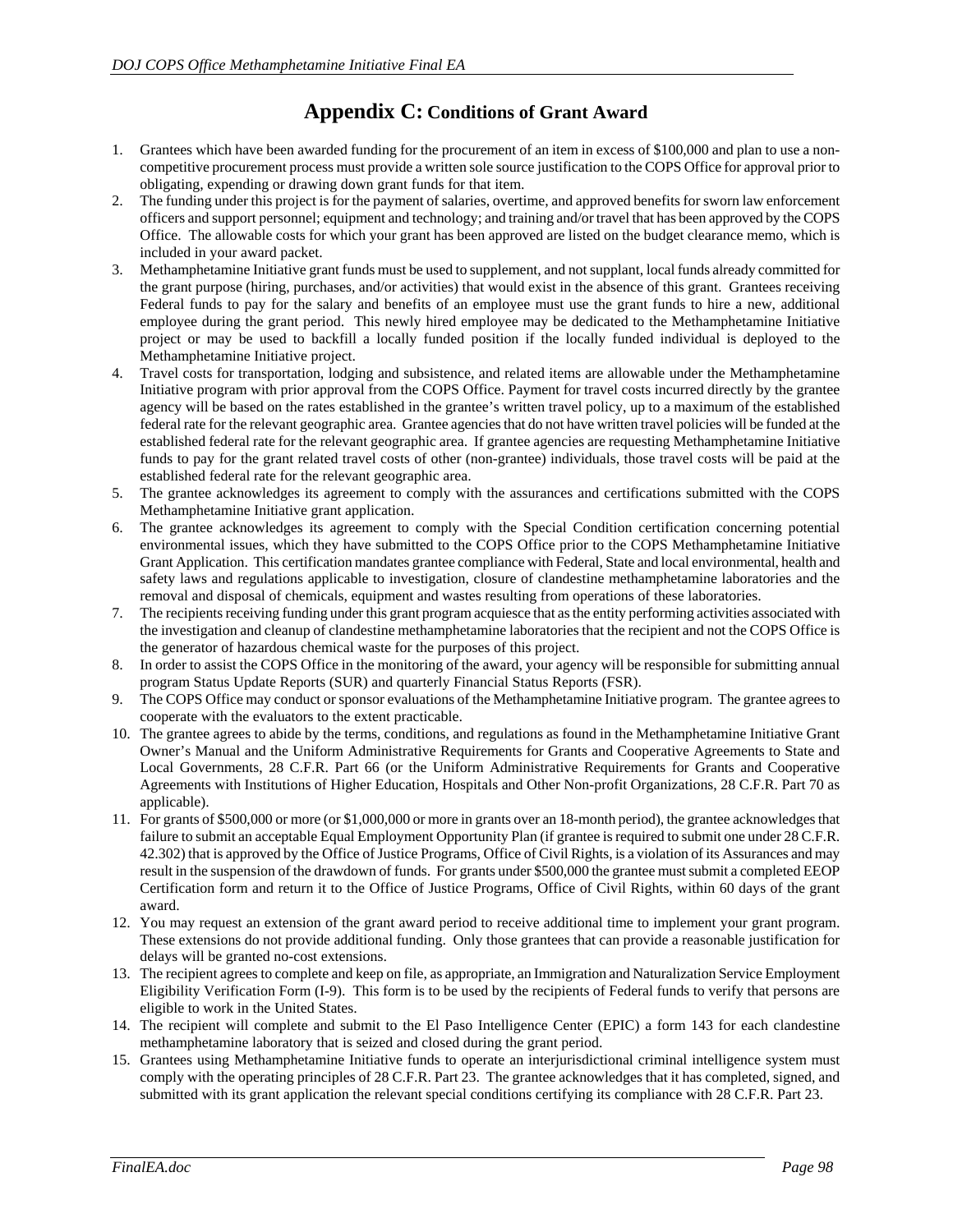## **Appendix D: Special Condition for Methamphetamine Initiative: Mitigation of Health, Safety, and Environmental Risks**

- A. General Requirement: The applicant agrees to comply with Federal, State, and local environmental, health, and safety laws and regulations applicable to the investigation and closure of clandestine methamphetamine laboratories and the removal and the disposal of the chemicals, equipment, and wastes used in or resulting from the operations of these laboratories.
- B. Specific Requirements: The applicant understands and agrees that any program or initiative involving either the identification, seizure, or closure of clandestine methamphetamine laboratories, hereafter referred to as the "Program," can result in adverse health, safety, and environmental impacts to (1) the law enforcement and other governmental personnel involved; (2) any residents, occupants, users, and neighbors of the site of a seized clandestine laboratory; (3) the seized laboratory site's immediate and surrounding environment; and (4) the immediate and surrounding environment of the site(s) where any remaining chemicals, equipment, and wastes from a seized laboratory's operations are placed or come to rest.

Therefore, the applicant further agrees that in order to avoid or mitigate the possible adverse health, safety, and environmental impacts of its Program, it will (1) include the nine, below listed protective measures or components within its Program; (2) provide for their adequate funding to include funding, as necessary, beyond that provided by the grant agreement; and (3) implement these protective measures throughout the life of the grant agreement. In so doing, the applicant understands that it may implement these protective measures directly through the use of its own resources and staff or may secure the qualified services of other agencies, contractors, or other qualified third parties.

The applicant agrees to include the following protective measures within its Program:

- 1. Provide medical screening of personnel assigned or to be assigned by the applicant to the seizure or closure of clandestine methamphetamine laboratories;
- 2. Provide Occupational Safety and Health Administration (OSHA) required initial and refresher training for law enforcement officials and other personnel assigned by the applicant to either the seizure or the closure of clandestine methamphetamine laboratories;
- 3. As determined by their specific duties, equip personnel assigned to the Program with OSHA required protective wear and other required safety equipment;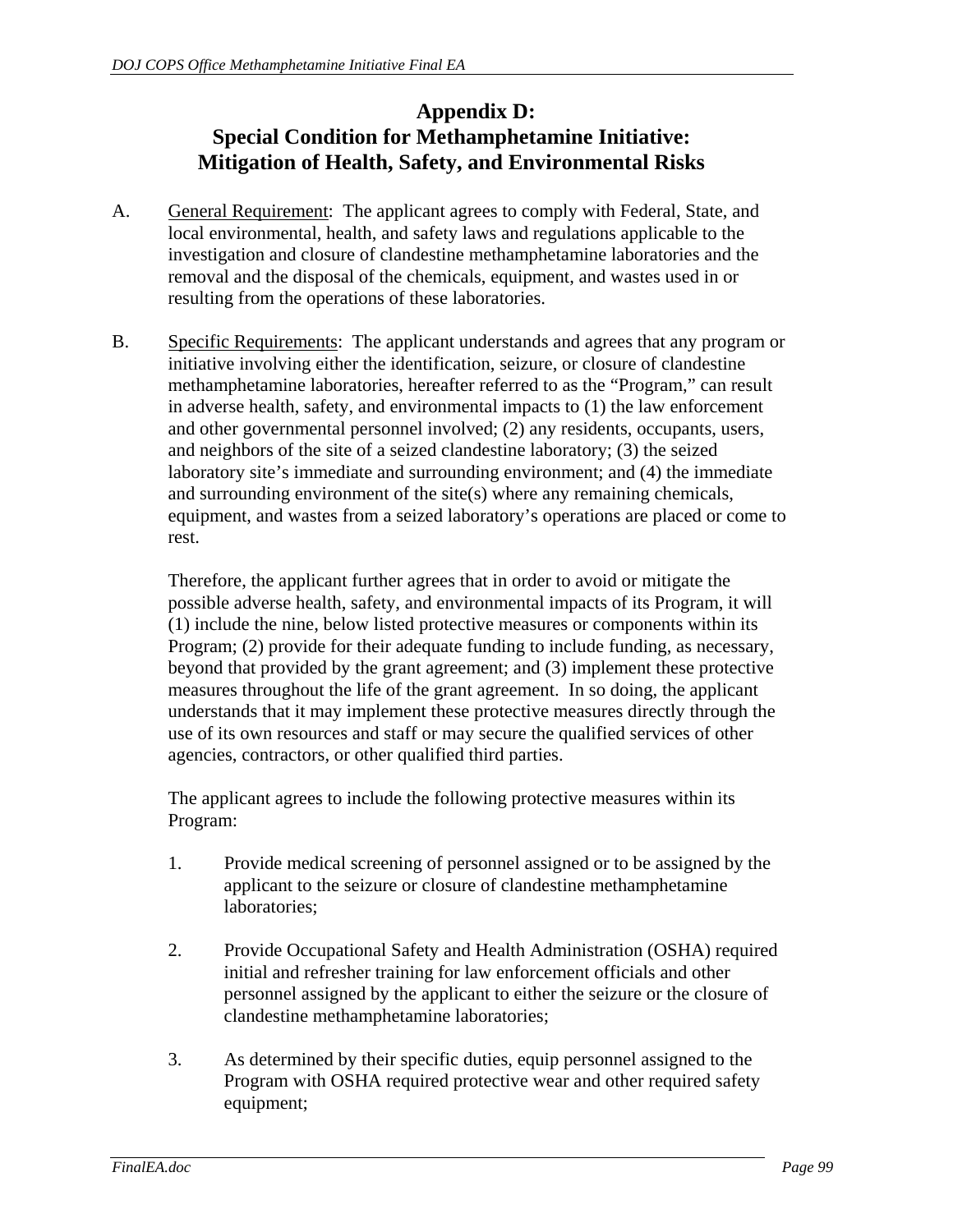- 4. Assign properly trained personnel to prepare a comprehensive contamination report on each closed laboratory;
- 5. Employ qualified personnel to remove all chemicals and associated glassware, equipment, and contaminated materials and wastes from the site(s) of each seized clandestine laboratory; $65$
- 6. Dispose of the chemicals, equipment, and contaminated materials and wastes removed from the sites of seized laboratories at properly licensed disposal facilities or, when allowable, properly licensed recycling facilities;
- 7. Monitor the transport, disposal, and recycling components of subparagraphs numbered 5. and 6. immediately above in order to ensure proper compliance;
- 8. Have in place and implement an inter-agency agreement or other form of commitment with a responsible state environmental agency that provides for that agency's (i) timely evaluation of the environmental conditions at and around the site of a closed clandestine laboratory and (ii) coordination with the responsible party, property owner, or others to ensure that any residual contamination is remediated, if necessary, and in accordance with existing state and federal requirements; and
- 9. Include among the personnel involved in seizing clandestine methamphetamine laboratories, or have immediate access to, qualified personnel who can respond to the potential health needs of any of the offender(s)' children or other children present or living at the seized laboratory site. Response actions should include, at a minimum and as necessary, taking children into protective custody, immediately testing them for methamphetamine toxicity, and arranging for any necessary follow-up medical tests, examinations, or health care.
- C. Applicant's Acknowledgment and Agreement: Applicant acknowledges that it has received and reviewed the Environmental Assessment, including its appendices, and the Finding of No Significant Impact that have been prepared for this grant.

 $\overline{a}$ 

<sup>65</sup> In order to be considered "qualified personnel," an individual must comply with all Federal, State, and local environmental, health and safety laws and regulations applicable to the removal of all chemicals and associated glassware, equipment, and contaminated materials and wastes from a clandestine laboratory, including but not limited to the applicable sections of: U.S. EPA's Resource Conservation and Recovery Act (RCRA), 40 C.F.R. Part 260, et seq., U.S. EPA's Comprehensive Environmental Response, Compensation and Liability Act (CERCLA), 40 C.F.R. Part 300, OSHA's Occupational Safety and Health Act, 29 C.F.R. Part 1910.120 and Part 1200, and U.S. Department of Transportation's regulations governing the labeling and transportation of hazardous materials and hazardous wastes, 49 C.F.R. Part 100, et seq. and Parts 350- 399.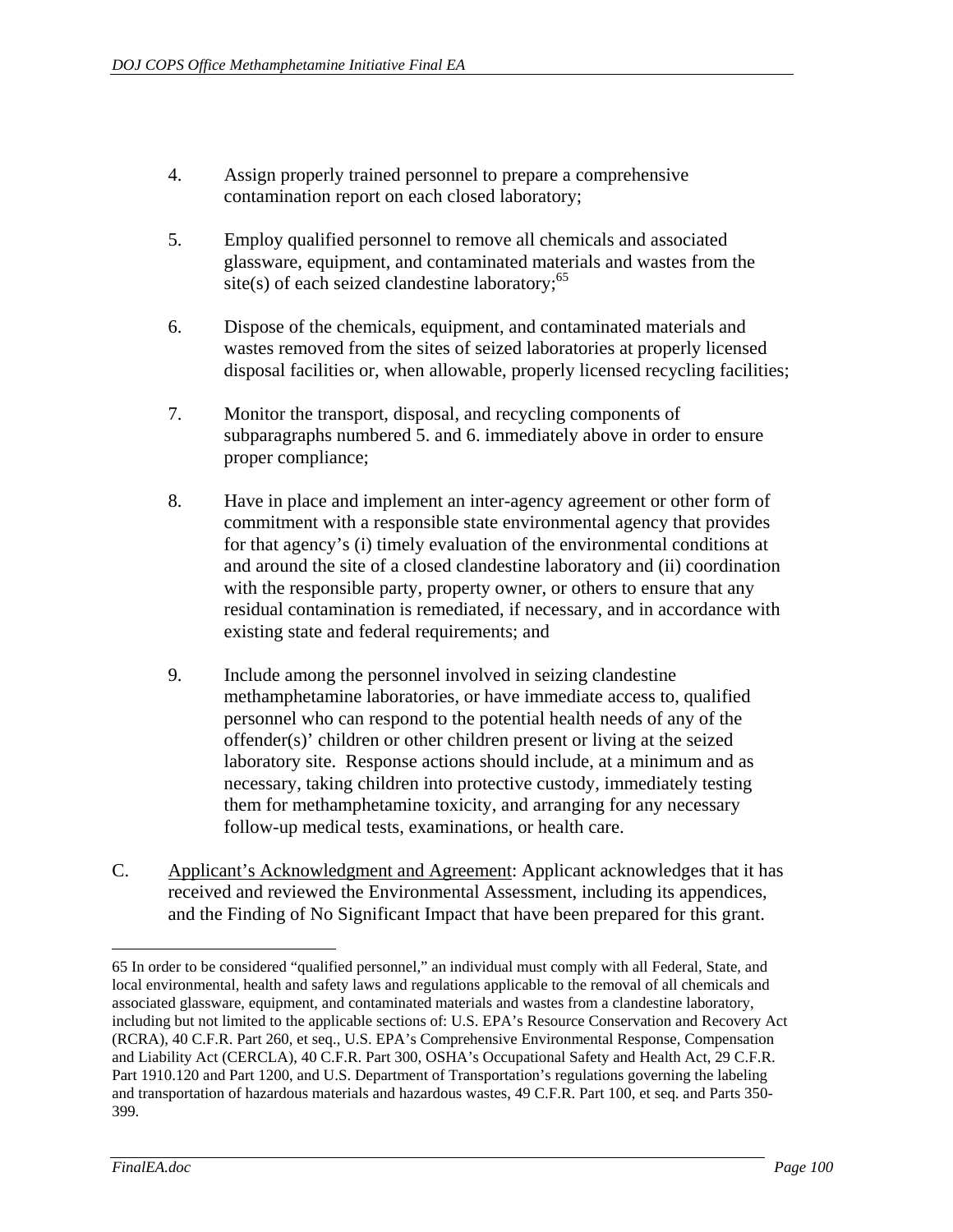Applicant agrees to abide by the Environmental Assessment, including its appendices, and the Finding of No Significant Impact throughout the implementation of its Program. Applicant understands that this environmental assessment was prepared under the requirements of the National Environmental Policy Act, 42 U.S.C. 4321 et seq., and that this assessment provides both the basis for the above listed protective measures as well as references to several statutes, regulations, and guidelines that are particularly relevant to the implementation of these measures.

# **Certification**

*I certify that I have read the attached special condition and agree to abide by it:* 

 $\frac{1}{\sqrt{2}}$  ,  $\frac{1}{\sqrt{2}}$  ,  $\frac{1}{\sqrt{2}}$  ,  $\frac{1}{\sqrt{2}}$  ,  $\frac{1}{\sqrt{2}}$  ,  $\frac{1}{\sqrt{2}}$  ,  $\frac{1}{\sqrt{2}}$  ,  $\frac{1}{\sqrt{2}}$  ,  $\frac{1}{\sqrt{2}}$  ,  $\frac{1}{\sqrt{2}}$  ,  $\frac{1}{\sqrt{2}}$  ,  $\frac{1}{\sqrt{2}}$  ,  $\frac{1}{\sqrt{2}}$  ,  $\frac{1}{\sqrt{2}}$  ,  $\frac{1}{\sqrt{2}}$ Signature of Law Enforcement Executive Date

\_\_\_\_\_\_\_\_\_\_\_\_\_\_\_\_\_\_\_\_\_\_\_\_\_\_\_\_\_\_\_\_\_\_\_

\_\_\_\_\_\_\_\_\_\_\_\_\_\_\_\_\_\_\_\_\_\_\_\_\_\_\_\_\_\_\_\_\_\_\_

 $\frac{1}{\sqrt{2}}$  ,  $\frac{1}{\sqrt{2}}$  ,  $\frac{1}{\sqrt{2}}$  ,  $\frac{1}{\sqrt{2}}$  ,  $\frac{1}{\sqrt{2}}$  ,  $\frac{1}{\sqrt{2}}$  ,  $\frac{1}{\sqrt{2}}$  ,  $\frac{1}{\sqrt{2}}$  ,  $\frac{1}{\sqrt{2}}$  ,  $\frac{1}{\sqrt{2}}$  ,  $\frac{1}{\sqrt{2}}$  ,  $\frac{1}{\sqrt{2}}$  ,  $\frac{1}{\sqrt{2}}$  ,  $\frac{1}{\sqrt{2}}$  ,  $\frac{1}{\sqrt{2}}$ Typed name of Law Enforcement Executive Typed title of Law Enforcement Executive

Signature of Government Executive Date

\_\_\_\_\_\_\_\_\_\_\_\_\_\_\_\_\_\_\_\_\_\_\_\_\_\_\_\_\_\_\_\_\_\_\_

\_\_\_\_\_\_\_\_\_\_\_\_\_\_\_\_\_\_\_\_\_\_\_\_\_\_\_\_\_\_\_\_\_\_\_

\_\_\_\_\_\_\_\_\_\_\_\_\_\_\_\_\_\_\_\_\_\_\_\_\_\_\_\_\_\_\_\_\_\_\_

 $\frac{1}{\sqrt{2}}$  ,  $\frac{1}{\sqrt{2}}$  ,  $\frac{1}{\sqrt{2}}$  ,  $\frac{1}{\sqrt{2}}$  ,  $\frac{1}{\sqrt{2}}$  ,  $\frac{1}{\sqrt{2}}$  ,  $\frac{1}{\sqrt{2}}$  ,  $\frac{1}{\sqrt{2}}$  ,  $\frac{1}{\sqrt{2}}$  ,  $\frac{1}{\sqrt{2}}$  ,  $\frac{1}{\sqrt{2}}$  ,  $\frac{1}{\sqrt{2}}$  ,  $\frac{1}{\sqrt{2}}$  ,  $\frac{1}{\sqrt{2}}$  ,  $\frac{1}{\sqrt{2}}$ 

Typed name of Government Executive Typed title of Government Executive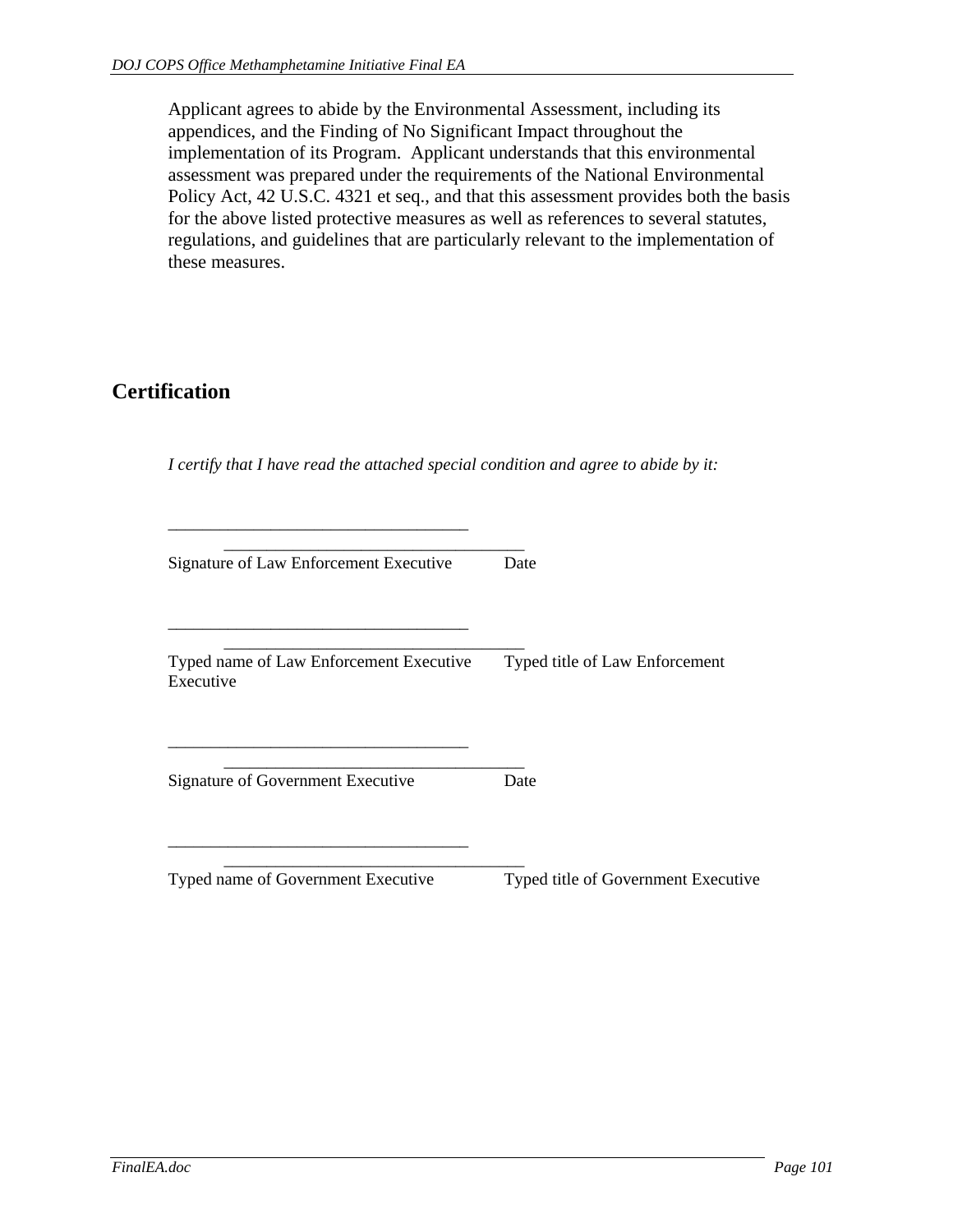

**Appendix E:** 

## CERTIFICATION OF CLEANUP OF CLANDESTINE DRUG LABORATORIES

This section explains the requirements for cleanup of a clandestine drug laboratory discovered while implementing a Methamphetamine grant. It requires you to certify what cleanup strategy you plan on utilizing. Specifically, it requests certification regarding (1) the type of training local law enforcement personnel receive; (2) whether DEA contractors, DEA equivalent contractors or other qualified contractors and/or local personnel will perform the cleanup and disposal of hazardous chemical waste; and (3) whether vehicles and/or storage units funded under the grant program will be used to transport and/or store hazardous chemical waste. The acceptable cleanup strategies are discussed in more detail in the Environmental Assessment, which you reviewed and agreed to abide by prior to receiving these application materials.

In order to ensure protection of human health and the environment in implementing a COPS Methamphetamine grant, applicants must agree to the proper training of law enforcement personnel, the use of qualified contractors and/or local personnel for the clean up and disposal of hazardous waste, and the adherence to Federal, State and local regulatory requirements for the cleanup of hazardous chemical waste, including the transport and storage of such waste.

The training of law enforcement personnel must meet the requirements of the Occupational Safety and Health Administration (OSHA) regarding hazardous waste environments (29 CFR Part 1910.120 and part 1200) and the Environmental Protection Agency's (EPA) Resource Conservation and Recovery Act (RCRA) regulations pertaining to the generation, storage, transport, and disposal of hazardous wastes (40 CFR Parts 260 et seq.), as well as any State or local requirements.

In addition to ensuring the proper training of law enforcement personnel, the environmentally sound cleanup of clandestine laboratories is accomplished through the utilization of qualified contractors or local personnel who perform the duties of a "generator" of hazardous waste, as defined by the EPA in its regulations codified at 40 CFR Parts 260, *et seq.* 66 67

 $\overline{a}$ 

<sup>66</sup> The Drug Enforcement Agency (DEA) undertakes cleanup of clandestine drug laboratories throughout the country by training agents under OSHA standards and by utilizing qualified contractors under the Hazardous Waste Cleanup and Disposal Contracts (HWCDC). Pending funding availability, DEA's services are available to all law enforcement agencies engaging in the cleanup of clandestine laboratories at no cost to the law enforcement agencies. As with the applicant's law enforcement personnel, the qualified contractor personnel must be trained under the requirements listed above and are responsible for utilizing permitted treatment, storage and disposal facilities that meet the above listed requirements

<sup>67</sup> Although grantees under the COPS Methamphetamine grant must demonstrate how their clandestine drug laboratory cleanup program provides for the protection of human health and the environment, they are not required to either send their personnel specifically to the DEA training program or to use only DEA disposal contractors. However, if agencies choose not to use these existing DEA resources, they must demonstrate that they have equivalent training and disposal resources in place to include contractor oversight plans and procedures, or that the training and disposal resources in place meet applicable Federal, State and local laws and regulations.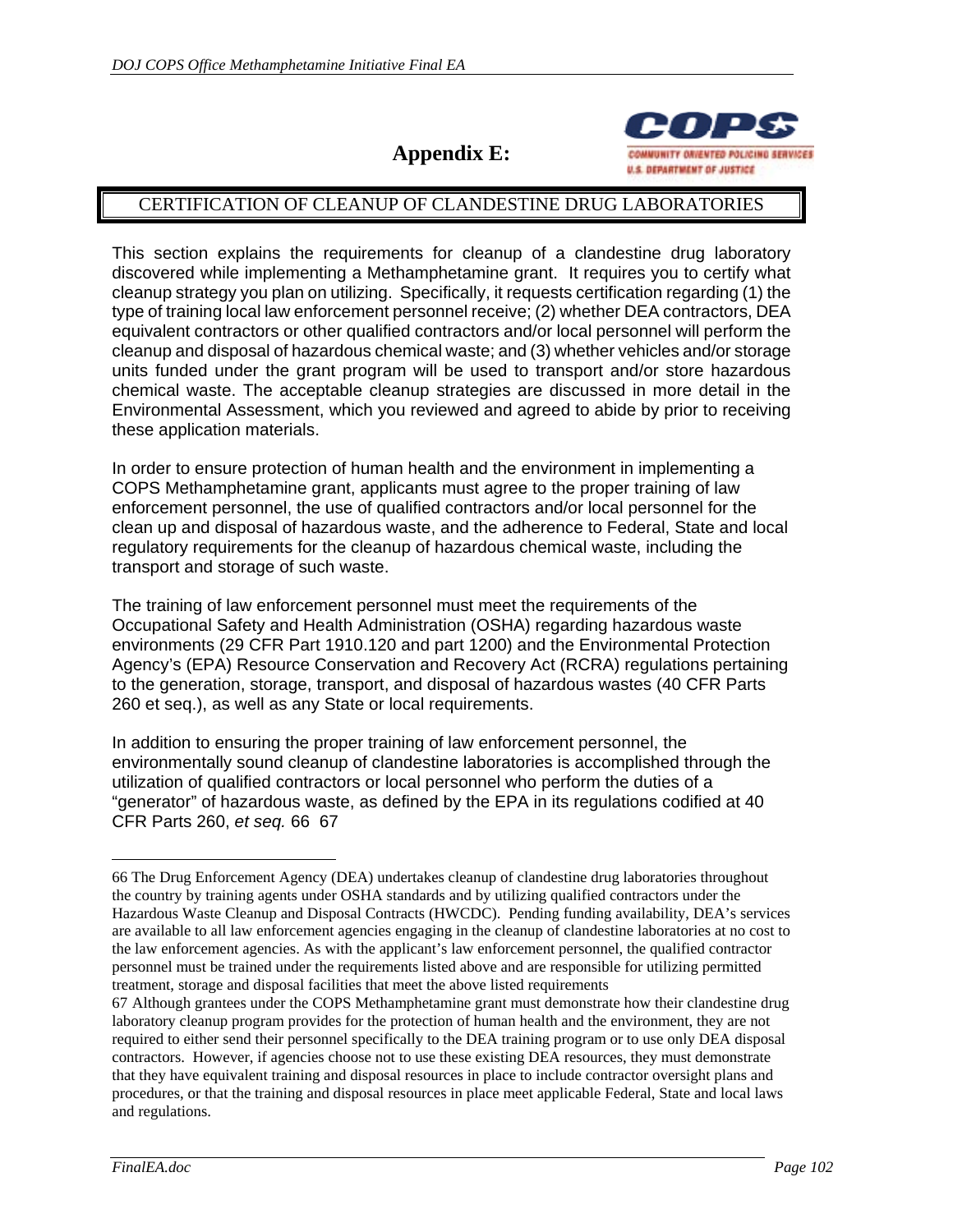An applicant's cleanup of hazardous chemical waste must also comply with EPA's Comprehensive Environmental Response Compensation and Liability Act (CERCLA) (40 CFR Part 300) and the US Department of Transportation's regulations governing the labeling and transportation of hazardous waste (Parts 49 CFR Part 100, et seq. and Parts 350-399).

# **Certifications**

#### **A. Clandestine Drug Laboratory Cleanup Program – Training of Law Enforcement Personnel**

So that the COPS Office may ensure that your clandestine drug laboratory cleanup program adequately provides for the protection of human health and the environment in regard to the training of law enforcement personnel, please certify as to one of the following:

*I certify that I will send my law enforcement personnel to the DEA training program pertaining to the cleanup of clandestine drug laboratories:* 

| Signature of Law Enforcement Executive  | Date                                     |
|-----------------------------------------|------------------------------------------|
| Typed name of Law Enforcement Executive | Typed title of Law Enforcement Executive |
| Signature of Government Executive       | Date                                     |
| Typed name of Government Executive      | Typed title of Government Executive      |

*I certify that I have DEA-equivalent DEA-equivalent training in place for my law enforcement personnel regarding the cleanup of clandestine drug laboratories and that it meets the training requirements set forth in applicable Federal, State and local laws and regulations:* 

| Date                                     |
|------------------------------------------|
| Typed title of Law Enforcement Executive |
| Date                                     |
| Typed title of Government Executive      |
|                                          |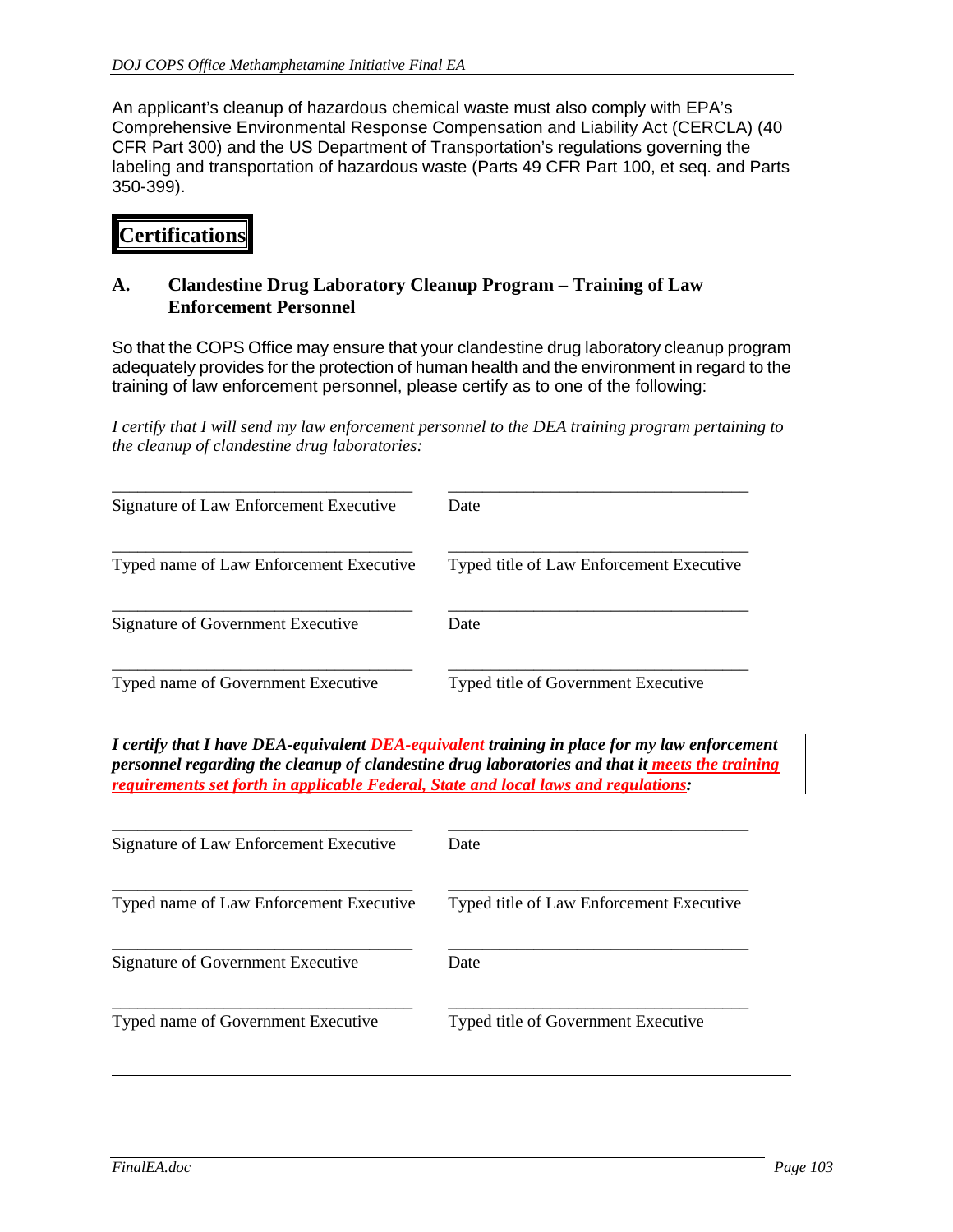#### *I certify that I have training in place for my law enforcement personnel regarding the cleanup of clandestine drug laboratories and that it meets the training requirements set forth in applicable Federal, State and local laws and regulations:*

| Signature of Law Enforcement Executive  | Date                                     |
|-----------------------------------------|------------------------------------------|
| Typed name of Law Enforcement Executive | Typed title of Law Enforcement Executive |
| Signature of Government Executive       | Date                                     |
| Typed name of Government Executive      | Typed title of Government Executive      |

#### **B. Clandestine Drug Laboratory Cleanup Program – Disposal of Hazardous Waste**

So that the COPS Office may ensure that your clandestine drug laboratory cleanup program adequately provides for the protection of human health and the environment in regard to the disposal of hazardous waste, please certify as to one of the following:

#### *I certify that I will only utilize DEA disposal contractors for the cleanup and disposal of hazardous waste associated with clandestine drug laboratories:*

| Signature of Law Enforcement Executive  | Date                                     |
|-----------------------------------------|------------------------------------------|
| Typed name of Law Enforcement Executive | Typed title of Law Enforcement Executive |
| Signature of Government Executive       | Date                                     |
| Typed name of Government Executive      | Typed title of Government Executive      |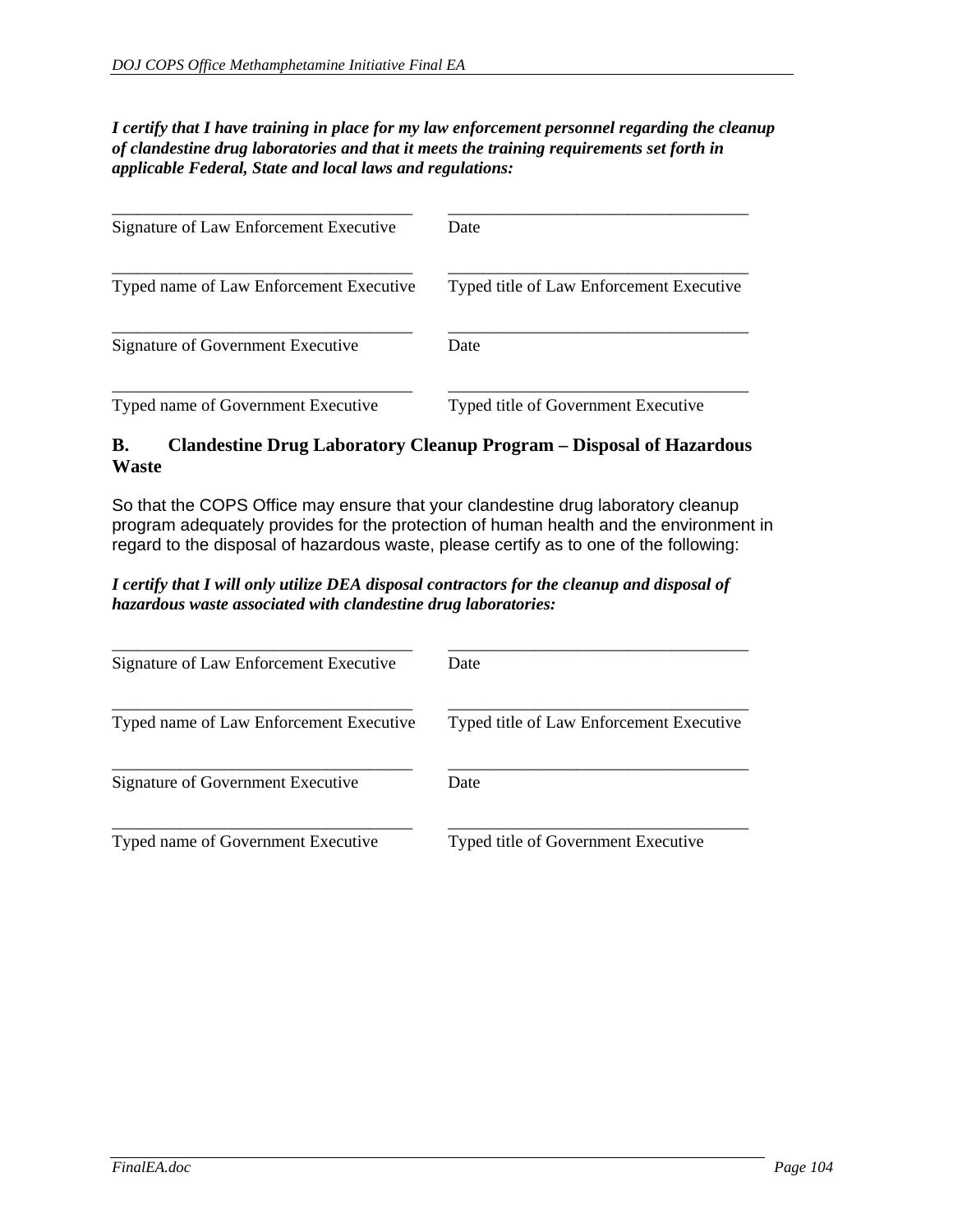*I certify that I will be using non-DEA disposal contractors for the cleanup and disposal of hazardous waste associated with clandestine drug laboratories, and that these contractors are DEA-equivalent and are DEA-equivalent and meet all necessary qualifications for the cleanup and disposal of hazardous waste\*:* 

| Signature of Law Enforcement Executive  | Date                                     |
|-----------------------------------------|------------------------------------------|
| Typed name of Law Enforcement Executive | Typed title of Law Enforcement Executive |
| Signature of Government Executive       | Date                                     |
| Typed name of Government Executive      | Typed title of Government Executive      |

*I certify that I will be using non-DEA contractors and/or local government/law enforcement personnel for the cleanup and disposal of hazardous waste associated with clandestine drug laboratories, and that the individuals involved in these activities meet all necessary qualifications for the cleanup and disposal of hazardous waste\*:* 

| Signature of Law Enforcement Executive  | Date                                     |
|-----------------------------------------|------------------------------------------|
| Typed name of Law Enforcement Executive | Typed title of Law Enforcement Executive |
| Signature of Government Executive       | Date                                     |
| Typed name of Government Executive      | Typed title of Government Executive      |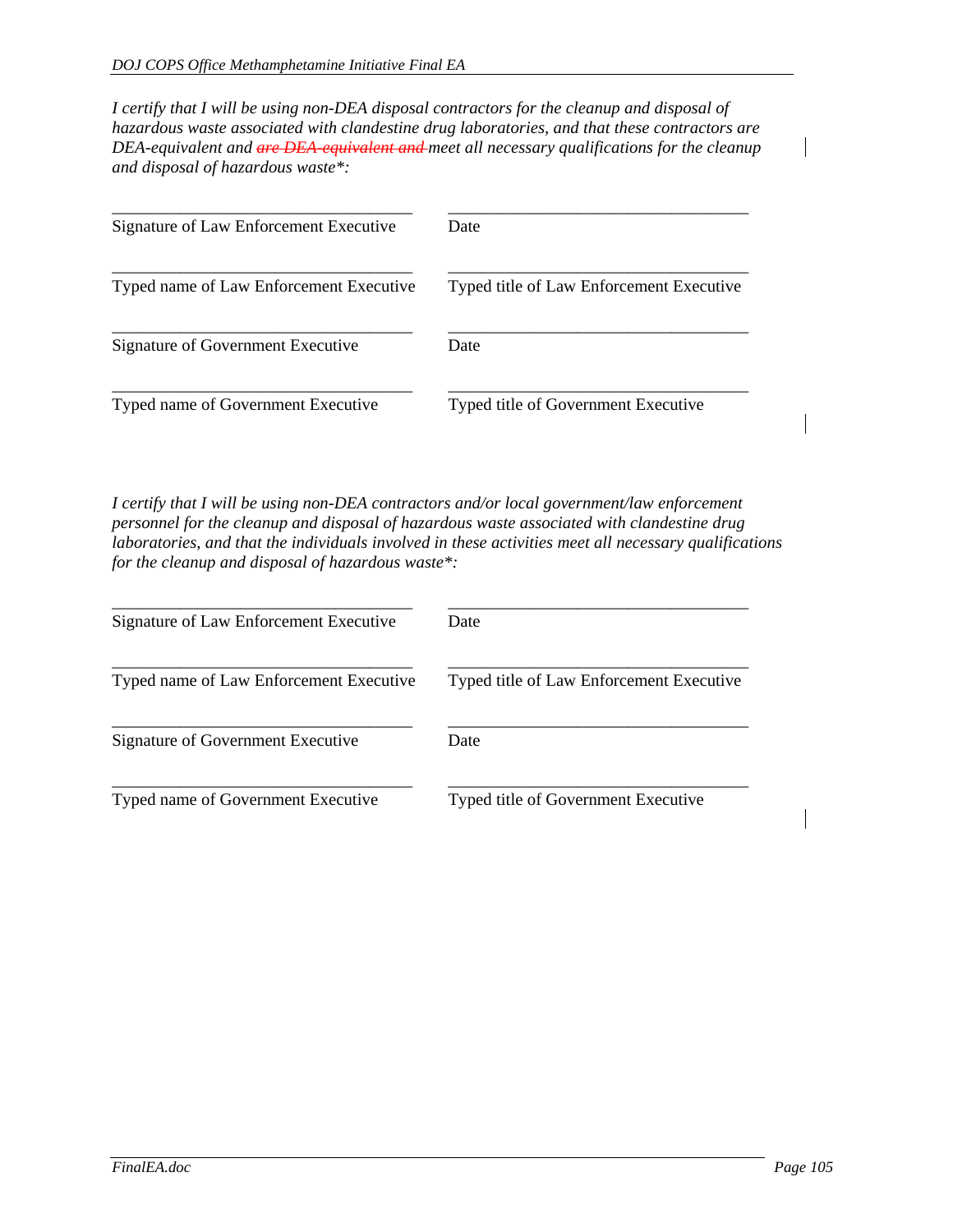## **C. Clandestine Drug Laboratory Cleanup Program – Funding for Vehicle and Storage Units**

So that the COPS Office may ensure that the vehicles and storage containers that are funded under your clandestine drug laboratory cleanup program adequately provides for the protection of human health and the environment in regard to the transport and storage of hazardous chemical waste, please certify as to one of the following:

*I certify that funding received under this program for vehicles and/or storage units for the specific purpose of transporting and/or storing chemical hazardous waste meets the requirements set forth in applicable Federal, State and local laws and regulations.* 

| Signature of Law Enforcement Executive  | Date                                     |
|-----------------------------------------|------------------------------------------|
| Typed name of Law Enforcement Executive | Typed title of Law Enforcement Executive |
| Signature of Government Executive       | Date                                     |
| Typed name of Government Executive      | Typed title of Government Executive      |

*I certify that funding received for vehicles and/or storage units under this project were not awarded for the specific purpose of transporting and/or storing chemical hazardous waste and will not be used for such activities associated with the cleanup of clandestine laboratories.* 

| Signature of Law Enforcement Executive  | Date                                     |
|-----------------------------------------|------------------------------------------|
| Typed name of Law Enforcement Executive | Typed title of Law Enforcement Executive |
| Signature of Government Executive       | Date                                     |
| Typed name of Government Executive      | Typed title of Government Executive      |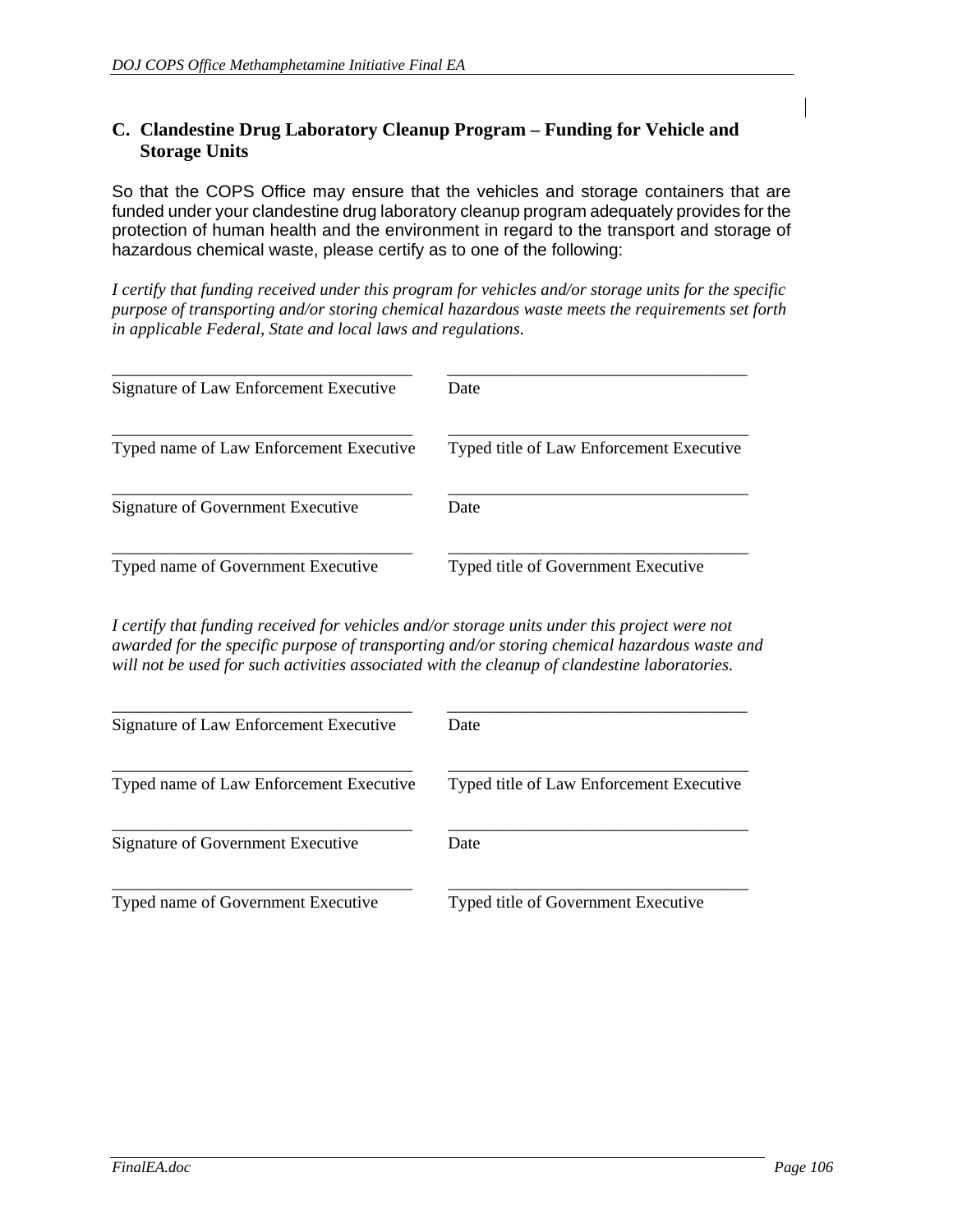# **Appendix F: FY 2002 Methamphetamine Initiative**  *List of Allowable Costs*

The following information summarizes categories of allowable and unallowable costs for funding from COPS under the Methamphetamine Initiative. The budget items must programmatically link to the activities described in the proposal. While costs may be listed as allowable, the COPS Office will determine appropriateness of requested funds for the activities within each proposal. The burden to adequately demonstrate that the item requested is directly related to the program is placed on the grantee and the COPS Office may delete any unlinked items without notification.

Although some of the statutory application requirements for COPS grants have been waived for the COPS Methamphetamine Initiative, the prohibition against supplanting remains in force. That is, funds provided must be in addition to locally budgeted items, not in lieu of these items.

## **Personnel**

Law Enforcement officers

! Approved overtime incurred after the award start date for existing full-time officers working directly on this program

Employees other than law enforcement officers (civilian support staff)

- ! Salaries and benefits of support staff hired after your award start date to work directly on this program;
- ! Salaries and benefits of support staff hired after your award start date to backfill a vacancy created when your agency re-deploys an experienced locally funded civilian to the COPS grant project.

NOTE: When itemizing fringe benefits, FICA combined with Social Security cannot exceed 7.65 percent, and if you are not requesting reimbursement for FICA, Worker's Compensation or Unemployment, please make a note that your agency plans to cover these items, or provide an explanation for why your agency does not pay them.

# **Travel**

! Reasonable out of town travel costs (lodging, meals, and transportation costs if travel is over 50 miles from program location) in accordance with applicable guidelines to visit other jurisdictions engaged in similar programs or to attend conferences/training directly related to the goals of the program.

## **Technology and Equipment**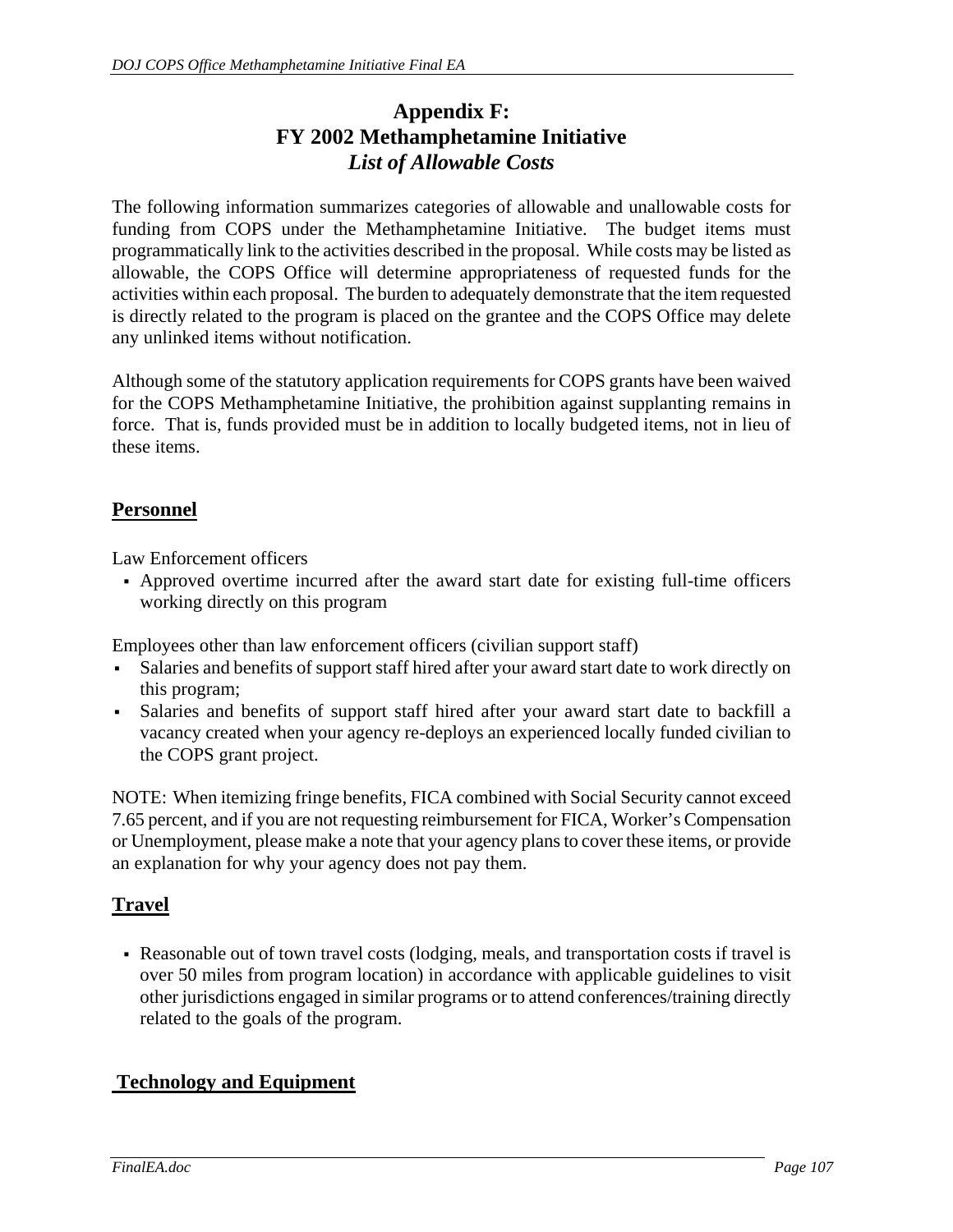NOTE: Any expenses under \$5,000 per unit should be itemized under "Supplies."

! Technology and equipment that is purchased specifically for this program after the award start date and can be clearly linked to the implementation or enhancement of the program. The burden is on the grantee to adequately demonstrate this connection. (Some potential examples may include computerized crime analysis software, mapping software, or electronic bulletin boards to enhance communication between police and citizens.)

## **Supplies**

Supplies such as copying, general office items, postage and others if directly related to the program.

### **Consultants/Contracts**

- ! Consultant/contractor costs if they directly contribute to the implementation or enhancement of the program (Note: Consulting may not exceed \$450 per day without prior approval by the COPS Office.);
- ! Consultant or trainer fees only for additional training that supplements, but does not replace, any current training of new or re-deployed officers, civilians, and/or community members in areas or topics that relate to the programs goals;
- Supervisory training related to the program; and
- ! Conference costs related to the program (registration fees, books).

### *Other Costs*

- Performance evaluation development;
- ! Publications relating to the program and community policing;
- Reasonable and appropriate community incentives (subcontracts, awards, etc.);
- Local evaluation costs:
- ! Examples of these costs include: small contracts with local colleges and universities, inhouse research staff costs, and focused technology costs;
- ! Training development costs directly related to the program;
- ! Costs related to survey development, administration, and analysis of survey information;
- ! In-house newsletters;
- ! Partnership or team building costs including travel, focus group meetings, and other related activities (note, however, that meals and refreshments for meetings are not allowed);
- ! Video production if directly related to the program;
- ! Costs of community meetings and workshops, including reasonable room rental costs; and
- ! Internet access fees, on-line research services, etc. if directly related to the program.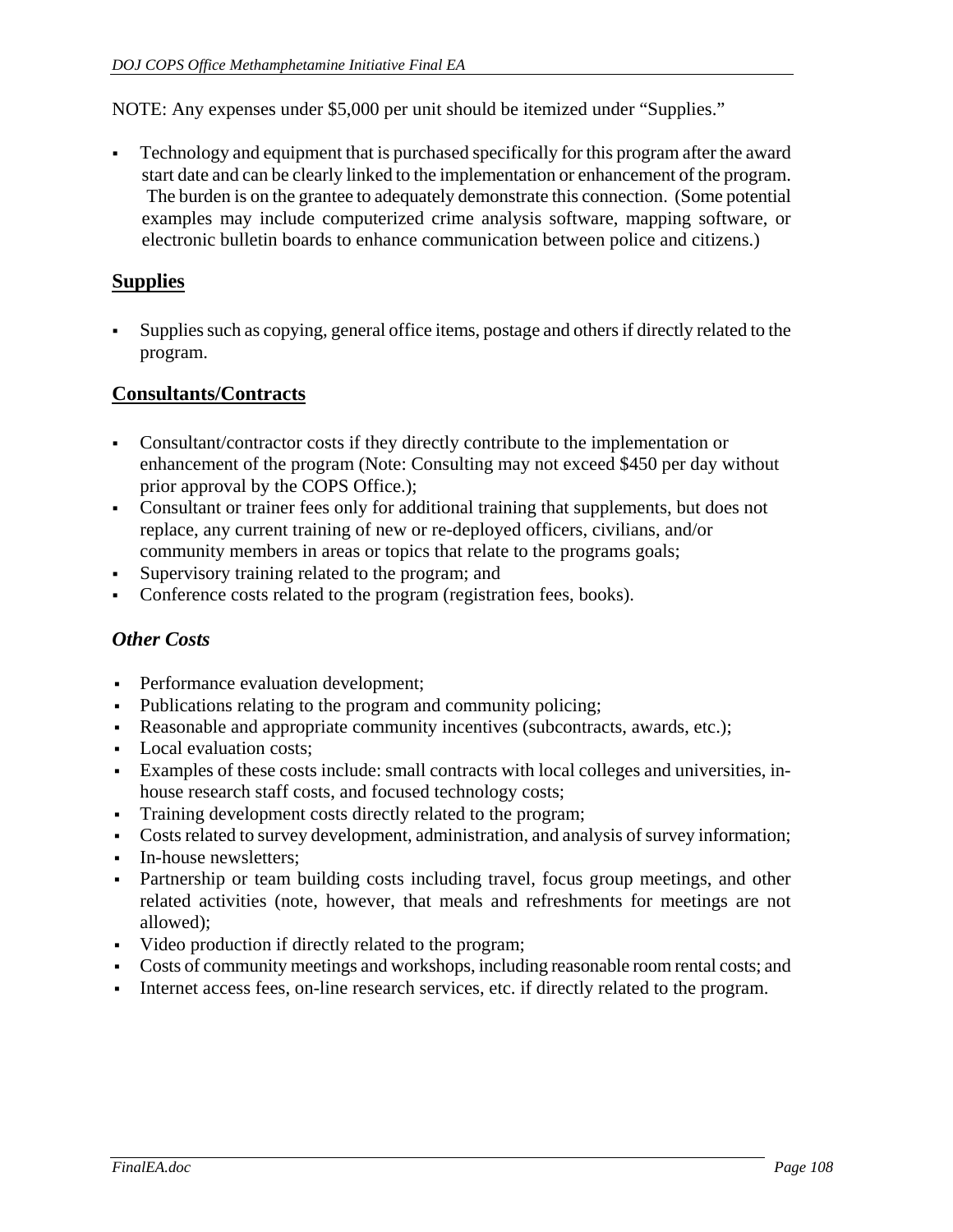# **Appendix G: FY 2002 Methamphetamine Initiative**  *List of Unallowable Costs*

\*\*Items will be reviewed on a case-by-case basis, however, agencies are expected to request items that are linked to the parameters stipulated in the DOJ Appropriation Act, 2002, Public Law 107-77. In addition, departments must demonstrate that these items have a direct correlation to their overall Methamphetamine project objectives and that without said items the project could not be implemented. The COPS Office will review an applicant's request based on the feasibility and totality of the circumstances surrounding the jurisdiction's methamphetamine problem. Historically, the item categories that have consistently not been funded are indirect costs, response-oriented equipment, items that are funded through the local department budget, and general office supplies.

### **Personnel:**

- Salaries and benefits of existing officers.
- Salaries and benefits of existing employees.
- ! Salaries and benefits of grant writers or other staff that do not directly contribute to the implementation of the program.
- ! Overtime: For personnel not directly involved in the department's project and that which exceeds 20% of total budget.
- ! Fringe benefits for overtime of existing employees.

### **Travel:**

- ! Local travel costs (lodging, meals, *per diem*, transportation costs, mileage reimbursement) within a 50-mile radius of the location.
- Parking fees, taxi fare.
- ! Meals and/or refreshment costs associated with meetings.

### **Response-Oriented Technology and Equipment:**

- Bunker shield $(s)$
- ! Standard issue **u**niforms
- Animals
- Bulletproof vests and accessories
- **Bicycles**
- Radar guns
- **•** Dictation systems
- $\blacksquare$  Television / VCR(s)
- ! Phone lines and voice-mail systems (hotlines will be considered)
- ! Handcuffs, weapons, and ammunition
- ! Standard office furniture and equipment
- ! Office rental space, lease (*copiers, fax machines, desks, chairs, shredders, etc*.)
- Cellular phones
- Construction and Renovation costs
- **PDAs and pagers (including service time)**
- ! Police vehicles (*patrol cars, mobile police units, surveillance and leased vehicles).*
- ! Standard issue police vehicle equipment (*including light bars, cages, and siren packages*)
- ! Equipment for surveillance vehicles used specifically in the DEC project will be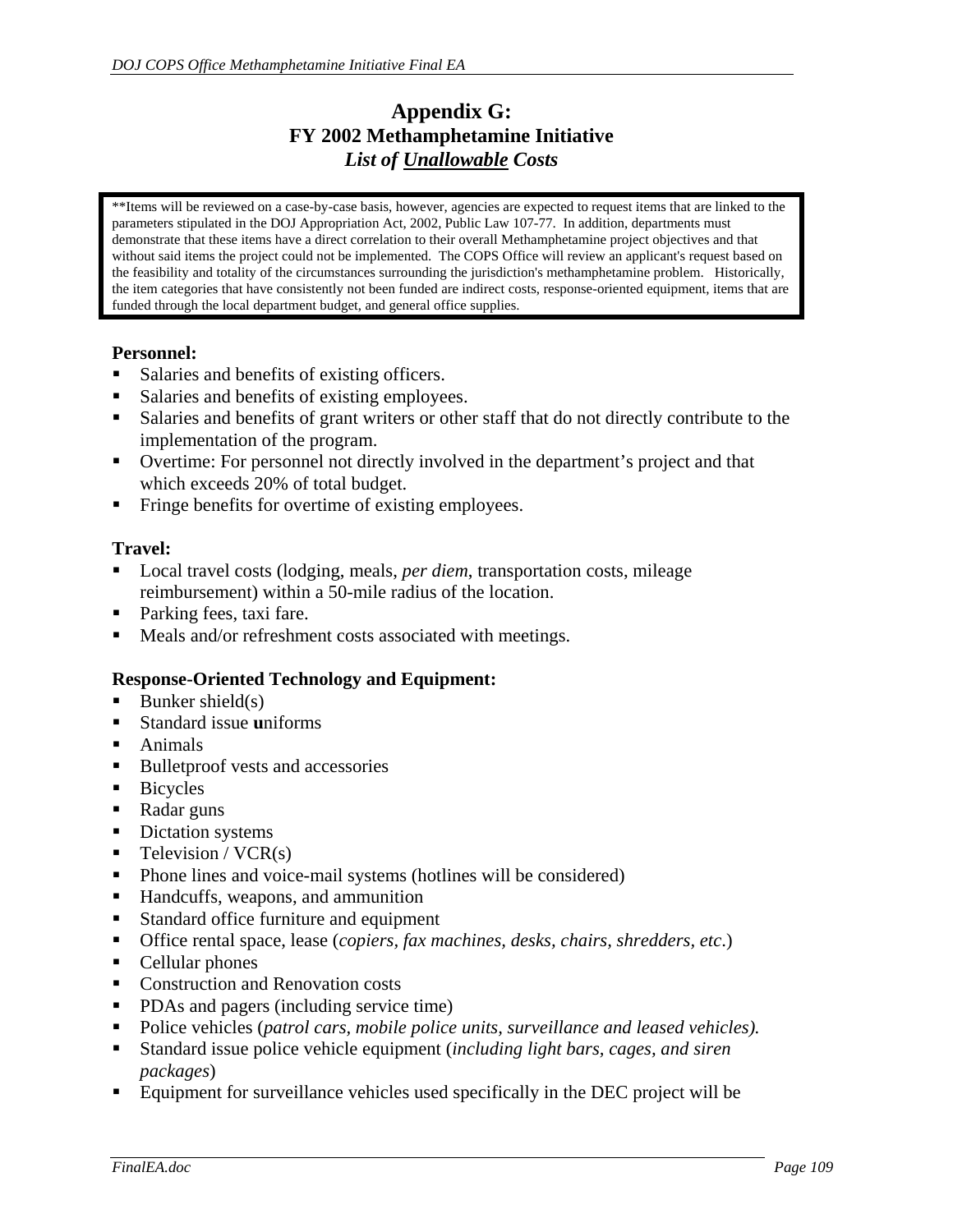considered.

### **Supplies:**

- ! Standard office supplies not directly related to the Methamphetamine Initiative.
- **Indirect costs.**

### **Consultants and Contracts:**

- ! Training in topics that are not directly linked to the Methamphetamine Initiative (DEC).
- ! Contractual agreements which cannot be directly linked to the Methamphetamine Initiative.
- ! Maintenance and/or service contracts that extend the life of the initial grant period; (multi-year contracts are allowable, but must be paid in full up-front within the oneyear life of the grant).
- ! Any consultant fees in excess of \$450 per day need to receive prior approval from the COPS Office, contingent upon written justification by the grantee.

### **Clean-up Costs:**

Costs associated with the clean-up of clandestine drug laboratories utilizing contractors who are not qualified to dispose of hazardous waste and/or where the applicant does not have DEA-equivalent disposal resources in place to include contractor oversight plans and procedures.

Note: Please refer to the Environmental Assessment that was provided to your agency prior to receiving your proposal kit for further explanation of qualified contractors.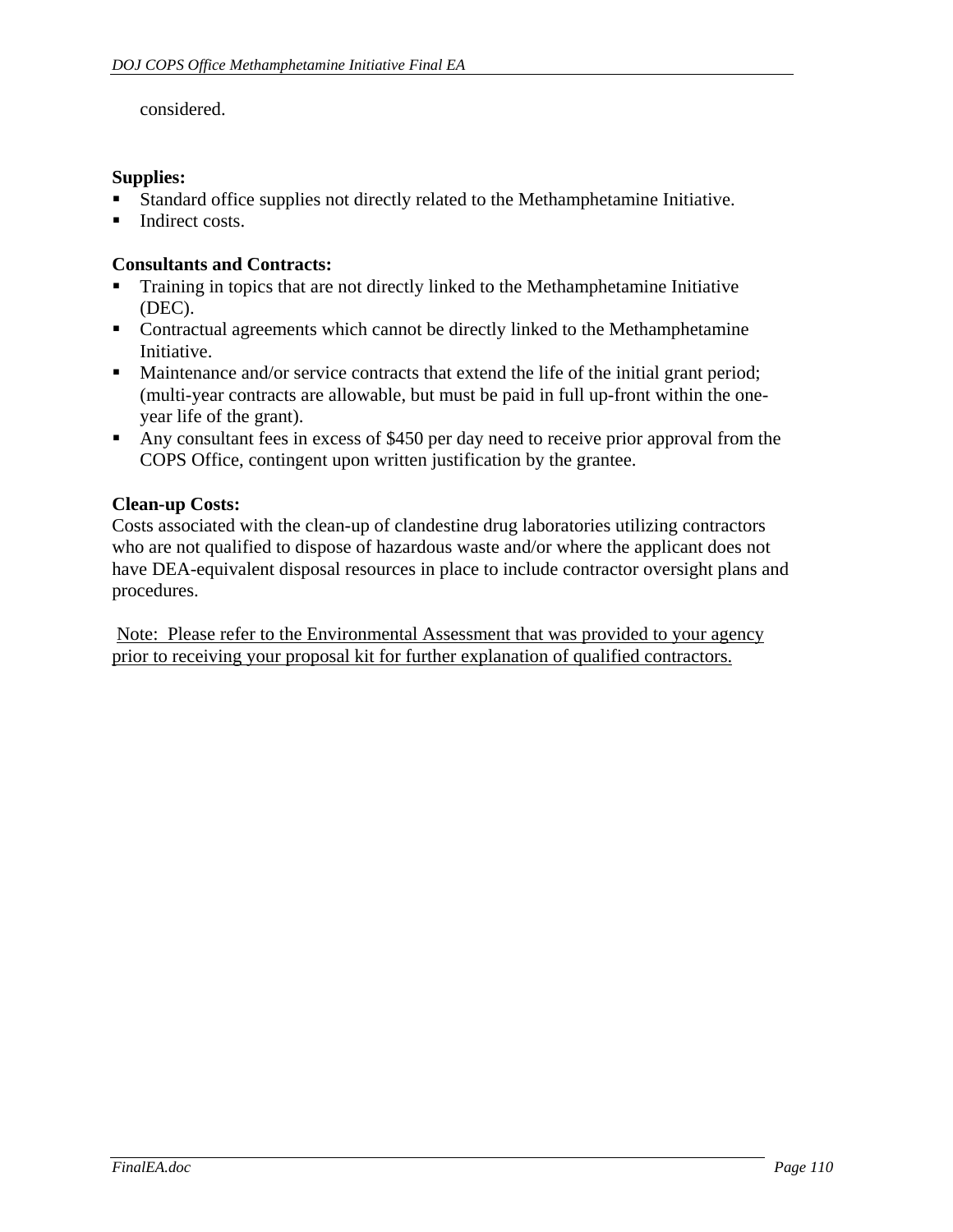# **Appendix H: Types of Activities and Associated Equipment Requests**

For each activity, the equipment list is provided only as examples, not as a comprehensive list of all equipment requested by grantees.

| <b>Types</b>                                        | <b>Activities</b>                                                                                                                                                                                                                                                                                                                                    | Equipment                                                                                                                                                                                                |
|-----------------------------------------------------|------------------------------------------------------------------------------------------------------------------------------------------------------------------------------------------------------------------------------------------------------------------------------------------------------------------------------------------------------|----------------------------------------------------------------------------------------------------------------------------------------------------------------------------------------------------------|
| <b>Outreach and Office Operations</b>               |                                                                                                                                                                                                                                                                                                                                                      |                                                                                                                                                                                                          |
| Methamphetamine<br>Database management              | Database used to track arrest<br>data, seizure date, presence of<br>children, precursors, agent<br>workload, lab type, purity of<br>drug, demographics                                                                                                                                                                                               | Laptops<br>Color printer<br>Computer upgrade<br>Software<br>Multi media computer                                                                                                                         |
| General Office<br>Activities                        | Presentations                                                                                                                                                                                                                                                                                                                                        | Interactive video<br>Digital tape recorder w/<br>٠<br>conferencing connection<br>pen microphones<br>Laser pointer<br>Projectors (video,<br>presentations)                                                |
| Outreach                                            | Informing the public about<br>dangers of methamphetamine<br>and recognizing clandestine<br>laboratories                                                                                                                                                                                                                                              | <b>DEC</b> Conference<br>Displays/banners<br>Paper office supplies<br>Projector<br><b>Information</b> booklets<br>Surveys                                                                                |
| <b>Training</b>                                     |                                                                                                                                                                                                                                                                                                                                                      |                                                                                                                                                                                                          |
| Clandestine lab entry<br>certification training     | Recertification of agents                                                                                                                                                                                                                                                                                                                            | Safety equipment (see Removal Action)<br><b>NES Field Guidebook</b><br>NIOSH Field Guidebook                                                                                                             |
| Other training                                      | Drug Recognition training<br>First response investigative<br>Training for school outreach<br>program<br>Covert surveillance training<br>Undercover narcotics training<br>Meth Enforcement training<br><b>Education-Intervention Program</b><br>Drug Symptomology<br>Hazardous Waste Operations<br>training<br>The COPS Methamphetamine<br>Conference | Working meals (per diem)<br>Laptop computer<br>Training materials<br>Students' cost to attend school<br>Classroom rental<br>Travel expenses<br>Printed material<br>Safety equipment (see Removal Action) |
| Chemical analysis<br>training                       | Investigation and identification<br>of drugs, drug residue and<br>components used to cut drugs                                                                                                                                                                                                                                                       | High wattage lasers<br>Ion scanners                                                                                                                                                                      |
| <b>Law Enforcement Activities</b>                   |                                                                                                                                                                                                                                                                                                                                                      |                                                                                                                                                                                                          |
| Drug diversion<br>investigations                    | Precursor theft and investigation<br>of methamphetamine<br>distribution                                                                                                                                                                                                                                                                              | Anhydrous ammonia nurse tank locks<br>٠                                                                                                                                                                  |
| Surveillance of potential<br>clandestine laboratory | Monitoring of suspects and<br>laboratory                                                                                                                                                                                                                                                                                                             | Infrared light<br>• Low light black/white<br>٠<br>Bodywire<br>camera<br>Portable X-ray<br>• Zoom binoculars<br>Color pinhole camera<br>• Ground sensor<br>• High wattage lasers                          |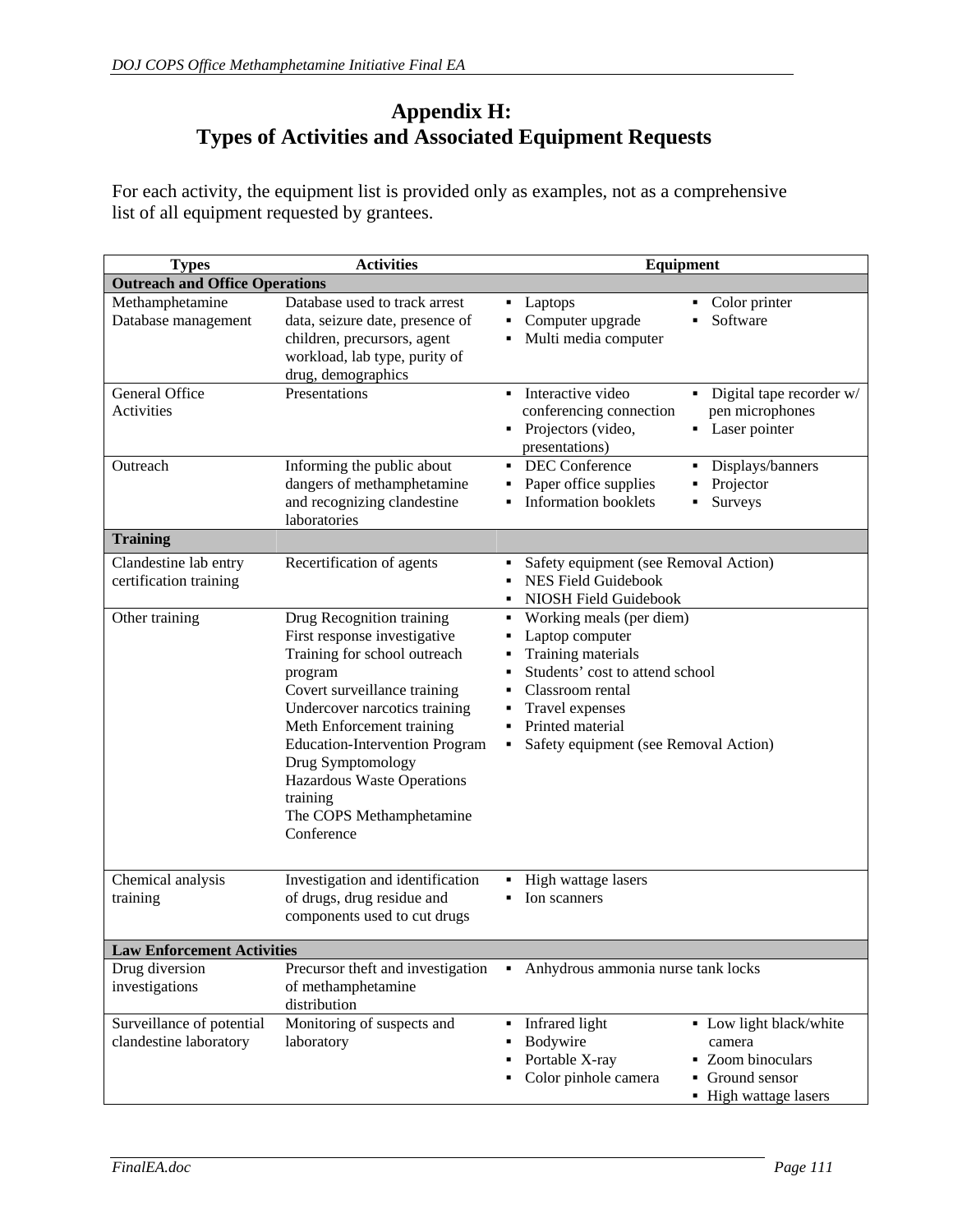| Field communications               | Assist communication and<br>coordination of agents during<br>surveillance and single- and<br>multi-site raids                                      | Digital<br>٠<br>transmitter/recorder<br>Digital receiver<br>Ξ<br>Portable radio with<br>Ξ<br>charger units<br>Radio encryption and<br>modification systems<br>Handheld GPS<br>٠                        | • Microwave video<br>receiver<br>• Digital cell phone<br>• AC wall outlet audio<br>transmitter<br>• Radio microphone/ head<br>sets<br>• Mobile radio repeater<br>system                           |
|------------------------------------|----------------------------------------------------------------------------------------------------------------------------------------------------|--------------------------------------------------------------------------------------------------------------------------------------------------------------------------------------------------------|---------------------------------------------------------------------------------------------------------------------------------------------------------------------------------------------------|
| Seizure of suspects                | Protection of law enforcement<br>officers during entry into<br>laboratory                                                                          | Tactical jumpsuits<br>٠<br>Gas masks<br>Protective suits<br>Protective boots<br>Waterproof boots                                                                                                       | • Portable eye wash<br>system<br>• Airpack for assisted<br>breathing<br>• Air monitoring<br>equipment                                                                                             |
| Seizure of laboratory<br>equipment | Sampling of chemicals and<br>drugs found in laboratory                                                                                             | Respirators<br>٠<br>Pipettes and tubes<br>Vials<br>×,<br>Auto Vial insert<br>п<br>Sample bottles<br>Ė<br>Teflon caps<br>pH strips<br>Drop cloths<br>Tubs<br>٠                                          | • Evidence testing kits<br>Supply cases<br>Sampling supplies<br>Camper shells<br>Latent print lift kits<br>Canister adapter<br>MPC canister<br>Rehab fan<br>Snap fold modular tent                |
| Sampling of crime scene            | Sampling of evidence                                                                                                                               | Sampling kit<br>٠<br>Smoke/fog machine<br>Pipettes<br>Glass vials<br>Fire-proof evidence<br>safe                                                                                                       | Nitrile bottles<br>٠<br>pH strips<br>Cameras/camcorders<br>Evidence testing kits                                                                                                                  |
| <b>Removal Actions</b>             |                                                                                                                                                    |                                                                                                                                                                                                        |                                                                                                                                                                                                   |
| Safety Equipment                   | Protection of agents during<br>entry into clandestine laboratory<br>and exposure to chemicals or<br>hazardous waste                                | Tactical jumpsuits<br>٠<br>Gas masks<br>٠<br>Protective suits<br>Protective boots<br>٠<br>Waterproof boots<br>Safety glasses<br>×<br>Gloves<br>٠<br><b>Medical kits</b><br>SCBA with mask &<br>harness | SCBA voice amplifier<br>Airpack for SCBA<br>Carbon cylinder for<br>airpack<br>Portable eye wash<br>system<br>PAN disruptor<br>٠<br>assembly (bomb<br>equipment)<br>Explosion-proof<br>flashlights |
| Hazardous waste<br>removal         | Transport of hazardous waste<br>from clandestine laboratory                                                                                        | Pickup trucks, response vehicles<br>٠                                                                                                                                                                  |                                                                                                                                                                                                   |
|                                    | Hazardous waste removal action                                                                                                                     | Plastic sheets<br>٠<br><b>Buckets</b><br>Containers                                                                                                                                                    | Duct tape<br>Decontamination<br>solvents<br>Rope                                                                                                                                                  |
| <b>Transportation</b>              |                                                                                                                                                    |                                                                                                                                                                                                        |                                                                                                                                                                                                   |
| Vehicles                           | Transport personnel to and from<br>clandestine laboratory location<br>including agents, investigators,<br>tactical teams, and support<br>personnel | Command post vehicle<br>٠<br><b>SUVs for Narcotics K9 Team</b><br>station<br>Lab response vehicle<br>Rehab/support trailer<br>٠                                                                        | Personnel decontamination showers and eye wash                                                                                                                                                    |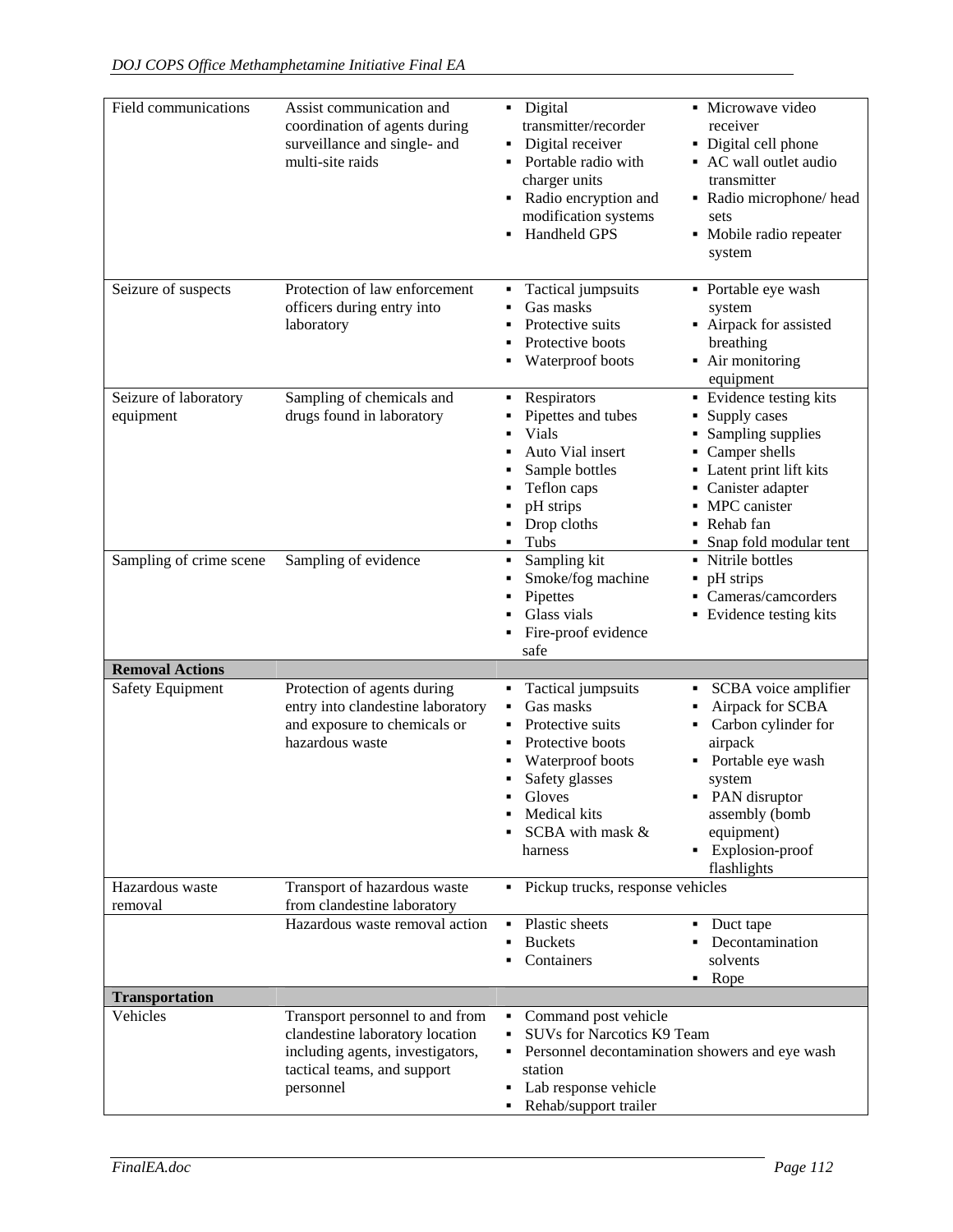|                          | Transport equipment such as<br>radios, field meters, toxic gas<br>detectors, cameras, respirators<br>and optical equipment, safety<br>equipment             | 4WD, all-terrain<br>Pickup trucks<br>٠<br>Safety processing<br>vehicle<br>vehicles<br>Extended cab pickup<br>Cargo trailer                                                                                                                                        |
|--------------------------|-------------------------------------------------------------------------------------------------------------------------------------------------------------|-------------------------------------------------------------------------------------------------------------------------------------------------------------------------------------------------------------------------------------------------------------------|
|                          | Transport hazardous waste from<br>clandestine laboratory location<br>to storage unit and, in certain<br>cases, to the disposal site.                        | Waste disposal vehicle<br>٠<br>Painting and identification markers                                                                                                                                                                                                |
| <b>Disposal</b>          |                                                                                                                                                             |                                                                                                                                                                                                                                                                   |
| Disposal fees            | Hazardous waste disposal or<br>recycling costs                                                                                                              | Pay fees to disposal facility                                                                                                                                                                                                                                     |
| <b>Other Activities</b>  |                                                                                                                                                             |                                                                                                                                                                                                                                                                   |
| <b>Chemical Analysis</b> | In-house analysis of chemical<br>found at clandestine<br>methamphetamine laboratories                                                                       | Gas chromatograph-<br>Gas tech air monitoring<br>Drug screening system<br>mass spectrometer<br>Imagers (e.g. digital<br>system<br><b>Ionization Scanners</b><br>thermal imager)<br>Lasers with accessories<br>Scanning electron<br>microscope<br>Accessory module |
| Laboratory analysis      |                                                                                                                                                             | Funding for laboratory technicians<br>Lab renovation and expansion                                                                                                                                                                                                |
| Drug Endangered          |                                                                                                                                                             | Ion scanners<br>٠                                                                                                                                                                                                                                                 |
| Children Program         |                                                                                                                                                             | Medical monitoring                                                                                                                                                                                                                                                |
| Personnel                | New personnel hired with grant<br>funding include administrative<br>assistants, intelligence analysts,<br>dedicated prosecutors, and<br>agents and troopers | Physical health examinations for officers<br>٠<br>Salaries for new personnel<br><b>Benefits</b><br>Overtime                                                                                                                                                       |
| Miscellaneous            |                                                                                                                                                             | Office security cameras<br>Fold-up hoist<br>Security monitoring<br>Photo quality paper<br><b>Batteries</b><br>service<br>Portable generator<br>Camera film<br>Audio/alarm cellular<br>Mylar film<br>transmitter                                                   |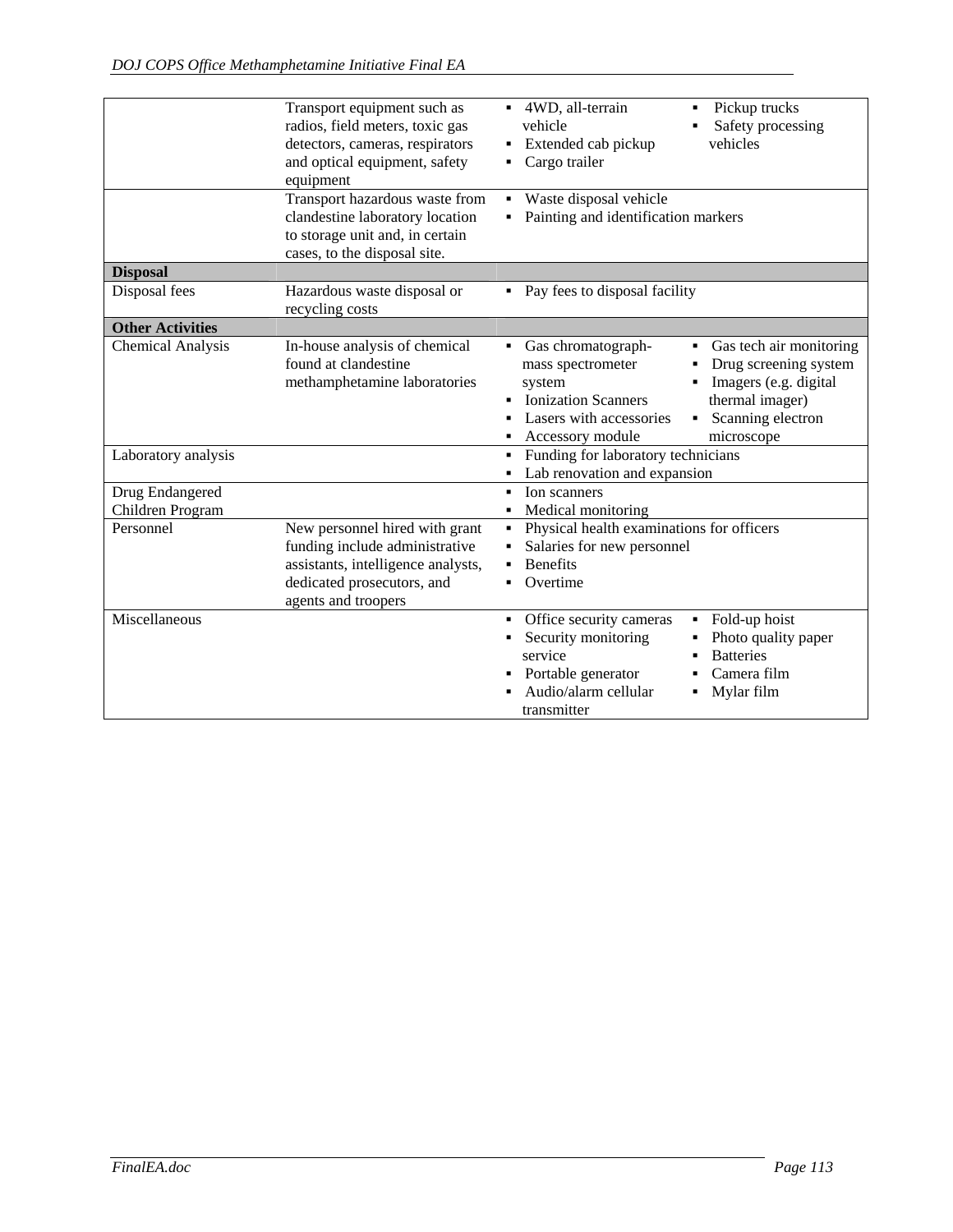# **Appendix I: Selected State Initiative Descriptions**

The DOJ COPS Office Methamphetamine Initiative provided discretionary and earmarked grant funding for methamphetamine initiatives in several dozen states in 2001 and 2002. These descriptions focus on typical grant funded activities for state and local methamphetamine initiatives as well as unique aspects of initiatives in California, Hawaii, Missouri, Washington, Iowa, Wisconsin, and Arkansas. Detailed lists of grant-funded initiatives are included in Appendices A and B.

## *California*

Grant funds have been provided to several California methamphetamine initiatives including the California Methamphetamine Strategy Program (CALMS). Grant funding is not generally used to fund hazardous waste removal actions in California. The State Department of Toxic Substances conducts, and pays for out of general state revenues, approximately 95 percent of the clandestine drug laboratory hazardous waste removal actions. The Department conducted removal actions at 2208 clandestine drug laboratory sites in 2002. However, as there is no requirement that state or local law enforcement authorities use the Department's services some state and local authorities may be conducting their own removal actions, storage and disposal. At present, no grant funding has been applied to conduct of hazardous waste removal actions in California. State and local authorities conducting such removal actions (whether or not such activities are grant funded) are responsible for complying with RCRA regulations, DOT regulations, California hazardous waste manifest requirements, and the California Environmental Quality Act (CEQA) requirements. According to the CEQA Coordinator for the California Methamphetamine Initiative, clandestine drug laboratory law enforcement actions and associated hazardous waste removal actions are exempt from CEQA because they are "emergency" actions.

California regulations require all hazardous waste generators, regardless of generator status, to manifest waste shipments. The State Department of Toxic Substances program for transporting, storing and disposing of waste is itself subject to CEQA. Storage of hazardous waste at a transfer location for more than ten days, or any treatment or repackaging of the waste at a transfer location, would require a state hazardous waste storage facility permit and would trigger CEQA. The State avoids CEQA by requiring, by contract, their emergency response contractors to store waste for less than the 10-day limit before transporting the waste to a permitted TSDF. The State Department of Toxic Substances inspects the emergency response contractor facilities biannually to ensure that regulatory and contract requirements are being met. State hazardous waste management contractors are required to implement security requirements (fencing) so that material cannot be diverted. Hazardous waste is stored outdoors in the emergency response contractor's equipment yards (the same place that the contractor's emergency response vehicles and equipment are stored.) There are seven state-contracted emergency response contractors that service different parts of the state. Response time for hazardous waste removal actions for clandestine drug laboratory seizures is on the order of two hours.

### *Hawaii*

Grant funds have been provided to the Narcotics Enforcement Division of the State of Hawaii.<sup>68</sup> The funds enable the payment of overtime hours and benefits for sworn and non-sworn law enforcement officers and civilian personnel, including inspectors, analysts, and computer programmers, and the purchase of equipment. Grant funding has been used to fund training and medical clearance exams for law enforcement Personnel on the Clandestine Laboratory Investigations Support Team (CLIST). This training is required by OSHA regulations for personnel to use APR and SCBA.

Grant funding has also been used to pay hazardous waste contractors to conduct hazardous waste removal actions and associated transportation, storage, and disposal costs. The State of Hawaii initiative has

<sup>&</sup>lt;sup>68</sup> FY2002 COPS Methamphetamine Initiative, Hawaii Methamphetamine Program Budget Narrative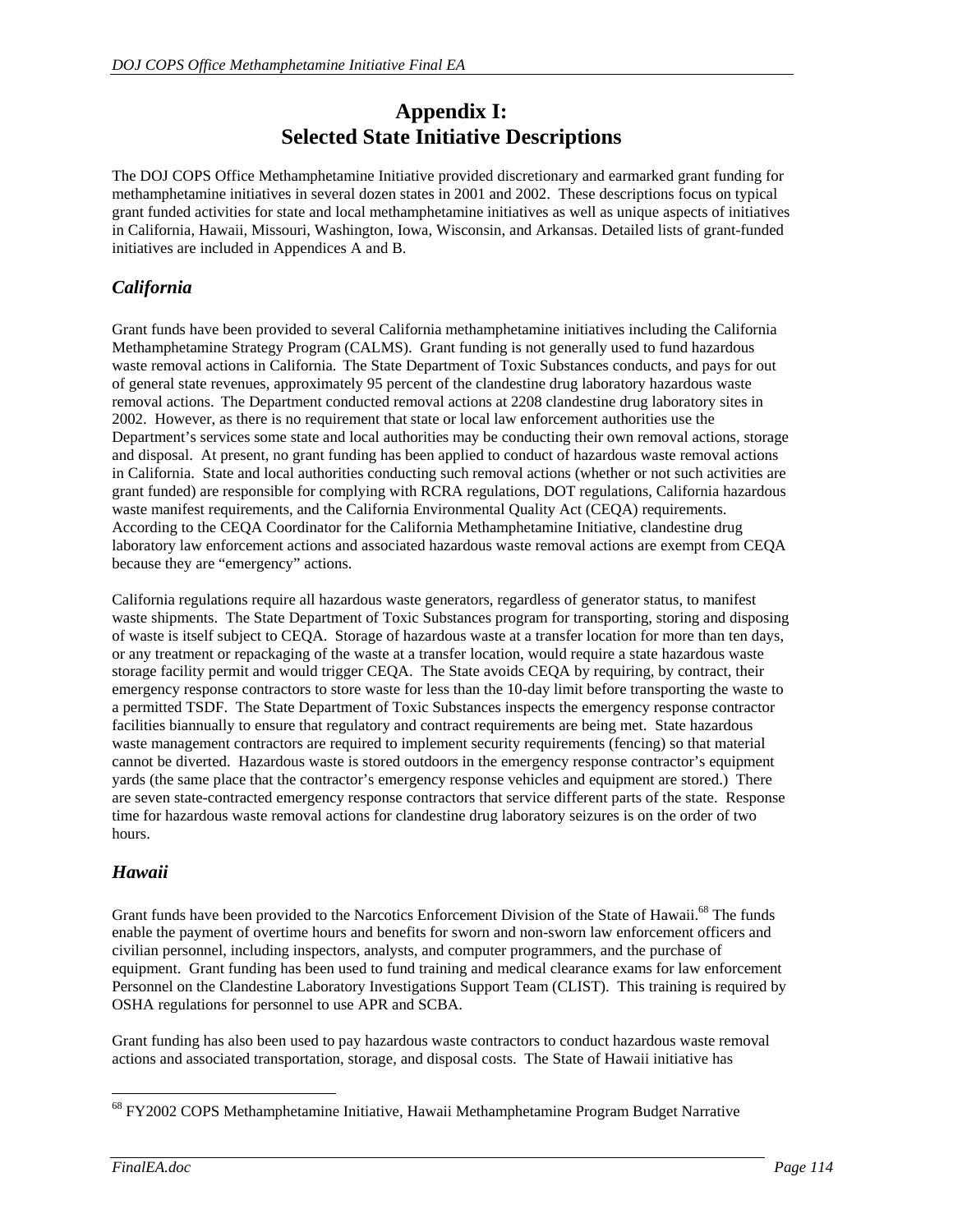employed the same hazardous waste management contractor as DEA employs in Hawaii to conduct hazardous waste removal actions, transportation, storage, and disposal. The contractor has been employed during multi-agency responses to clandestine drug laboratories throughout the State of Hawaii. Funding for removal actions has been provided in part by the grant program, and in part through the DEA National Clandestine Laboratory Cleanup Program.

#### *Missouri*

Missouri grant funded initiatives have used grant funds for payment of overtime salaries, purchases of operating supplies, vehicles, equipment and supplies and to fund hazardous waste disposal fees and administration fees.<sup>69</sup> The MSSC Regional Crime Lab utilized grant funding to purchase two modern gas chromatographs and a mass spectrometer system for processing of evidence and environmental samples in a chemical analytical laboratory. The City of Boonville grant funds have been used to provide overt and covert narcotics assistance to law enforcement agencies. In partnership with MUSTANG (Mid-Missouri Unified Strike Team and Narcotics Group), the City of Boonville also developed a program to actively pursue persons procuring and/or stealing the needed precursors for the manufacture of methamphetamine.

There are approximately 12 hazardous waste "bunker units" located through Missouri for use by state and local law enforcement agencies for temporary storage of hazardous waste. All but one of these units are located at fire stations and are "manned" by Hazmat-trained firefighters. The Missouri Department of Natural Resources (DNR) acquired the "bunker units" approximately three years ago in order to improve response time. DEA contractors were based in Kansas City, Missouri, and in Tulsa, Oklahoma. During the transit time from their bases to the remote locations of clandestine drug laboratories in Missouri, state/local law enforcement personnel had to work overtime for 5 hours or more to secure the laboratory. Siting hazardous waste "bunker units" throughout the state and training law enforcement officers to package and transport waste was done to improve response time. Funding from the DOJ COPS Office Methamphetamine Initiative has been applied to the operation of these "bunker units."

The Missouri DNR provides a six to eight hour course to law enforcement officers to "bunker certify" them to use these "bunker units." Law enforcement officers who are not trained by Missouri DNR are not authorized to use the "bunker units." The law enforcement officers do not have to be "lab certified" to use the "bunker units." Missouri DNR also provides "lab certification" training to law enforcement personnel, and Missouri DNR and the Missouri highway patrol provide "lab re-certification program" training to law enforcement personnel. For the approximately 11 "manned" units, the law enforcement officer calls ahead to the fire station and is met by a Hazmat trained fireman, who transfers the hazardous waste to the "bunker unit." For the "unmanned" unit, the law enforcement officer picks up a key for the unit (and for the surrounding security fence and gate) and transfers the hazardous waste into the unit him/herself.

Officers transporting hazardous wastes are required to segregate containers (flammables, oxidizers, corrosives) into separate shelves of the storage unit. The storage units are equipped with shelves and dividers to facilitate waste segregation. There is a "log sheet" that the officer fills out indicating that the unit has been used and what hazardous wastes were placed in the unit. The officer also fills out the "EPIC" data form that indicates what hazardous wastes were recovered from the laboratory site. The bunker unit locations are equipped with "lab trash barrels" that are used to manage contaminated personal protective equipment (gloves), "empty" containers, etc. generated through hazardous waste management activities.

#### *Washington*

 $\overline{a}$ 

Grant funds have been to the Washington Methamphetamine Initiative, and allocated by the state to several agencies, and approximately 52 jurisdictions.**<sup>70</sup>** Enforcement funding has been used for the hiring and

<sup>69</sup> COPS Methamphetamine Initiative, Report to House and Senate Appropriations Committees, Methamphetamine Grants Awarded in FY 2002.

 $70$  FY2002 COPS Methamphetamine Initiative, Washington State Methamphetamine Initiative Project Summary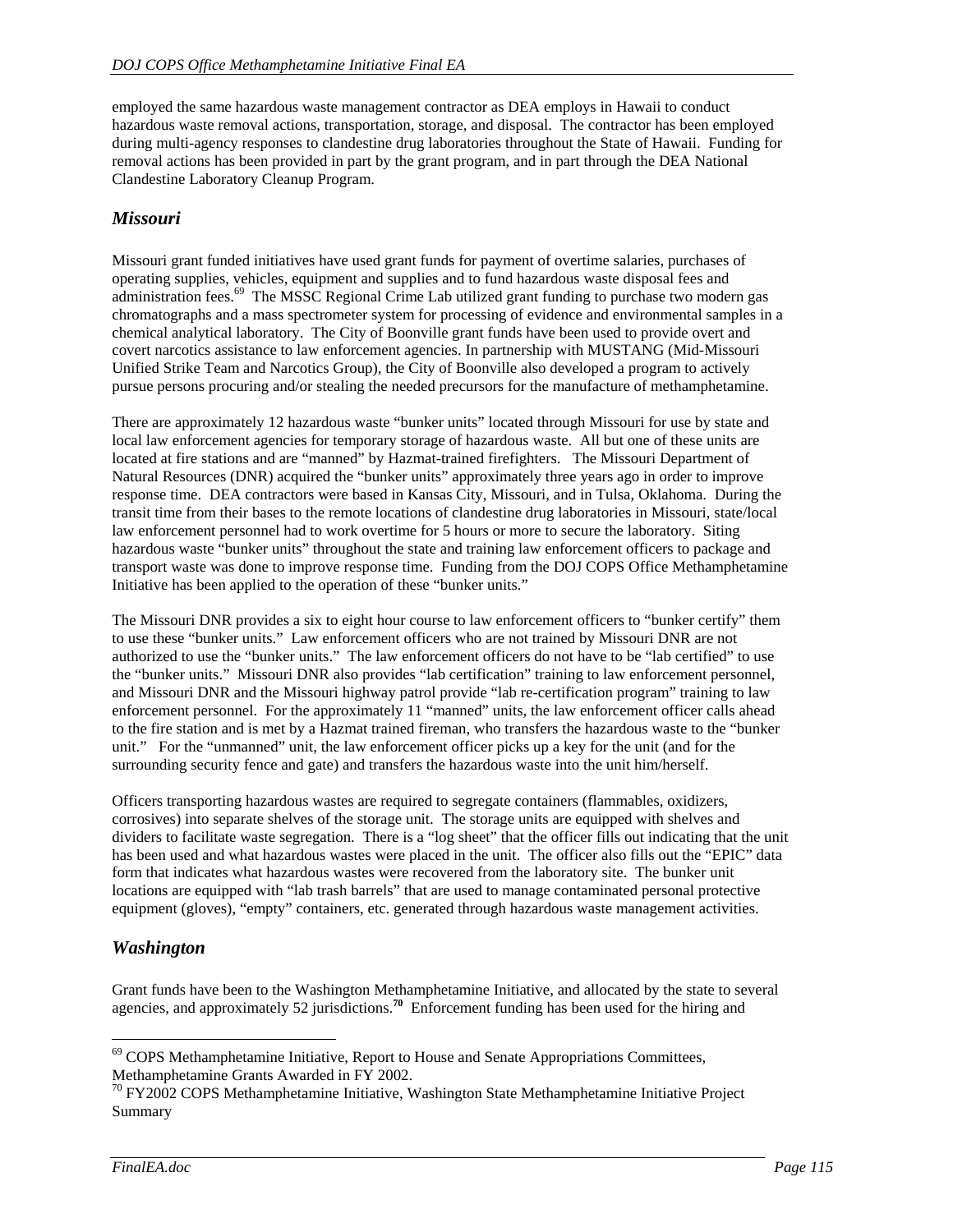equipping of detectives in 24 counties to handle precursor chemical investigations. One Washington grantee, under the funds allocated for treatment/family services developed a model treatment program that deals with dependency issues of abusive parents or parents addicted to methamphetamine. Grants have been allocated to Washington State Division of Alcohol and Substance Abuse to expand this treatment program to two other counties in Western and Eastern Washington. Public education programs that increased public awareness and mobilized local communities to deal with methamphetamine problems were activated in 28 new counties using grant funding.

The Washington Department of Health and Department of Ecology (WDOH and WDOE) have been allocated grant funds to sustain the overtime needed to conduct removal actions and fund the associated hazardous waste transportation and storage activities and hazardous waste disposal fees. Hazardous waste disposal is conducted at county-operated "moderate risk waste" disposal facilities and also at commercial hazardous waste disposal facilities.<sup>71</sup> Grant funds have also been used by the WDOE to purchase a laboratory response vehicle that is equipped with a covered, isolated cargo space for transporting hazardous waste and equipped with outside lockers for transport of tools and supplies. Funds allocated to the Lewis County Sheriff's Department for law enforcement have been expended to provide for the temporary storage of hazardous (or potentially hazardous) materials recovered by sheriff's deputies in a certified storage facility until WDOE can remove the materials $^{72}$ .

#### *Iowa*

Grant funding has been provided to three Iowa methamphetamine initiatives.**<sup>73</sup>** Funding awarded to the Iowa Regional Methamphetamine Training Center supported the Tri-State Regional Methamphetamine Training Center that targets small rural agencies. Training is focused on Clandestine Lab Enforcement, Undercover Operations, Warrant Preparation and Service, Tactical Warrant Service, Highway Interdiction, Police Officer Safety, and Safety Issues for Fire/Rescue personnel. The Governors Office of Drug Control Policy carried out a program on reducing the availability of anhydrous ammonia by utilizing the entire award to purchase anhydrous ammonia nurse tank locks. Nurse tanks are used in agriculture to supply anhydrous ammonia to agricultural fields. The nurse tank lock program is intended to prevent theft of anhydrous ammonia from the tanks and diversion of the ammonia to methamphetamine production.

#### *Wisconsin*

 $\overline{a}$ 

Grant funding has been provided to several Wisconsin Methamphetamine Initiative programs.<sup>74</sup> The largest portion of the grant funds awarded to the Wisconsin Division of Narcotic Enforcement (DNE) was used to purchase specialized chemical analytical equipment. GPS trackers are used for live or historical tracking of suspect vehicles. Drager Accuro pumps are used for taking air samples at clandestine drug laboratory sites to test for hydrochloric acid, nitric acid and ammonia. Grant funds have also been used to purchase and equip two clandestine drug laboratory response trailers. These trailers are used to transport safety equipment, chemical decontamination supplies, and surveillance equipment to clandestine drug laboratory sites. Additional grant funds have been used for Clan Lab Certification training of law enforcement

<sup>&</sup>lt;sup>71</sup> "Moderate-risk waste" (MRW) is defined in the Washington Hazardous Waste Management Act as household waste and CESQG waste. Washington County Governments operate a system of MRW collection facilities throughout the state. These facilities are used to manage hazardous waste generated from clandestine drug laboratory removal actions. In some areas of the state where MRW collection facilities are not available, it is necessary to use commercial disposal facilities for disposal of hazardous wastes.

 $72$  In Lewis County the local law enforcement jurisdiction owns and operates the hazardous waste storage unit, and WDOE, periodically, using grant-funded "disposal fees", picks up the hazardous waste from the storage unit and transports it to disposal sites. WDOE or local law enforcement agencies may transport the hazardous waste from the removal action location to the storage location.<br><sup>73</sup> Report to House and Senate Appropriations Committees, Methamphetamine Grants Awarded in FY 2002.

 $74$  FY 2002 COPS Methamphetamine Initiative, Wisconsin Methamphetamine Initiative Project Summary and Budget Narrative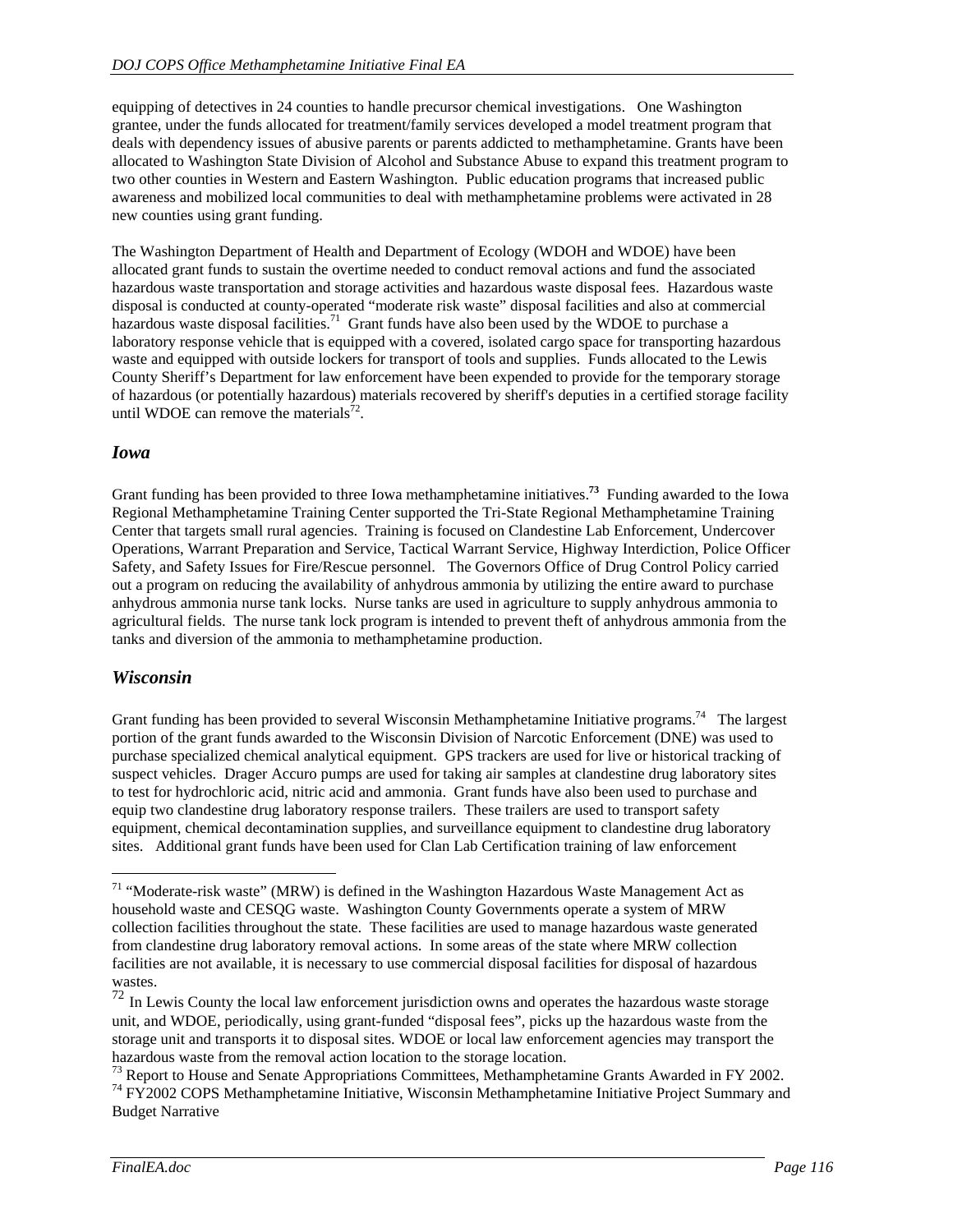officers, and for public awareness enhancement.

#### *Arkansas*

The Arkansas State Police recently filed an amendment to its grant application, seeking to reprogram certain funds.<sup>75</sup> The Arkansas Initiative requested funding to equipment to determine whether children residing at clandestine drug laboratory locations have been exposed to controlled substances to promote enforcement of a recently proposed child endangerment statute. The Arkansas Initiative has also requested funding to purchase air purifying respirators (APRs) for use by "non-certified" investigators who are first responders and who may assist certified investigators after the clandestine drug laboratory scene has been evaluated, but while APRs are still required to enter the scene. Although personnel using the APRs for the purposes of law enforcement would need to be trained in their use, the Arkansas Initiative has not requested grant funding to provide such training in their grant revision application.

The Arkansas Initiative has also requested grant funding to establish a centralized pickup site located at the Arkansas State Crime Laboratory for chemical analytical laboratory wastes generated by laboratory chemists working at clandestine drug laboratory sites. The laboratory chemists would package the hazardous wastes and transport the hazardous wastes to the central pickup site as part of their normal job activities, and DEA contractors would fund the transportation of the hazardous waste from the pickup site to a disposal site. Therefore grant funding would be applied only to establishing the pickup site, not for construction activities.

#### *Other Grant Funded Initiatives*

The Phoenix Arizona Police Department has used grant funding to administer Clandestine Laboratory Site Safety training to certify law enforcement personnel as OSHA Site Safety Officers, and for law enforcement officers to attend HAZMAT training administered by the Phoenix Fire Department. The Phoenix Police Department continues to use DEA contractors to conduct (non grant-funded) hazardous waste removal actions, such as conduct of removal actions that fall outside the purview of the DEA.<sup>76</sup>

The Indiana State Police Department and Terre Haute Police Department have applied grant funding to conduct hazardous waste removal actions and to pay hazardous waste disposal fees. The Indiana Department uses forensic scientists to manage small amounts of hazardous waste and disposes of the hazardous waste using a contract service, and uses DEA contractors to manage hazardous wastes recovered from larger laboratories. Indiana has also applied grant funding to purchase safety processing vehicles and safety trailers that are used to transport personal protective equipment and other safety equipment to clandestine drug laboratory sites. A separate grant-funded waste disposal vehicle is used to transport hazardous waste recovered from clandestine drug laboratory sites.<sup>77</sup> Kansas applied grant funding to purchase safety equipment trailers, communications and surveillance equipment, personal protective equipment, chemical analytical laboratory supplies, and vehicles (including a hazmat response vehicle), and training in the use of personal protective equipment. Utah applied grant funding to support remote methamphetamine detection laboratories to identify damage caused by disposal of hazardous materials, and purchase all-terrain vehicles and trailers to enable access to remote, off road clandestine drug laboratory locations.

<sup>&</sup>lt;sup>75</sup> FY2003 Grant Revision – Arkansas State Police Coordinated Methamphetamine Initiative, January 2003.<br><sup>76</sup> FY2002 COPS Methamphetamine Initiative, Phoenix Police Department Methamphetamine Laboratory

Cleanup Grant Application, Project Summary.

 $77$  FY2002 COPS Methamphetamine Initiative, Indiana Methamphetamine Initiative II Expanded Budget Detail Information.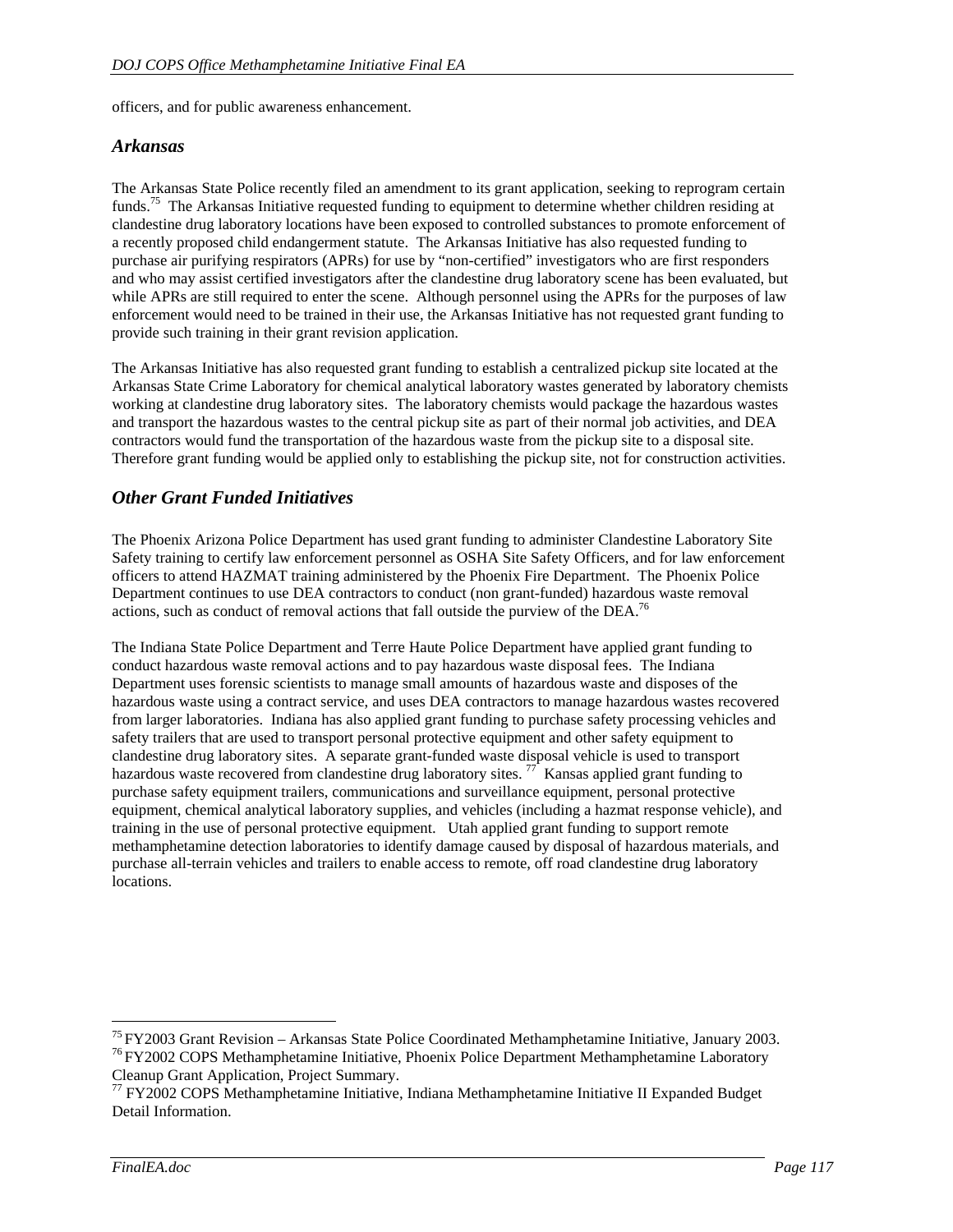| Appendix J:                                                           |
|-----------------------------------------------------------------------|
| <b>Health Hazards of Chemicals Used in Methamphetamine Production</b> |

| <b>Chemical Name</b>     | <b>Health Effects</b>                                                                    | <b>Chemical Incompatibilities</b>                    |
|--------------------------|------------------------------------------------------------------------------------------|------------------------------------------------------|
| 2,5Dimethoxybenzaldehyde | N/A                                                                                      | N/A                                                  |
| Acetic Anhydride         | Highly corrosive liquid that can irritate nose, throat, mouth, eyes, and                 | Strong oxidizing agents, strong reducing agents,     |
|                          | skin. Exposure to high doses can result in permanent eye damage and lung                 | bases, alcohols, metal powders, moisture.            |
|                          | damage with coughing and/or shortness of breath.                                         |                                                      |
| Acetone/ Ethyl Alcohol   | Extremely flammable, posing a fire risk in and around the laboratory.                    | Strong oxidizing agents, strong acids, perchlorates, |
|                          | Inhalation or ingestion of these solvents causes severe gastric irritation,              | aliphatic amines, chromyl chloride,                  |
|                          | narcosis, or coma.                                                                       | hexachloromelamine, chromic anhydride,               |
|                          |                                                                                          | chloroform + alkali, potassium tert-butoxide.        |
| Anhydrous Ammonia        | A colorless gas with a pungent, suffocating odor. Inhalation causes edema                | Mercury (e.g. in pressure gauges), chlorine,         |
|                          | of the respiratory tract and asphyxia. Contact with vapors damages eyes                  | calcium hypochlorite, iodine, bromine, and           |
|                          | and mucous membranes.                                                                    | hydrogen fluoride                                    |
| Anthranilic Acid         | Yellowish crystal. Dust can irritate skin, eyes, and respiratory tract.                  | Strong oxidizing agents.                             |
|                          | Harmful if swallowed.                                                                    |                                                      |
| Butylamine               | Flammable liquid and fire hazard. Vapors can irritate nose, throat, eyes,                | Oxidizing agents.                                    |
|                          | and skin. Higher exposures can cause pulmonary edema (build-up of fluid                  |                                                      |
|                          | in lungs).                                                                               |                                                      |
| Cyclohexanone            | Inhalation can irritate eyes, nose, and throat causing coughing and                      | Oxidizing agents and nitric acid.                    |
|                          | wheezing. Exposure to high doses can cause dizziness, and passing out,<br>and cataracts. |                                                      |
| Ephedrine                | Skin, eye and respiratory irritant. Chronic use can lead to                              | Strong acids, acid chlorides, acid anhydrides, and   |
|                          | hypersensitization. High doses can cause headaches, dizziness, trembling,                | strong oxidizing agents.                             |
|                          | sweating, irregular heartbeat, nervousness, and paleness.                                |                                                      |
| Ergometrine              | Can cause gangrene, headache, abdominal pain, and allergic phenomena                     | N/A                                                  |
|                          | (including shock, hypertension, chest pain, and palpitation.                             |                                                      |
| <b>Ethyl Acetate</b>     | Flammable liquid and fire hazard. Inhalation irritates nose, throat, skin,               | Strong acids, strong oxidizers, and strong bases.    |
|                          | and eyes. Exposure to high levels causes dizziness and passing out.                      |                                                      |
| <b>Ethyl Ether</b>       | Highly flammable liquid and dangerous fire hazard. When breathed, can                    | Peroxides, combustible materials, halogens,          |
|                          | cause drowsiness, excitement, irregular breathing, unconsciousness, and                  | oxidizing materials, metal salts, acids, bases.      |
|                          | death. High exposure can affect kidneys.                                                 |                                                      |
| Ethylamine               | Highly flammable liquid and dangerous fire hazard. Can irritate eyes,                    | Strong acids (such as hydrochloric, sulfuric, and    |
|                          | nose, throat, and lungs when inhaled. Repeated exposure may damage                       | nitric) and strong oxidizers (such as chlorine,      |
|                          | liver, kidneys, and heart.                                                               | bromine, and fluorine).                              |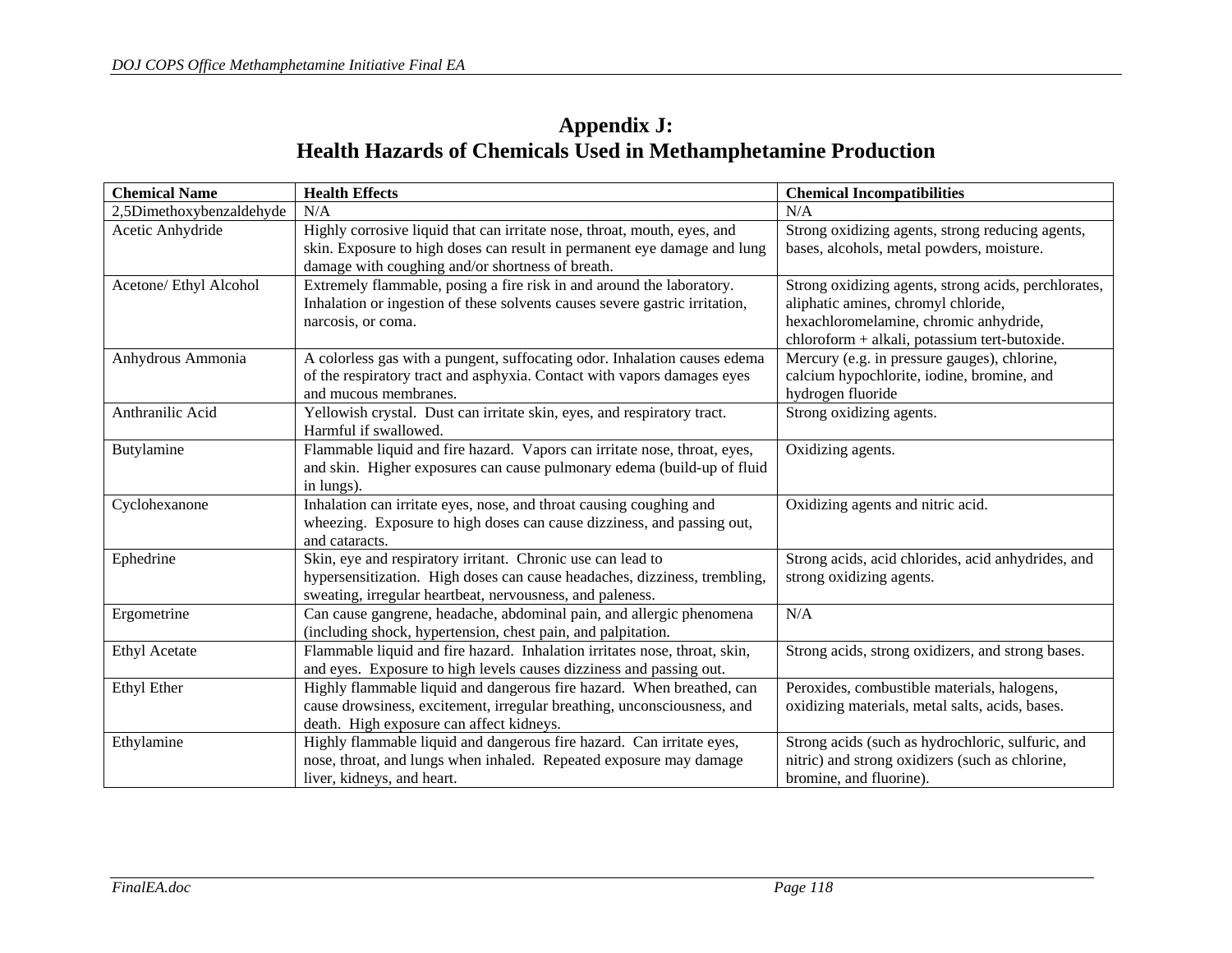| <b>Chemical Name</b>       | <b>Health Effects</b>                                                                                                                                                                                                                           | <b>Chemical Incompatibilities</b>                                                                                                                                                               |
|----------------------------|-------------------------------------------------------------------------------------------------------------------------------------------------------------------------------------------------------------------------------------------------|-------------------------------------------------------------------------------------------------------------------------------------------------------------------------------------------------|
| Formamide                  | When breathed, can irritate nose and throat and damage male reproductive<br>glands. Contact can cause eye irritation, burns, and skin rash.                                                                                                     | Iodine, pyridine, and sulfur trioxide.                                                                                                                                                          |
| Formic Acid                | A corrosive acid that can irritate skin, eyes, and respiratory system, with<br>possible permanent eye damage. May cause mutations, nausea, headache,<br>and dizziness. Ingestion or inhalation may result in kidney or liver<br>damage.         | Oxidizing agents (such as permanganates and<br>nitrates), strong acids (such as hydrochloric,<br>sulfuric, and nitric), strong bases (such as sodium<br>hydroxide), and finely powdered metals. |
| Hydriodic Acid             | A corrosive acid with vapors that are irritating to the respiratory system,<br>eyes, and skin. If ingested, causes severe internal irritation and damage<br>that may cause death.                                                               | Metals, oxidizing materials, peroxides, halogens,<br>and combustible materials.                                                                                                                 |
| Hydrochloric Acid          | Colorless gas or fuming liquid can cause burns to respiratory tract, skin,<br>eyes, and mucous membranes. May also cause frostbite, blindness, and<br>liver and kidney damage.                                                                  | Strong bases, amines, oxidizing agents, organic<br>materials, metal carbides, and sulfuric acid.<br>Reacts with metals to form hydrogen gas, which is<br>highly flammable and explosive.        |
| Iodine and Iodine Crystals | Gives off vapor that is irritating to respiratory system and eyes. Solid form<br>irritates the eyes and may burn skin. If ingested, it will cause severe<br>internal damage.                                                                    | Acetylene, ammonia (laboratory gas of solution)                                                                                                                                                 |
| Lithium Metal              | Extremely caustic to all body tissues. Reacts violently with water and<br>poses a fire or explosion hazard.                                                                                                                                     | Moisture, acids, oxidizers, oxygen, nitrogen,<br>carbon dioxide, temperatures above melting point<br>$(180.5 °C/357 °F)$ .                                                                      |
| Methamphetamine Liquid     |                                                                                                                                                                                                                                                 |                                                                                                                                                                                                 |
| Methyl Ethyl Ketone        | Inhalation can cause headaches, nausea, and irritation of the eyes and<br>respiratory tract; high doses can also result in narcosis. Eye contact with<br>liquid form can cause corneal injury.                                                  | Caustics (such as sodium hydroxide), amines,<br>alkanolamines, aldehydes, ammonia, strong<br>oxidizing agents, and chlorinating compounds.                                                      |
| Methylamine                | Highly flammable colorless gas or liquid causing severe irritation of eyes,<br>skin, and respiratory tract when inhaled. Repeated exposure may cause<br>bronchitis.                                                                             | Mercury, copper, zinc, aluminum and galvanized<br>surfaces, flammable materials, and strong<br>oxidizers (such as chlorine, chlorine dioxide, and<br>bromine).                                  |
| n-Acetylanthranilic Acid   | Harmful if swallowed. Eye, skin, and respiratory irritant.                                                                                                                                                                                      | Strong oxidizing agents.                                                                                                                                                                        |
| n-Ethylephedrine           | N/A                                                                                                                                                                                                                                             | N/A                                                                                                                                                                                             |
| Nitroethane                | Flammable liquid. May be harmful if swallowed, inhaled, or absorbed<br>through skin. Causes eye irritation. Absorption into body leads to<br>methemoglobinemia resulting in cyanosis (blue lips).                                               | Oxidizing agents, amines, acids, alkalis,<br>hydrocarbon mixtures, metal oxides.                                                                                                                |
| o-Toluidine                | Combustible liquid and vapor. Suspected cancer hazard. May be fatal if<br>swallowed, inhaled, or absorbed through skin. Causes irritation to skin,<br>eyes, and respiratory tract. Affects blood, kidneys, liver, and<br>cardiovascular system. | Oxidizing agents, strong acids, and strong bases.                                                                                                                                               |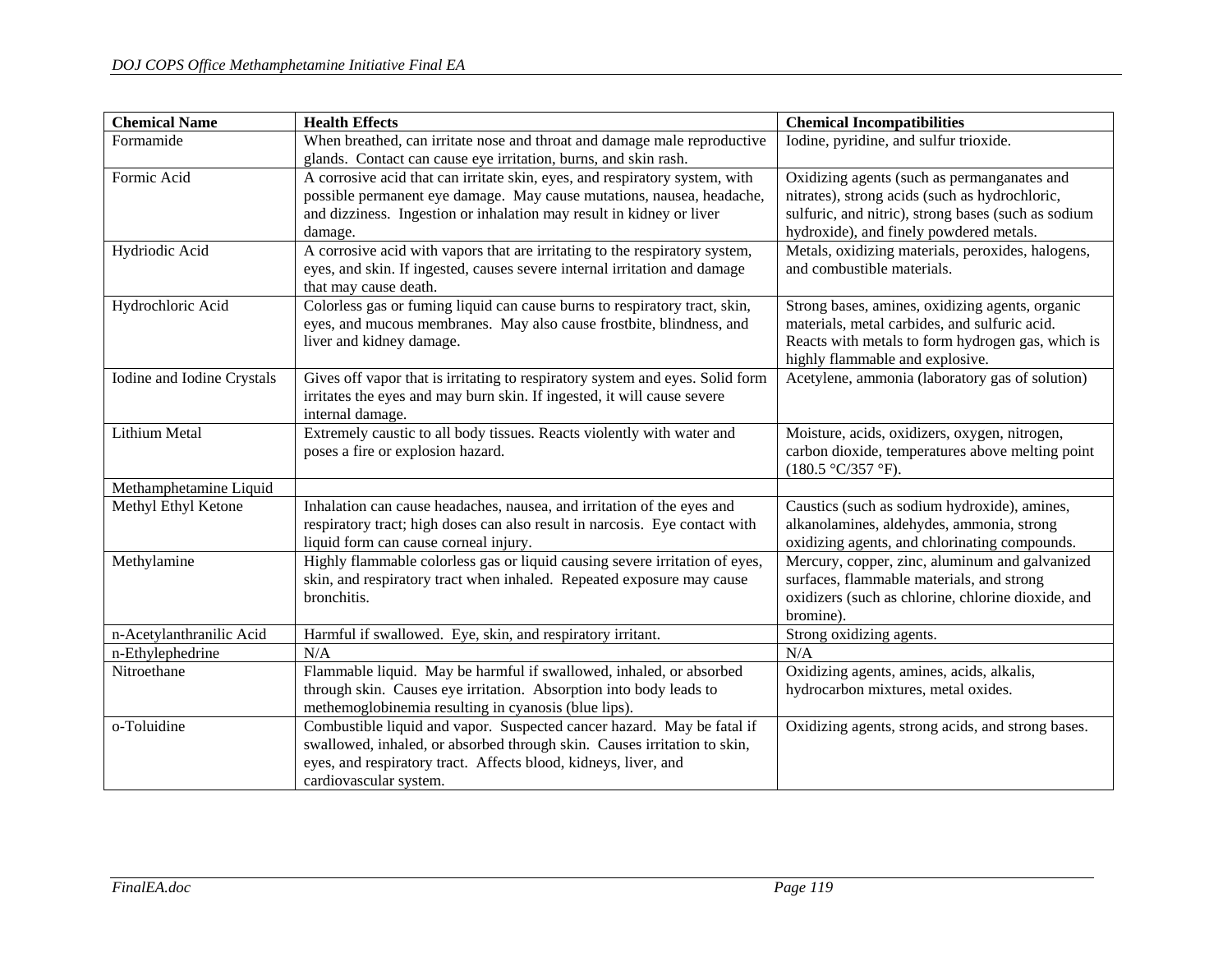| <b>Chemical Name</b>     | <b>Health Effects</b>                                                                                                                                                                                                                                     | <b>Chemical Incompatibilities</b>                                                                                                                                                                                                                                                |
|--------------------------|-----------------------------------------------------------------------------------------------------------------------------------------------------------------------------------------------------------------------------------------------------------|----------------------------------------------------------------------------------------------------------------------------------------------------------------------------------------------------------------------------------------------------------------------------------|
| Phenethylamine           | Combustible liquid and vapor. Contact with skin has a defatting effect,<br>causing drying and irritation. Liquid may cause permanent eye damage.                                                                                                          | Strong oxidizing agents, strong acids.                                                                                                                                                                                                                                           |
| Phenyl-2-propanone (P2P) | Can be harmful if swallowed, inhaled, or absorbed through skin. Causes<br>irritation to skin, eyes, and respiratory tract.                                                                                                                                | Strong oxidizing and reducing agents, strong<br>bases.                                                                                                                                                                                                                           |
| Phenylacetic Acid        | A corrosive acid that may cause respiratory and digestive tract irritation.<br>Causes eye and skin burns. May cause reproductive and fetal effects.                                                                                                       | Strong oxidizing agents, strong bases.                                                                                                                                                                                                                                           |
| Potassium Permanganate   | Strong oxidizer that may cause fire when in contact with other materials.<br>Causes irritation to skin, eyes, and respiratory tract. Ingestion of solid or<br>high concentrations causes severe distress of gastro-intestinal system and<br>may be fatal. | Powdered metals, alcohol, arsenites, bromides,<br>iodides, phosphorous, sulfuric acid, organic<br>compounds, sulfur, activated carbon, hydrides,<br>strong hydrogen peroxide, ferrous or mercurous<br>salts, hypophosphites, hyposulfites, sulfites,<br>peroxides, and oxalates. |
| Pseudoephedrine          | Ingestion of doses greater than 240 mg. causes hypertension, arrhythmia,<br>anxiety, dizziness, and vomiting. Ingestion of doses greater than 600 mg.<br>can lead to renal failure and seizures.                                                          | Strong oxidizing agents.                                                                                                                                                                                                                                                         |
| Red Phosphorus           | May explode on contact or friction. Ignites if heated above 260oF. Vapor<br>from ignited phosphorus severely irritates the nose, throat, lungs, and<br>eyes.                                                                                              | Halogens, halides, sulfur, and oxidizing materials<br>(may explode on contact).                                                                                                                                                                                                  |
| Safrole                  | Carcinogen and mutagen. Contact may irritate skin. High exposure can<br>cause nausea, vomiting, headache, dizziness, drowsiness, convulsions or<br>unconsciousness. May cause liver damage.                                                               | Oxidizing agents.                                                                                                                                                                                                                                                                |
| Sodium Dichromate        | Carcinogen and potentially fatal if swallowed. Inhalation, ingestion, and<br>skin absorption are harmful to skin, eyes, and respiratory tract.                                                                                                            | Strong reducing agents, strong acids, organic<br>materials, and combustible materials.                                                                                                                                                                                           |
| Sodium Metal             | May cause burns to skin, eyes, and respiratory tract. Reacts violently with<br>water; extremely corrosive in the presence of moisture.                                                                                                                    | Oxidizing and reducing agents, acids, combustible<br>materials, halo carbons, halogens, amines, metals,<br>metal oxides, metal salts, bases.                                                                                                                                     |
| Sulfuric Acid            | A corrosive acid with vapors that are irritating to the respiratory system,<br>eyes, and skin. Inhalation can cause tooth erosion. If ingested, causes<br>severe internal irritation and damage that may cause death.                                     | Potassium chlorate, potassium perchlorate,<br>potassium permanganate.                                                                                                                                                                                                            |
| Thionyl Chloride         | Poison. May be fatal if inhaled. Vapor causes severe irritation to skin,<br>eyes, and respiratory tract. May cause serious eye damage.                                                                                                                    | Reacts violently with water. Strong reducing<br>agents, strong bases, and most common metals.                                                                                                                                                                                    |
| Toluene                  | Flammable liquid and vapor. May irritate skin, eyes, and respiratory tract.<br>Aspiration hazard. Can cause central nervous system depression and<br>nerve damage.                                                                                        | Halogens, combustible materials, acids, oxidizing<br>materials, metal salts.                                                                                                                                                                                                     |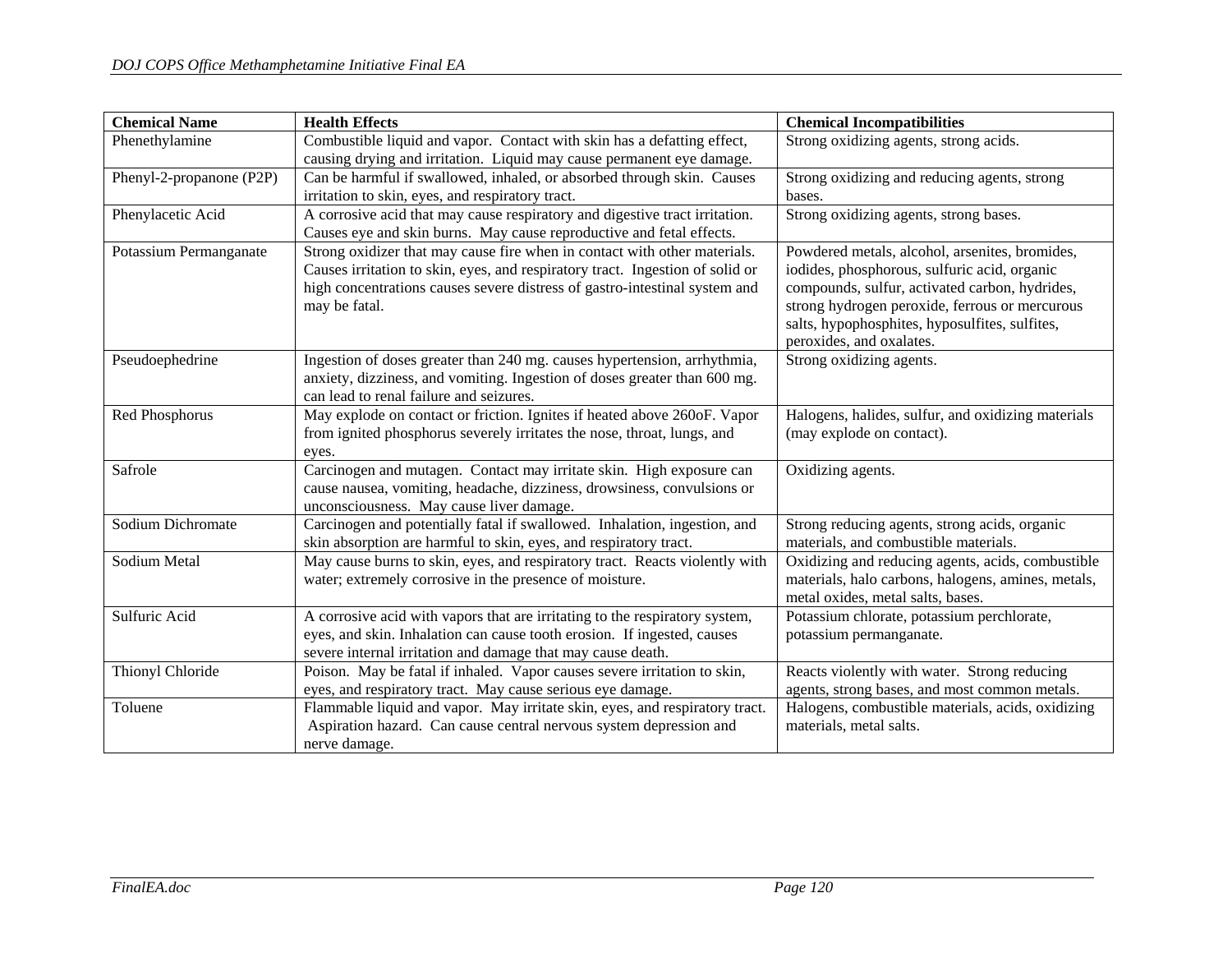| <b>Chemical Name</b>     | <b>Sources</b>                                                         |
|--------------------------|------------------------------------------------------------------------|
| $2,5-$                   |                                                                        |
| Dimethoxybenzaldehyde    |                                                                        |
| Acetic Anhydride         | http://www.state.nj.us/health/eoh/rtkweb/0005.pdf                      |
|                          | http://avogadro.chem.iastate.edu/MSDS/acetanhy.htm                     |
| Acetone/ Ethyl Alcohol   | http://avogadro.chem.iastate.edu/MSDS/acetone.htm                      |
| Anhydrous Ammonia        | http://www.ied.edu.hk/sci/safechem.htm                                 |
| Anthranilic Acid         | http://www.basf.com/businesses/chemicals/intermediates/pdfs/anthran.pd |
|                          |                                                                        |
|                          | http://msds.pdc.cornell.edu/msds/msdsdod/a382/m190987.htm              |
| Butylamine               | http://www.state.nj.us/health/eoh/rtkweb/0280.pdf                      |
| Cyclohexanone            | http://www.state.nj.us/health/eoh/rtkweb/0570.pdf                      |
| Ephedrine                | http://physchem.ox.ac.uk/MSDS/EP/(-)-ephedrine_anhydrous.html          |
|                          | http://www.usg.edu/rtk/msds/MSDS0251.TXT                               |
| Ergometrine              | http://www.medsafe.govt.nz/Profs/Datasheet/e/Ergometrineinj.htm        |
| <b>Ethyl Acetate</b>     | http://www.state.nj.us/health/eoh/rtkweb/0841.pdf                      |
| <b>Ethyl Ether</b>       | http://www.state.nj.us/health/eoh/rtkweb/0701.pdf                      |
|                          | http://www.matheson-trigas.com/msds/MAT08980.pdf                       |
| Ethylamine               | http://www.state.nj.us/health/eoh/rtkweb/0847.pdf                      |
| Formamide                | http://www.state.nj.us/health/eoh/rtkweb/0947.pdf                      |
| Formic Acid              | http://www.state.nj.us/health/eoh/rtkweb/0948.pdf                      |
| Hydriodic Acid           | http://www.matheson-trigas.com/msds/MAT11100.pdf                       |
| Hydrochloric Acid        | http://www.mgindustries.com/msds/SubLookup.asp?SubName=11150           |
|                          | http://www.state.nj.us/health/eoh/rtkweb/1012.pdf                      |
| Iodine                   | http://www.ied.edu.hk/sci/safechem.htm                                 |
| <b>Lithium Metal</b>     | http://www.rose-hulman.edu/che mistry/000000/000617.pdf                |
| Methyl Ethyl Ketone      | http://www.rose-hulman.edu/chemistry/000000/000816.pdf                 |
|                          | http://hillbrothers.com/msds/mek.htm                                   |
| Methylamine              | http://www.state.nj.us/health/eoh/rtkweb/1225.pdf                      |
| n-Acetylanthranilic Acid | http://physchem.ox.ac.uk/MSDS/AC/o-acetamidoanthranilic_acid.html      |
| Nitroethane              | http://www.rose-hulman.edu/chemistry/000000/000822.pdf                 |
| o-Toluidine              | http://www.rose-hulman.edu/chemistry/000000/000848.pdf                 |
|                          | http://www.state.nj.us/health/eoh/rtkweb/1442.pdf                      |
| Phenethylamine           | http://physchem.ox.ac.uk/MSDS/PH/phenethylamine                        |
|                          | http://hazard.com/msds/mf/baker/baker/files/p1872.htm                  |
| Phenyl-2-propanone (P2P) | http://www.rose-hulman.edu/chemistry/000000/000809.pdf                 |
| Phenylacetic Acid        | http://www.rose-hulman.edu/chemistry/000000/000087.pdf                 |
| Potassium Permanganate   | http://www.rose-hulman.edu/chemistry/000000/000908.pdf                 |
| Pseudoephedrine          | http://physchem.ox.ac.uk/MSDS/PS/(+)-pseudoephedrine.html              |
| Red Phosphorus           | http://avogadro.chem.iastate.edu/MSDS/P-red.htm                        |
| Safrole                  | http://www.state.nj.us/health/eoh/rtkweb/1642.pdf                      |
| Sodium Dichromate        | http://physchem.ox.ac.uk/MSDS/SO/sodium_dichromate.html                |
|                          | http://www.matheson-trigas.com/msds/MAT21190.pdf                       |
| Sodium Metal             | http://www.matheson-trigas.com/msds/MAT20850.pdf                       |
| Thionyl Chloride         | http://physchem.ox.ac.uk/MSDS/TH/thionyl_chloride.html                 |
|                          | http://www.udallas.edu/chemdept/hendrickson/MSDS/thionyl_chloride_     |
|                          | msds.htm                                                               |
| Toluene                  | http://www.matheson-trigas.com/msds/MAT23590.pdf                       |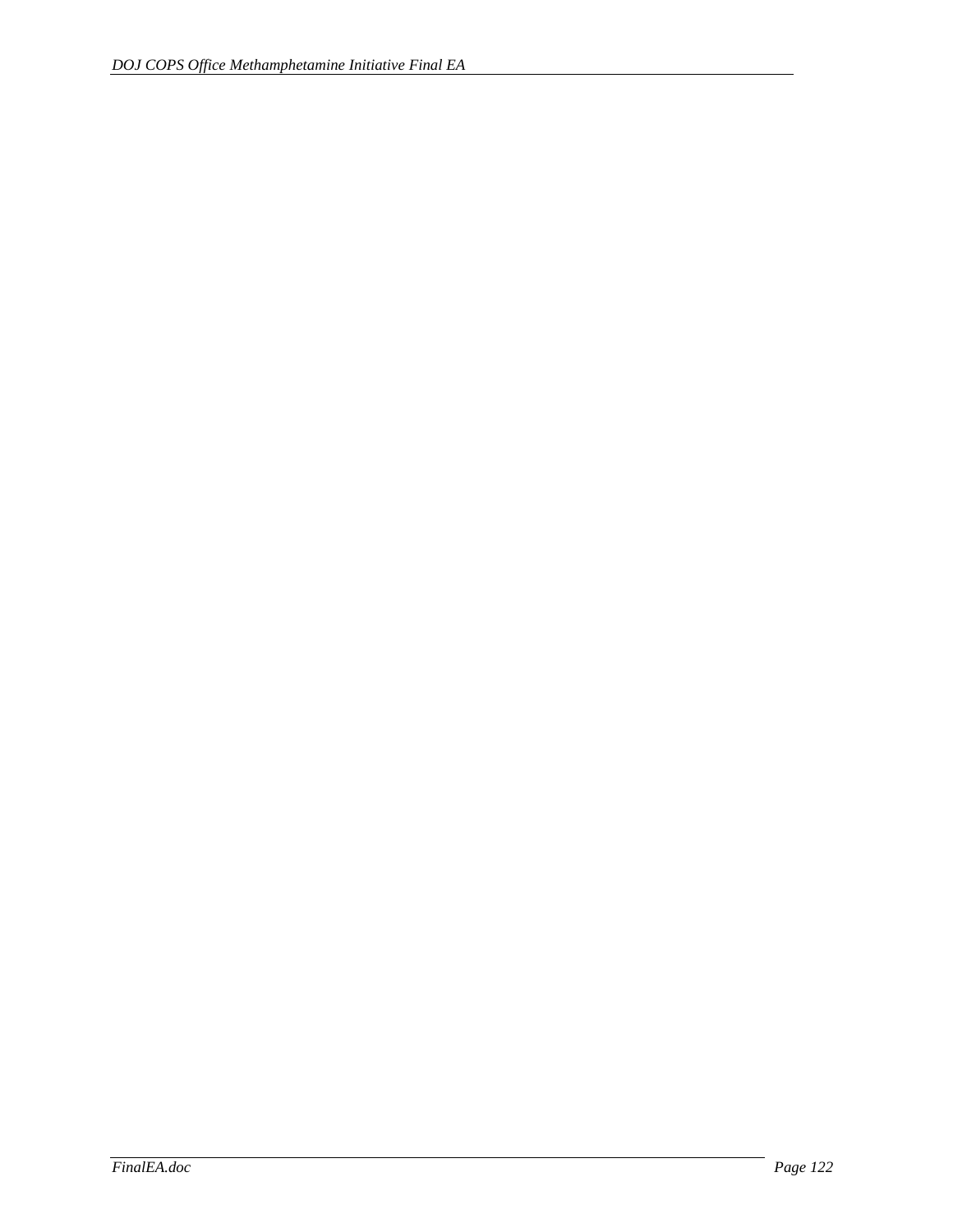# **Appendix K: Methodology for Assessing Potential Consequences of Hazardous Waste Air Releases**

The hazardous waste release scenarios for the DOJ COPS Office Methamphetamine Initiative, and the No Action Alternative were based on data collected during seizures of clandestine drug laboratories. The data collected included the types and quantities of chemicals found and the neighborhood categories and structure types encountered. The release scenario modeling approach and assumptions provides a screening type analysis of potential impacts from releases of selected chemicals to the indoor and outdoor air.

### Selection of Chemicals for Analysis

According to the data, one of the most common substances recovered is ammonia gas. Ammonia gas is generally recovered in the form of compressed gas cylinders. Other common substances that are recovered at clandestine drug laboratories and that could cause fire and smoke are the flammable liquids acetone, toluene, and ethyl ether, which are recovered in containers of various sizes. Red phosphorus, which is incompatible with other chemicals commonly recovered at clandestine drug laboratories, including hydrochloric acid, is also one of the more common chemicals recovered. Red phosphorus may also decompose to the more highly reactive and spontaneously combustible yellow phosphorus form, or ignite if subjected to heat, friction, or static charge.<sup>78</sup> Potassium permanganate, a powerful oxidizer, may also be found at clandestine drug laboratories. Potassium permanganate is incompatible with all combustible organic chemicals (*e.g.,* acetone, toluene) and is also incompatible with hydrochloric and hydriodic acid<sup>79</sup>. Combination of these incompatible chemicals or decomposition of these chemicals could cause fire and smoke. Therefore, the quantitative analysis focuses on the effects of potential releases of toxic chemicals (*i.e.,* ammonia) to air.

### Selection of Neighborhood Category/Structure Type

The neighborhood category/structure type scenarios discussed above were developed based on data collected for clandestine drug laboratory seizures, and were developed specifically to enable the assessment of a broad range of conditions related to potential hazardous waste releases in the Environmental Assessment. The scenarios selected for the hazardous waste release analyses are:

- a. Single Family House Scenario (indoor release)
- b. Single Family House Scenario (outdoor release)
- c. Multi-unit Residential Property Scenario
- d. Storage Unit Scenario (indoor storage unit)
- e. Storage Unit Scenario (outdoor release)

 $\overline{a}$ <sup>78</sup> Mallinckrodt, 1999. Material Safety Data Sheet, Phosphorus, Amorphous. <sup>79</sup> J.T. Baker, 1999. Material Safety Data Sheet, Hydriodic Acid 40-60%.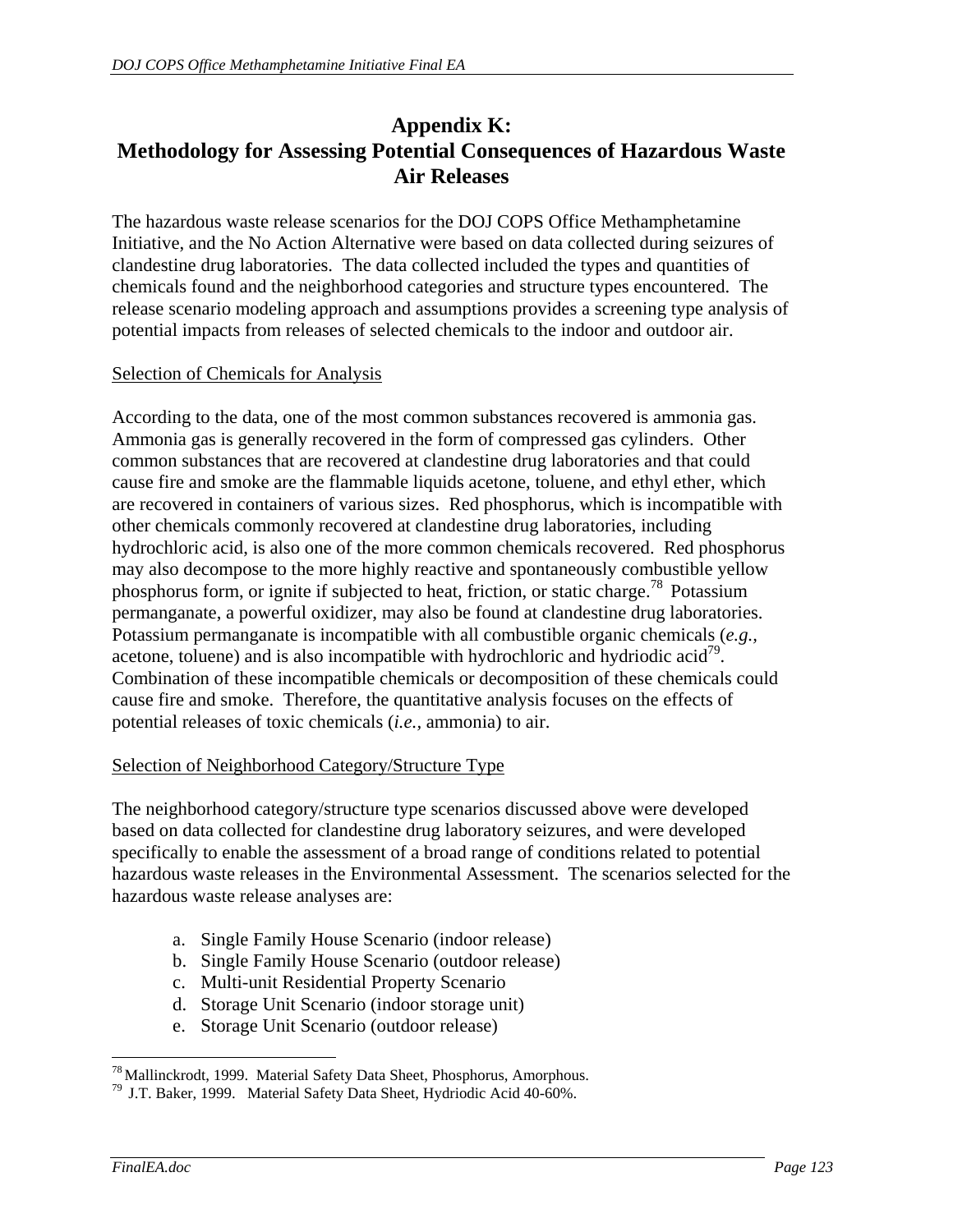f. Storage Unit Scenario (DEA Contractor)

### Approach to Analyzing Air Releases

For air releases, the DOJ COPS Office conducted a quantitative analysis that includes modeling of the release and dispersion of the release. The DOJ COPS Office assumed that 100 kilograms of ammonia gas is involved in the release. In devising the release scenario, the DOJ COPS Office adopted the same definition used in Environmental Protection Agency's (EPA) Risk Management Program Rule, which states that a worstcase release is a release of the entire container of the substance over a ten-minute period.<sup>80</sup> For ammonia gas released indoors into a Single Family House, Multi-unit Residential Property *(e.g.,* apartment), storage unit or other structure, the DOJ COPS Office assumed that the gas initially becomes uniformly distributed within the structure. Therefore, the concentration of the ammonia within the structure is equal to the volume of the gas released divided by the volume of the structure. The DOJ COPS Office then determined the potential health effects of such concentrations based on established exposure limits such as the Emergency Response Planning Guide (ERPG) from the American Industrial Hygiene Association.<sup>81</sup> The ERPG-2 for ammonia is 150 parts per million (ppm). The ERPG-2 is the concentration below which nearly all people could be exposed to for a period of one hour without irreversible or other serious health effects or symptoms that would impair their ability to take protective action. ERPGs are oriented towards public exposure.

For an indoor release of ammonia gas, some portion of the ammonia would leave the building through windows, doors, and/or general ventilation systems. The DOJ COPS Office assumed that approximately 55 percent of the gas would leave the structure upon release. This factor was used in the EPA Offsite Consequence Analysis Guidance for gaseous releases inside a building.<sup>82</sup> The 55 percent factor was based on an analysis of *Risk Mitigation in Land Use Planning: Indoor Releases of Toxic Gases*<sup>83</sup>. For 100 kilograms of ammonia gas released into a building, approximately 55 kilograms would leave the building and disperse into the vicinity. The DOJ COPS Office examined the possibility of the ammonia released from the building entering a nearby house, apartment, or other building. The widely used ALOHA model (Area Locations of Hazardous Atmospheres) developed by the National Oceanic and Atmospheric Administration was used to assess the dispersion of ammonia and concentrations in nearby buildings.<sup>84</sup> **Caution must accompany the analysis results because dispersion predictions using any model are uncertain for the short distances to nearby structures.** 

<sup>&</sup>lt;sup>80</sup> Emergency Response Planning Guidelines (ERPG); developed by the American Industrial Hygiene Association, Fairfax, Virginia, 2002.

<sup>&</sup>lt;sup>81</sup> Immediately Dangerous to Life or Health (IDLH); developed by the National Institute for Occupational

Safety and Health (NIOSH) in *Occupational Health Guidelines for Chemical Hazards*, June 1994.<br><sup>82</sup> EPA Offsite Consequence Analysis Guidance http://www.epa.gov/swercepp/ap-ocgu.htm<br><sup>83</sup> Porter, S.R. Risk Mitigation in Lan

<sup>&</sup>lt;sup>84</sup> Area Locations of Hazardous Atmospheres (ALOHA); developed by the National Oceanic and Atmospheric Administration and the Environmental Protection Agency.

www.epa.gov/ceppo/cameo/aloha.htm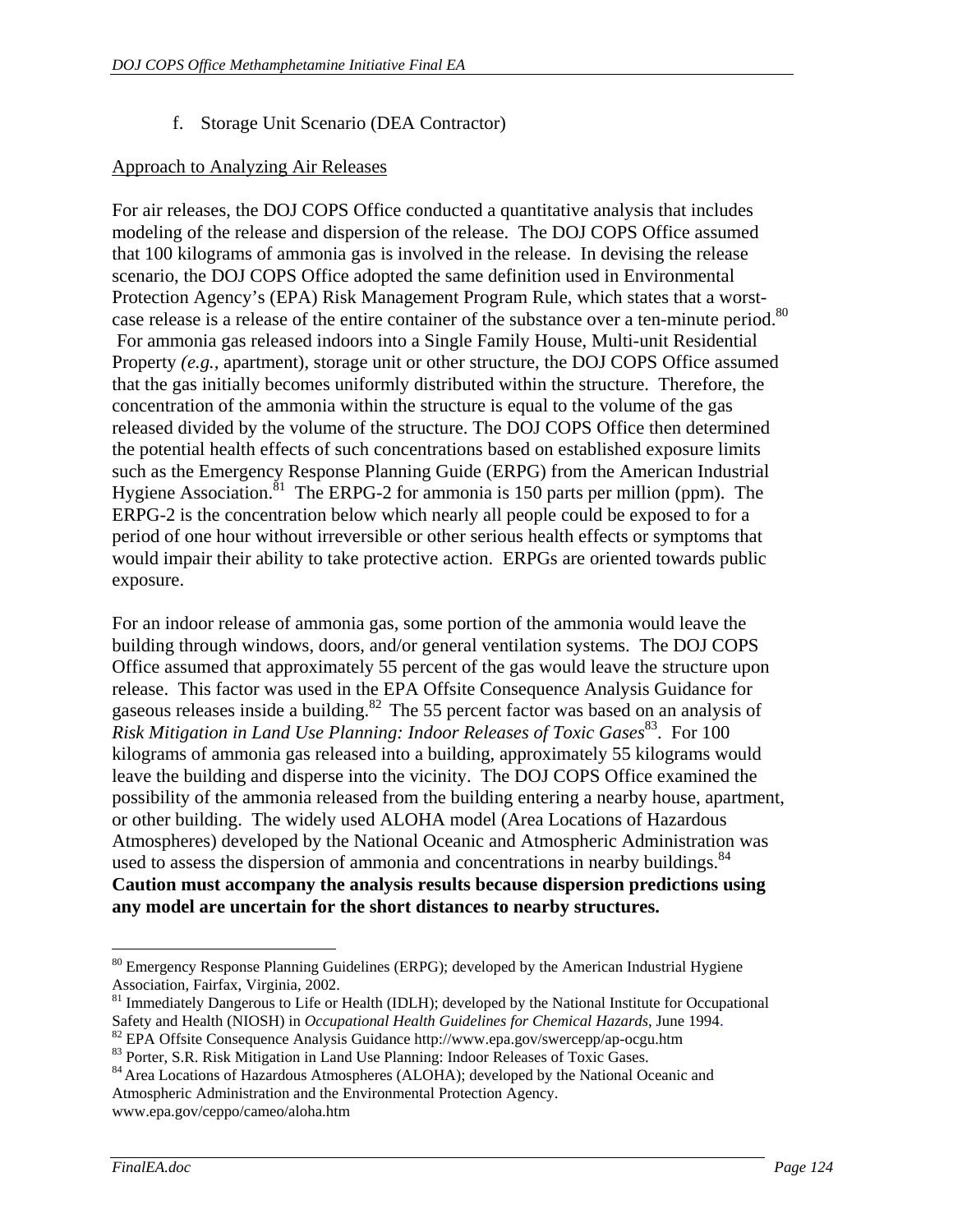For the releases of ammonia originating outside of a building, the DOJ COPS Office assumed that 100 percent of the release (100 kilograms) would be dispersed downwind from the point of the release. Likewise, for ammonia releases originating in an outdoor storage unit, the DOJ COPS Office assumed that 100 percent of the gas would escape through the ventilation system of the storage unit and would be dispersed downwind from the point of release.

## **Toxic Gas Release (Ammonia) Scenario Calculations and Results**

### **Scenario a: Single Family House: Indoor Release**

• Initial concentration inside the house is based on 100 kilograms of ammonia released into the house:

Volume Ammonia = 100 kg  $*(m^3/0.713 \text{ kg}) * (1 \text{ ft}^3/0.0283 \text{ m}^3) = 4956 \text{ ft}^3$ Ammonia Concentration =  $4,956$  ft<sup>3</sup>/30,000 ft<sup>3</sup>  $*$  1,000,000 = **160,000 ppm** 

• Ammonia concentration at an adjoining house is based on 55% of the initial 100 kilogram release over a 10-minute period.

ALOHA modeling results indicate that at a distance of 50 feet from the point of release, a human receptor (at an adjacent house) would be exposed to an ammonia concentration of 150 ppm, equivalent to the Emergency Response Planning Guidance (ERPG) level.

### **Scenario b: Single Family House: Outdoor Release**

• Release concentration outdoors is based on 100 kilograms of ammonia released in the backyard of the house:

ALOHA modeling results indicate that at a distance of 50 feet from the point of release, a human receptor (located at an adjacent house) would be exposed to an ammonia concentration greater than the Emergency Response Planning Guidance (ERPG) level. Human receptors located at houses 75 feet away from the point of release would be exposed to an ammonia concentration of 150 ppm, equivalent to the ERPG level.

## **Scenario c: Multi-unit Residential Property (e.g., Apartment Building) Scenario**

• Initial concentration inside the apartment is based on 100 kilograms of ammonia released into the apartment:

Volume Ammonia = 100 kg  $*(m^3/0.713 \text{ kg}) * (1 \text{ ft}^3/0.0283 \text{ m}^3) = 4956 \text{ ft}^3$ Ammonia Concentration =  $4,956$  ft<sup>3</sup>/ 15,000 ft<sup>3</sup>  $*$  1,000,000 = **320,000 ppm**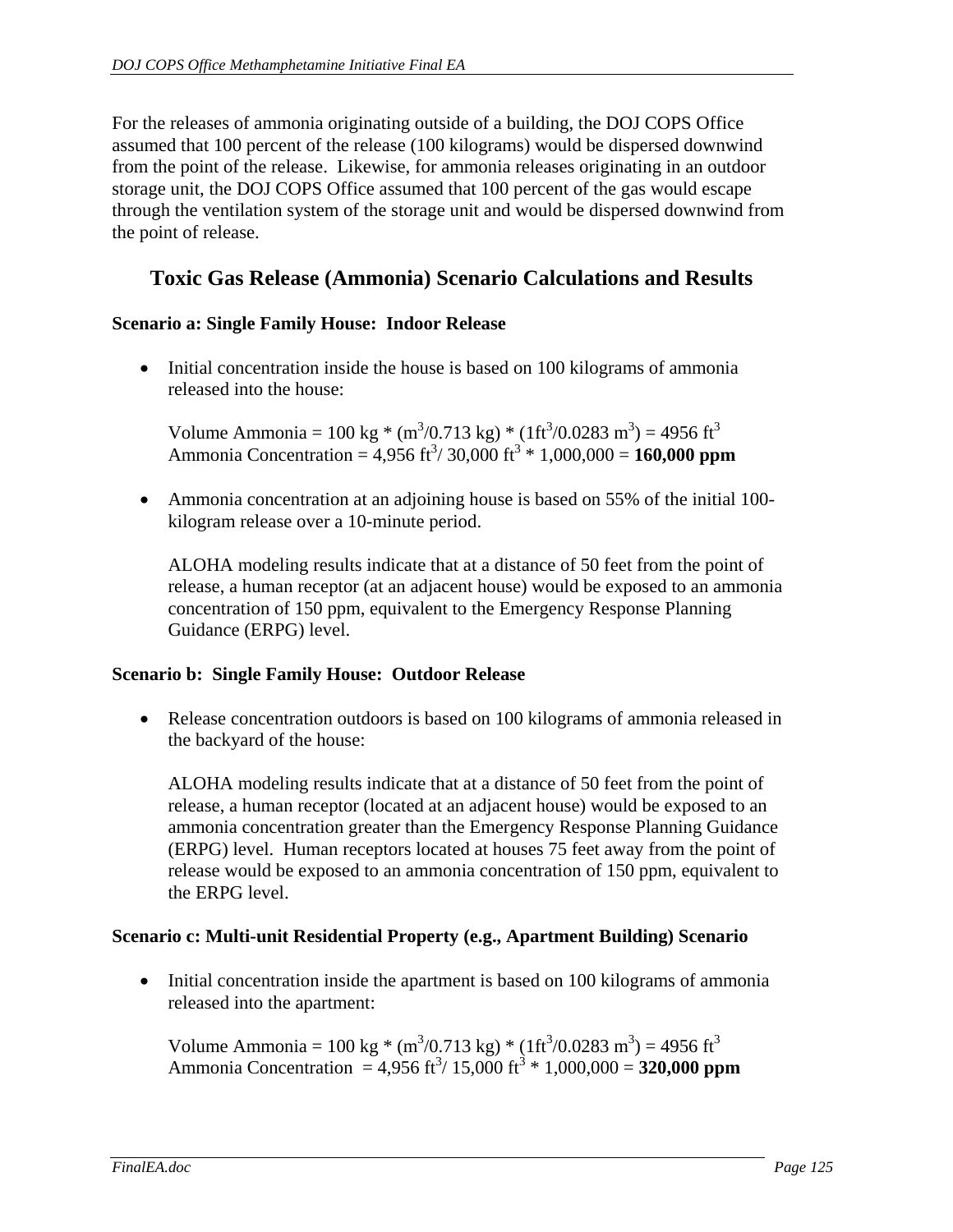• Ammonia concentration in adjoining apartment is based on 55% of the initial 100kilogram release over a 10-minute period.

ALOHA modeling results indicate that a human receptor in an adjacent apartment could be exposed to an ammonia concentration of approximately 6,400 ppm, a concentration far exceeding the 150 ppm Emergency Response Planning Guidance level.

### **Scenario d: Storage Unit Indoor Release**

• Initial ammonia concentration inside the storage unit building is based on 100 kilograms of ammonia released into the storage unit and subsequently released into the building that the indoor storage unit is situated in:

Volume Ammonia = 100 kg  $*(m^3/0.713 \text{ kg}) * (1 \text{ ft}^3/0.0283 \text{ m}^3) = 4956 \text{ ft}^3$ Ammonia Concentration =  $4,956$  ft<sup>3</sup>/60,000 ft<sup>3</sup> \* 1,000,000 = **80,000 ppm** 

 [Note: The DOJ COPS Office assumes that storage units may or may not be ventilated to outside of the building. The DOJ COPS Office also assumes that unventilated storage units are not designed to contain compressed gas releases. Therefore, it was assumed for this analysis that 100 percent of the 100-kilogram ammonia release escapes from an unventilated storage unit and into the building.]

• Ammonia concentration in adjoining residential area/commercial area based on 55% the initial 100-kilogram release over a 10-minute period.

ALOHA modeling results indicate human receptors located in residential/commercial areas 50 feet from the point of release would be exposed to an ammonia concentration of 150 ppm, equivalent to the Emergency Response Planning Guidance level.

#### **Scenario e: Storage Unit Outdoor Release**

ALOHA modeling results indicate that human receptors located in residential/commercial areas 50 feet from the point of release would be exposed to an ammonia concentration greater than the Emergency Response Planning Guidance (ERPG) level. Human receptors located 75 feet from the point of release would be exposed to an ammonia concentration of 150 ppm, equivalent to the Emergency Response Planning Guidance level.

### **Scenario f: DEA Contractor Transfer Station Indoor Release**

• Initial ammonia concentration inside the transfer station is based on 100 kilograms of ammonia released into the transfer station

Volume Ammonia = 100 kg  $*(m^3/0.713 \text{ kg}) * (1 \text{ ft}^3/0.0283 \text{ m}^3) = 4956 \text{ ft}^3$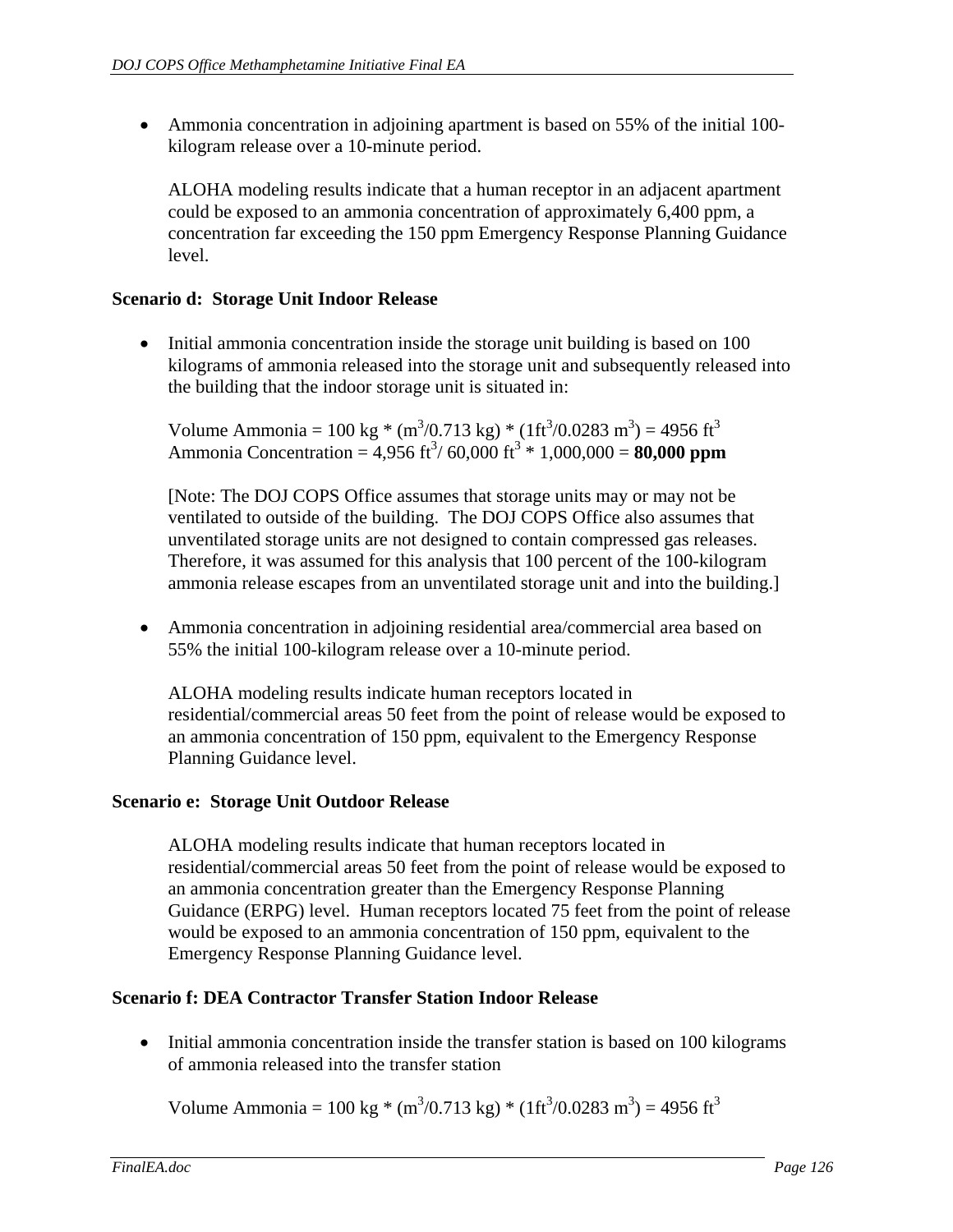Ammonia Concentration =  $4,956$  ft<sup>3</sup>/60,000 ft<sup>3</sup>  $*$  1,000,000 = **80,000 ppm** 

• Ammonia concentration in adjacent house/commercial building is based on 55% of the initial 100-kilogram release over a 10-minute period.

ALOHA modeling results indicate that a human receptor located at a house/commercial building located 200 feet from the point of release would be exposed to an ammonia concentration lower than the 150 ppm Emergency Response Planning Guidance level.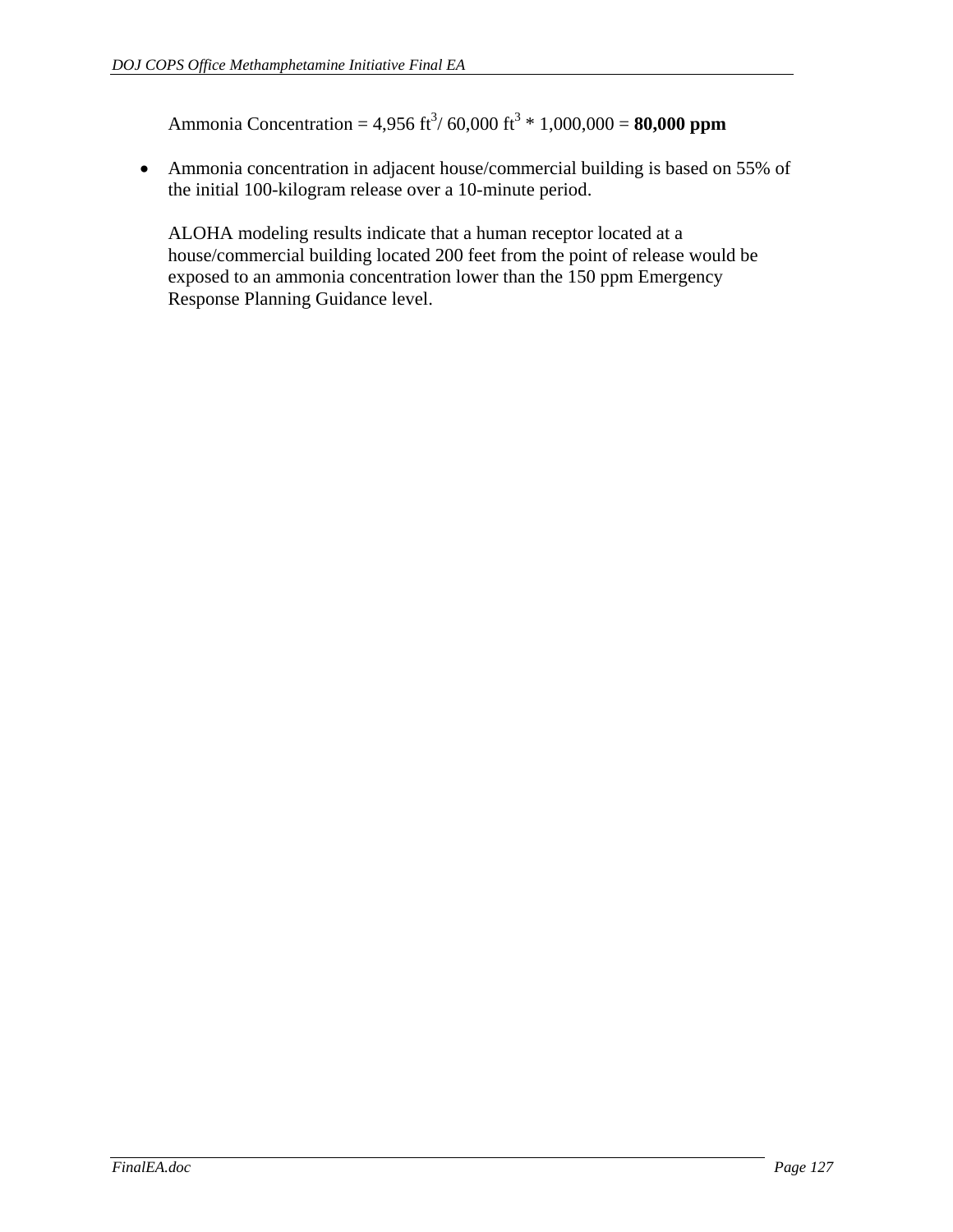# **Appendix L: Water Quality Impact Analysis**

The DOJ COPS Office assessed the potential impacts of releases of hazardous waste to surface water. A release could potentially result from a transportation or materials handling accident under the DOJ COPS Office Methamphetamine Initiative, or from a container breach or other inadvertent release from a container remaining in place under the No Action Alternative. The DOJ COPS Office assumed for the purposes of the water quality impact analysis that a maximum quantity of 100 kilograms of hazardous waste could be released to surface water as a result of such events.

The DOJ COPS Office based the analysis of potential impacts to water quality on the dispersion modeling methodology and river data presented in the USGS Paper *Prediction of Travel Time and Longitudinal Dispersion in Rivers and Stream* (USGS Report 96- 4013).<sup>85</sup> The USGS report presents a model to predict the travel time and unit peak concentration of a contaminant released upstream of a water supply. The model can be used to estimate the rate of movement of a chemical release through a river reach, the rate of attenuation of the peak concentration over time, and the length of time for the contaminant plume to pass a particular point in the river. The USGS Report also presents tracer-response curve data obtained from soluble tracer (dye) injection studies conducted by USGS for 90 streams and rivers throughout the United States, for use in applying the model.

Data for the Apple River in northwestern Illinois and the Little Piney River in central Missouri are used in this Environmental Assessment for screening of water quality impacts of the Proposed Action. These rivers were selected for the screening analysis based upon their size (in terms of average volumetric flow rate), their location within grantee states, and the availability of a full data set in the USGS Report. Data for the tracer studies for these two rivers are shown in Table L.1. Larger rivers (e.g., the Mississippi River, the Missouri River) were not selected for screening analysis because any release into rivers of such large size would be diluted to levels below concern relatively quickly.

The tracer study data show the distance downstream of the dye injection point where the sampling was conducted and the volumetric flow rate of the river at the sampling point. The data also show the amount of time elapsed from the time of injection until the peak concentration was observed at the sampling point, and the amount of time elapsed until the concentration is reduced to ten percent of the observed peak concentration. The "unit peak concentration" in units of seconds $^{-1}$  as calculated using the modeling methodology, is also reported. The unit peak concentration is the mass flux of solute (dye) at a given point in the river, in units of [milligrams per liter x liters per second, or milligrams per second] per unit of solute mass injected, in units of milligrams. This is calculated as

<sup>&</sup>lt;sup>85</sup> Jobson, Harvey E., 1996. Prediction of Travel Time and Longitudinal Dispersion in Rivers and Streams, USGS Water Resources Investigations Report 96-4013, 1996.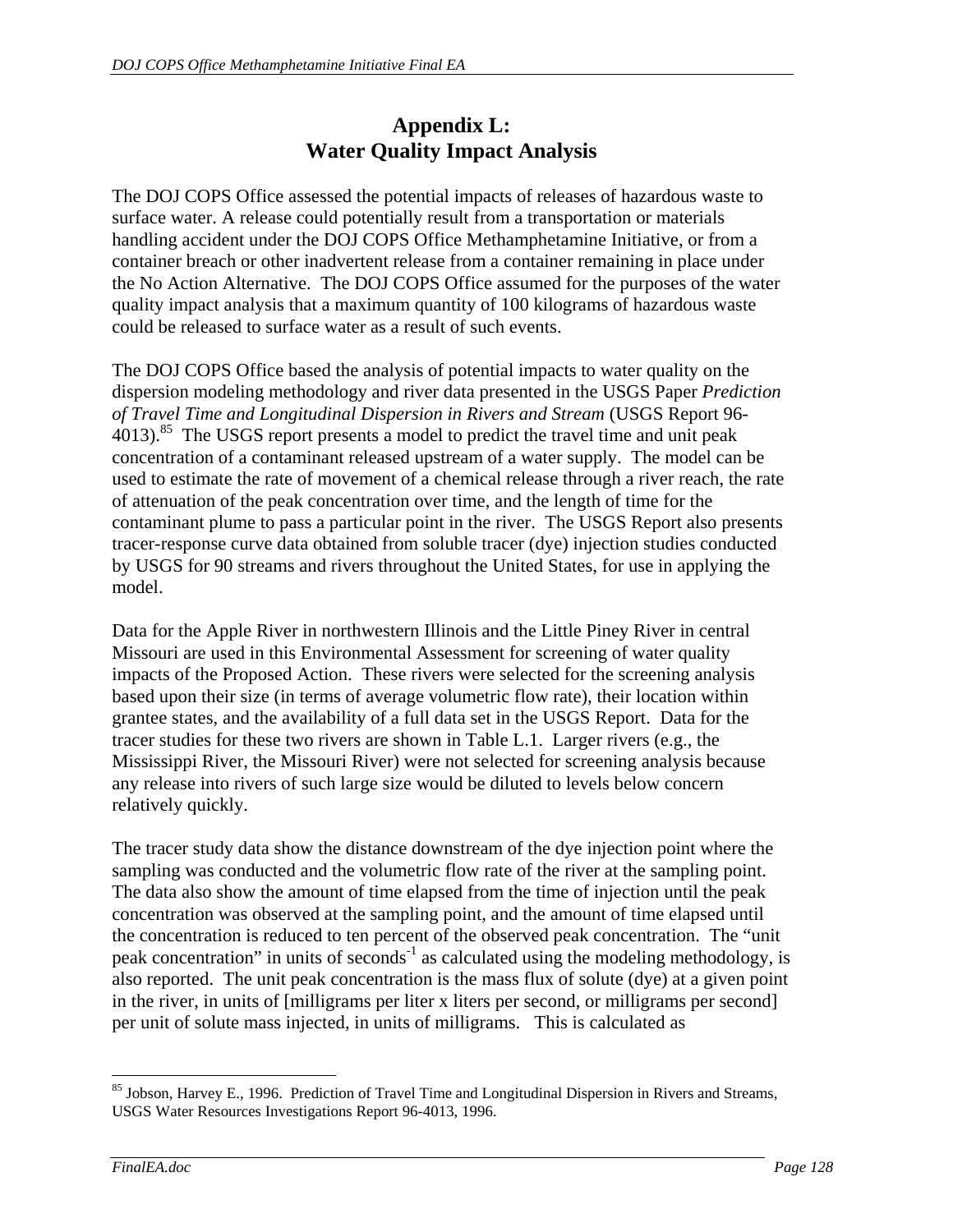$C_{\rm up} = C/M_{\rm r}$  x Q

Where  $C_{\text{un}} =$  unit peak concentration (seconds<sup>-1</sup>)

- $C =$  observed concentration (milligrams per liter)
- $M_r$  = mass of tracer recovered at a cross section (milligrams) and

 $Q =$  river volumetric flow rate (liters per second)

Therefore the unit peak concentration may be used to estimate the peak concentration for a given flow rate and mass of solute (or contaminant) released.

Aquatic toxicity data for toluene were obtained from the USGS Report *Summary of Published Aquatic Toxicity Information and Water-Quality Criteria for Selected Volatile Organic Compounds* (USGS Report 97-563).<sup>86</sup> The USGS reported an EPA freshwater acute criteria/guideline for toluene of 17,500 micrograms per liter (ug/l.) Aquatic toxicity data for iodine were obtained from a Material Safety Data Sheets (MSDS) for iodine.<sup>87</sup> The MSDS reported a 24-hour LC<sub>50</sub> for iodine of 440 ug/l. The LC<sub>50</sub> represents the concentration at which 50 percent of an exposed aquatic species would experience mortality over the period of exposure. Iodine is not listed as a priority pollutant in the U.S. Clean Water Act. However, the Canadian Province of Ontario has developed an interim Provincial Water Quality Guideline (PWQG) of 100 ug/l for iodine.<sup>88</sup>

Iodine and toluene were selected for the screening water quality analysis based on the availability of aquatic toxicity data, the level of toxicity, and the quantities of these compounds recovered at clandestine drug laboratory sites. Toluene and iodine have been recovered from clandestine drug laboratories in quantities on the order of 100 kilograms for a single site. Toluene has higher aquatic toxicity than other organic compounds for which aquatic toxicity data are available (e.g., methyl ethyl ketone, acetone) and iodine has higher aquatic toxicity than other inorganic compounds for which aquatic toxicity data are available (e.g., potassium permanganate (manganese), phosphorus). Based on a density of 4.93 grams per milliliter, 100 kilograms of iodine is approximately equivalent to one five-gallon container, and 100 kilograms of toluene is approximately equivalent to one 30-gallon container, based on a density of 0.867 grams per milliliter.

As shown in Table L.1, in the event of a release of 100 kilograms of toluene to surface water, peak concentrations of toluene could exceed the freshwater acute criteria/guideline (FAC) for toluene under some circumstances. Using the USGS dispersion modeling approach, if a release occurred in the Apple River in the vicinity of the town of Apple River, Illinois at a high river flow rate  $(2.6 \text{ m}^3/\text{s})$  the peak concentration 1.9 kilometers from the point of release would be 69,300 ug/l, almost 400 percent of the FAC. The peak concentration would occur 1.3 hours after the time of release, and the concentration would

 $\overline{a}$ 86 USGS, 1997. Summary of Published Aquatic Toxicity Information and Water Quality Criteria for

Selected Volatile Organic Compounds, USGS Open File Report 97-563, 1997.<br><sup>87</sup> Safety Data Sheet – Iodine, 99.5%. CAS No. 7553-56-2, Personal Chemistry, Sweden, November 2000.<br><sup>88</sup> Province of Ontario, 1994. Ontario Ministr

Provincial Water Quality Objectives of the Ministry of Environment and Energy, July 1994 [reported in Review of Annex 1 of the Great Lakes Water Quality Agreement, Limno-Tech, Inc. March 14, 2001.]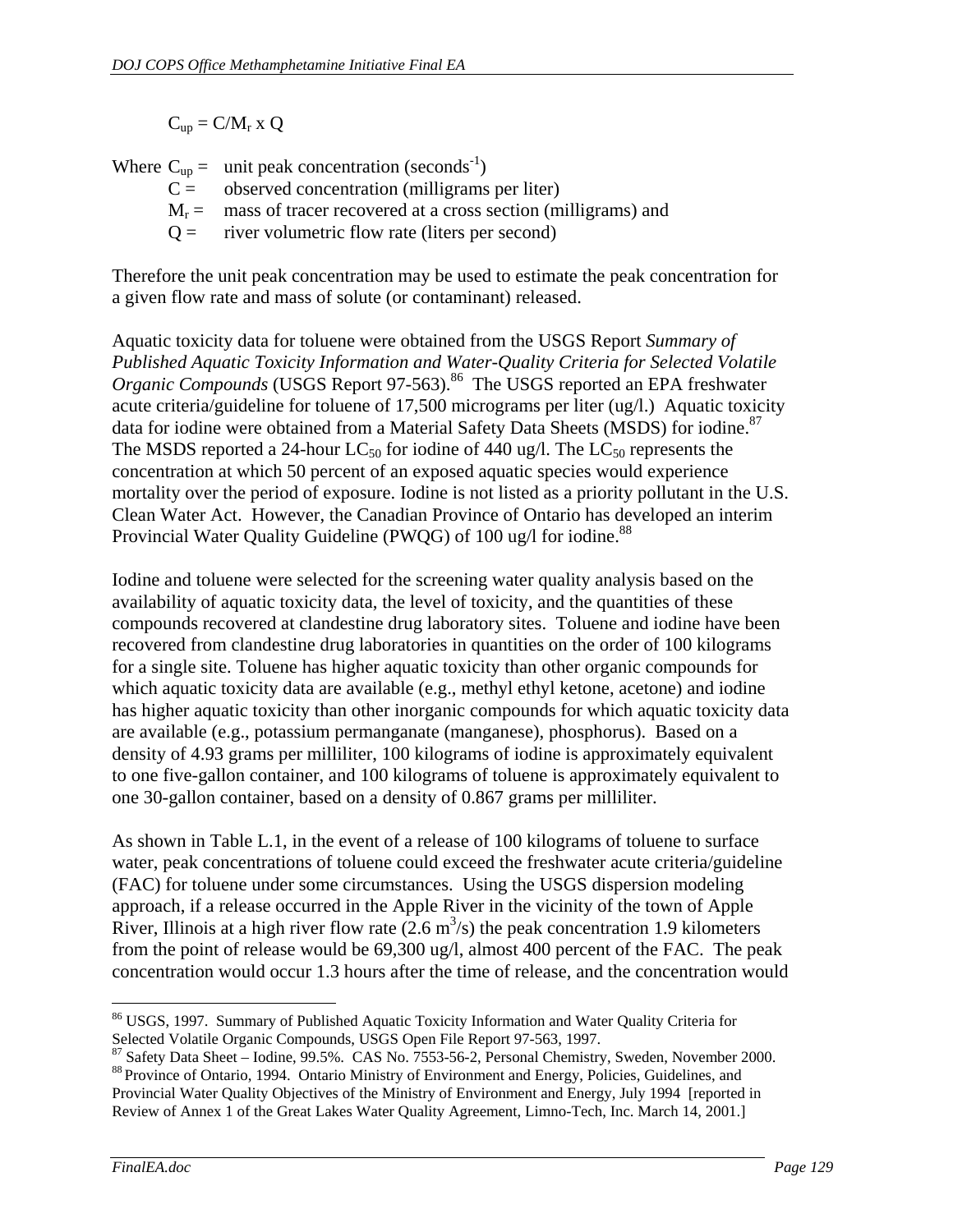be reduced to 10 percent of the peak concentration after 3.4 hours. If the release occurred at a low river flow rate  $(0.6 \text{ m}^3/\text{s})$  the peak concentration would be 27,700 ug/l, and would occur 3.7 hours after the time of release. The concentration would be reduced to 10 percent of the peak concentration after 7.8 hours.

In the event of a 100 kilogram release of iodine at high river flow rate, the peak iodine concentration would also be 69,300 ug/l at a distance of 1.9 kilometers from the point of release, as the modeling approach is independent of the characteristics of the substance released and only considers the quantity released and the characteristics of the river. However, this same concentration would be 15,700 percent of the reported  $LC_{50}$  of 400 ug/l for iodine. The peak concentration would occur 1.3 hours after the time of release, and 3.4 hours after the time of release the concentration would be 10 percent of the peak concentration, but still 1,570 percent of the  $LC_{50}$ . Further downstream, at a point 35.6 kilometers from the point of release, the peak concentration would only be 2,313 ug/l, or 525 percent of the  $LC_{50}$ , and would occur 33 hours after the time of release. The concentration would fall to 10 percent of the peak concentration (231 ug/l, or 52.5 percent of the  $LC_{50}$ ) 50 hours after the time of release. Therefore, an iodine concentration greater than 50 percent of the  $LC_{50}$  would persist for approximately 18 hours at the 35.6 kilometer point.

Lower impacts are predicted for Little Piney Creek, for which tracer study data are only available for low flow  $(1.4 - 1.6 \text{ m}^3/\text{s})$  conditions. In the event of a 100-kilogram release of toluene, the peak concentration would be 19,850 ug/l (113 percent of the FAC for toluene) at a distance of 0.6 kilometers from the point of release, however the toluene concentration would be reduced to 1,985 ug/l (10 percent of the peak concentration) in less than 60 minutes. In the event of a 100-kilogram release of iodine, the peak concentration at the 0.6-kilometer point would be  $4,500$  percent of the LC<sub>50</sub>, however, this concentration would persist for only a short time. At a point 5.2 kilometers from the point of release, the peak concentration would be approximately 2,410 ug/l (550 percent of the LC<sub>50</sub>), however the concentration would be reduced to 240 ug/l (55 percent of the LC<sub>50</sub>) within approximately 3 hours.

Note that the USGS modeling approach assumes that the release disperses immediately into the river (instantaneous slug release). A release of liquid toluene into a river would behave to some extent as an instantaneous source, however, iodine, being a crystalline solid that is only slightly soluble in water, may not immediately disperse into the river. This would somewhat reduce the magnitude of the peak concentrations from what are predicted in the model. Also, the USGS model does not consider chemical reactions that could take place between the contaminant released and water or other constituents. The contaminant released is assumed to disperse without reaction. Reactivity of iodine would also reduce the magnitude of the peak concentrations from the predicted concentrations.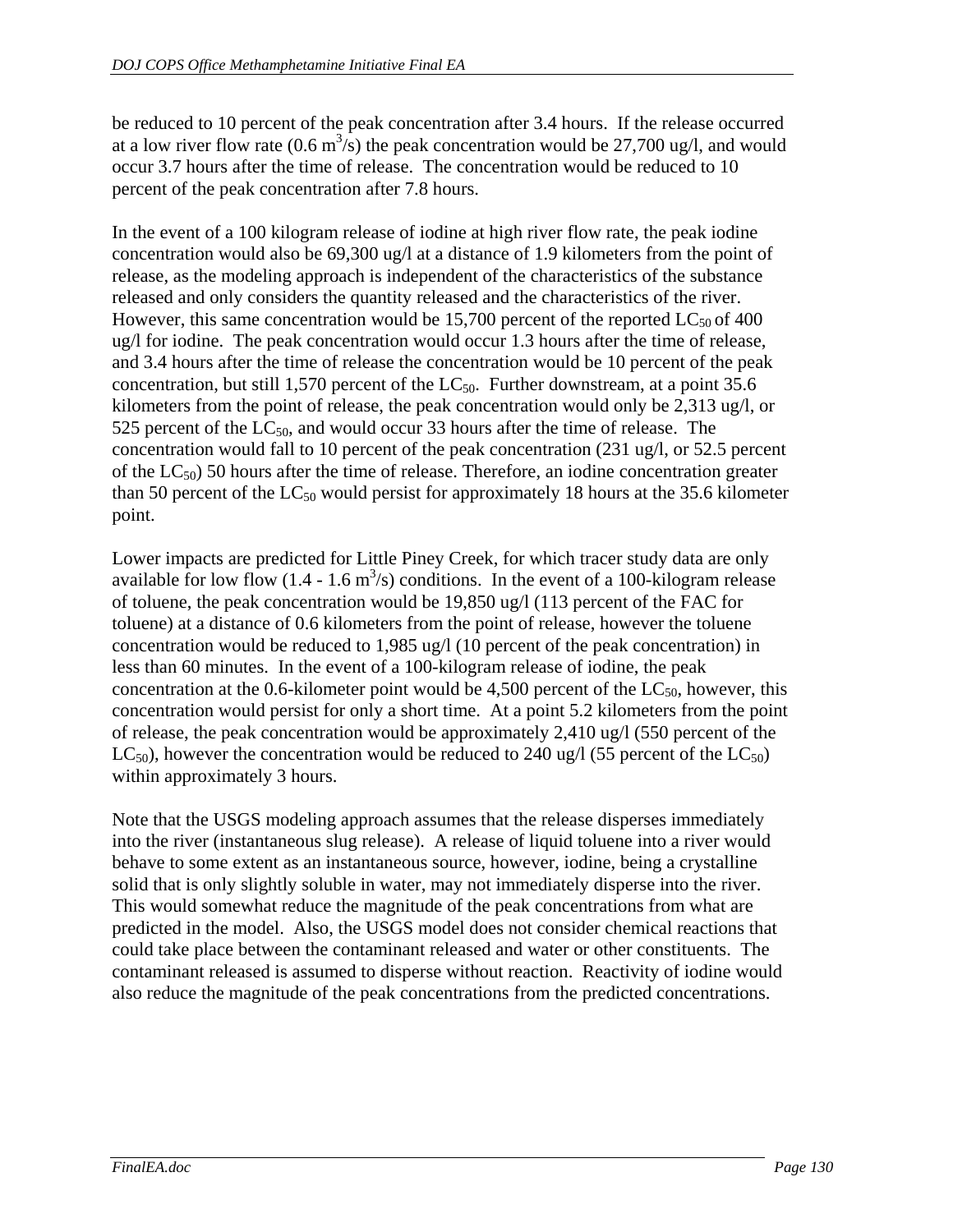| <b>BASIC DATA</b>                        | <b>Little Piney Creek, Missouri</b> |              |              |              |              |              |        | <b>Apple River, Illinois</b> |              |                   |              |
|------------------------------------------|-------------------------------------|--------------|--------------|--------------|--------------|--------------|--------|------------------------------|--------------|-------------------|--------------|
| Inj No.                                  |                                     | 18           | 18           | 18           | 18           | 83           | 83     | 83                           | 84           | 84                | 84           |
| Km                                       | Km                                  | 0.6          | 3.4          | 5.2          | 7.3          | 1.9          | 35.9   | 52                           | 1.9          | 35.9              | 58.4         |
|                                          | m3/s                                | 1.4          | 1.4          | 1.6          | 1.6          | 2.6          | 12.4   | 16.7                         | 0.6          | 2.6               | 3.1          |
| Q<br>Tl                                  | Hours                               | 0.61         | 3.75         | 6.03         | 9.21         | -1           | 18.5   | 30.4                         | 2.7          | 43.8              | 97.2         |
| Tp                                       | Hours                               | 0.85         | 5.1          | 7.4          | 12           | 1.3          | 20.8   | 32.9                         | 3.7          | 49.4              | 105.8        |
| Tt                                       | Hours                               | 1.47         | 7.7          | 10.8         | 17.5         | 3.4          | 35.6   | 50.2                         | 7.8          | 72.8              | 129.5        |
| Qave                                     | m3/s                                | 4.4          | 4.4          | 4.4          | 4.4          | 0.7          | 3.8    | 5                            | 0.7          | 3.8               |              |
| Cup                                      | $s-1$                               | 873.2        | 138.1        | 106.1        | 75.1         | 485.2        | 87.9   | 60.5                         | 193.8        | 36.5              | 29.7         |
| Inj Mass                                 | G                                   | 48           | 48           | 48           | 48           | 2400         | 2400   | 2400                         | 450          | 450               | 450          |
| R Ratio                                  | Unitless                            | 0.972        | 0.948        | 0.988        | 1            | 0.76         | 0.66   | 0.84                         | 1.05         | 0.64              | 0.57         |
| <b>SCREENING MODEL CALCULATIONS</b>      |                                     |              |              |              |              |              |        |                              |              |                   |              |
| <b>Release Mass</b>                      | Mg                                  | $1.00E + 08$ | $1.00E + 08$ | $1.00E + 08$ | $1.00E + 08$ | $1.00E + 08$ |        | $1.00E+08$ $1.00E+08$        | $1.00E + 08$ | $1.00E + 08$      | $1.00E + 08$ |
| Qave                                     | liter/s                             | $4.40E + 03$ | $4.40E + 03$ | $4.40E + 03$ | $4.40E + 03$ |              |        | 7.00E+02 3.80E+03 5.00E+03   | 7.00E+02     | 3.80E+03 5.00E+03 |              |
| <b>Travel Time</b>                       | $s-1$                               | 873.2        | 138.1        | 106.1        | 75.1         | 485.2        | 87.9   | 60.5                         | 193.8        | 36.5              | 29.7         |
| <b>Recovery Ratio</b>                    | Unitless                            |              |              | -1           | -1           | $\mathbf{1}$ | 1      | -1                           | 1            | $\overline{1}$    |              |
| $C$ (peak) =                             | mg/1                                | 19.85        | 3.14         | 2.41         | 1.71         | 69.31        | 2.31   | 1.21                         | 27.69        | 0.96              | 0.59         |
| $C$ (peak) =                             | ug/l                                | 19845        | 3139         | 2411         | 1707         | 69314        | 2313   | 1210                         | 27686        | 961               | 594          |
| C(peak)/FAC                              | Toluene                             | 113.4%       | 17.9%        | 13.8%        | 9.8%         | 396.1%       | 13.2%  | 6.9%                         | 158.2%       | 5.5%              | 3.4%         |
| 0.1 C(peak)/FAC                          | Toluene                             | 11.3%        | 1.8%         | 1.4%         | 1.0%         | 39.6%        | 1.3%   | 0.7%                         | 15.8%        | 0.5%              | 0.3%         |
| $C(\text{peak})/LC50$                    | Iodine                              | 4510.3%      | 713.3%       | 548.0%       | 387.9%       | 15753.2%     | 525.7% | 275.0%                       | 6292.2%      | 218.3%            | 135.0%       |
| $0.1 \text{ C}(\text{peak})/\text{LC}50$ | Iodine                              | 451.0%       | 71.3%        | 54.8%        | 38.8%        | 1575.3%      | 52.6%  | 27.5%                        | 629.2%       | 21.8%             | 13.5%        |
| Time to C (Peak)                         | Hours                               | 0.85         | 5.10         | 7.40         | 12.00        | 1.30         | 20.80  | 32.90                        | 3.70         | 49.40             | 105.80       |
| Time to 10% C (Peak)                     | Hours                               | 1.47         | 7.7          | 10.8         | 17.5         | 3.4          | 35.6   | 50.2                         | 7.8          | 72.8              | 129.5        |
| Distance to C (Peak)                     | Km                                  | 0.60         | 3.40         | 5.20         | 7.30         | 1.90         | 35.90  | 52.00                        | 1.90         | 35.90             | 58.40        |

**Table L.1 Surface Water Release Screening Model**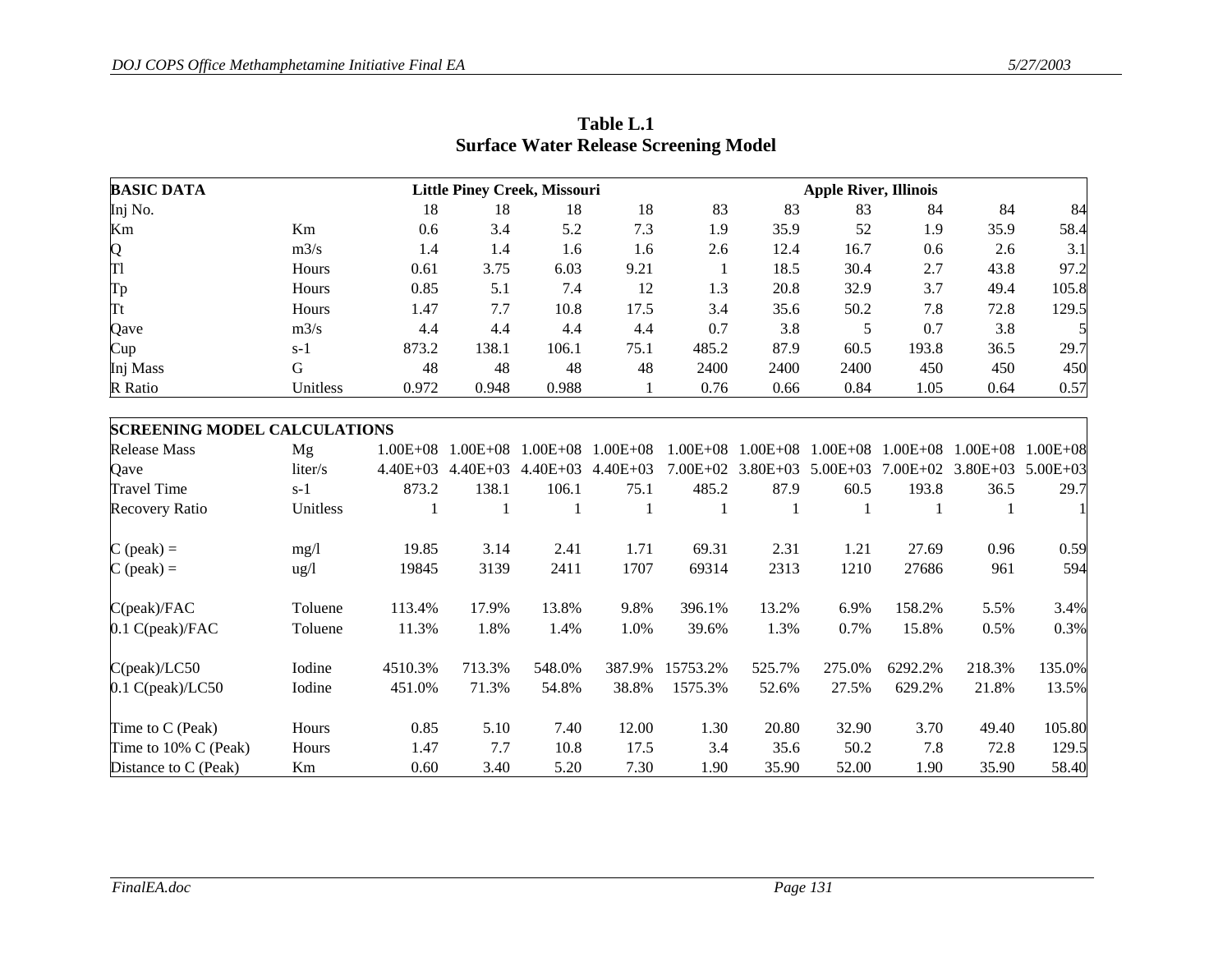| <b>AQUATIC TOXICITY DATA</b>             |          |               |
|------------------------------------------|----------|---------------|
| EPA Freshwater Acute Criteria (FAC)      | Toluene  | $17,500$ ug/l |
| Aquatic Toxicity Criteria (LC50 24 hour) | Iodine   | $440$ ug/l    |
|                                          |          |               |
| <b>BASIC DATA KEY</b>                    |          |               |
| <b>Injection Number</b>                  | Inj No.  |               |
| Distance to Sampling Cross Section       | Km       |               |
| Flow Rate at Sampling Cross Section      | Q        |               |
| Time to Sampling Cross Section           | T1       |               |
| Time to Peak Concentration               | Tp       |               |
| Time to 10% of Peak Concentration        | Tt       |               |
| Mean annual flow rate                    | Qave     |               |
| Unit-peak Dye Concentration              | Cup      |               |
| Mass of Dye Injected                     | Inj Mass |               |
| <b>Recovery Ratio</b>                    | R Ratio  |               |

Sources:

USGS Water Resources Investigations Report 96-4013

Prediction of Travel time and Longitudinal Dispersion in Rivers and Streams

Harvey E. Johnson, USGS Water Resources Division, Reston Virginia http://water.usgs.gov/osw/pubs/disp/dispersion.html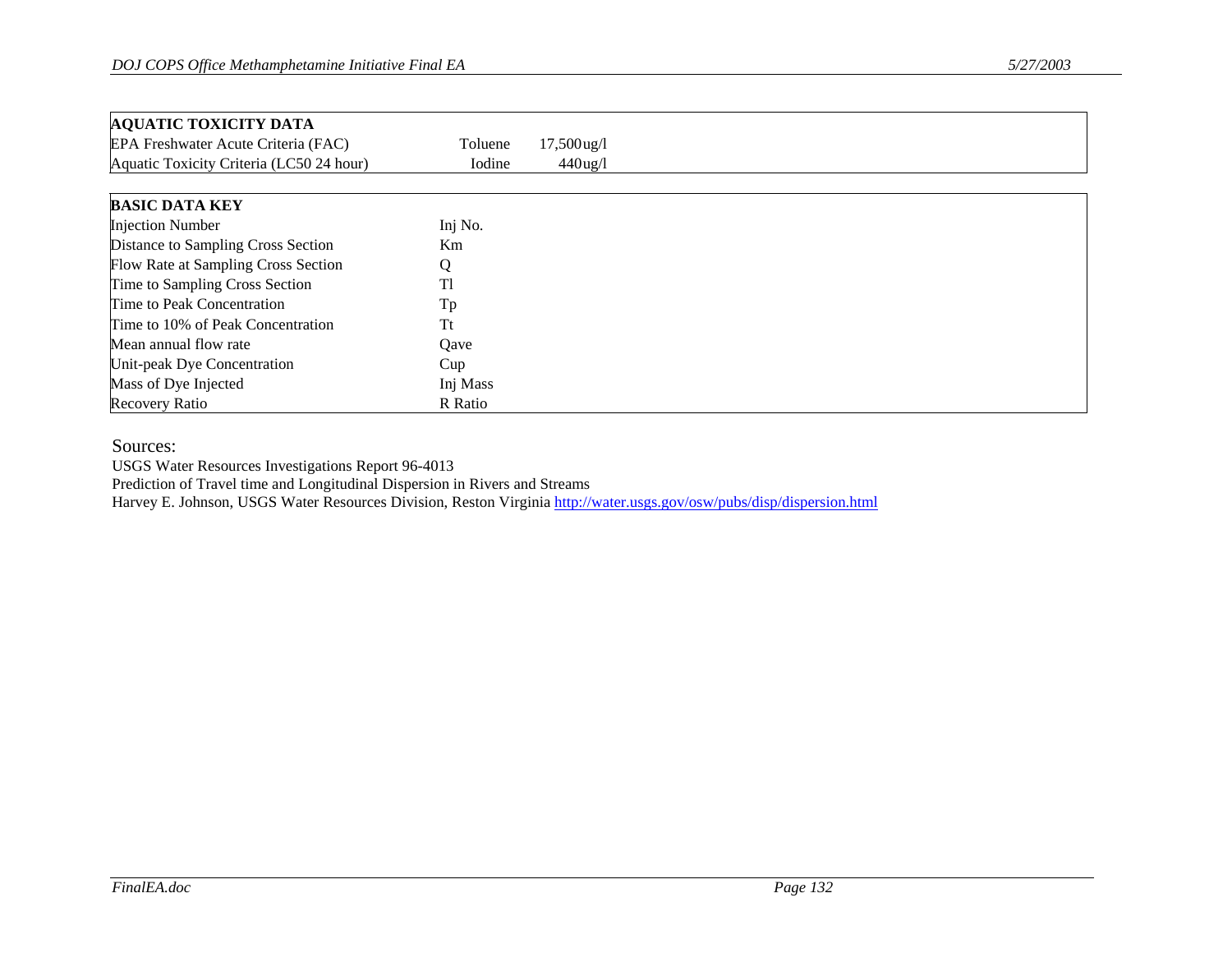# **Appendix M: Methodology for Assessing Soil Quality Impacts**

Potential impacts of the release of hazardous wastes to soil quality were assessed using generic soil screening levels (SSLs) developed by EPA for 110 chemicals. These include SSLs developed to assess potential ingestion of contaminated soils.<sup>89</sup> The generic SSLs, contained in Appendix A of the EPA Guidance Document, were derived by EPA using default values for the standardized equations in the Guidance Document, and are considered to be conservative and are likely to be protective for the majority of site conditions for contaminated soils. SSLs are used for evaluating soil contaminant levels at EPA hazardous waste remediation (Superfund National Priority List) sites and developing risk-based remediation strategies.

Of the hazardous wastes recovered from clandestine drug laboratory locations and listed in Table 6.3-1 of the Environmental Assessment, EPA has developed generic SSLs for soil ingestion for acetone, toluene, and chromium (a constituent of sodium dichromate.) The SSLs for acetone and toluene are higher than the generic SSLs for most of the other chemicals for which EPA developed generic SSLs. The DOJ COPS Office therefore believes that evaluation of soil concentrations against these SSLs would be representative of other hazardous wastes found at clandestine drug laboratories for which generic SSLs have not been developed.

For the purposes of assessing soil quality impacts, the DOJ COPS Office assumed that 100 kilograms of toluene or acetone and 2.5 kilograms of sodium dichromate (the maximum quantity discovered at a single clandestine drug laboratory location) could be released under the e removal action scenarios and transportation scenario under the Proposed Action, or from a container breach or other inadvertent release from a container remaining in place under the No Action Alternative. The calculated soil concentrations are the same for both Alternatives, because the DOJ COPS Office has assumed that the maximum amount of hazardous waste that could be released and the amount of soil area that such a release would cover are the same for each Alternative. The DOJ COPS Office assumed in calculating concentrations of hazardous waste in the soil that any release would cover an area of 10 square meters to a depth of one centimeter. The DOJ COPS Office calculated soil concentrations for each hazardous waste released to its soil ingestion SSL, as shown in Table M.1.

 $89\,$ <sup>89</sup> EPA, 1996. U.S. EPA Soil Screening Guidance, EPA 540/R-96/018, July 1996, http://www.epa.gov/superfund/resources/soil